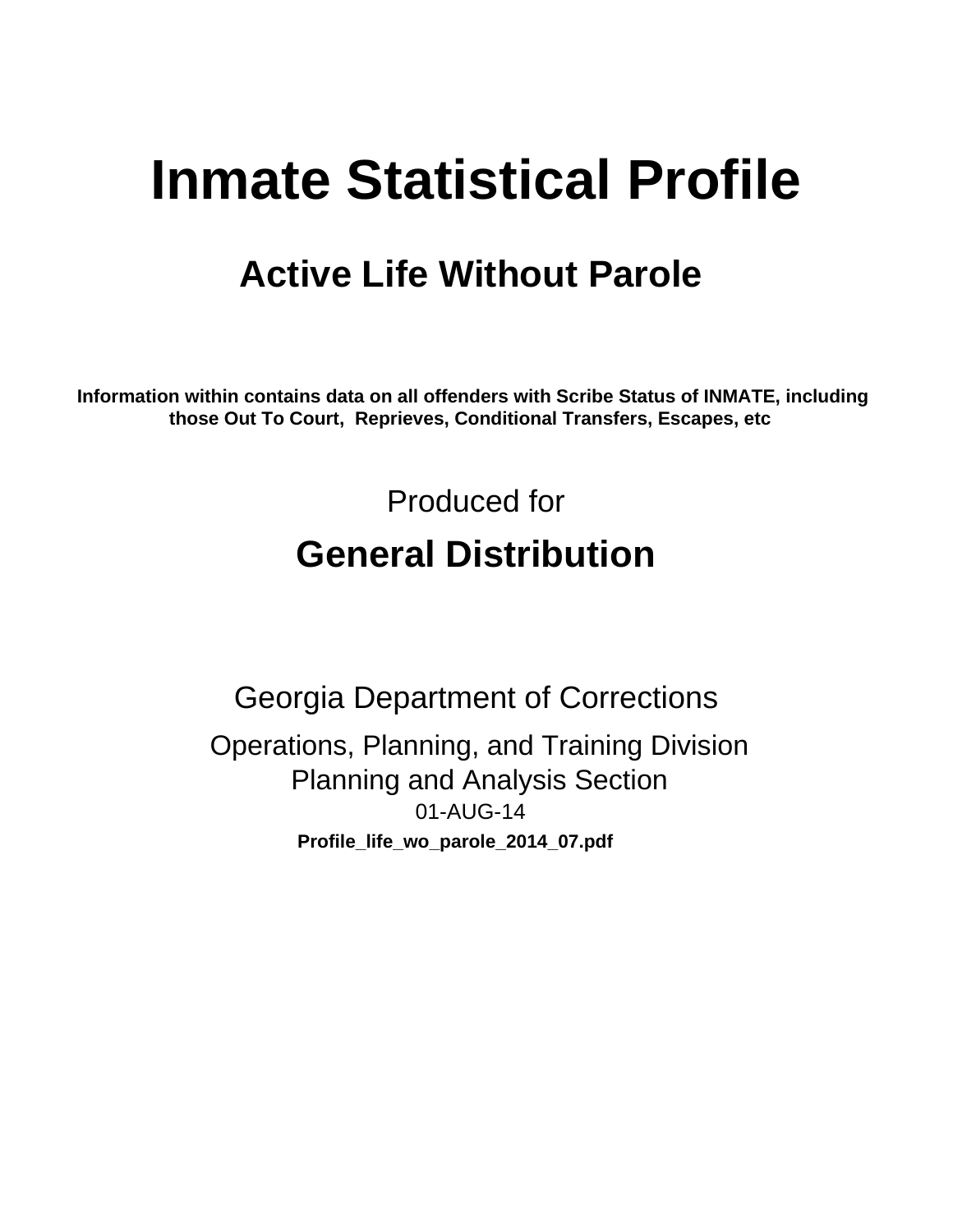#### **Inmate Statistical Profile 01-AUG-14** Contents

**Active Life Without Parole** 

Produced for General Distribution

# **Table of Contents**

| <b>Demographic information</b>                                       |
|----------------------------------------------------------------------|
| 5 Current age, broken out in ten year age groups                     |
| 6 Race group                                                         |
| 7 Marital status, self-reported at entry to prison                   |
| 8 Number of children, self-reported at entry to prison               |
| 9 Religious affiliation, self-reported at entry to prison            |
| 10 Home county - self-reported at entry to prison                    |
| 14 Socioeconomic class, self-reported at entry to prison             |
| 15 Environment to age 16, self-reported at entry to prison           |
| 16 Guardian status to age 16, self-reported at entry to prison       |
| 17 Employment status before prison, self-reported at entry to prison |
| 18 Age at admission                                                  |
| 20 Height, measured at entry to prison                               |
| 21 Weight, measured at entry to prison                               |
| 22 Military service                                                  |
| <b>Correctional information</b>                                      |
| 23 Type of admission to prison                                       |
| 24 Current / last security status                                    |
| 25 Current / last institution type                                   |
| 26 Institution type - transitional centers                           |
| 27 Institution type - county prisons                                 |
| 28 Institution type - state prisons                                  |
| 29 Institution type - private prisons                                |
| 30 Institution type - pre-release centers                            |
| 31 Institution type - inmate boot camp                               |
| 32 Number of disciplinary reports                                    |
| 33 Number of transfers                                               |
| 34 Number of escapes                                                 |
| 35 Time served in current (or last) institution                      |
| <b>Educational, psychological and physical information</b>           |
| 36 Highest grade level attained                                      |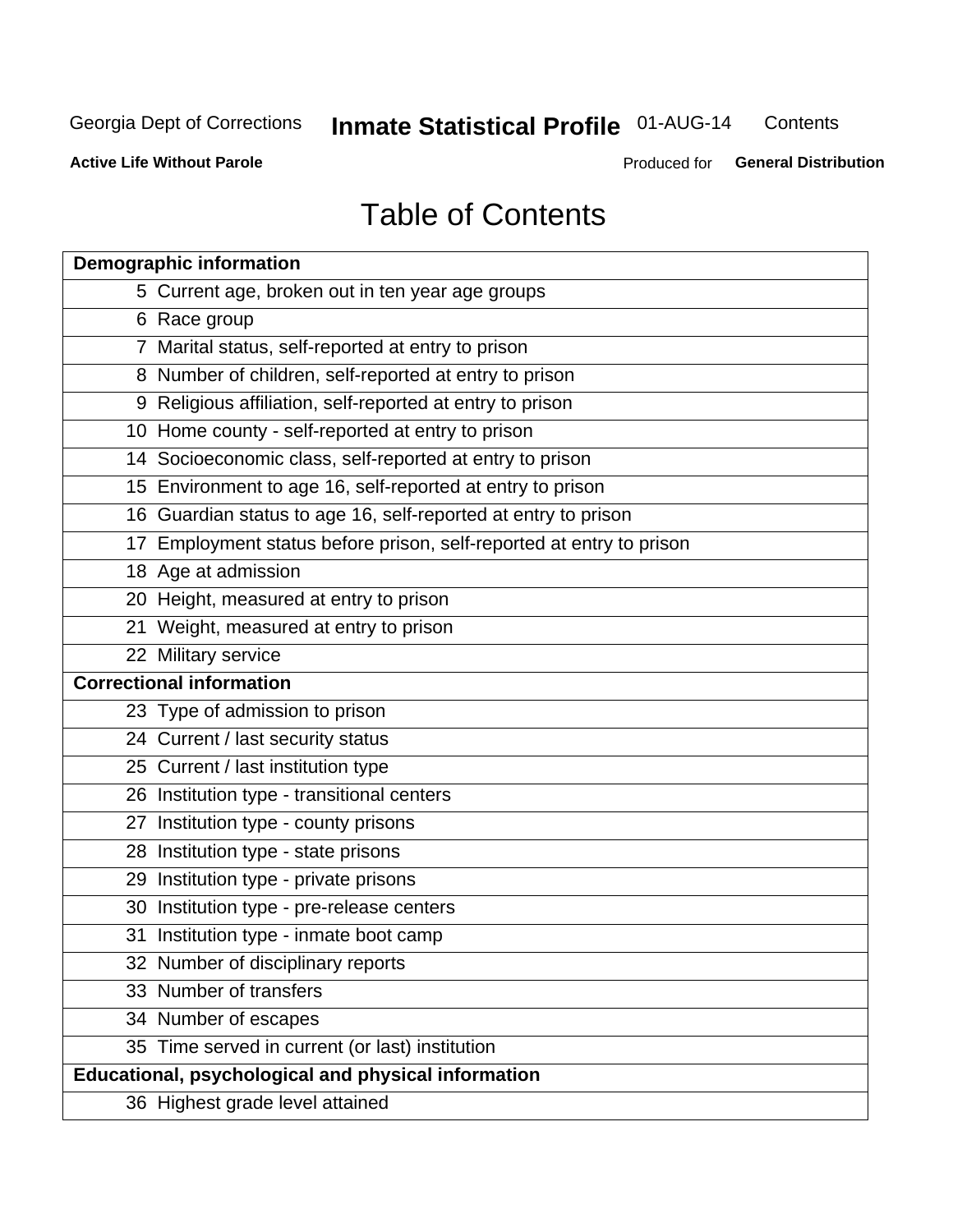# **Inmate Statistical Profile 01-AUG-14**

Contents

**Active Life Without Parole** 

Produced for General Distribution

# **Table of Contents**

| <b>Educational, psychological and physical information</b>       |
|------------------------------------------------------------------|
| 37 Culture fair IQ scores                                        |
| 38 Wide Range Achievement Test (WRAT) reading score              |
| 39 Wide Range Achievement Test (WRAT) math score                 |
| 40 Wide Range Achievement Test (WRAT) spelling score             |
| 41 Scope of substance abuse - summary                            |
| 42 Scope of substance abuse - detail                             |
| 43 Current / last mental health treatment level                  |
| 44 PULHESDWIT medical scale - 'P' overall condition ('P'hysical) |
| 45 PULHESDWIT medical scale - 'U' upper body                     |
| 46 PULHESDWIT medical scale - 'L' lower body                     |
| 47 PULHESDWIT medical scale - 'H' hearing                        |
| 48 PULHESDWIT medical scale - 'E' vision                         |
| 49 PULHESDWIT medical scale -'S' psychiatric                     |
| 50 PULHESDWIT medical scale - 'D' dental                         |
| 51 PULHESDWIT medical scale - 'W' work ability                   |
| 52 PULHESDWIT medical scale - 'I' impairment                     |
| 53 PULHESDWIT medical scale - 'T' transportability               |
| 54 Criminality in family, self-reported                          |
| 55 Alcoholism in family, self-reported                           |
| 56 Drug abuse in family, self-reported                           |
| 57 Subjected to frequent beatings, self-reported                 |
| 58 Father absent during inmate's childhood                       |
| 59 Mother absent during inmate's childhood                       |
| 60 Inmate diagnosed as manipulative                              |
| 61 Inmate diagnosed as assaultive                                |
| <b>Crimes and criminal history information</b>                   |
| 62 Number of prior Georgia incarcerations                        |
| 63 Prison sentence in years                                      |
| 64 Primary offense, broken out into felonies vs misdemeanors     |
| 65 Primary offense, broken out into six broad crime categories   |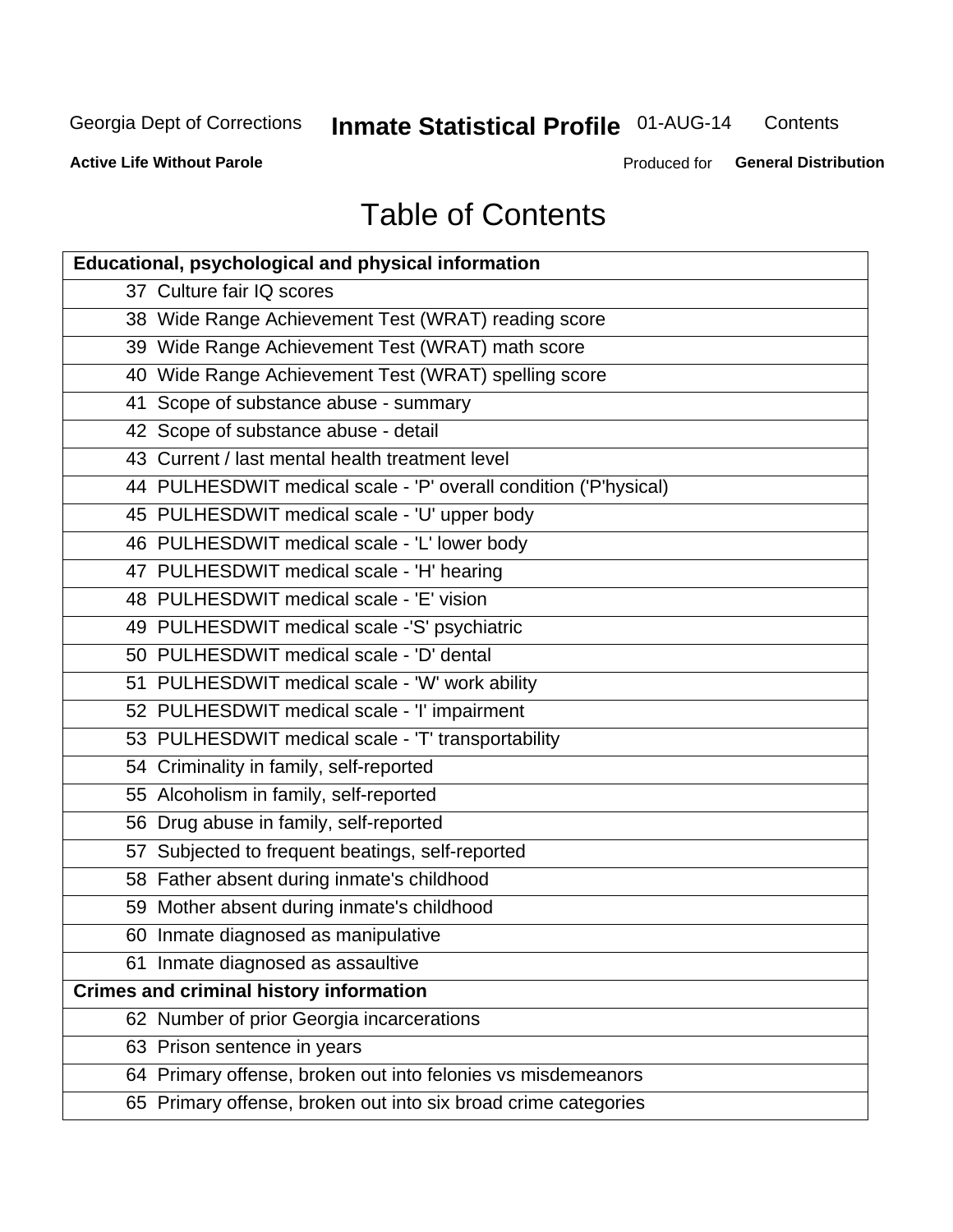#### **Inmate Statistical Profile 01-AUG-14** Contents

**Active Life Without Parole** 

Produced for General Distribution

# **Table of Contents**

| <b>Crimes and criminal history information</b>        |
|-------------------------------------------------------|
| 66 Primary offense, detailed offense code             |
| 67 County of conviction of primary offense            |
| 71 Circuit of conviction of primary offense           |
| 73 Years served (jail + prison) in this incarceration |
| <b>Medical information</b>                            |
| 74 Results of most recent HIV test                    |
| 75 Results of most recent tuberculosis test           |
| 76 Results of most recent syphilis test               |
| 77 Results of most recent Hepatitis-C test            |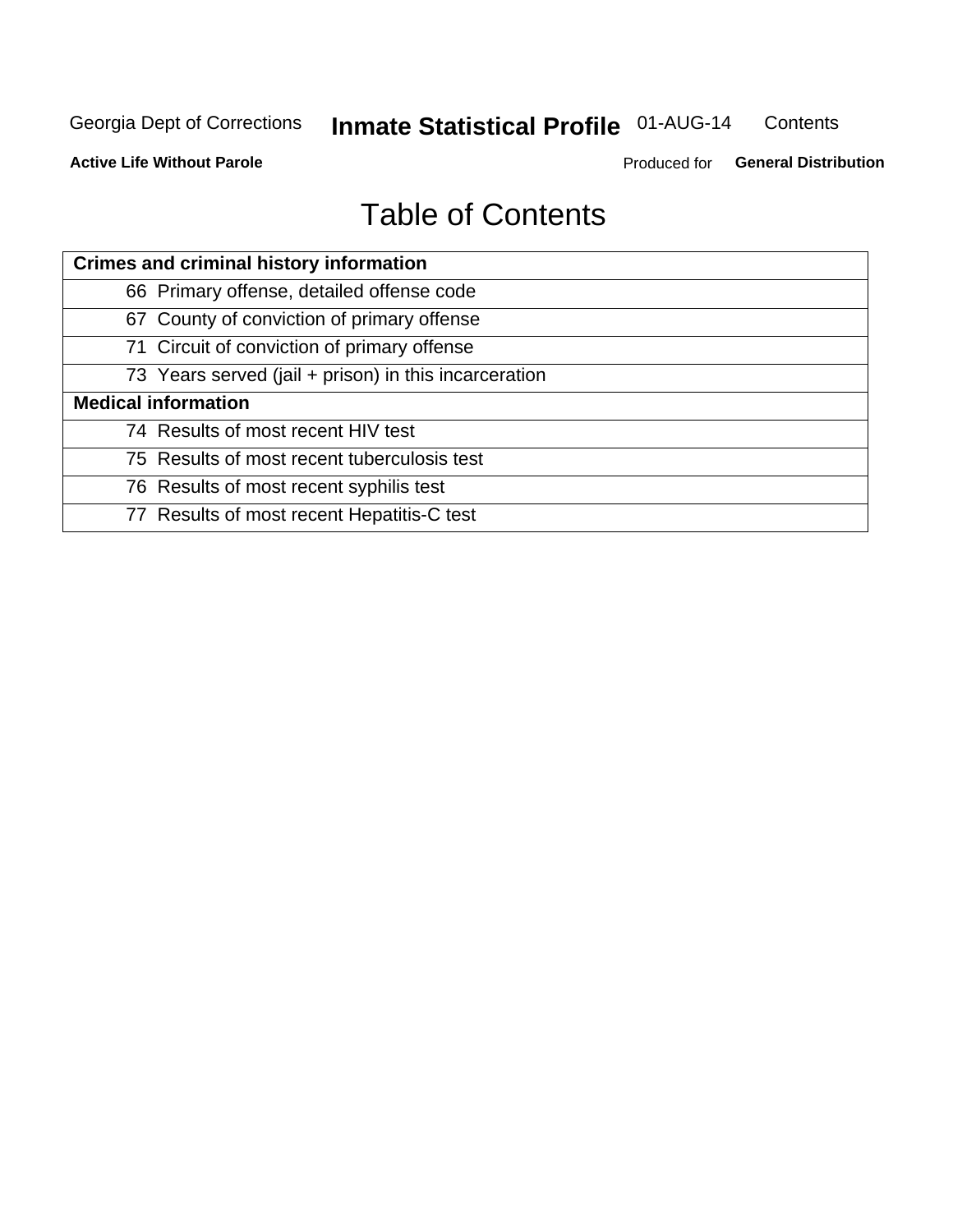# Inmate Statistical Profile 01-AUG-14 Page 5

#### **Active Life Without Parole**

#### Produced for General Distribution

### Current age, broken out in ten-year age groups

COL % - percent each COUNT is of its particular column

|                          |                 | <b>Male</b> |           |              | <b>Female</b> |          |              | <b>Total</b> |
|--------------------------|-----------------|-------------|-----------|--------------|---------------|----------|--------------|--------------|
| <b>Current Age</b>       | <b>Count</b>    | Col %       | Row %     | <b>Count</b> | Col %         | Row %    | <b>Total</b> | Col %        |
| <b>Teens (1-19)</b>      | 3               | 0.31%       | 100.00%   |              |               |          | 3            | 0.30%        |
| <b>Twenties (20-29)</b>  | 142             | 14.53%      | 96.60%    | 5            | 17.86%        | 3.40%    | 147          | 14.63%       |
| <b>Thirties (30-39)</b>  | 275             | 28.15%      | 97.52%    |              | 25.00%        | 2.48%    | 282          | 28.06%       |
| <b>Forties (40-49)</b>   | 285             | 29.17%      | 96.94%    | 9            | 32.14%        | $3.06\%$ | 294          | 29.25%       |
| <b>Fifties (50-59)</b>   | 189             | 19.34%      | 96.43%    |              | 25.00%        | 3.57%    | 196          | 19.50%       |
| <b>Sixties (60-69)</b>   | 63              | 6.45%       | 100.00%   |              |               |          | 63           | 6.27%        |
| Seventy + (70 and above) | 20 <sub>1</sub> | 2.05%       | 100.00%   |              |               |          | 20           | 1.99%        |
| <b>Total Reported</b>    | 977             | 100%        | $97.21\%$ | 28           | 100%          | 2.79%    | 1,005        | 100%         |

| <b><i>A. A. A.</i></b> |                                           |           |      |
|------------------------|-------------------------------------------|-----------|------|
| $C = 4 - 7$<br>_____   | $\sim$ $\sim$<br><br>. .<br>$\sim$ $\sim$ | nc.<br>ΔU | ,005 |

| <b>Mean</b><br>(average) | 42.33   | 41.29 | 42.30 |
|--------------------------|---------|-------|-------|
| Median (middle)          |         |       |       |
| Mode<br>(most frequent)  | n.<br>w | 29    | 33    |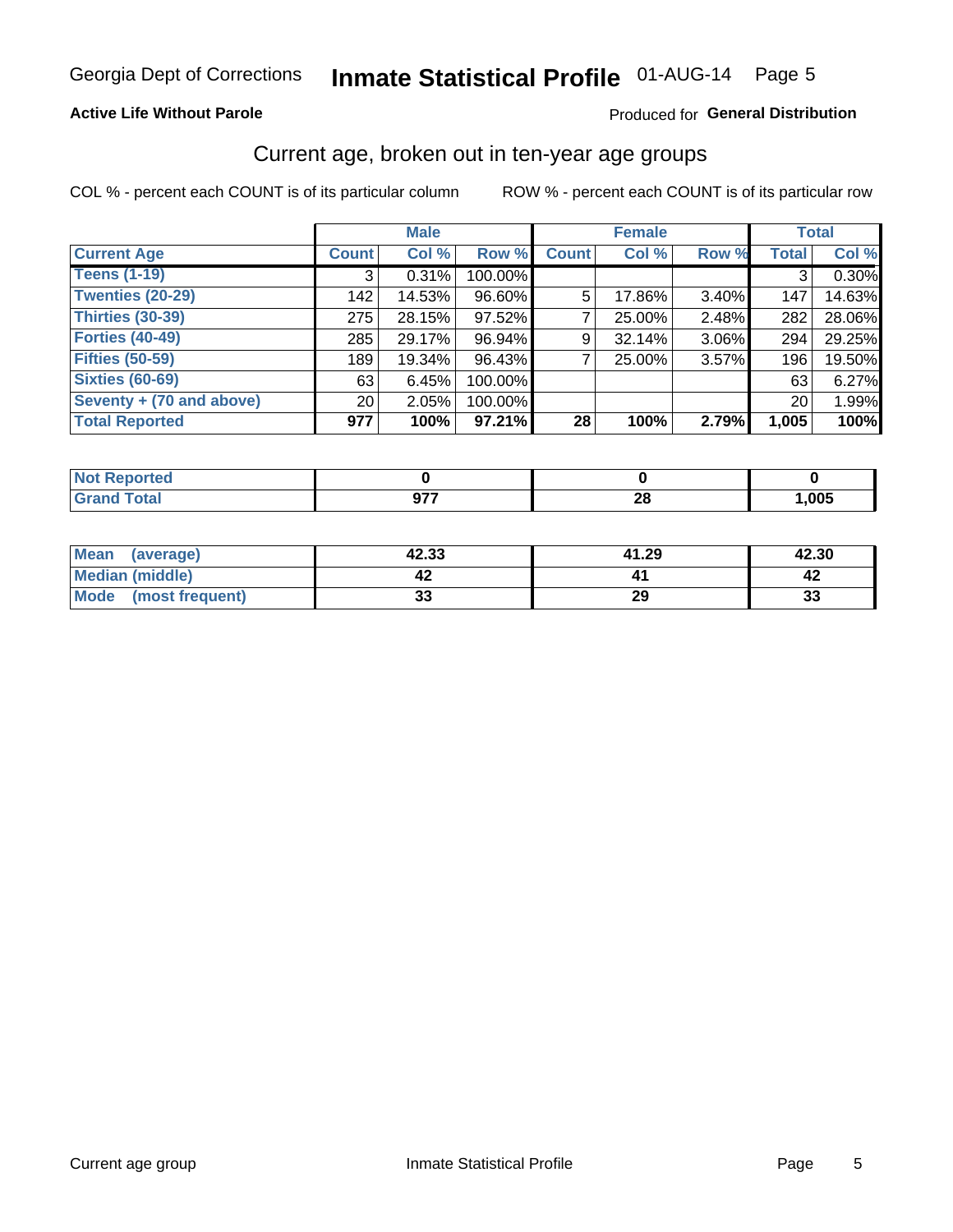# Inmate Statistical Profile 01-AUG-14 Page 6

#### **Active Life Without Parole**

**Produced for General Distribution** 

### Race group

COL % - percent each COUNT is of its particular column

|                              |              | <b>Male</b> |                    |    | <b>Female</b> |       |              | <b>Total</b> |
|------------------------------|--------------|-------------|--------------------|----|---------------|-------|--------------|--------------|
| <b>Race Group</b>            | <b>Count</b> | Col %       | <b>Row % Count</b> |    | Col %         | Row % | <b>Total</b> | Col %        |
| <b>White</b>                 | 226          | 23.13%      | 94.96%             | 12 | 42.86%        | 5.04% | 238          | 23.68%       |
| <b>Black</b><br>$\mathbf{2}$ | 725          | 74.21%      | 97.84%             | 16 | 57.14%        | 2.16% | 741          | 73.73%       |
| <b>Other</b><br>5.           |              | .10%        | 100.00%            |    |               |       |              | .10%         |
| <b>Asian</b><br>6            | 4            | ا 41%.      | 100.00%            |    |               |       | 4            | .40%         |
| <b>Hispanic</b><br>10        | 21           | 2.15%       | 100.00%            |    |               |       | 21           | 2.09%        |
| <b>Total Reported</b>        | 977          | 100%        | $97.21\%$          | 28 | 100%          | 2.79% | 1,005        | 100%         |

| rted         |      |     |            |
|--------------|------|-----|------------|
| <b>Total</b> | 077  | ne. | <b>OOE</b> |
| ______       | JI 1 | ZO  |            |

| M | --- | $-1$ |
|---|-----|------|
|   |     |      |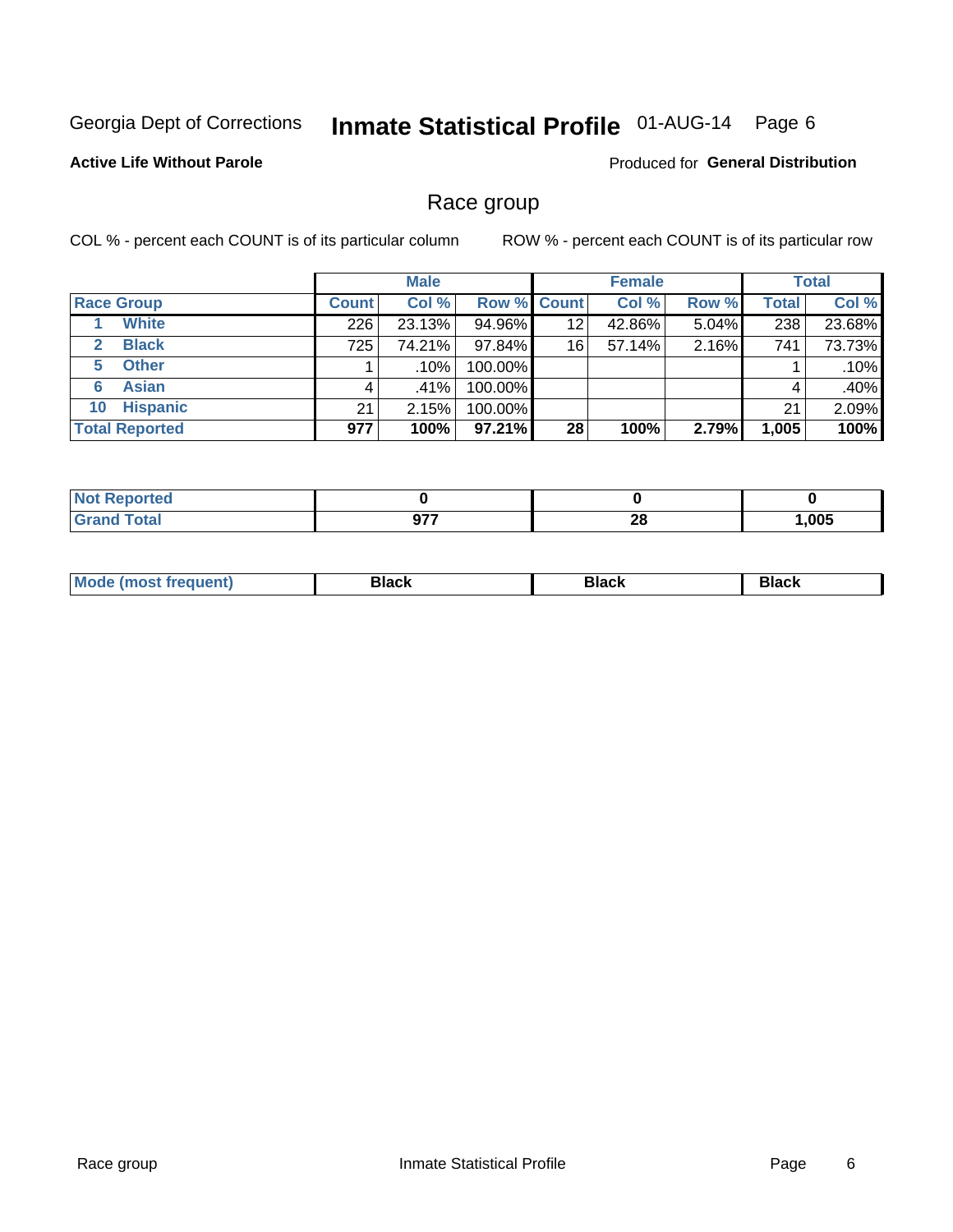# Inmate Statistical Profile 01-AUG-14 Page 7

#### **Active Life Without Parole**

#### Produced for General Distribution

### Marital status, self-reported at entry to prison

COL % - percent each COUNT is of its particular column

|                            | <b>Male</b>  |        |         | <b>Female</b> |        |        | <b>Total</b> |        |
|----------------------------|--------------|--------|---------|---------------|--------|--------|--------------|--------|
| <b>Marital Status</b>      | <b>Count</b> | Col %  | Row %   | <b>Count</b>  | Col %  | Row %  | <b>Total</b> | Col %  |
| <b>Unknown</b><br>$\bf{0}$ |              | .20%   | 100.00% |               |        |        | 2            | .20%   |
| <b>Divorced</b><br>D       | 76           | 7.78%  | 97.44%  | 2             | 7.14%  | 2.56%  | 78           | 7.76%  |
| <b>Married</b><br>М        | 144          | 14.74% | 96.00%  | 6             | 21.43% | 4.00%  | 150          | 14.93% |
| <b>Separated</b><br>S      | 25           | 2.56%  | 89.29%  | 3             | 10.71% | 10.71% | 28           | 2.79%  |
| <b>Unmarried</b><br>U      | 709          | 72.57% | 98.34%  | 12            | 42.86% | 1.66%  | 721          | 71.74% |
| <b>Widow</b><br>W          | 21           | 2.15%  | 80.77%  | 5             | 17.86% | 19.23% | 26           | 2.59%  |
| <b>Total Reported</b>      | 977          | 100%   | 97.21%  | 28            | 100%   | 2.79%  | 1,005        | 100%   |

| <b>prted</b><br>NOT |               |           |      |
|---------------------|---------------|-----------|------|
| <b>Total</b>        | $\sim$<br>. . | OG.<br>__ | ,005 |

|  | M | . | Unmarried | າmarried<br>_____ |
|--|---|---|-----------|-------------------|
|--|---|---|-----------|-------------------|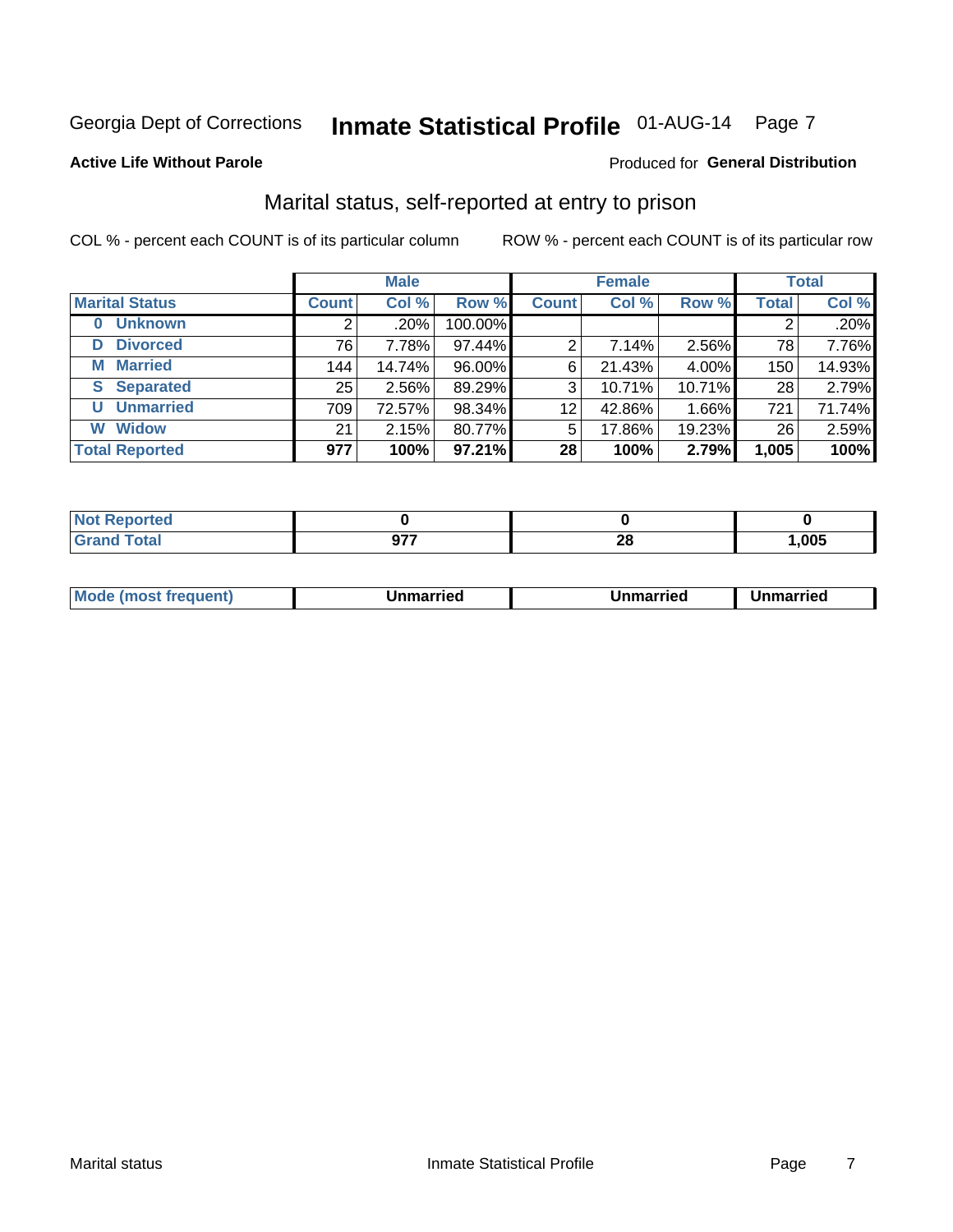# Inmate Statistical Profile 01-AUG-14 Page 8

#### **Active Life Without Parole**

#### **Produced for General Distribution**

### Number of children, self reported at entry to prison

COL % - percent each COUNT is of its particular column

|                           |                | <b>Male</b> |         |              | <b>Female</b> |       | <b>Total</b> |        |
|---------------------------|----------------|-------------|---------|--------------|---------------|-------|--------------|--------|
| <b>Number of Children</b> | <b>Count</b>   | Col %       | Row %   | <b>Count</b> | Col %         | Row % | <b>Total</b> | Col %  |
| $\bf{0}$                  | 359            | 37.09%      | 97.03%  | 11           | 39.29%        | 2.97% | 370          | 37.15% |
|                           | 230            | 23.76%      | 97.46%  | 6            | 21.43%        | 2.54% | 236          | 23.69% |
| $\overline{2}$            | 164            | 16.94%      | 98.20%  | 3            | 10.71%        | 1.80% | 167          | 16.77% |
| 3                         | 93             | 9.61%       | 95.88%  | 4            | 14.29%        | 4.12% | 97           | 9.74%  |
| 4                         | 68             | 7.02%       | 98.55%  |              | 3.57%         | 1.45% | 69           | 6.93%  |
| 5                         | 32             | 3.31%       | 91.43%  | 3            | 10.71%        | 8.57% | 35           | 3.51%  |
| $6\phantom{1}6$           | 11             | 1.14%       | 100.00% |              |               |       | 11           | 1.10%  |
| 7                         | 3              | 0.31%       | 100.00% |              |               |       | 3            | 0.30%  |
| 8                         |                | 0.10%       | 100.00% |              |               |       |              | 0.10%  |
| $\boldsymbol{9}$          | 2              | 0.21%       | 100.00% |              |               |       | 2            | 0.20%  |
| 10                        | $\overline{2}$ | 0.21%       | 100.00% |              |               |       | 2            | 0.20%  |
| Over 10                   | 3              | 0.31%       | 100.00% |              |               |       | 3            | 0.30%  |
| <b>Total Reported</b>     | 968            | 100%        | 97.19%  | 28           | 100%          | 2.81% | 996          | 100%   |

| ueo |      |           |                   |
|-----|------|-----------|-------------------|
| -   | $ -$ | nc.<br>ΔU | $\overline{.005}$ |

| <b>Mean</b><br>(average) | 1.49 | 1.54 | 1.49 |
|--------------------------|------|------|------|
| <b>Median (middle)</b>   |      |      |      |
| Mode (most frequent)     |      |      |      |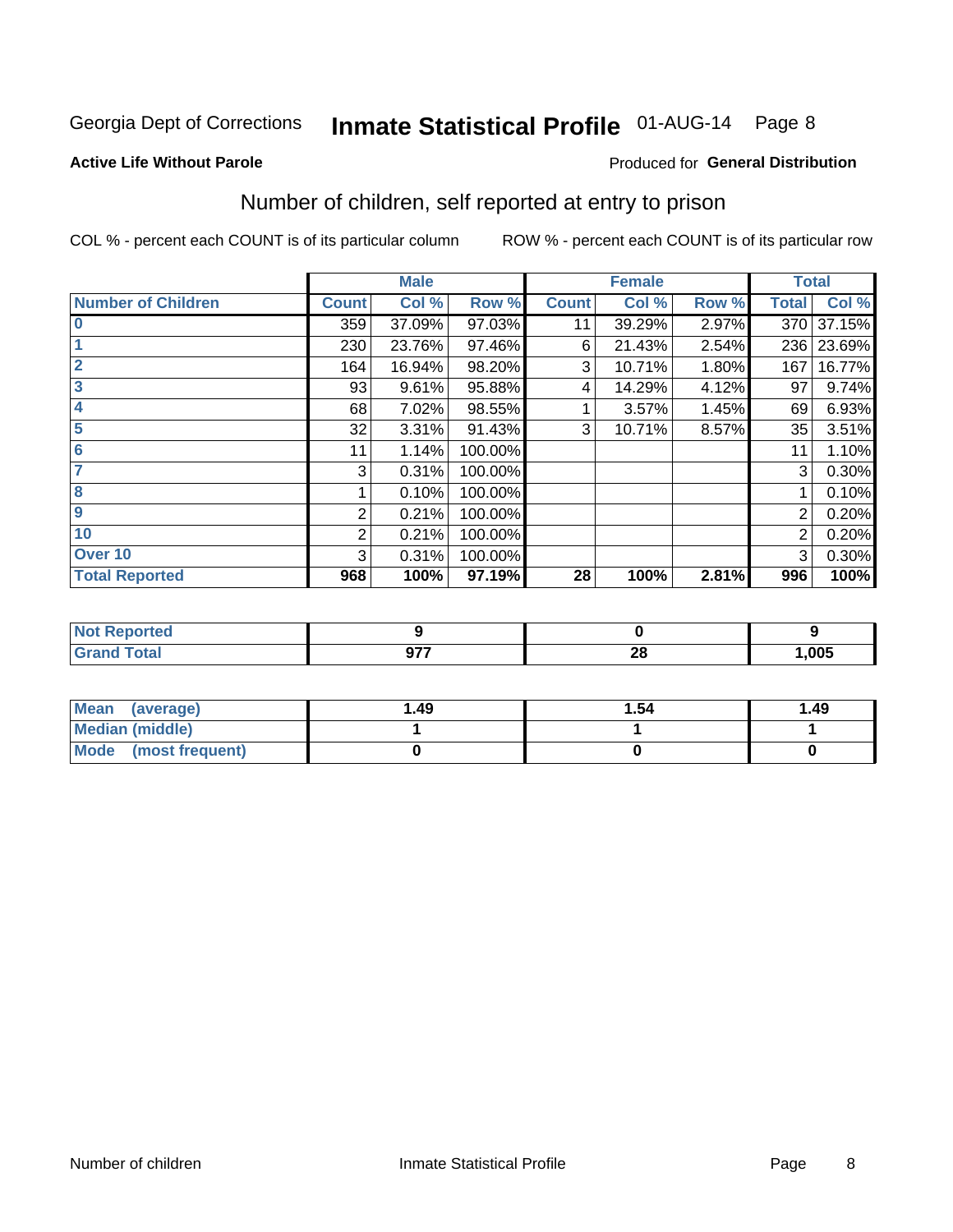# Inmate Statistical Profile 01-AUG-14 Page 9

#### **Active Life Without Parole**

#### Produced for General Distribution

### Religious affiliation, self-reported at entry to prison

COL % - percent each COUNT is of its particular column

|                              |                       | <b>Male</b>  |        |         | <b>Female</b> |        |       | <b>Total</b>   |        |
|------------------------------|-----------------------|--------------|--------|---------|---------------|--------|-------|----------------|--------|
| <b>Religious Affiliation</b> |                       | <b>Count</b> | Col %  | Row %   | <b>Count</b>  | Col %  | Row % | <b>Total</b>   | Col %  |
|                              | Islam                 | 45           | 8.05%  | 95.74%  | 2             | 10.00% | 4.26% | 47             | 8.12%  |
| $\mathbf{2}$                 | <b>Catholic</b>       | 21           | 3.76%  | 95.45%  |               | 5.00%  | 4.55% | 22             | 3.80%  |
| 3                            | <b>Baptist</b>        | 258          | 46.15% | 95.20%  | 13            | 65.00% | 4.80% | 271            | 46.80% |
| 4                            | <b>Methodist</b>      | 10           | 1.79%  | 90.91%  |               | 5.00%  | 9.09% | 11             | 1.90%  |
| 7                            | <b>Chc Of God</b>     |              | .18%   | 100.00% |               |        |       |                | .17%   |
| 8                            | <b>Holiness</b>       | 21           | 3.76%  | 95.45%  |               | 5.00%  | 4.55% | 22             | 3.80%  |
| 9                            | <b>Jewish</b>         |              | .18%   | 100.00% |               |        |       |                | .17%   |
| 10                           | <b>Anglican</b>       |              | .18%   | 100.00% |               |        |       |                | .17%   |
| 12                           | <b>Hindu</b>          | 2            | .36%   | 100.00% |               |        |       | $\overline{2}$ | .35%   |
| 16                           | <b>Seven D Ad</b>     | 4            | .72%   | 100.00% |               |        |       | 4              | .69%   |
| 17                           | <b>Jehovah Wt</b>     | 8            | 1.43%  | 100.00% |               |        |       | 8              | 1.38%  |
| 18                           | <b>Latr Day S</b>     |              | .18%   | 100.00% |               |        |       |                | .17%   |
| 20                           | <b>Other Prot</b>     | 78           | 13.95% | 97.50%  | 2             | 10.00% | 2.50% | 80             | 13.82% |
| 96                           | <b>None</b>           | 108          | 19.32% | 100.00% |               |        |       | 108            | 18.65% |
|                              | <b>Total Reported</b> | 559          | 100%   | 96.55%  | 20            | 100%   | 3.45% | 579            | 100%   |

| ı lea  | .       |          | 10C  |
|--------|---------|----------|------|
| $\sim$ | .       |          | 44 U |
| _____  | 077<br> | n,<br>ZU | .005 |

| <b>Mode (most frequent)</b> | եaptist | 3aptisเ | aptist |
|-----------------------------|---------|---------|--------|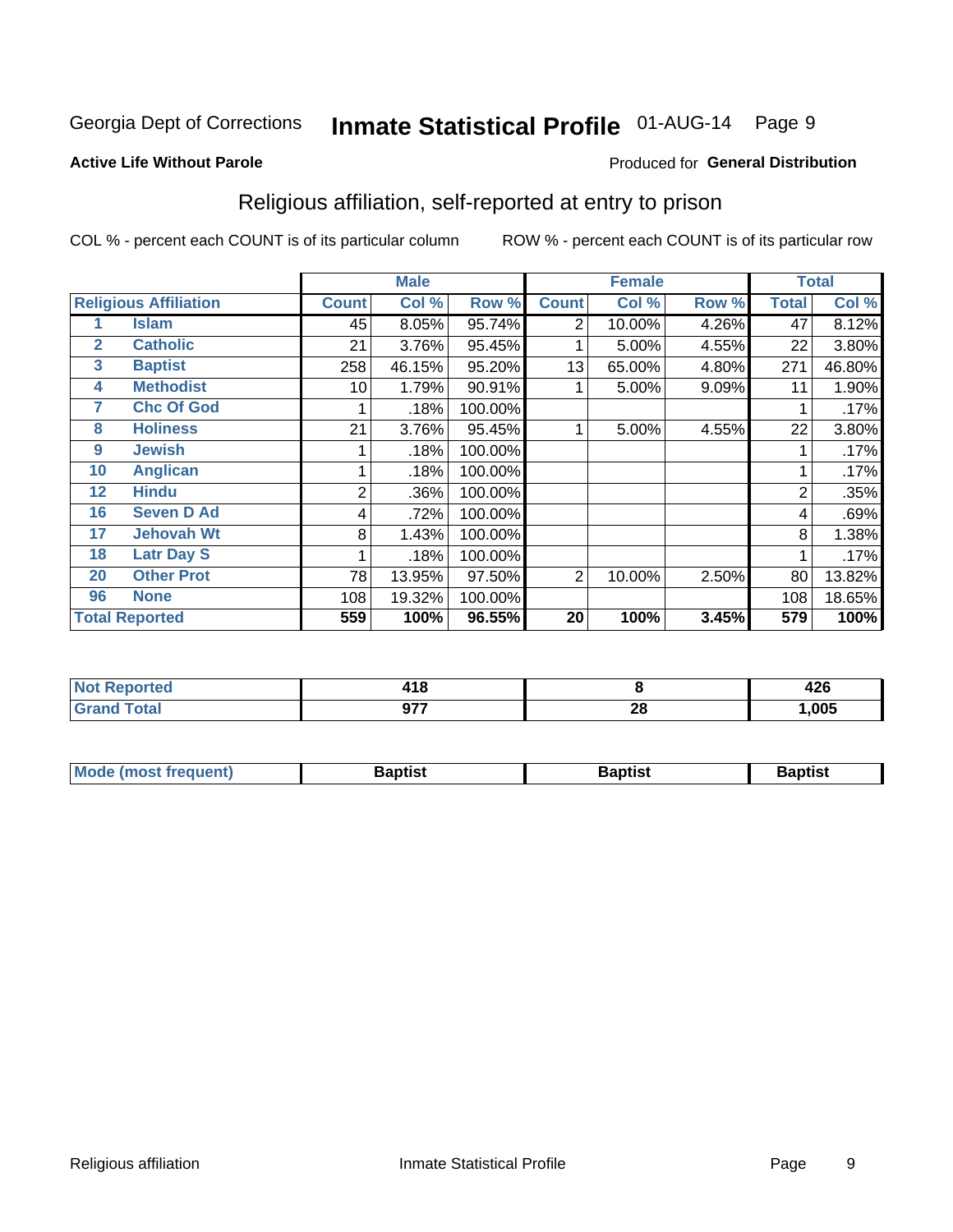# Inmate Statistical Profile 01-AUG-14 Page 10

#### **Active Life Without Parole**

#### Produced for General Distribution

### Home county, self-reported at entry to prison

COL % - percent each COUNT is of its particular column

|     |                             |                | <b>Male</b> |         |              | <b>Female</b> |        | <b>Total</b>            |        |
|-----|-----------------------------|----------------|-------------|---------|--------------|---------------|--------|-------------------------|--------|
|     | <b>Home County</b>          | <b>Count</b>   | Col %       | Row %   | <b>Count</b> | Col %         | Row %  | <b>Total</b>            | Col %  |
| 000 | <b>Unknown</b>              | 174            | 17.81%      | 95.08%  | 9            | 32.14%        | 4.92%  | 183                     | 18.21% |
| 001 | <b>Appling County</b>       | 4              | .41%        | 100.00% |              |               |        | 4                       | .40%   |
| 002 | <b>Atkinson County</b>      | 1              | .10%        | 100.00% |              |               |        | 1                       | .10%   |
| 003 | <b>Bacon County</b>         | 1              | .10%        | 100.00% |              |               |        | 1                       | .10%   |
| 005 | <b>Baldwin County</b>       | 3              | .31%        | 100.00% |              |               |        | 3                       | .30%   |
| 007 | <b>Barrow County</b>        | $\overline{7}$ | .72%        | 100.00% |              |               |        | 7                       | .70%   |
| 008 | <b>Bartow County</b>        | 6              | .61%        | 100.00% |              |               |        | 6                       | .60%   |
| 009 | <b>Ben Hill County</b>      | 4              | .41%        | 100.00% |              |               |        | 4                       | .40%   |
| 010 | <b>Berrien County</b>       | $\overline{2}$ | .20%        | 100.00% |              |               |        | $\overline{2}$          | .20%   |
| 011 | <b>Bibb County</b>          | 19             | 1.94%       | 95.00%  | 1            | 3.57%         | 5.00%  | 20                      | 1.99%  |
| 012 | <b>Bleckley County</b>      | $\mathbf 2$    | .20%        | 100.00% |              |               |        | $\overline{2}$          | .20%   |
| 014 | <b>Brooks County</b>        | 1              | .10%        | 100.00% |              |               |        | 1                       | .10%   |
| 016 | <b>Bulloch County</b>       | 4              | .41%        | 100.00% |              |               |        | 4                       | .40%   |
| 017 | <b>Burke County</b>         | 9              | .92%        | 100.00% |              |               |        | 9                       | .90%   |
| 018 | <b>Butts County</b>         | $\overline{2}$ | .20%        | 100.00% |              |               |        | $\overline{2}$          | .20%   |
| 020 | <b>Camden County</b>        | 5              | .51%        | 83.33%  | 1            | 3.57%         | 16.67% | 6                       | .60%   |
| 021 | <b>Candler County</b>       | 1              | .10%        | 100.00% |              |               |        | 1                       | .10%   |
| 022 | <b>Carroll County</b>       | $\overline{c}$ | .20%        | 100.00% |              |               |        | $\overline{c}$          | .20%   |
| 023 | <b>Catoosa County</b>       | $\overline{3}$ | .31%        | 100.00% |              |               |        | 3                       | .30%   |
| 025 | <b>Chatham County</b>       | 40             | 4.09%       | 100.00% |              |               |        | 40                      | 3.98%  |
| 026 | <b>Chattahoochee County</b> | 1              | .10%        | 100.00% |              |               |        | 1                       | .10%   |
| 027 | <b>Chattooga County</b>     | 1              | .10%        | 100.00% |              |               |        | 1                       | .10%   |
| 028 | <b>Cherokee County</b>      | $\overline{2}$ | .20%        | 100.00% |              |               |        | $\overline{2}$          | .20%   |
| 029 | <b>Clarke County</b>        | 17             | 1.74%       | 100.00% |              |               |        | 17                      | 1.69%  |
| 030 | <b>Clay County</b>          | 1              | .10%        | 100.00% |              |               |        | 1                       | .10%   |
| 031 | <b>Clayton County</b>       | 27             | 2.76%       | 100.00% |              |               |        | 27                      | 2.69%  |
| 033 | <b>Cobb County</b>          | 36             | 3.68%       | 100.00% |              |               |        | 36                      | 3.58%  |
| 034 | <b>Coffee County</b>        | 3              | .31%        | 100.00% |              |               |        | 3                       | .30%   |
| 035 | <b>Colquitt County</b>      | 3              | .31%        | 100.00% |              |               |        | 3                       | .30%   |
| 036 | <b>Columbia County</b>      | 6              | .61%        | 85.71%  | 1            | 3.57%         | 14.29% | $\overline{7}$          | .70%   |
| 037 | <b>Cook County</b>          | $\overline{3}$ | .31%        | 100.00% |              |               |        | 3                       | .30%   |
| 038 | <b>Coweta County</b>        | 4              | .41%        | 100.00% |              |               |        | $\overline{\mathbf{4}}$ | .40%   |
| 040 | <b>Crisp County</b>         | 4              | .41%        | 100.00% |              |               |        | $\overline{\mathbf{4}}$ | .40%   |
| 043 | <b>Decatur County</b>       | $\overline{2}$ | .20%        | 100.00% |              |               |        | $\overline{2}$          | .20%   |
| 044 | <b>Dekalb County</b>        | 72             | 7.37%       | 100.00% |              |               |        | 72                      | 7.16%  |
| 045 | <b>Dodge County</b>         | 1              | .10%        | 100.00% |              |               |        | 1                       | .10%   |
| 046 | <b>Dooly County</b>         | 1              | .10%        | 50.00%  | 1            | 3.57%         | 50.00% | $\overline{2}$          | .20%   |
| 047 | <b>Dougherty County</b>     | 23             | 2.35%       | 95.83%  | 1            | 3.57%         | 4.17%  | 24                      | 2.39%  |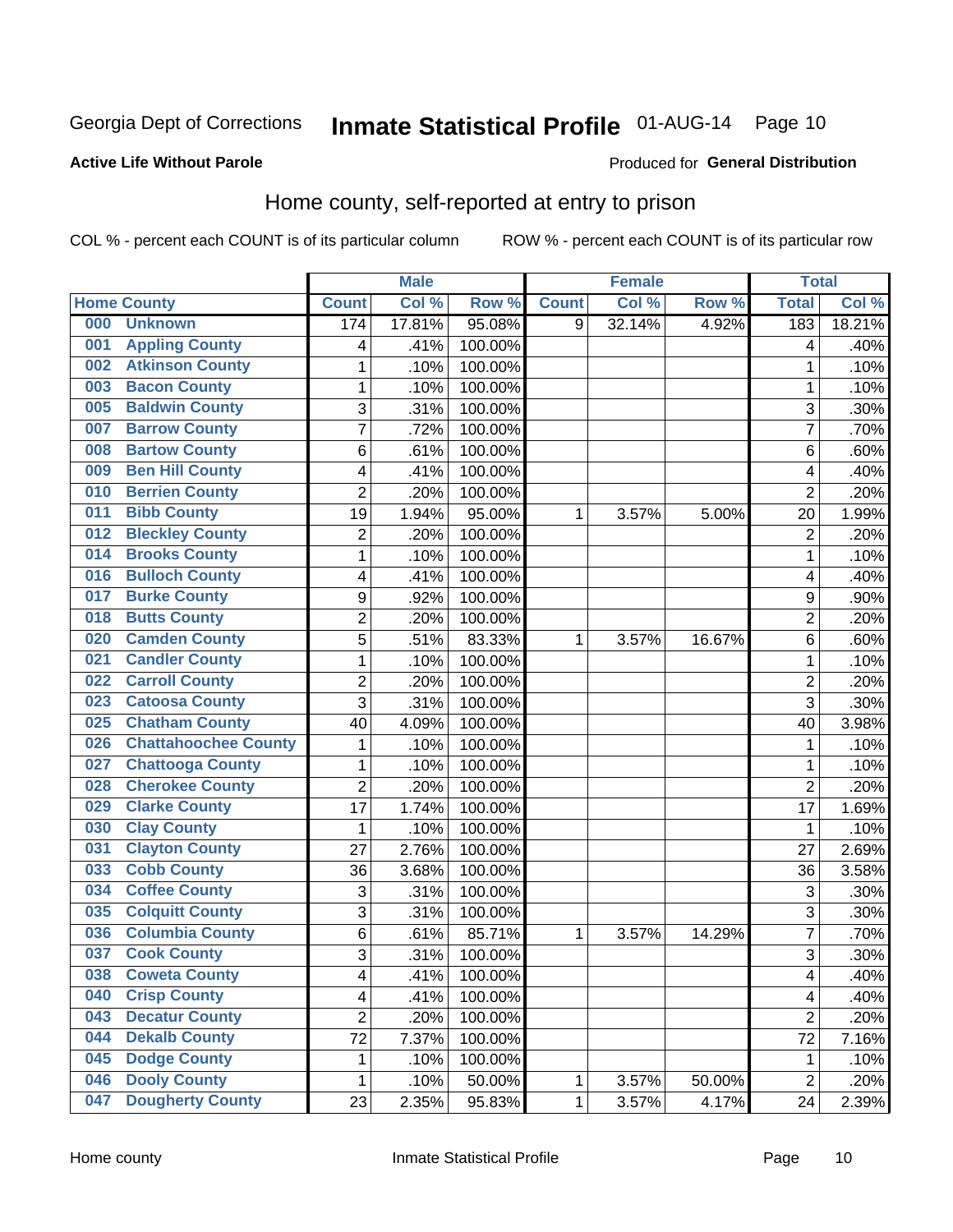# Inmate Statistical Profile 01-AUG-14 Page 11

#### **Active Life Without Parole**

#### Produced for General Distribution

### Home county, self-reported at entry to prison

COL % - percent each COUNT is of its particular column

|     |                          |                         | <b>Male</b> |         |              | <b>Female</b> |        | <b>Total</b>    |        |
|-----|--------------------------|-------------------------|-------------|---------|--------------|---------------|--------|-----------------|--------|
|     | <b>Home County</b>       | <b>Count</b>            | Col %       | Row %   | <b>Count</b> | Col %         | Row %  | <b>Total</b>    | Col %  |
| 048 | <b>Douglas County</b>    | 12                      | 1.23%       | 92.31%  | 1            | 3.57%         | 7.69%  | $\overline{13}$ | 1.29%  |
| 049 | <b>Early County</b>      | 1                       | .10%        | 100.00% |              |               |        | 1               | .10%   |
| 051 | <b>Effingham County</b>  | $\overline{2}$          | .20%        | 100.00% |              |               |        | $\overline{2}$  | .20%   |
| 052 | <b>Elbert County</b>     | 4                       | .41%        | 100.00% |              |               |        | 4               | .40%   |
| 053 | <b>Emanuel County</b>    | $\overline{\mathbf{4}}$ | .41%        | 100.00% |              |               |        | 4               | .40%   |
| 056 | <b>Fayette County</b>    | 3                       | .31%        | 100.00% |              |               |        | 3               | .30%   |
| 057 | <b>Floyd County</b>      | 11                      | 1.13%       | 100.00% |              |               |        | 11              | 1.09%  |
| 058 | <b>Forsyth County</b>    | 3                       | .31%        | 100.00% |              |               |        | 3               | .30%   |
| 059 | <b>Franklin County</b>   | 1                       | .10%        | 50.00%  | 1            | 3.57%         | 50.00% | $\overline{2}$  | .20%   |
| 060 | <b>Fulton County</b>     | 138                     | 14.12%      | 99.28%  | 1            | 3.57%         | .72%   | 139             | 13.83% |
| 061 | <b>Gilmer County</b>     | $\mathbf 2$             | .20%        | 100.00% |              |               |        | $\overline{2}$  | .20%   |
| 063 | <b>Glynn County</b>      | 7                       | .72%        | 100.00% |              |               |        | 7               | .70%   |
| 064 | <b>Gordon County</b>     | $\overline{2}$          | .20%        | 100.00% |              |               |        | $\overline{2}$  | .20%   |
| 066 | <b>Greene County</b>     | 1                       | .10%        | 100.00% |              |               |        | 1               | .10%   |
| 067 | <b>Gwinnett County</b>   | 24                      | 2.46%       | 96.00%  | 1            | 3.57%         | 4.00%  | 25              | 2.49%  |
| 068 | <b>Habersham County</b>  | 1                       | .10%        | 100.00% |              |               |        | 1               | .10%   |
| 069 | <b>Hall County</b>       | 14                      | 1.43%       | 100.00% |              |               |        | 14              | 1.39%  |
| 070 | <b>Hancock County</b>    | $\overline{\mathbf{c}}$ | .20%        | 100.00% |              |               |        | $\overline{2}$  | .20%   |
| 071 | <b>Haralson County</b>   | $\overline{2}$          | .20%        | 100.00% |              |               |        | $\overline{2}$  | .20%   |
| 072 | <b>Harris County</b>     | $\overline{2}$          | .20%        | 100.00% |              |               |        | $\overline{2}$  | .20%   |
| 073 | <b>Hart County</b>       | $\overline{c}$          | .20%        | 100.00% |              |               |        | $\overline{c}$  | .20%   |
| 074 | <b>Heard County</b>      | $\mathbf 1$             | .10%        | 100.00% |              |               |        | 1               | .10%   |
| 075 | <b>Henry County</b>      | 5                       | .51%        | 83.33%  | 1            | 3.57%         | 16.67% | $\,6$           | .60%   |
| 076 | <b>Houston County</b>    | 16                      | 1.64%       | 100.00% |              |               |        | 16              | 1.59%  |
| 078 | <b>Jackson County</b>    | 3                       | .31%        | 100.00% |              |               |        | 3               | .30%   |
| 080 | <b>Jeff Davis County</b> | $\overline{2}$          | .20%        | 100.00% |              |               |        | $\overline{2}$  | .20%   |
| 081 | <b>Jefferson County</b>  | 3                       | .31%        | 100.00% |              |               |        | $\mathbf{3}$    | .30%   |
| 082 | <b>Jenkins County</b>    | $\overline{2}$          | .20%        | 100.00% |              |               |        | $\overline{2}$  | .20%   |
| 087 | <b>Laurens County</b>    | 6                       | .61%        | 100.00% |              |               |        | 6               | .60%   |
| 088 | <b>Lee County</b>        | $\mathbf 1$             | .10%        | 100.00% |              |               |        | 1               | .10%   |
| 089 | <b>Liberty County</b>    | 7                       | .72%        | 87.50%  | 1            | 3.57%         | 12.50% | 8               | .80%   |
| 090 | <b>Lincoln County</b>    | 1                       | .10%        | 100.00% |              |               |        | 1               | .10%   |
| 091 | <b>Long County</b>       | 1                       | .10%        | 100.00% |              |               |        | 1               | .10%   |
| 092 | <b>Lowndes County</b>    | 8                       | .82%        | 100.00% |              |               |        | 8               | .80%   |
| 093 | <b>Lumpkin County</b>    | 1                       | .10%        | 100.00% |              |               |        | 1               | .10%   |
| 094 | <b>Macon County</b>      | 1                       | .10%        | 100.00% |              |               |        | 1               | .10%   |
| 095 | <b>Madison County</b>    | 1                       | .10%        | 100.00% |              |               |        | 1               | .10%   |
| 096 | <b>Marion County</b>     | $\mathbf 1$             | .10%        | 100.00% |              |               |        | 1               | .10%   |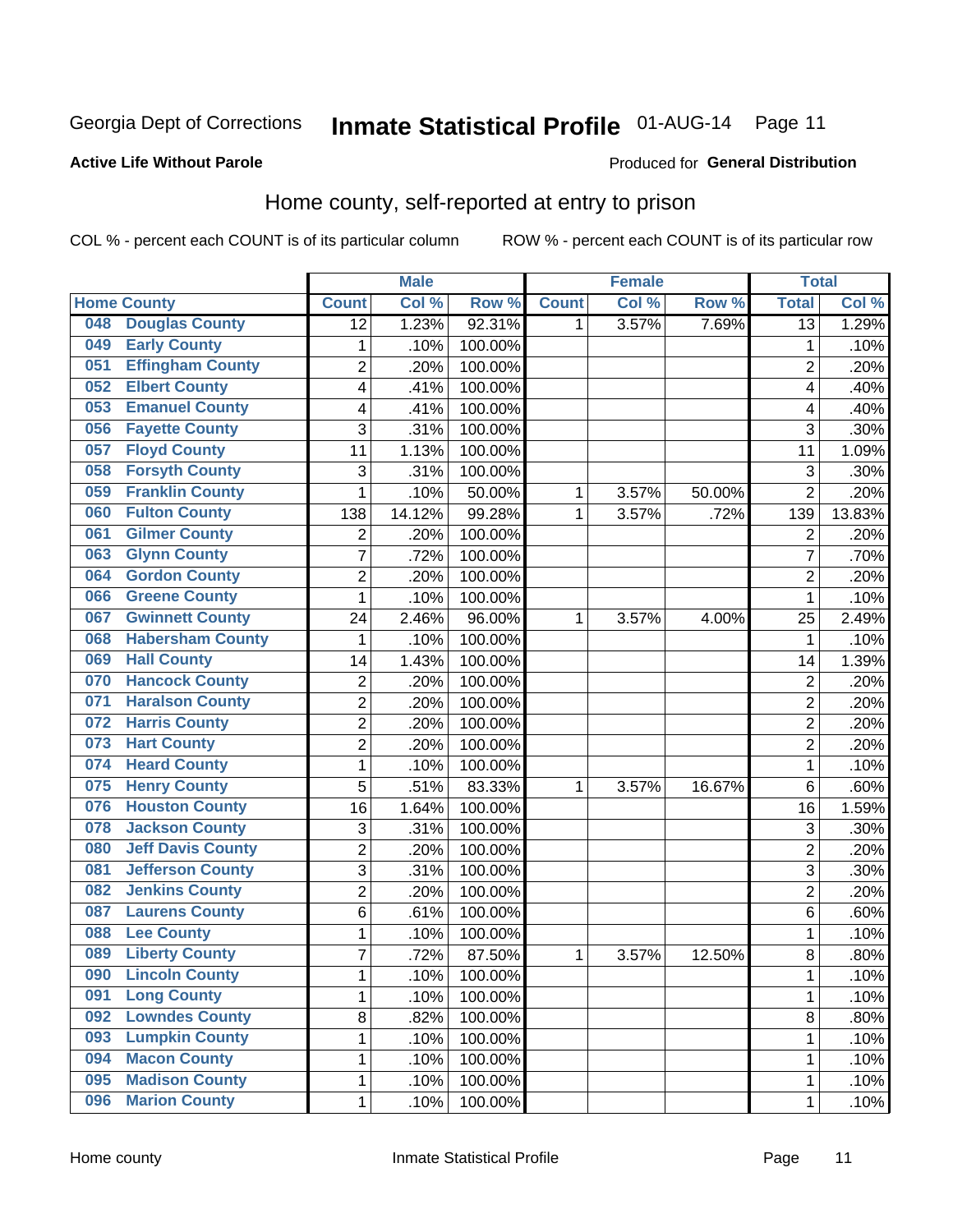# Inmate Statistical Profile 01-AUG-14 Page 12

#### **Active Life Without Parole**

#### Produced for General Distribution

### Home county, self-reported at entry to prison

COL % - percent each COUNT is of its particular column

|                  |                          |                         | <b>Male</b> |         |              | <b>Female</b> |        | <b>Total</b>   |         |
|------------------|--------------------------|-------------------------|-------------|---------|--------------|---------------|--------|----------------|---------|
|                  | <b>Home County</b>       | <b>Count</b>            | Col %       | Row %   | <b>Count</b> | Col %         | Row %  | <b>Total</b>   | Col %   |
| 097              | <b>Mcduffie County</b>   | 2                       | .20%        | 100.00% |              |               |        | 2              | .20%    |
| 098              | <b>Mcintosh County</b>   | $\overline{2}$          | .20%        | 100.00% |              |               |        | $\overline{2}$ | .20%    |
| 100              | <b>Miller County</b>     | $\mathbf 1$             | .10%        | 100.00% |              |               |        | 1              | .10%    |
| 101              | <b>Mitchell County</b>   | $\mathbf 1$             | .10%        | 100.00% |              |               |        | 1              | .10%    |
| 102              | <b>Monroe County</b>     | 4                       | .41%        | 100.00% |              |               |        | 4              | .40%    |
| 103              | <b>Montgomery County</b> | $\mathbf{1}$            | .10%        | 100.00% |              |               |        | 1              | .10%    |
| 104              | <b>Morgan County</b>     | 1                       | .10%        | 100.00% |              |               |        | 1              | .10%    |
| 106              | <b>Muscogee County</b>   | 27                      | 2.76%       | 100.00% |              |               |        | 27             | 2.69%   |
| 107              | <b>Newton County</b>     | $\overline{\mathbf{c}}$ | .20%        | 66.67%  | 1            | 3.57%         | 33.33% | 3              | .30%    |
| 109              | <b>Oglethorpe County</b> | 4                       | .41%        | 100.00% |              |               |        | 4              | .40%    |
| 110              | <b>Paulding County</b>   | 5                       | .51%        | 100.00% |              |               |        | 5              | .50%    |
| 111              | <b>Peach County</b>      | 1                       | .10%        | 100.00% |              |               |        | 1              | .10%    |
| $\overline{112}$ | <b>Pickens County</b>    | $\mathbf 1$             | .10%        | 100.00% |              |               |        | 1              | .10%    |
| $\overline{113}$ | <b>Pierce County</b>     | $\overline{c}$          | .20%        | 100.00% |              |               |        | $\overline{2}$ | .20%    |
| 114              | <b>Pike County</b>       | 3                       | .31%        | 75.00%  | 1            | 3.57%         | 25.00% | 4              | .40%    |
| $\overline{115}$ | <b>Polk County</b>       | 4                       | .41%        | 100.00% |              |               |        | 4              | .40%    |
| 117              | <b>Putnam County</b>     | 5                       | .51%        | 100.00% |              |               |        | 5              | .50%    |
| 119              | <b>Rabun County</b>      | 1                       | .10%        | 100.00% |              |               |        | 1              | .10%    |
| 120              | <b>Randolph County</b>   | $\overline{2}$          | .20%        | 100.00% |              |               |        | $\overline{2}$ | .20%    |
| 121              | <b>Richmond County</b>   | 32                      | 3.28%       | 91.43%  | 3            | 10.71%        | 8.57%  | 35             | 3.48%   |
| 122              | <b>Rockdale County</b>   | 5                       | .51%        | 100.00% |              |               |        | 5              | .50%    |
| 125              | <b>Seminole County</b>   | $\overline{c}$          | .20%        | 100.00% |              |               |        | $\overline{2}$ | .20%    |
| 126              | <b>Spalding County</b>   | $\overline{7}$          | .72%        | 100.00% |              |               |        | 7              | .70%    |
| 127              | <b>Stephens County</b>   | 1                       | .10%        | 50.00%  | 1            | 3.57%         | 50.00% | $\overline{2}$ | .20%    |
| 128              | <b>Stewart County</b>    | 1                       | .10%        | 100.00% |              |               |        | 1              | .10%    |
| 129              | <b>Sumter County</b>     | $\mathbf 1$             | .10%        | 100.00% |              |               |        | 1              | .10%    |
| 132              | <b>Tattnall County</b>   | $\mathbf 1$             | .10%        | 100.00% |              |               |        | 1              | .10%    |
| 133              | <b>Taylor County</b>     | $\mathbf 1$             | .10%        | 100.00% |              |               |        | 1              | .10%    |
| 134              | <b>Telfair County</b>    | $\mathbf 1$             | .10%        | 100.00% |              |               |        | 1              | .10%    |
| 136              | <b>Thomas County</b>     | 5                       | .51%        | 100.00% |              |               |        | 5              | .50%    |
| 137              | <b>Tift County</b>       | 6                       | .61%        | 100.00% |              |               |        | 6              | .60%    |
| 138              | <b>Toombs County</b>     | 8                       | .82%        | 100.00% |              |               |        | 8              | $.80\%$ |
| 140              | <b>Treutlen County</b>   | $\mathbf{1}$            | .10%        | 100.00% |              |               |        | 1              | .10%    |
| $\overline{141}$ | <b>Troup County</b>      | $\mathbf 1$             | .10%        | 100.00% |              |               |        | 1              | .10%    |
| 145              | <b>Upson County</b>      | 3                       | .31%        | 100.00% |              |               |        | 3              | .30%    |
| 146              | <b>Walker County</b>     | 5                       | .51%        | 83.33%  | 1            | 3.57%         | 16.67% | 6              | .60%    |
| 147              | <b>Walton County</b>     | 5                       | .51%        | 100.00% |              |               |        | 5              | .50%    |
| $\overline{148}$ | <b>Ware County</b>       | $\overline{7}$          | .72%        | 100.00% |              |               |        | $\overline{7}$ | .70%    |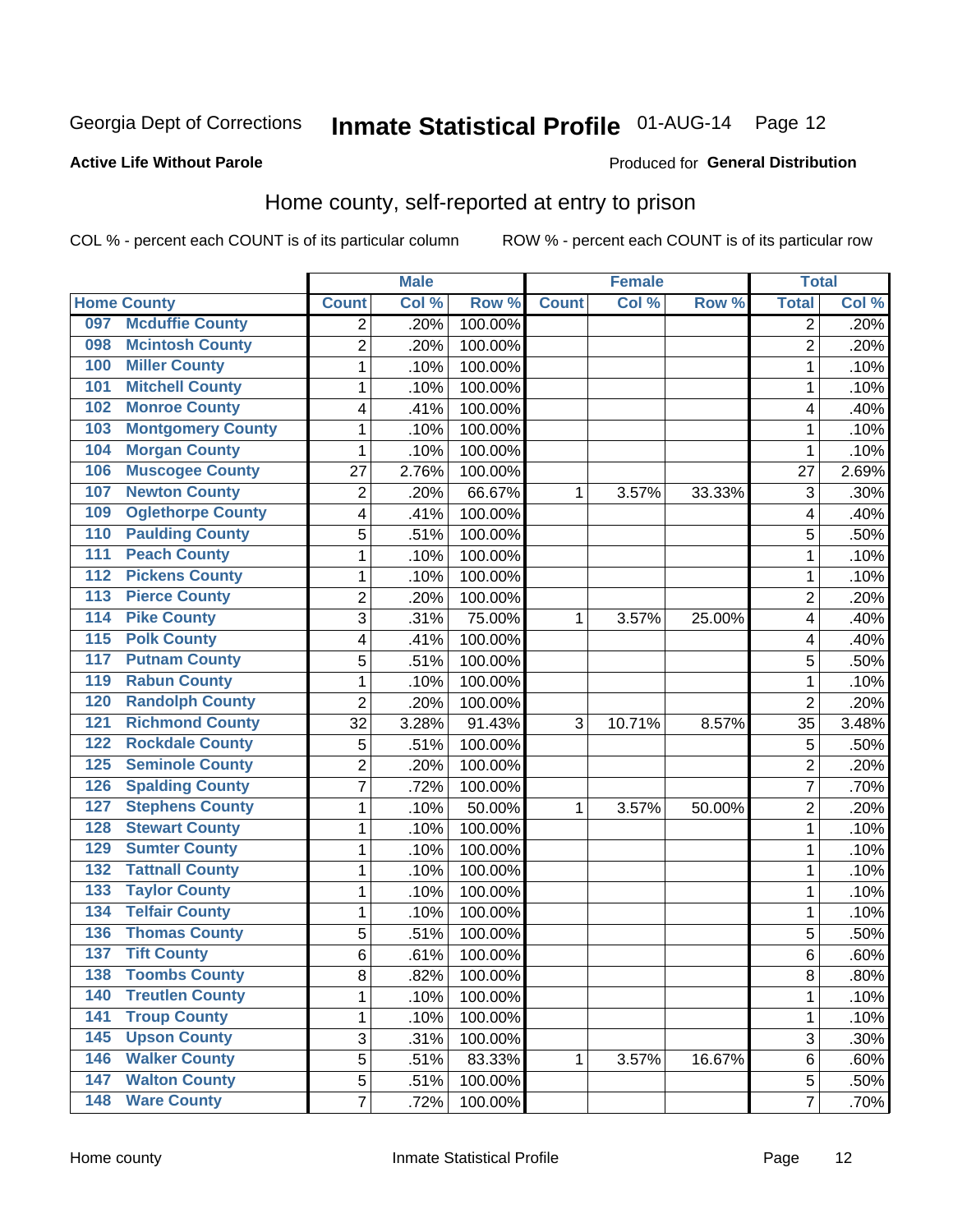# Inmate Statistical Profile 01-AUG-14 Page 13

#### **Active Life Without Parole**

#### Produced for General Distribution

### Home county, self-reported at entry to prison

COL % - percent each COUNT is of its particular column

|                    |                             | <b>Male</b>        |       |         | <b>Female</b> |       |        | <b>Total</b> |       |
|--------------------|-----------------------------|--------------------|-------|---------|---------------|-------|--------|--------------|-------|
| <b>Home County</b> |                             | Count <sup>1</sup> | Col % | Row %   | <b>Count</b>  | Col % | Row %  | Total        | Col % |
| 150                | <b>Washington County</b>    | 4                  | .41%  | 100.00% |               |       |        | 4            | .40%  |
| 151                | <b>Wayne County</b>         | 4                  | .41%  | 100.00% |               |       |        | 4            | .40%  |
| 154                | <b>White County</b>         |                    | .10%  | 100.00% |               |       |        |              | .10%  |
| 155                | <b>Whitfield County</b>     | 4                  | .41%  | 100.00% |               |       |        | 4            | .40%  |
| 157                | <b>Wilkes County</b>        |                    | .10%  | 100.00% |               |       |        |              | .10%  |
| 158                | <b>Wilkinson County</b>     | 2                  | .20%  | 100.00% |               |       |        | 2            | .20%  |
| 159                | <b>Worth County</b>         |                    | .10%  | 100.00% |               |       |        |              | .10%  |
| 999                | <b>Other Custody/Out Of</b> | 3                  | .31%  | 75.00%  |               | 3.57% | 25.00% | 4            | .40%  |
|                    | <b>State</b>                |                    |       |         |               |       |        |              |       |
|                    | <b>Total Rported</b>        | 977                | 100%  | 97.21%  | 28            | 100%  | 2.79%  | 1,005        | 100%  |

| τeα   |               |                                |      |
|-------|---------------|--------------------------------|------|
| _____ | 677<br>$\sim$ | $\overline{\phantom{a}}$<br>ΔU | ,005 |

| Moa <sub>c</sub> | . | ,,,,,<br>'NVL | owr | owr |
|------------------|---|---------------|-----|-----|
|                  |   |               |     |     |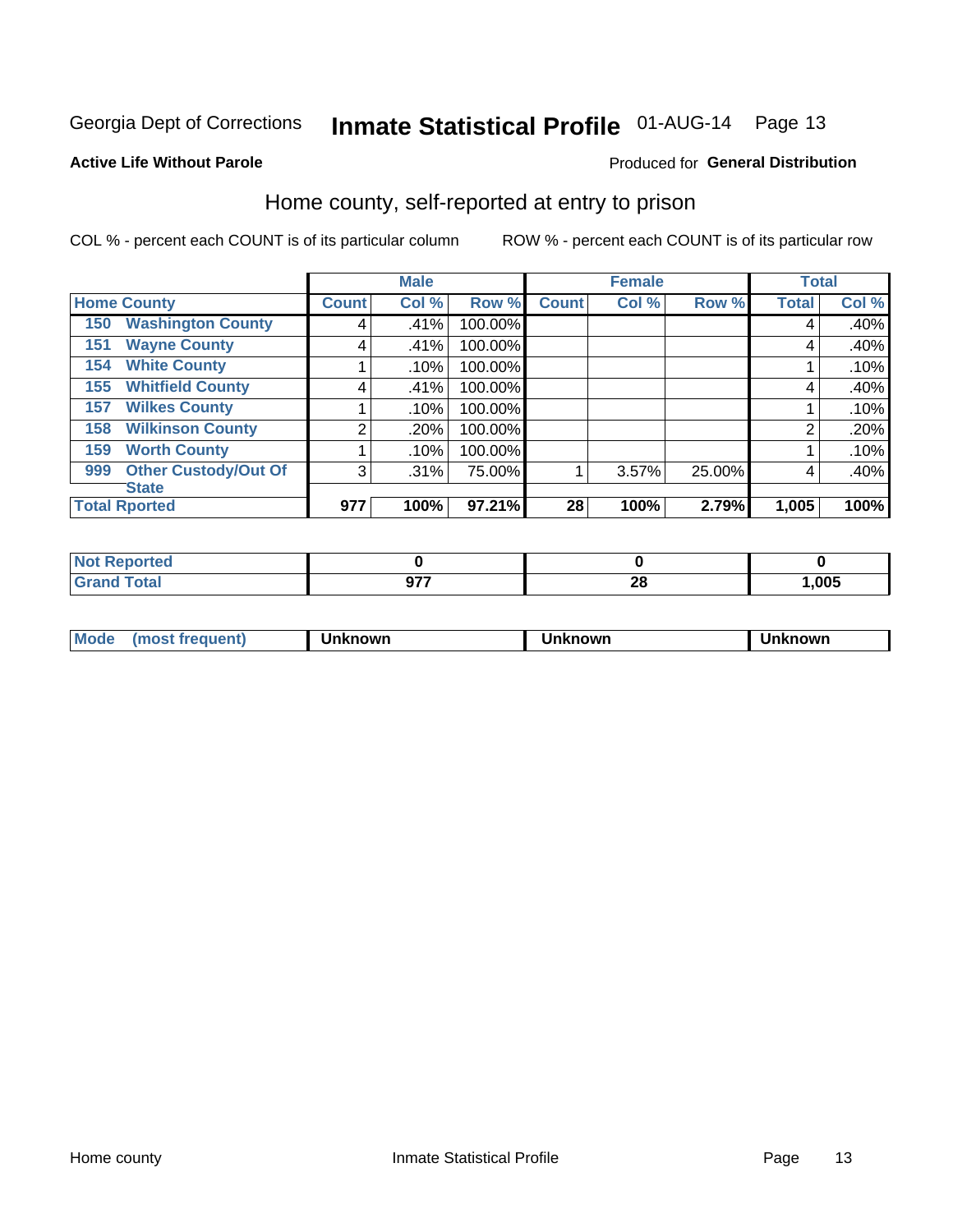### Inmate Statistical Profile 01-AUG-14 Page 14

#### **Active Life Without Parole**

#### **Produced for General Distribution**

### Socioeconomic class, self-reported at entry to prison

COL % - percent each COUNT is of its particular column

|                       |              | <b>Male</b> |            |              | <b>Female</b> |       |       | <b>Total</b> |
|-----------------------|--------------|-------------|------------|--------------|---------------|-------|-------|--------------|
| Socioeconomic Class   | <b>Count</b> | Col %       | Row %      | <b>Count</b> | Col %         | Row % | Total | Col %        |
| <b>Welfare</b>        | 39           | 7.01%       | 100.00%    |              |               |       | 39    | 6.90%        |
| <b>Occ Employ</b>     | 23           | 4.14%       | $100.00\%$ |              |               |       | 23    | 4.07%        |
| <b>Minimum Std</b>    | 276          | 49.64%      | $99.28\%$  |              | $22.22\%$     | .72%  | 278   | 49.20%       |
| <b>Middle</b>         | 218          | 39.21%      | 96.89%     |              | 77.78%        | 3.11% | 225   | 39.82%       |
| <b>Total Reported</b> | 556          | 100%        | 98.41%     |              | 100%          | 1.59% | 565   | 100%         |

| ττeα<br>NO<br>. | -6<br>$ -$ |               |      |
|-----------------|------------|---------------|------|
|                 | $\sim$     | ഹ<br><u>r</u> | ,005 |

|--|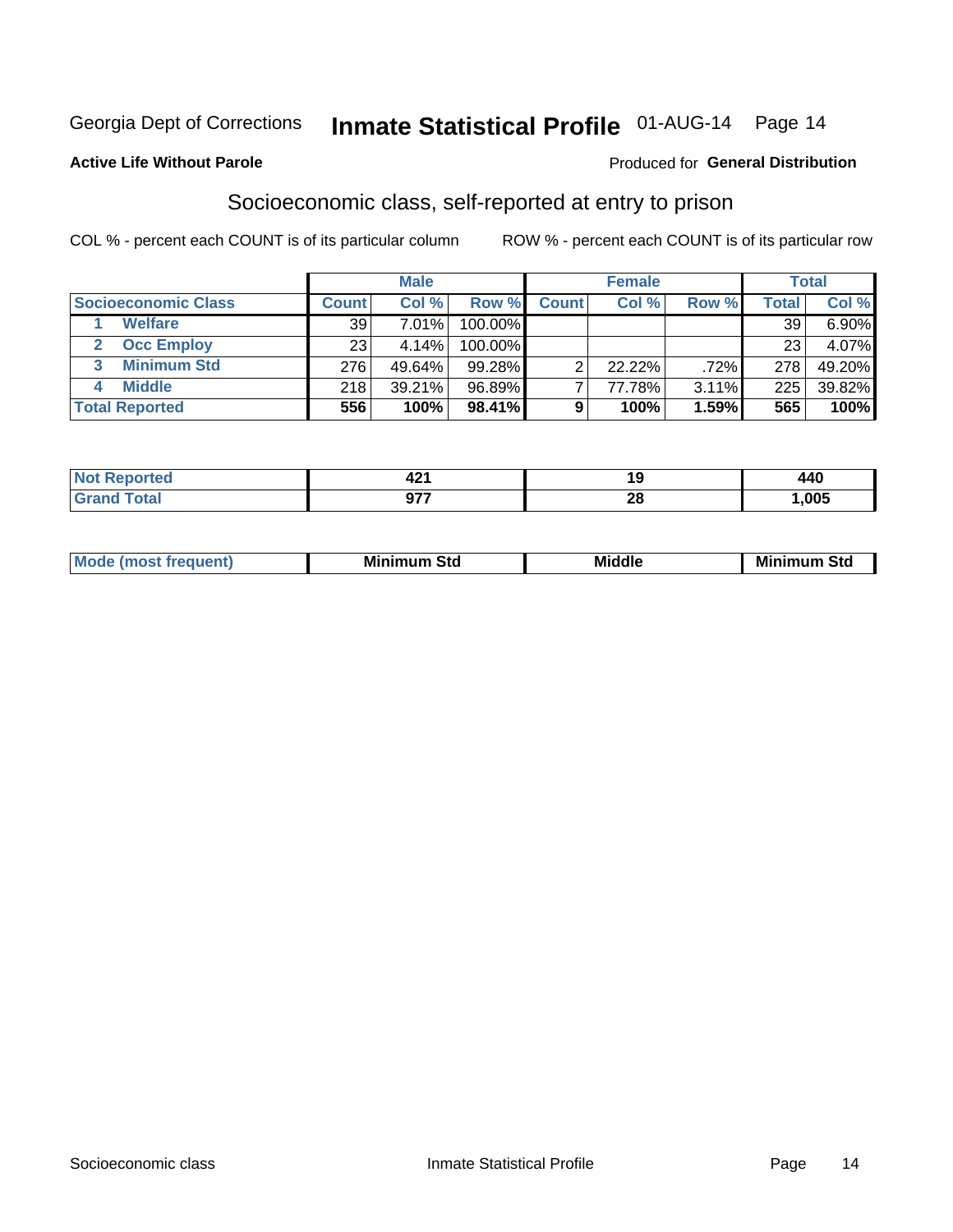## Inmate Statistical Profile 01-AUG-14 Page 15

#### **Active Life Without Parole**

#### Produced for General Distribution

### Environment to age 16, self-reported at entry to prison

COL % - percent each COUNT is of its particular column

|                                      |                 | <b>Male</b> |           |                | <b>Female</b> |        |                 | <b>Total</b> |
|--------------------------------------|-----------------|-------------|-----------|----------------|---------------|--------|-----------------|--------------|
| <b>Environment to age 16</b>         | <b>Count</b>    | Col %       | Row %     | <b>Count</b>   | Col %         | Row %  | <b>Total</b>    | Col %        |
| <b>Rural/Farm</b>                    | 11              | 1.95%       | 100.00%   |                |               |        |                 | 1.91%        |
| <b>Rural/Nfarm</b><br>$\overline{2}$ | 26 <sub>1</sub> | 4.60%       | 89.66%    | 3 <sub>1</sub> | 30.00%        | 10.34% | 29 <sub>1</sub> | 5.04%        |
| 3 S.M.S.A                            | 230             | 40.71%      | $99.57\%$ |                | 10.00%        | .43%   | 231             | 40.17%       |
| <b>Urban</b><br>4                    | 129             | 22.83%      | 96.99%    |                | 40.00%        | 3.01%  | 133             | 23.13%       |
| <b>Small Town</b><br>5               | 169             | 29.91%      | 98.83%    | 2              | 20.00%        | 1.17%  | 171             | 29.74%       |
| <b>Total Reported</b>                | 565             | 100%        | 98.26%    | 10             | 100%          | 1.74%  | 575             | 100%         |

| and a series<br>prtea<br>NOT<br>. | . . r | 10       | 430  |
|-----------------------------------|-------|----------|------|
|                                   | 077   | n.<br>ZO | ,005 |

| $Mc$ | M | <b>Jrhan</b> | M.     |
|------|---|--------------|--------|
|      |   | _____        | ______ |
|      |   |              |        |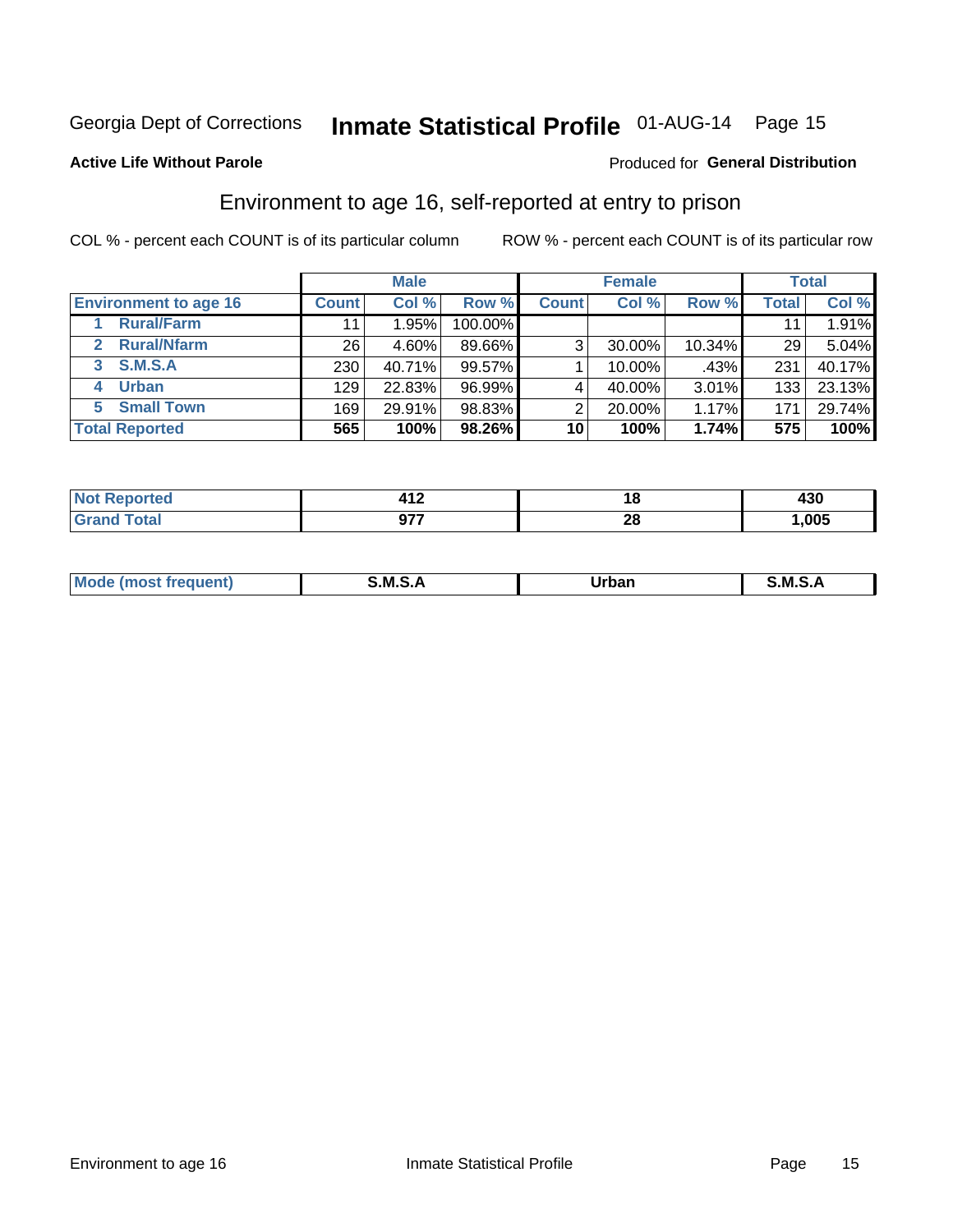# Inmate Statistical Profile 01-AUG-14 Page 16

#### **Active Life Without Parole**

#### Produced for General Distribution

### Guardian status to age 16, self-reported at entry to prison

COL % - percent each COUNT is of its particular column

|                                  |              | <b>Male</b> |         |              | <b>Female</b> |       |       | <b>Total</b> |
|----------------------------------|--------------|-------------|---------|--------------|---------------|-------|-------|--------------|
| <b>Guardian Status To Age 16</b> | <b>Count</b> | Col %       | Row %   | <b>Count</b> | Col %         | Row % | Total | Col %        |
| 2 Father Only                    | 12           | 2.36%       | 100.00% |              |               |       | 12    | 2.33%        |
| <b>3 Both Parents</b>            | 207          | 40.75%      | 98.10%  | 4            | 66.67%        | 1.90% | 211   | 41.05%       |
| <b>4 Mother Only</b>             | 205          | 40.35%      | 99.51%  |              | 16.67%        | .49%  | 206   | 40.08%       |
| <b>6 Oth Female</b>              | 14           | 2.76%       | 100.00% |              |               |       | 14    | 2.72%        |
| <b>7 Oth Male</b>                | 5            | .98%        | 100.00% |              |               |       | 5     | .97%         |
| 8 Step-Parents                   | 12           | 2.36%       | 100.00% |              |               |       | 12    | 2.33%        |
| <b>9 Foster Home</b>             | 9            | 1.77%       | 100.00% |              |               |       | 9     | 1.75%        |
| <b>10 Grand Parents</b>          | 44           | 8.66%       | 97.78%  |              | 16.67%        | 2.22% | 45    | 8.75%        |
| <b>Total Reported</b>            | 508          | 100%        | 98.83%  | 6            | 100%          | 1.17% | 514   | 100%         |

| ted | 160<br>7vJ | $\overline{ }$<br>LL | $\overline{ }$<br>-49. |
|-----|------------|----------------------|------------------------|
|     | ~~~        | 28                   | .005                   |

| <b>Mode (most frequent)</b> | <b>Both Parents</b> | <b>Both Parents</b> | <b>Both Parents</b> |
|-----------------------------|---------------------|---------------------|---------------------|
|                             |                     |                     |                     |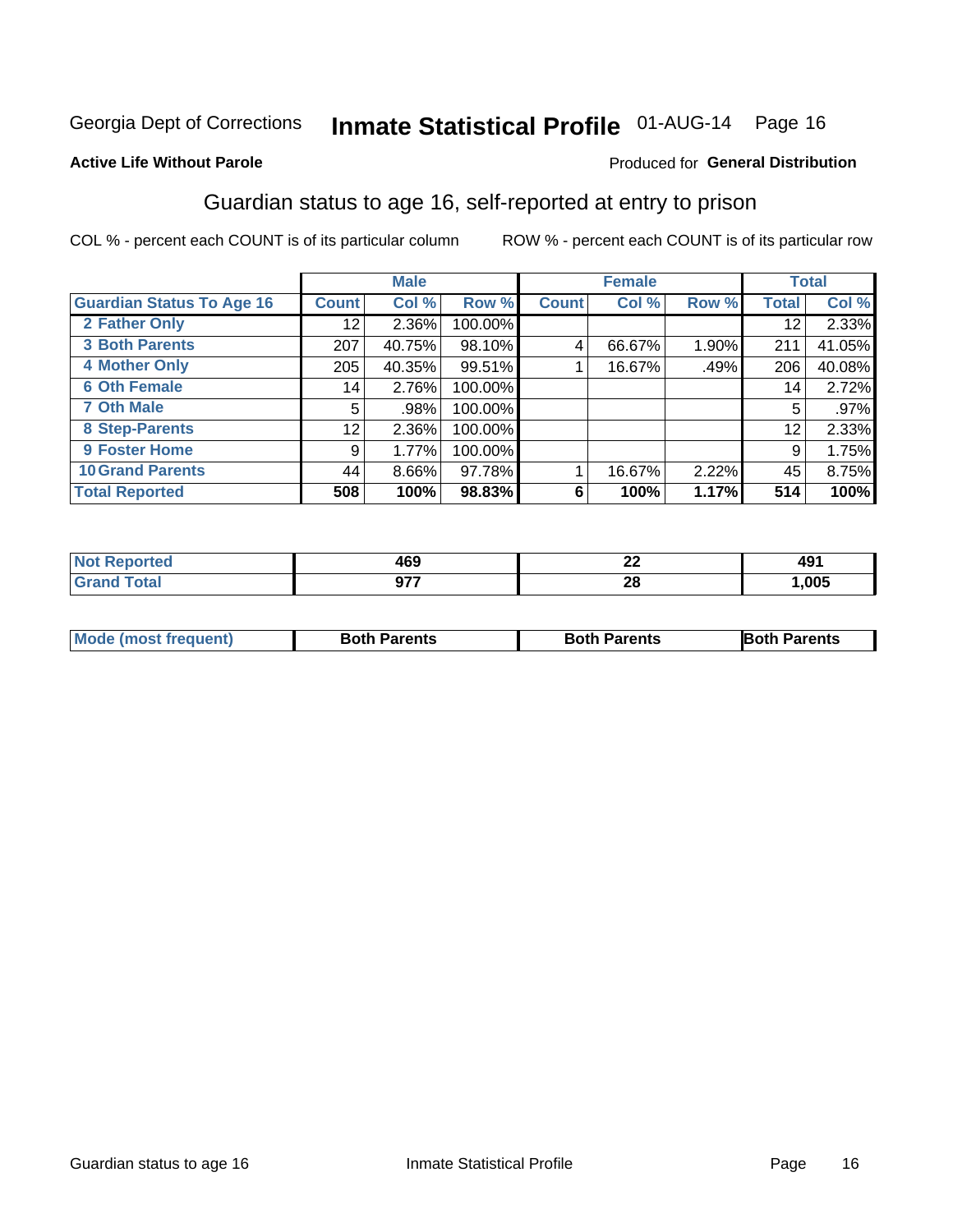# Inmate Statistical Profile 01-AUG-14 Page 17

#### **Active Life Without Parole**

#### Produced for General Distribution

### Employment status before prison, self-reported at entry to prison

COL % - percent each COUNT is of its particular column

|              |                          |              | <b>Male</b> |         |              | <b>Female</b> |       |       | <b>Total</b> |
|--------------|--------------------------|--------------|-------------|---------|--------------|---------------|-------|-------|--------------|
|              | <b>Employment Status</b> | <b>Count</b> | Col %       | Row %   | <b>Count</b> | Col %         | Row % | Total | Col %        |
|              | <b>Full Time</b>         | 401          | 49.45%      | 97.33%  | 11           | 47.83%        | 2.67% | 412   | 49.40%       |
| $\mathbf{2}$ | <b>Part Time</b>         | 60           | 7.40%       | 100.00% |              |               |       | 60    | 7.19%        |
| 3            | Unempl $<$ 6m            | 69           | 8.51%       | 98.57%  |              | 4.35%         | 1.43% | 70    | 8.39%        |
| 4            | Unempl > 6m              | 152          | 18.74%      | 94.41%  | 9            | 39.13%        | 5.59% | 161   | 19.30%       |
| 5            | <b>Never Workd</b>       | 73           | 9.00%       | 100.00% |              |               |       | 73    | 8.75%        |
| 6            | <b>Student</b>           | 22           | 2.71%       | 100.00% |              |               |       | 22    | 2.64%        |
| 7            | <b>Incapable</b>         | 34           | 4.19%       | 94.44%  | 2            | 8.70%         | 5.56% | 36    | 4.32%        |
|              | <b>Total Reported</b>    | 811          | 100%        | 97.24%  | 23           | 100%          | 2.76% | 834   | 100%         |

| тес.   | 166      |                  | --<br>. |
|--------|----------|------------------|---------|
| $F0+0$ | ヘフフ<br>. | ne.<br>ZС<br>___ | .005    |

| Mc | ∙u∥<br>----<br>ıme | ίuΙ<br>Πmε |
|----|--------------------|------------|
|    |                    |            |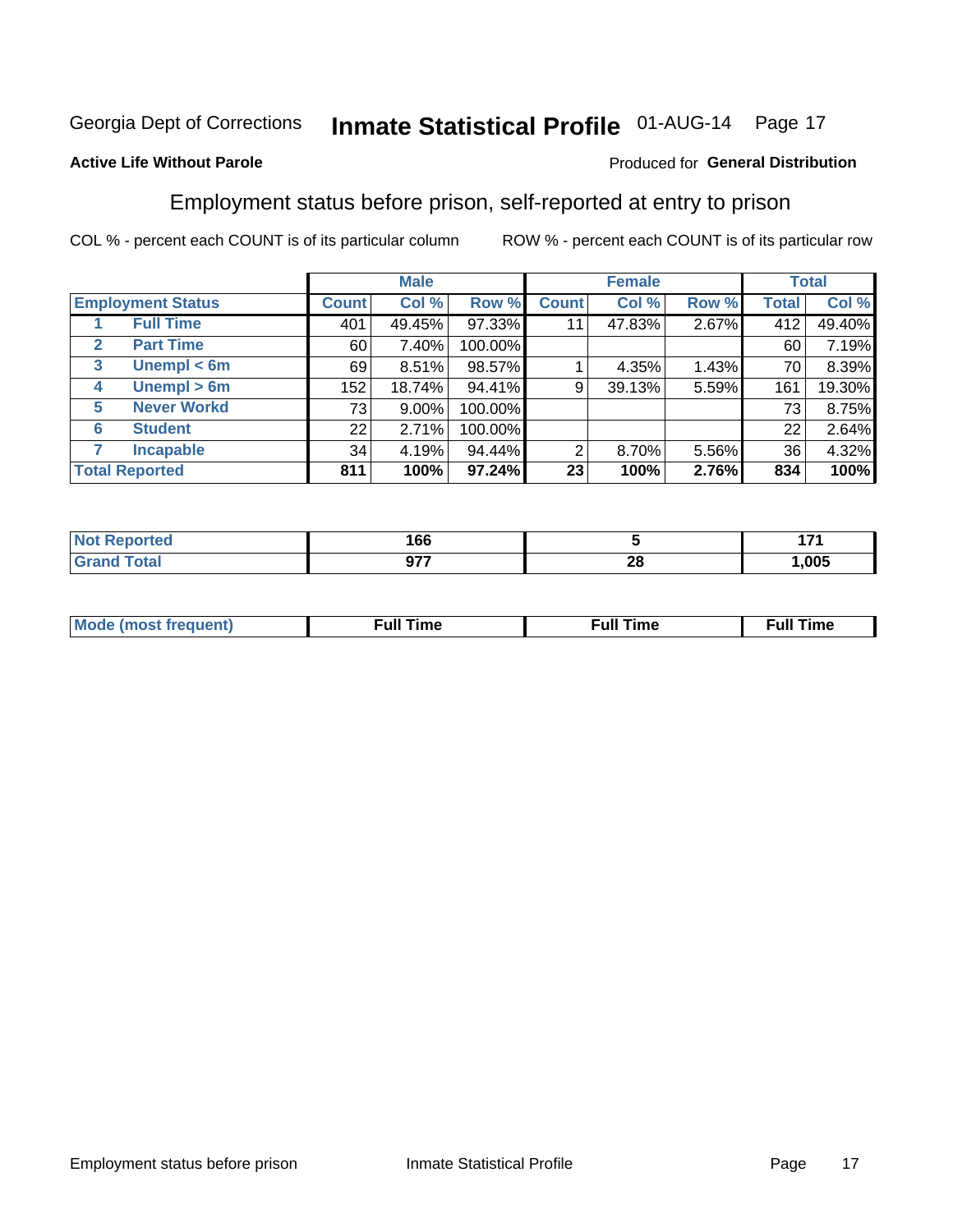# Inmate Statistical Profile 01-AUG-14 Page 18

#### **Active Life Without Parole**

Produced for General Distribution

### Age at admission

COL % - percent each COUNT is of its particular column

|                         |                  | <b>Male</b> |         |                | <b>Female</b> |        |                         | <b>Total</b> |
|-------------------------|------------------|-------------|---------|----------------|---------------|--------|-------------------------|--------------|
| <b>Age At Admission</b> | <b>Count</b>     | Col %       | Row %   | <b>Count</b>   | Col %         | Row %  | <b>Total</b>            | Col %        |
| 15                      | 2                | 0.20%       | 100.00% |                |               |        | $\overline{2}$          | 0.20%        |
| 16                      | $\overline{2}$   | 0.20%       | 100.00% |                |               |        | $\overline{2}$          | 0.20%        |
| $\overline{17}$         | 3                | 0.31%       | 100.00% |                |               |        | 3                       | 0.30%        |
| 18                      | 12               | 1.23%       | 100.00% |                |               |        | 12                      | 1.19%        |
| 19                      | 22               | 2.25%       | 100.00% |                |               |        | 22                      | 2.19%        |
| $\overline{20}$         | 19               | 1.94%       | 95.00%  | 1              | 3.57%         | 5.00%  | 20                      | 1.99%        |
| 21                      | 25               | 2.56%       | 100.00% |                |               |        | 25                      | 2.49%        |
| 22                      | 49               | 5.02%       | 100.00% |                |               |        | 49                      | 4.88%        |
| 23                      | 36               | 3.68%       | 97.30%  | 1              | 3.57%         | 2.70%  | 37                      | 3.68%        |
| 24                      | 37               | 3.79%       | 97.37%  | 1              | 3.57%         | 2.63%  | 38                      | 3.78%        |
| $\overline{25}$         | 33               | 3.38%       | 94.29%  | $\overline{2}$ | 7.14%         | 5.71%  | 35                      | 3.48%        |
| 26                      | 38               | 3.89%       | 100.00% |                |               |        | 38                      | 3.78%        |
| $\overline{27}$         | 36               | 3.68%       | 94.74%  | $\overline{2}$ | 7.14%         | 5.26%  | 38                      | 3.78%        |
| 28                      | 45               | 4.61%       | 97.83%  | 1              | 3.57%         | 2.17%  | 46                      | 4.58%        |
| 29                      | 42               | 4.30%       | 100.00% |                |               |        | 42                      | 4.18%        |
| 30                      | 33               | 3.38%       | 100.00% |                |               |        | 33                      | 3.28%        |
| 31                      | 38               | 3.89%       | 100.00% |                |               |        | 38                      | 3.78%        |
| 32                      | 41               | 4.20%       | 95.35%  | $\overline{2}$ | 7.14%         | 4.65%  | 43                      | 4.28%        |
| 33                      | 29               | 2.97%       | 100.00% |                |               |        | 29                      | 2.89%        |
| 34                      | 20               | 2.05%       | 90.91%  | $\overline{2}$ | 7.14%         | 9.09%  | 22                      | 2.19%        |
| 35                      | 25               | 2.56%       | 96.15%  | 1              | 3.57%         | 3.85%  | 26                      | 2.59%        |
| 36                      | 39               | 3.99%       | 100.00% |                |               |        | 39                      | 3.88%        |
| $\overline{37}$         | 27               | 2.76%       | 100.00% |                |               |        | 27                      | 2.69%        |
| 38                      | 25               | 2.56%       | 100.00% |                |               |        | 25                      | 2.49%        |
| 39                      | 27               | 2.76%       | 93.10%  | $\overline{2}$ | 7.14%         | 6.90%  | 29                      | 2.89%        |
| 40                      | 18               | 1.84%       | 94.74%  | 1              | 3.57%         | 5.26%  | 19                      | 1.89%        |
| 41                      | 32               | 3.28%       | 94.12%  | $\overline{2}$ | 7.14%         | 5.88%  | 34                      | 3.38%        |
| 42                      | 27               | 2.76%       | 100.00% |                |               |        | 27                      | 2.69%        |
| 43                      | 22               | 2.25%       | 95.65%  | 1              | 3.57%         | 4.35%  | 23                      | 2.29%        |
| 44                      | 15               | 1.54%       | 88.24%  | $\overline{2}$ | 7.14%         | 11.76% | 17                      | 1.69%        |
| 45                      | 22               | 2.25%       | 100.00% |                |               |        | 22                      | 2.19%        |
| 46                      | 19               | 1.94%       | 86.36%  | 3              | 10.71%        | 13.64% | 22                      | 2.19%        |
| 47                      | 14               | 1.43%       | 100.00% |                |               |        | 14                      | 1.39%        |
| 48                      | 14               | 1.43%       | 82.35%  | 3              | 10.71%        | 17.65% | 17                      | 1.69%        |
| 49                      | 14               | 1.43%       | 100.00% |                |               |        | 14                      | 1.39%        |
| 50                      | 10               | 1.02%       | 100.00% |                |               |        | 10                      | 1.00%        |
| $\overline{51}$         | 7                | 0.72%       | 100.00% |                |               |        | $\overline{7}$          | 0.70%        |
| 52                      | $\boldsymbol{9}$ | 0.92%       | 100.00% |                |               |        | 9                       | 0.90%        |
| 53                      | $\overline{7}$   | 0.72%       | 100.00% |                |               |        | 7                       | 0.70%        |
| 54                      | 4                | 0.41%       | 100.00% |                |               |        | $\overline{\mathbf{4}}$ | 0.40%        |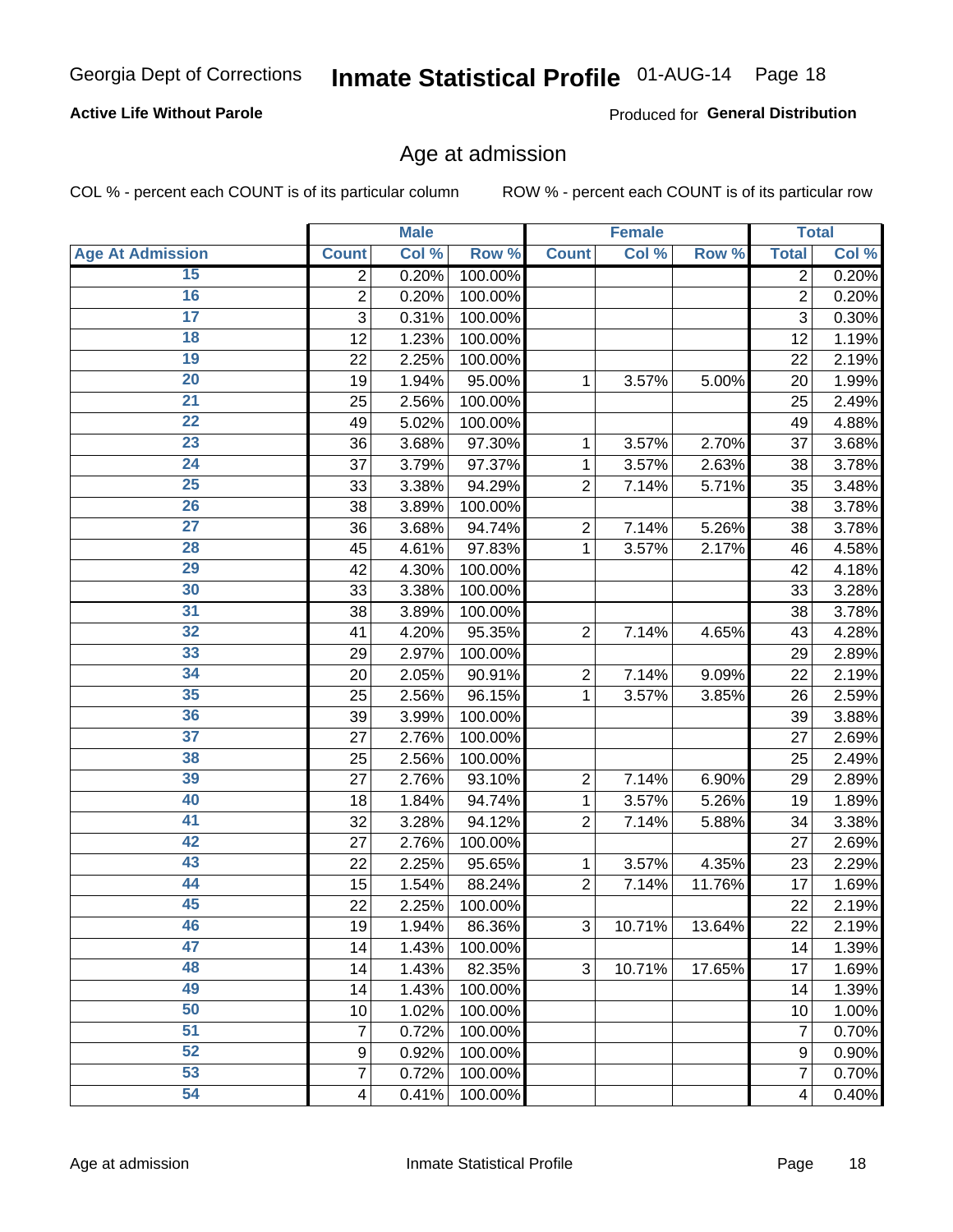# Inmate Statistical Profile 01-AUG-14 Page 19

#### **Active Life Without Parole**

Produced for General Distribution

### Age at admission

COL % - percent each COUNT is of its particular column

|                         |              | <b>Male</b> |         |              | <b>Female</b> |        |       | <b>Total</b> |
|-------------------------|--------------|-------------|---------|--------------|---------------|--------|-------|--------------|
| <b>Age At Admission</b> | <b>Count</b> | Col %       | Row %   | <b>Count</b> | Col %         | Row %  | Total | Col %        |
| 55                      | 5            | 0.51%       | 83.33%  |              | 3.57%         | 16.67% | 6     | 0.60%        |
| 56                      | 8            | 0.82%       | 100.00% |              |               |        | 8     | 0.80%        |
| 57                      | 6            | 0.61%       | 100.00% |              |               |        | 6     | 0.60%        |
| 58                      | 6            | 0.61%       | 100.00% |              |               |        | 6     | 0.60%        |
| 60                      | 2            | 0.20%       | 100.00% |              |               |        | 2     | 0.20%        |
| 62                      |              | 0.10%       | 100.00% |              |               |        |       | 0.10%        |
| 64                      | 4            | 0.41%       | 100.00% |              |               |        | 4     | 0.40%        |
| 65                      | 2            | 0.20%       | 100.00% |              |               |        | 2     | 0.20%        |
| 66                      |              | 0.10%       | 100.00% |              |               |        |       | 0.10%        |
| 69                      | 2            | 0.20%       | 100.00% |              |               |        | 2     | 0.20%        |
| 71                      |              | 0.10%       | 100.00% |              |               |        |       | 0.10%        |
| <b>Total Reported</b>   | 977          | 100%        | 97.21%  | 28           | 100%          | 2.79%  | 1,005 | 100%         |

| Reported               |                   |           |      |
|------------------------|-------------------|-----------|------|
| $f \wedge f \wedge f'$ | $\sim$ – –<br>,,, | ne.<br>Zu | ,005 |

| <b>Mean</b><br>(average)       | 33.70                 | 36.93 | 33.79    |
|--------------------------------|-----------------------|-------|----------|
| Median (middle)                | u                     | 39    | o.<br>∠ت |
| <b>Mode</b><br>(most frequent) | $\sim$<br><u>. . </u> | 46    | n.<br>LL |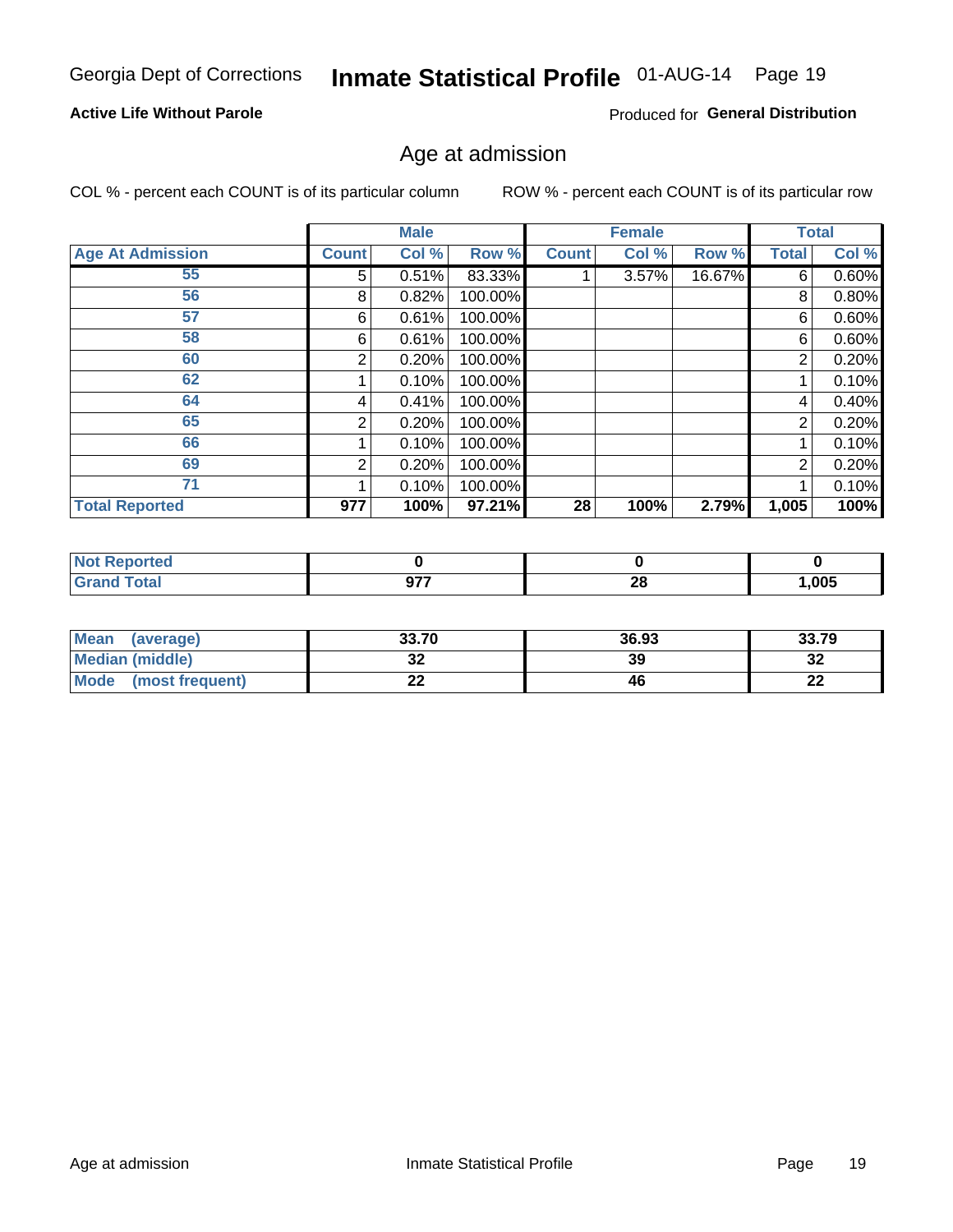# Inmate Statistical Profile 01-AUG-14 Page 20

#### **Active Life Without Parole**

#### Produced for General Distribution

### Height, measured at entry to prison

COL % - percent each COUNT is of its particular column

|                       |                  | <b>Male</b> |         |              | <b>Female</b> |         |       | Total      |
|-----------------------|------------------|-------------|---------|--------------|---------------|---------|-------|------------|
| <b>Height</b>         | <b>Count</b>     | Col %       | Row %   | <b>Count</b> | Col %         | Row %   | Total | Col %      |
| 4'10"                 |                  |             |         |              | 100.00%       | 100.00% |       | 0.41%      |
| 5'09"                 |                  | $0.41\%$    | 100.00% |              |               |         |       | 0.41%      |
| 5'10''                | 121              | 49.59%      | 100.00% |              |               |         |       | 121 49.39% |
| 5'11''                | 122 <sub>1</sub> | $50.00\%$   | 100.00% |              |               |         |       | 122 49.80% |
| <b>Total Reported</b> | 244              | 100%        | 99.59%  |              | 100%          | 0.41%   | 245   | 100%       |

| <b>Not</b><br>Reported       | フクク<br><i>၊</i> ၁၁ |             | 760  |
|------------------------------|--------------------|-------------|------|
| <b>Total</b><br><b>Grand</b> | 677                | ne.<br>24 L | ,005 |

| Mean<br>(average)              | 5'10" | 4'10" | 5'10''       |
|--------------------------------|-------|-------|--------------|
| Median (middle)                |       | 4'10" | 5'10''       |
| <b>Mode</b><br>(most frequent) | 5'11" | 4'10" | <b>5'44"</b> |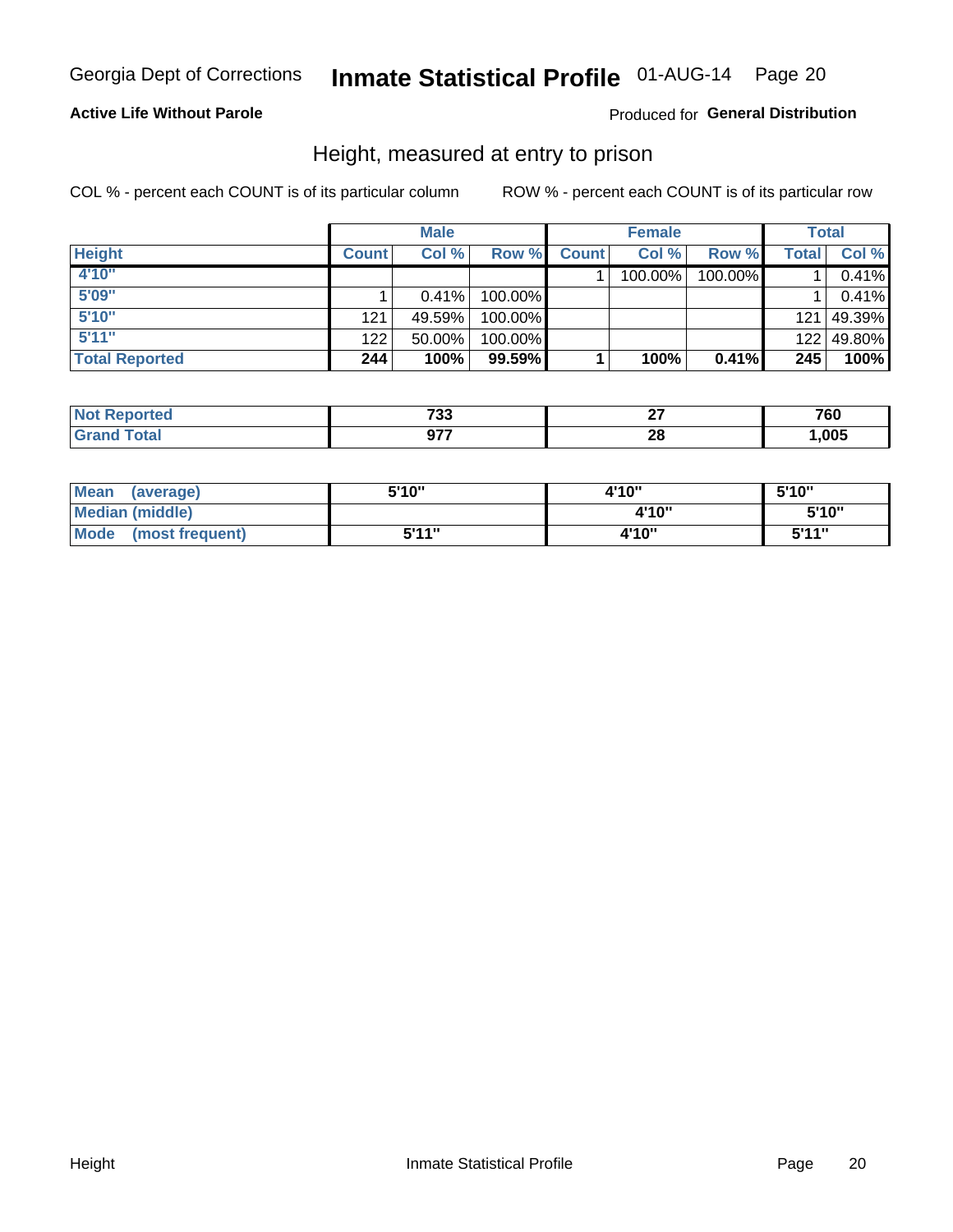# Inmate Statistical Profile 01-AUG-14 Page 21

#### **Active Life Without Parole**

#### Produced for General Distribution

### Weight, measured at entry to prison

COL % - percent each COUNT is of its particular column

|                       |                  | <b>Male</b> |         |                 | <b>Female</b> |         |                | <b>Total</b> |
|-----------------------|------------------|-------------|---------|-----------------|---------------|---------|----------------|--------------|
| Weight                | <b>Count</b>     | Col %       | Row %   | <b>Count</b>    | Col %         | Row %   | <b>Total</b>   | Col %        |
| 110 - 119 pounds      |                  |             |         | $\overline{2}$  | 7.14%         | 100.00% | $\overline{2}$ | 0.20%        |
| 120 - 129 pounds      | 4                | 0.41%       | 80.00%  | 1               | 3.57%         | 20.00%  | 5              | 0.50%        |
| 130 - 139 pounds      | 24               | 2.46%       | 96.00%  | 1               | 3.57%         | 4.00%   | 25             | 2.49%        |
| 140 - 149 pounds      | 60               | 6.15%       | 98.36%  | $\mathbf 1$     | 3.57%         | 1.64%   | 61             | 6.08%        |
| 150 - 159 pounds      | 100              | 10.25%      | 100.00% |                 |               |         | 100            | 9.96%        |
| 160 - 169 pounds      | 110              | 11.27%      | 96.49%  | 4               | 14.29%        | 3.51%   | 114            | 11.35%       |
| 170 - 179 pounds      | 136              | 13.93%      | 97.84%  | 3               | 10.71%        | 2.16%   | 139            | 13.84%       |
| 180 - 189 pounds      | 118              | 12.09%      | 95.93%  | 5               | 17.86%        | 4.07%   | 123            | 12.25%       |
| 190 - 199 pounds      | 86               | 8.81%       | 100.00% |                 |               |         | 86             | 8.57%        |
| 200 - 209 pounds      | 86               | 8.81%       | 96.63%  | 3               | 10.71%        | 3.37%   | 89             | 8.86%        |
| 210 - 219 pounds      | 60               | 6.15%       | 90.91%  | 6               | 21.43%        | 9.09%   | 66             | 6.57%        |
| 220 - 229 pounds      | 59               | 6.05%       | 100.00% |                 |               |         | 59             | 5.88%        |
| 230 - 239 pounds      | 38               | 3.89%       | 100.00% |                 |               |         | 38             | 3.78%        |
| 240 - 249 pounds      | 25               | 2.56%       | 100.00% |                 |               |         | 25             | 2.49%        |
| 250 - 259 pounds      | 22               | 2.25%       | 100.00% |                 |               |         | 22             | 2.19%        |
| 260 - 269 pounds      | 12               | 1.23%       | 100.00% |                 |               |         | 12             | 1.20%        |
| 270 - 279 pounds      | 12               | 1.23%       | 100.00% |                 |               |         | 12             | 1.20%        |
| 280 - 289 pounds      | $\overline{7}$   | 0.72%       | 77.78%  | $\overline{2}$  | 7.14%         | 22.22%  | 9              | 0.90%        |
| 290 - 299 pounds      | 4                | 0.41%       | 100.00% |                 |               |         | 4              | 0.40%        |
| 300 - 309 pounds      | $\overline{2}$   | 0.20%       | 100.00% |                 |               |         | $\overline{2}$ | 0.20%        |
| 310 - 319 pounds      | $\overline{2}$   | 0.20%       | 100.00% |                 |               |         | $\overline{2}$ | 0.20%        |
| 320 - 329 pounds      | 4                | 0.41%       | 100.00% |                 |               |         | 4              | 0.40%        |
| 330 - 339 pounds      | 3                | 0.31%       | 100.00% |                 |               |         | 3              | 0.30%        |
| 360 - 369 pounds      | 1                | 0.10%       | 100.00% |                 |               |         | 1              | 0.10%        |
| 400 pounds and over   | 1                | 0.10%       | 100.00% |                 |               |         | 1              | 0.10%        |
| <b>Total Reported</b> | $\overline{976}$ | 100%        | 97.21%  | $\overline{28}$ | 100%          | 2.79%   |                | 1,004 100.0% |

| <b>Not Reported</b> |     |          |       |
|---------------------|-----|----------|-------|
| <b>Total</b>        | 077 | n.<br>ΔU | 1,005 |

| Mean<br>(average)              | 190 | 183 | 190 |
|--------------------------------|-----|-----|-----|
| Median (middle)                | 181 | 180 | 181 |
| <b>Mode</b><br>(most frequent) | 170 | 210 | 170 |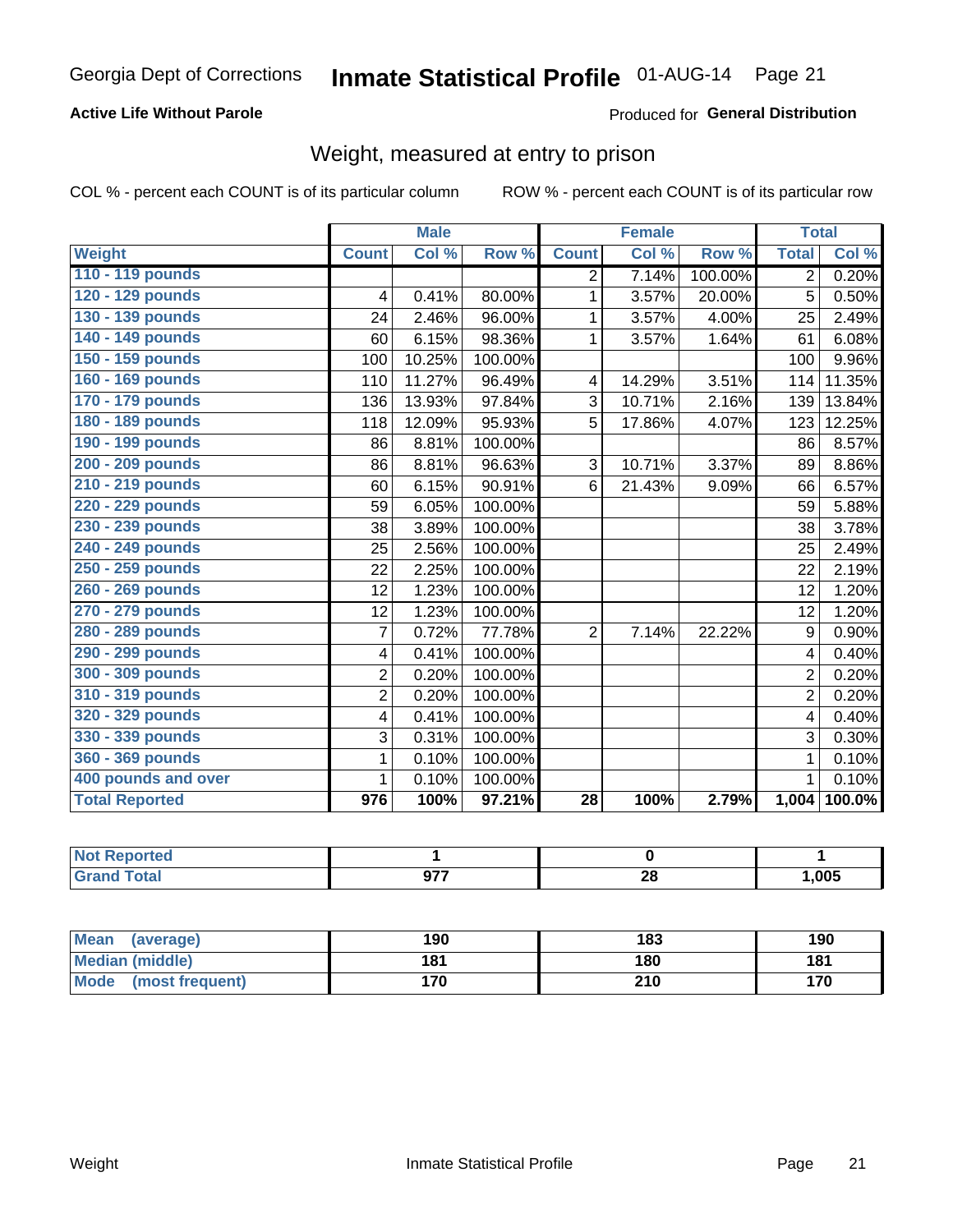# Inmate Statistical Profile 01-AUG-14 Page 22

#### **Active Life Without Parole**

#### Produced for General Distribution

### Veterans validated by Veteran's Administration

COL % - percent each COUNT is of its particular column

|                         |              | <b>Male</b> |                    | <b>Female</b> |         |              | <b>Total</b> |
|-------------------------|--------------|-------------|--------------------|---------------|---------|--------------|--------------|
| <b>Military service</b> | <b>Count</b> | Col %       | <b>Row % Count</b> | Col %         | Row %   | <b>Total</b> | Col %        |
| <b>Others</b><br>0      | 33           | 51.56%      | 100.00%            |               |         | 33           | 51.56%       |
| <b>Air Force</b>        | 24           | 37.50%      | 100.00%            |               |         | 24           | 37.50%       |
| <b>Army</b>             |              | 4.69%       | 100.00%            |               |         | 3            | 4.69%        |
| <b>Navy</b><br>3        |              | 1.56%       | 100.00%            |               |         |              | 1.56%        |
| <b>Coast Guard</b><br>5 | 3            | 4.69%       | 100.00%            |               |         | 3            | 4.69%        |
| <b>Total Reported</b>   | 64           | 100%        | 100.00%            |               | $.00\%$ | 64           | 100%         |

| rteo    | <b>042</b><br>ย เ ง | ററ<br>40 | 941  |
|---------|---------------------|----------|------|
| $f = f$ | ヘラフ<br>JI 1         | ኅር<br>Zu | ,005 |

| Mo<br><b>Null</b><br>วthers<br>____<br>____ |
|---------------------------------------------|
|---------------------------------------------|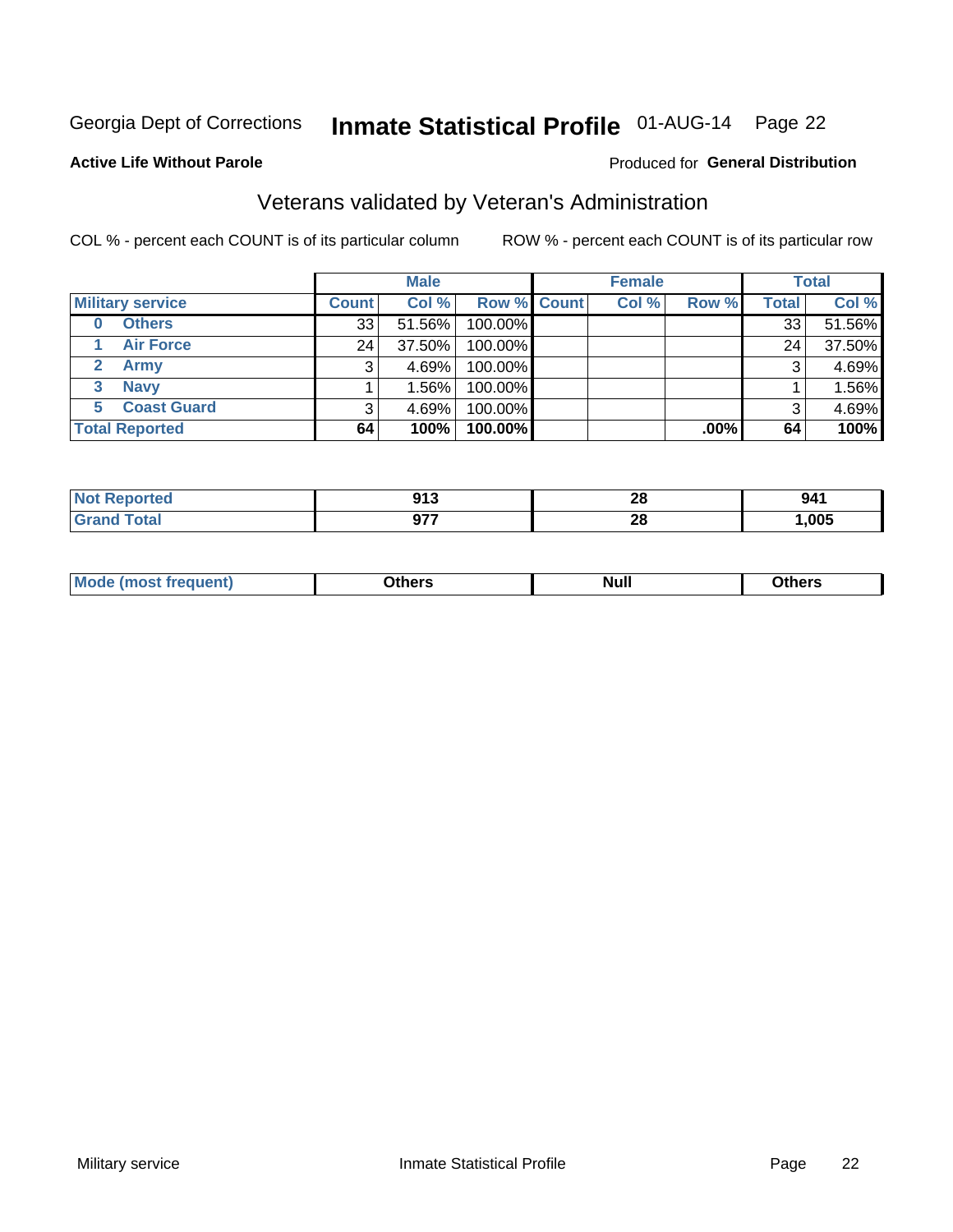# Inmate Statistical Profile 01-AUG-14 Page 23

#### **Active Life Without Parole**

#### **Produced for General Distribution**

### Type of admission to prison

COL % - percent each COUNT is of its particular column

|                                        |              | <b>Male</b> |                    |    | <b>Female</b> |       |              | <b>Total</b> |
|----------------------------------------|--------------|-------------|--------------------|----|---------------|-------|--------------|--------------|
| <b>Type of Admission</b>               | <b>Count</b> | Col %       | <b>Row % Count</b> |    | Col %         | Row % | <b>Total</b> | Col %        |
| <b>New Sentence</b><br>52 <sub>2</sub> | 939          | 96.11%      | 97.10%             | 28 | 100.00%       | 2.90% | 967          | 96.22%       |
| <b>Probation Rev Partial</b><br>53     |              | .10%        | 100.00%            |    |               |       |              | .10%         |
| <b>Probation Rev Remainder</b><br>54   |              | .72%        | 100.00%            |    |               |       |              | .70%         |
| <b>Parole Rev New Sentence</b><br>55   | 9            | .92%        | 100.00%            |    |               |       | 9            | .90%         |
| <b>Parole Rev No New</b><br>56         | 8            | .82%        | 100.00%            |    |               |       | 8            | .80%         |
| <b>Sentence</b>                        |              |             |                    |    |               |       |              |              |
| <b>Life W/O Parole</b><br>70           | 13           | 1.33%       | 100.00%            |    |               |       | 13           | 1.29%        |
| <b>Total Reported</b>                  | 977          | 100%        | 97.21%             | 28 | 100%          | 2.79% | 1,005        | 100%         |

| Reported<br>Nt |            |          |       |
|----------------|------------|----------|-------|
| <b>Total</b>   | $\sim$ – – | n.<br>20 | 1,005 |

| <b>Mode (most frequent)</b> | <b>New Sentence</b> | <b>New Sentence</b> | <b>New Sentence</b> |
|-----------------------------|---------------------|---------------------|---------------------|
|                             |                     |                     |                     |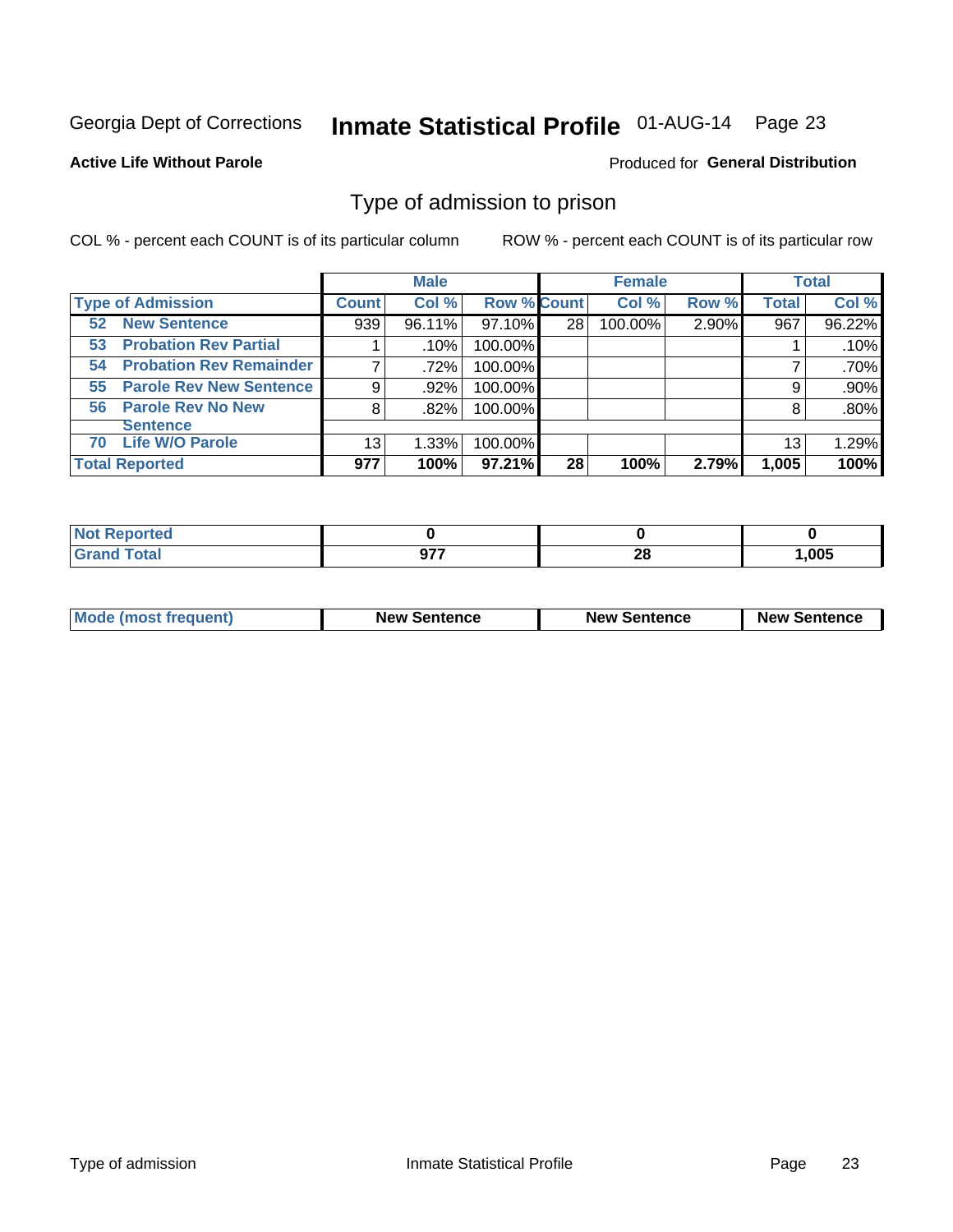# Inmate Statistical Profile 01-AUG-14 Page 24

**Active Life Without Parole** 

#### Produced for General Distribution

### Current / last security status

COL % - percent each COUNT is of its particular column

|                        |         | <b>Male</b> |                    |    | <b>Female</b> |           |       | <b>Total</b> |
|------------------------|---------|-------------|--------------------|----|---------------|-----------|-------|--------------|
| <b>Security Status</b> | Count l | Col %       | <b>Row % Count</b> |    | Col %         | Row %     | Total | Col %        |
| 4 Medium               | 46      | 4.76%       | 88.46%             | 6  | 21.43%        | $11.54\%$ | 52    | 5.23%        |
| 5 Close                | 920     | $95.14\%$   | 97.66%             | 22 | 78.57%        | 2.34%     | 942   | 94.67%       |
| <b>6 Maximum</b>       |         | .10%        | 100.00%            |    | .00%          |           |       | .10%         |
| <b>Total Reported</b>  | 967     | 100%        | 97.19%             | 28 | 100%          | 2.81%     | 995   | 100%         |

| <b>Still being diagnosed</b> |     |    |       |
|------------------------------|-----|----|-------|
| <b>Not Reported</b>          |     |    | 1ι    |
| <b>Grand Total</b>           | 977 | 28 | 1,005 |

| <b>Mode (most frequent)</b> | Close | Close | <b>Close</b> |
|-----------------------------|-------|-------|--------------|
|                             |       |       |              |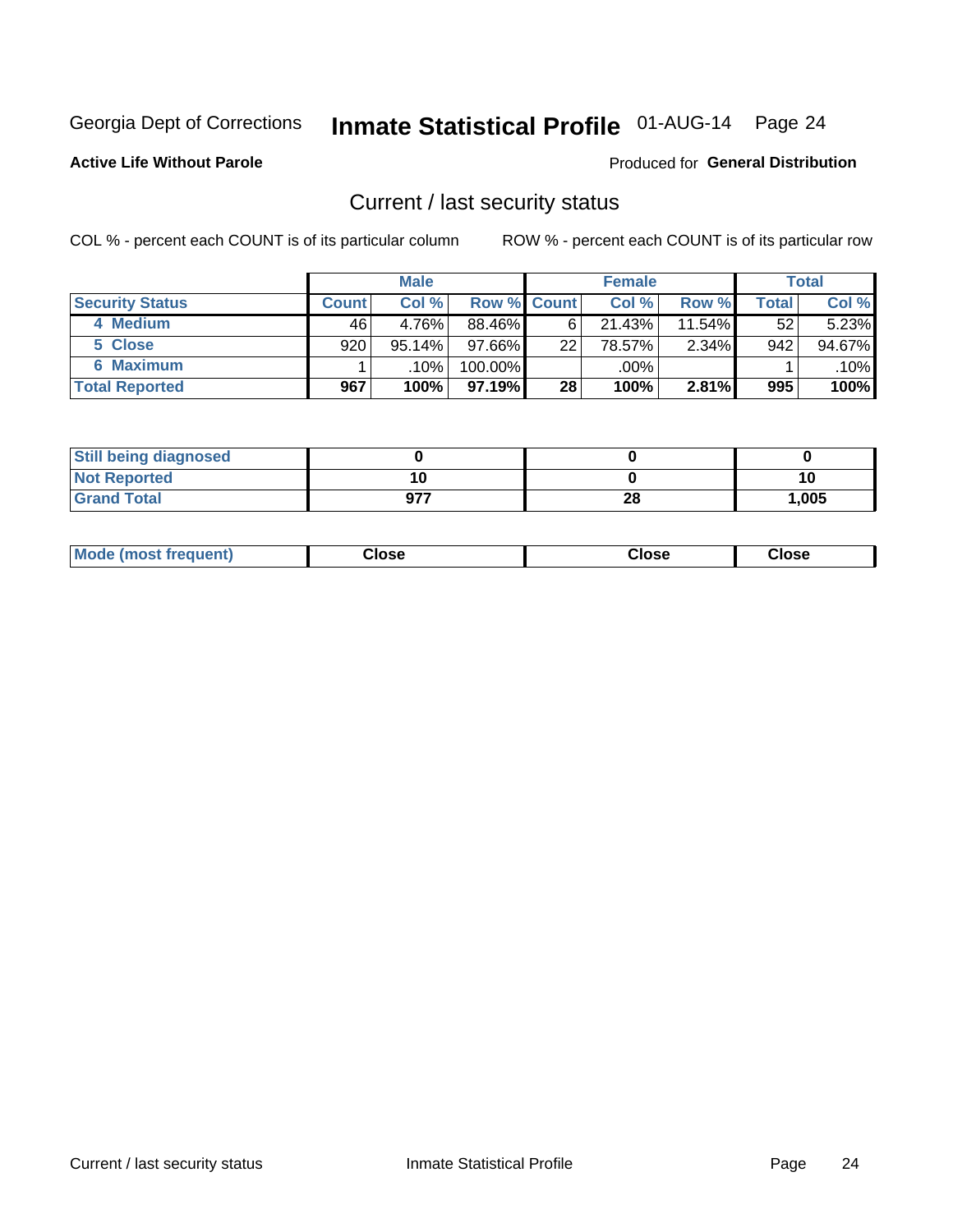# Inmate Statistical Profile 01-AUG-14 Page 25

**Active Life Without Parole** 

#### **Produced for General Distribution**

### Current / last type of institution

COL % - percent each COUNT is of its particular column

|                            |              | <b>Male</b> |                    |    | <b>Female</b> |       |         | <b>Total</b> |
|----------------------------|--------------|-------------|--------------------|----|---------------|-------|---------|--------------|
| <b>Type of Institution</b> | <b>Count</b> | Col %       | <b>Row % Count</b> |    | Col %         | Row % | Total . | Col %        |
| <b>State Prison</b>        | 975          | $99.80\%$   | $97.21\%$          | 28 | $100.00\%$    | 2.79% | 1,003   | 99.80%       |
| <b>Transitional Center</b> |              | $.10\%$     | 100.00%            |    |               |       |         | $.10\%$      |
| <b>Private Prison</b>      |              | .10%        | 100.00%            |    |               |       |         | .10%         |
| <b>Total Reported</b>      | 977          | 100%        | $97.21\%$          | 28 | 100%          | 2.79% | 1,005   | 100%         |

| Reported<br>$\sim$ |                     |                   |       |
|--------------------|---------------------|-------------------|-------|
| <b>otal</b>        | $\sim$<br>ъ.<br>. . | ົ<br>40<br>$\sim$ | 1,005 |

| <b>Mode (most frequent)</b> | <b>State Prison</b> | <b>State Prison</b> | <b>State Prison</b> |
|-----------------------------|---------------------|---------------------|---------------------|
|                             |                     |                     |                     |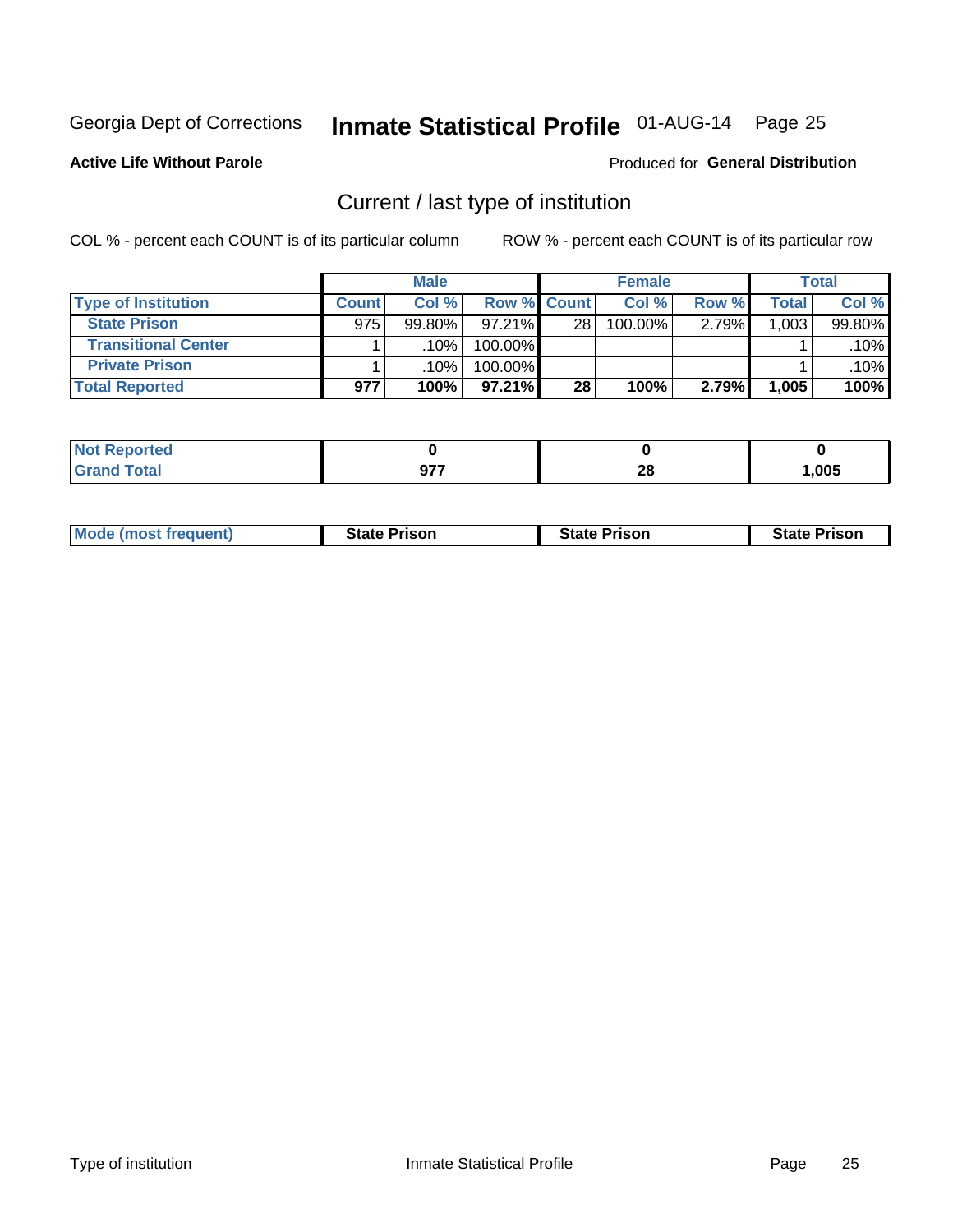# Inmate Statistical Profile 01-AUG-14 Page 26

**Active Life Without Parole** 

#### Produced for General Distribution

### Institution type - transitional centers

COL % - percent each COUNT is of its particular column

|                                          |              | Male    |                    | <b>Female</b> |       |              | Total   |
|------------------------------------------|--------------|---------|--------------------|---------------|-------|--------------|---------|
| <b>Institution Type - Trans. Centers</b> | <b>Count</b> | Col%    | <b>Row % Count</b> | Col%          | Row % | <b>Total</b> | Col %   |
| <b>Macon Tc</b>                          |              | 100.00% | 100.00%            |               |       |              | 100.00% |
| <b>Total Reported</b>                    |              | $100\%$ | 100%               |               | %     |              | 100%    |

| ∣ Not Reportea |  |  |
|----------------|--|--|
|                |  |  |

| Mode (most frequent) | <b>Macon Tc</b> | <b>Null</b> | <b>Macon Tc</b> |
|----------------------|-----------------|-------------|-----------------|
|                      |                 |             |                 |
|                      |                 |             |                 |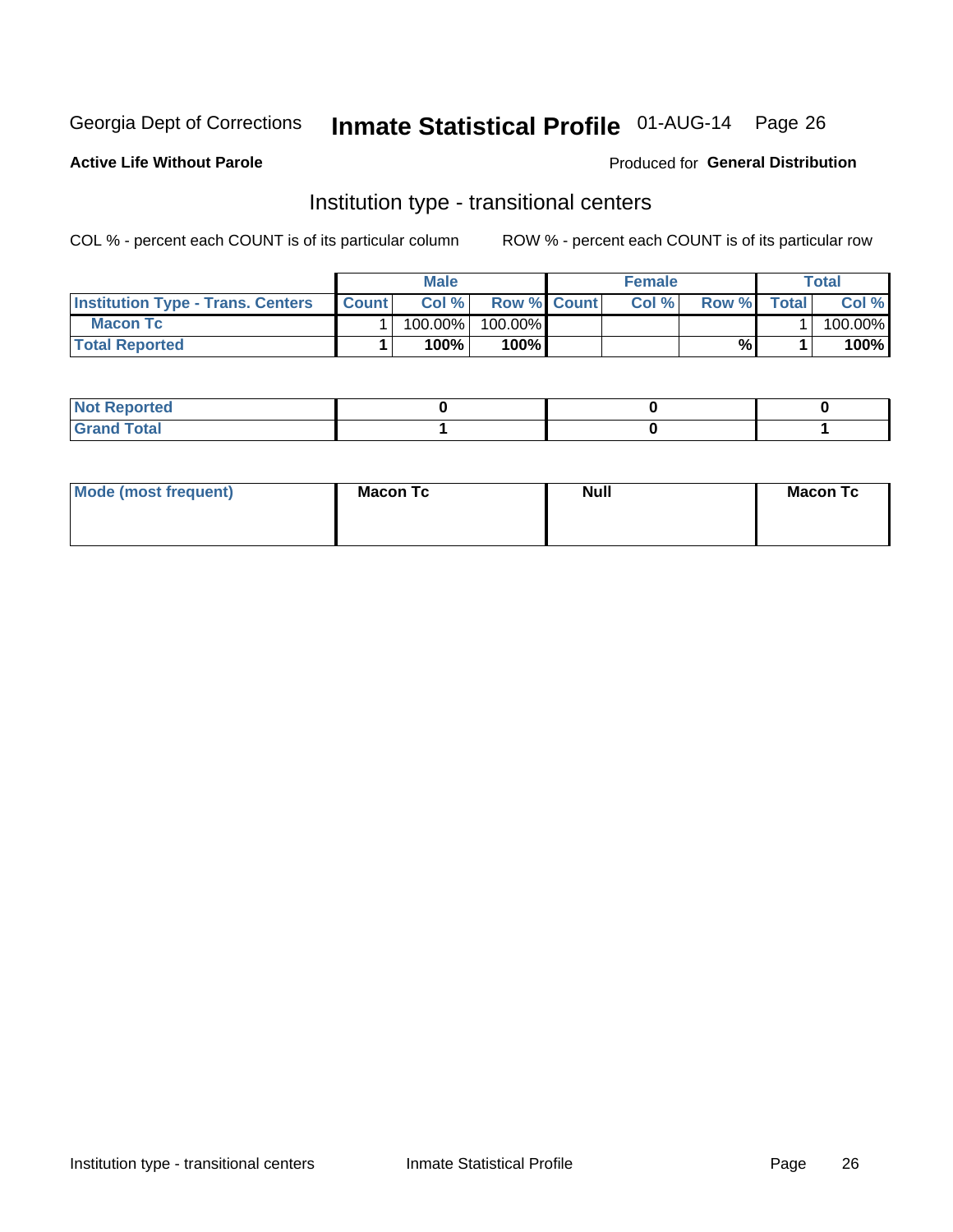# Inmate Statistical Profile 01-AUG-14 Page 27

**Active Life Without Parole** 

**Produced for General Distribution** 

### Institution type - county prisons

COL % - percent each COUNT is of its particular column

|                                                    | <b>Male</b> |       |                          | <b>Female</b> |  |             | <b>Total</b> |       |
|----------------------------------------------------|-------------|-------|--------------------------|---------------|--|-------------|--------------|-------|
| <b>Institution Type - County Prisons   Count  </b> |             | Col % | <b>Row % Count Col %</b> |               |  | Row % Total |              | Col % |
| <b>Total Reported</b>                              |             |       |                          |               |  |             |              |       |

| <b>Not Reported</b>         |  |  |
|-----------------------------|--|--|
| <b>Total</b><br>-<br>______ |  |  |

| <b>Mode</b>      | <b>Null</b> | <b>Null</b> | <b>Null</b> |
|------------------|-------------|-------------|-------------|
| (most freauent). |             |             |             |
|                  |             |             |             |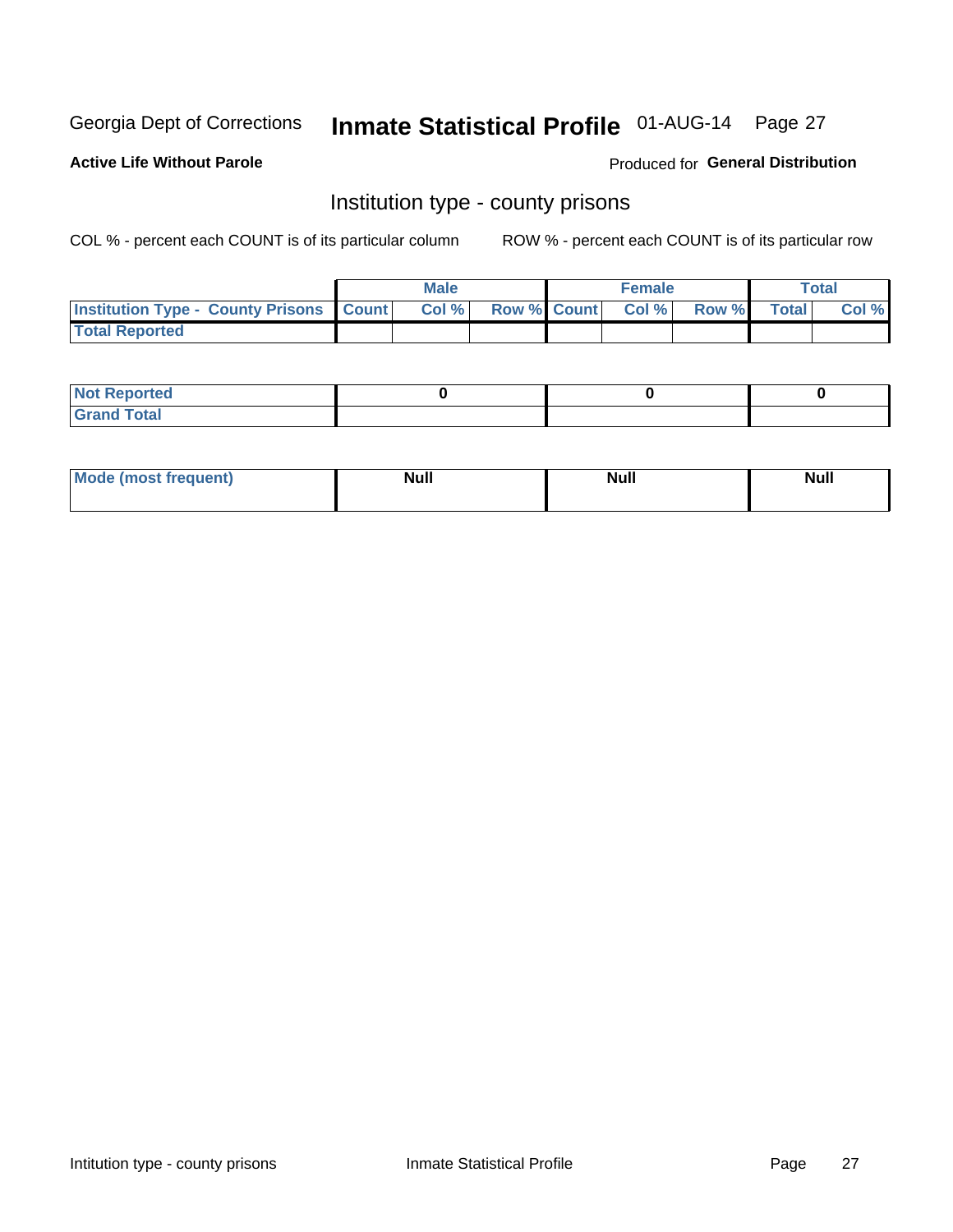# Inmate Statistical Profile 01-AUG-14 Page 28

#### **Active Life Without Parole**

#### Produced for General Distribution

### Institution type - state prisons

COL % - percent each COUNT is of its particular column

ROW % - percent each COUNT is of its particular row

|                                         |                | <b>Male</b>               |         |              | <b>Female</b>               |         | <b>Total</b>   |                    |  |  |
|-----------------------------------------|----------------|---------------------------|---------|--------------|-----------------------------|---------|----------------|--------------------|--|--|
| <b>Institution Type - State Prisons</b> | <b>Count</b>   | Col %                     | Row %   | <b>Count</b> | $\overline{\text{Col}}$ %   | Row %   | <b>Total</b>   | Col %              |  |  |
| <b>Arrendale State Prison</b>           |                |                           |         | 14           | 50.00%                      | 100.00% | 14             | 1.40%              |  |  |
| <b>Augusta State Med. Prison</b>        | 63             | 6.46%                     | 100.00% |              |                             |         | 63             | 6.28%              |  |  |
| <b>Baldwin State Prison</b>             | 51             | 5.23%                     | 100.00% |              |                             |         | 51             | 5.08%              |  |  |
| <b>Calhoun State Prison</b>             | 1              | .10%                      | 100.00% |              |                             |         | 1              | .10%               |  |  |
| <b>Central State Prison</b>             | 3              | .31%                      | 100.00% |              |                             |         | 3              | .30%               |  |  |
| <b>Coastal State Prison</b>             |                | .10%                      | 100.00% |              |                             |         |                | .10%               |  |  |
| <b>Dooly State Prison</b>               | 4              | .41%                      | 100.00% |              |                             |         | 4              | .40%               |  |  |
| <b>Ga Diag Class Prison</b>             | 59             | 6.05%                     | 100.00% |              |                             |         | 59             | 5.88%              |  |  |
| <b>Ga State Prison</b>                  | 30             | 3.08%                     | 100.00% |              |                             |         | 30             | 2.99%              |  |  |
| <b>Hancock State Prison</b>             | 100            | 10.26%                    | 100.00% |              |                             |         | 100            | 9.97%              |  |  |
| <b>Hays State Prison</b>                | 105            | 10.77%                    | 100.00% |              |                             |         | 105            | 10.47%             |  |  |
| <b>Macon State Prison</b>               | 159            | 16.31%                    | 100.00% |              |                             |         | 159            | 15.85%             |  |  |
| <b>Phillips State Prison</b>            | 15             | 1.54%                     | 100.00% |              |                             |         | 15             | 1.50%              |  |  |
| <b>Pulaski State Prison</b>             |                |                           |         | 14           | 50.00%                      | 100.00% | 14             | 1.40%              |  |  |
| <b>Rogers State Prison</b>              | $\overline{2}$ | .21%                      | 100.00% |              |                             |         | $\overline{2}$ | .20%               |  |  |
| <b>Smith State Prison</b>               | 105            | 10.77%                    | 100.00% |              |                             |         | 105            | 10.47%             |  |  |
| <b>Telfair State Prison</b>             | 101            | 10.36%                    | 100.00% |              |                             |         | 101            | 10.07%             |  |  |
| <b>Valdosta State Prison</b>            | 85             | 8.72%                     | 100.00% |              |                             |         | 85             | 8.47%              |  |  |
| <b>Ware State Prison</b>                | 90             | 9.23%                     | 100.00% |              |                             |         | 90             | 8.97%              |  |  |
| <b>Wilcox State Prison</b>              | 1              | .10%                      | 100.00% |              |                             |         | 1              | .10%               |  |  |
| <b>Total Reported</b>                   | 975            | 100%                      | 97.21%  | 28           | 100%                        | 2.79%   | 1,003          | 100%               |  |  |
| <b>Not Reported</b>                     |                | $\mathbf 0$               |         | $\bf{0}$     |                             |         | $\bf{0}$       |                    |  |  |
| <b>Grand Total</b>                      |                | $\overline{975}$          |         |              | $\overline{28}$             |         | 1,003          |                    |  |  |
| <b>Mode (most frequent)</b>             |                | <b>Macon State Prison</b> |         |              | <b>Pulaski State Prison</b> |         |                | <b>Macon State</b> |  |  |

**Prison**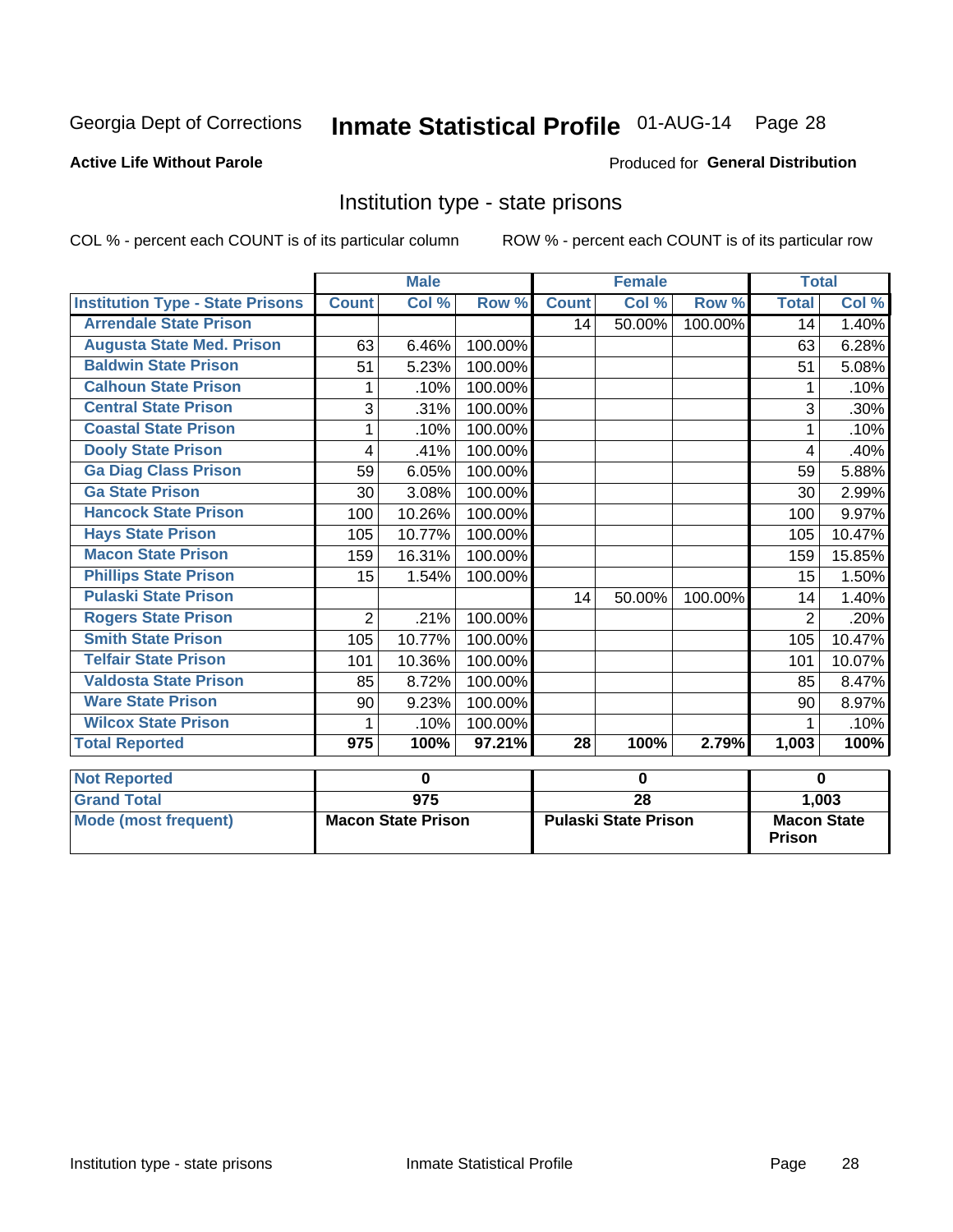# Inmate Statistical Profile 01-AUG-14 Page 29

**Active Life Without Parole** 

Produced for General Distribution

### Institution type - private prisons

COL % - percent each COUNT is of its particular column

|                                           | Male         |            |                    | <b>Female</b> |      |       | Total        |         |
|-------------------------------------------|--------------|------------|--------------------|---------------|------|-------|--------------|---------|
| <b>Institution Type - Private Prisons</b> | <b>Count</b> | Col%       | <b>Row % Count</b> |               | Col% | Row % | <b>Total</b> | Col %   |
| <b>Coffee Corr Facility</b>               |              | $100.00\%$ | 100.00%            |               |      |       |              | 100.00% |
| <b>Total Reported</b>                     |              | $100\%$    | 100%               |               |      | %     |              | 100%    |

| Not Reported |  |  |
|--------------|--|--|
|              |  |  |

| Mode (most frequent) | <b>Coffee Corr Facility</b> | <b>Null</b> | <b>Coffee Corr</b><br>Facility |
|----------------------|-----------------------------|-------------|--------------------------------|
|----------------------|-----------------------------|-------------|--------------------------------|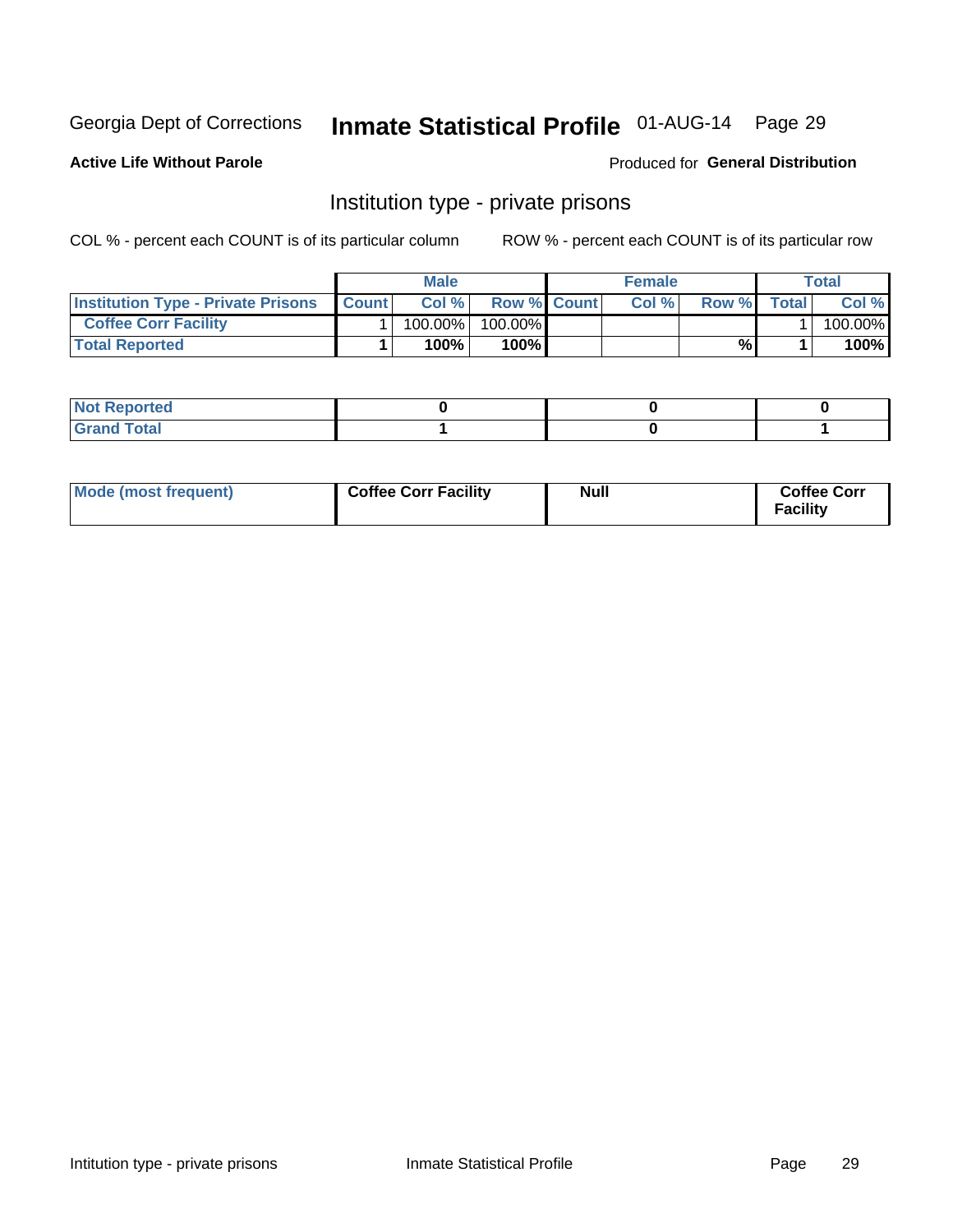## Inmate Statistical Profile 01-AUG-14 Page 30

**Active Life Without Parole** 

Produced for General Distribution

### Institution type - pre-release centers

COL % - percent each COUNT is of its particular column

|                                                    | <b>Male</b> |       |  |             | <b>Female</b> | <b>Total</b> |  |       |
|----------------------------------------------------|-------------|-------|--|-------------|---------------|--------------|--|-------|
| <b>Institution Type - Prison Annexe   Count   </b> |             | Col % |  | Row % Count | Col %         | Row % Total  |  | Col % |
| <b>Total Reported</b>                              |             |       |  |             |               |              |  |       |

| <b>Reported</b><br>I NOT |  |  |
|--------------------------|--|--|
| <b>Total</b><br>$C$ ren  |  |  |

| $^{\circ}$ Mo<br>frequent)<br>⊥(most | <b>Null</b> | Noll<br><b>vull</b> | <b>Null</b> |
|--------------------------------------|-------------|---------------------|-------------|
|                                      |             |                     |             |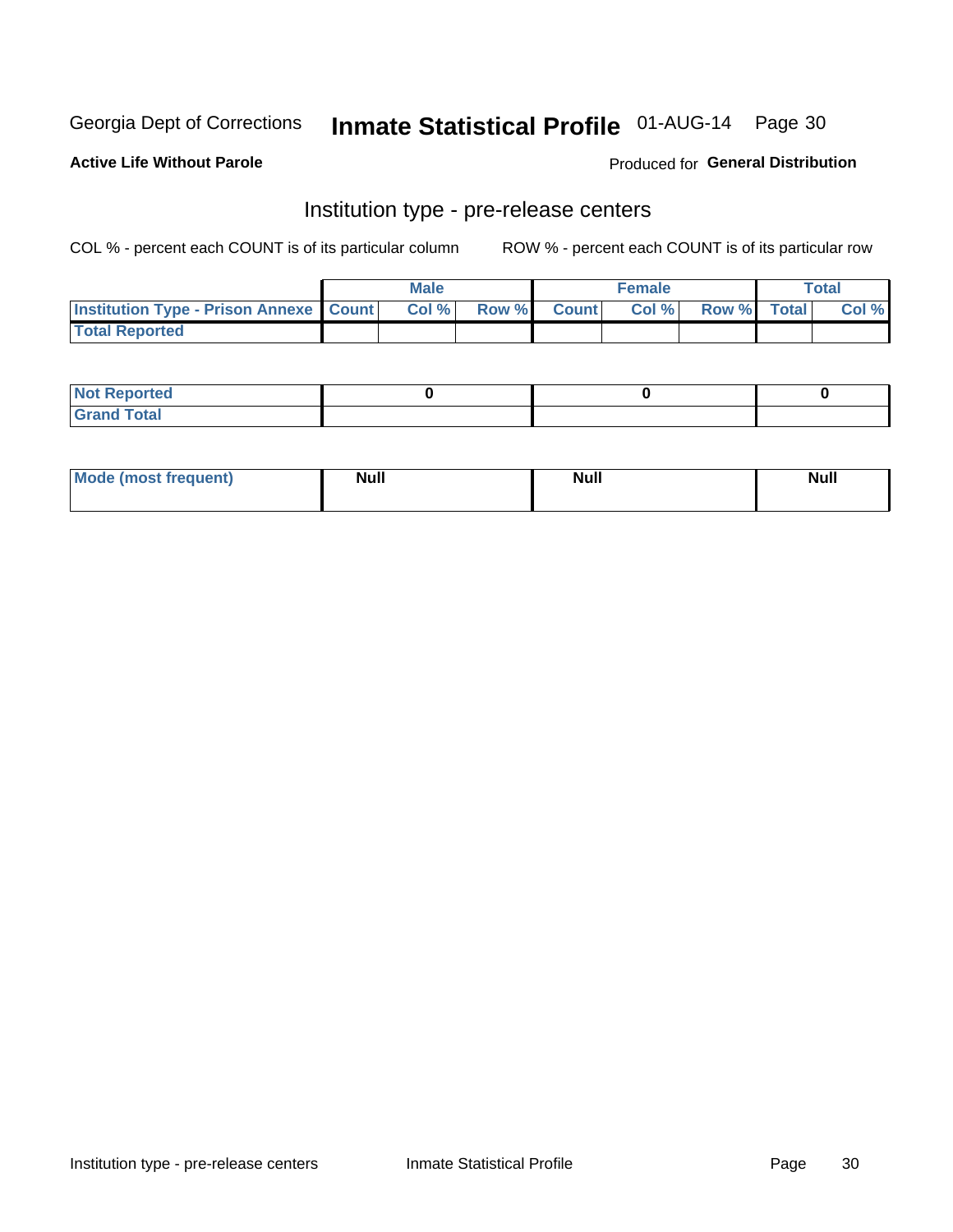# Inmate Statistical Profile 01-AUG-14 Page 31

#### **Active Life Without Parole**

#### Produced for General Distribution

### Institution type - inmate boot camp

COL % - percent each COUNT is of its particular column

|                                      | <b>Male</b>  |       |               |              | <b>Female</b> | <b>Total</b> |  |       |
|--------------------------------------|--------------|-------|---------------|--------------|---------------|--------------|--|-------|
| <b>Institution Type - Boot Camps</b> | <b>Count</b> | Col % | <b>Row %I</b> | <b>Count</b> | Col %         | Row % Total  |  | Col % |
| <b>Total Rported</b>                 |              |       |               |              |               |              |  |       |

| <b>Not Reported</b> |  |  |
|---------------------|--|--|
| <b>Total</b><br>Cro |  |  |

| <b>I Mode (most frequent)</b> | <b>Null</b> | <b>Null</b> | <b>Null</b> |
|-------------------------------|-------------|-------------|-------------|
|                               |             |             |             |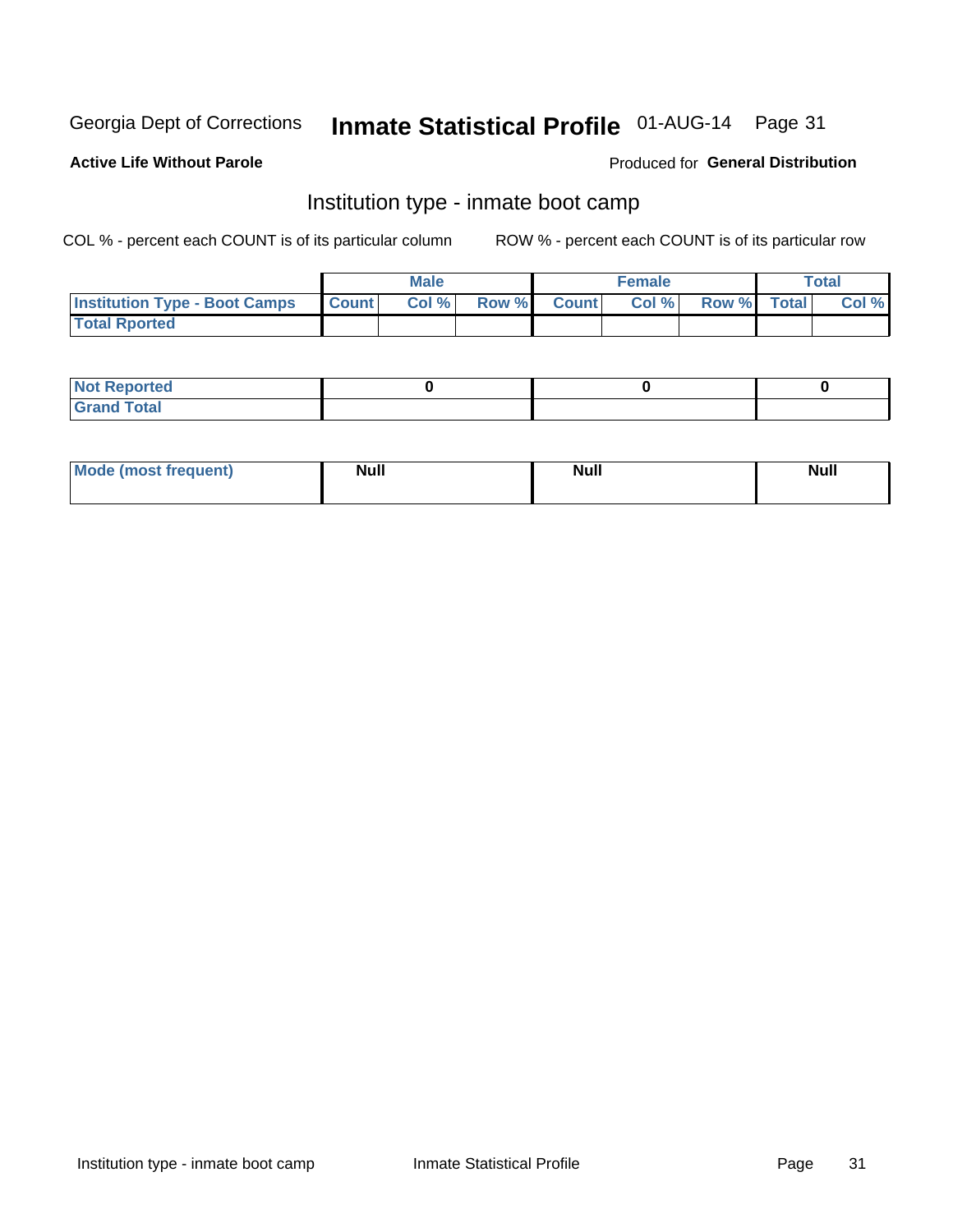# Inmate Statistical Profile 01-AUG-14 Page 32

#### **Active Life Without Parole**

#### **Produced for General Distribution**

### Number of disciplinary reports

COL % - percent each COUNT is of its particular column

|                                       | <b>Male</b>  |        | <b>Female</b> |              |        | <b>Total</b> |              |        |
|---------------------------------------|--------------|--------|---------------|--------------|--------|--------------|--------------|--------|
| <b>Number of Disciplinary Reports</b> | <b>Count</b> | Col %  | Row %         | <b>Count</b> | Col %  | Row %        | <b>Total</b> | Col %  |
|                                       | 241          | 24.67% | 94.88%        | 13           | 46.43% | 5.12%        | 254          | 25.27% |
|                                       | 139          | 14.23% | 97.89%        | 3            | 10.71% | 2.11%        | 142          | 14.13% |
| 2                                     | 95           | 9.72%  | 96.94%        | 3            | 10.71% | 3.06%        | 98           | 9.75%  |
| 3                                     | 57           | 5.83%  | 95.00%        | 3            | 10.71% | 5.00%        | 60           | 5.97%  |
|                                       | 58           | 5.94%  | 100.00%       |              |        |              | 58           | 5.77%  |
| 5                                     | 47           | 4.81%  | 100.00%       |              |        |              | 47           | 4.68%  |
| <b>More Than 5</b>                    | 340          | 34.80% | 98.27%        | 6            | 21.43% | 1.73%        | 346          | 34.43% |
| <b>Total Reported</b>                 | 977          | 100%   | 97.21%        | 28           | 100%   | 2.79%        | 1,005        | 100%   |

| NG<br>rer |             |         |      |
|-----------|-------------|---------|------|
| Гоtal     | ~--<br>JI I | ഹ<br>ZO | ,005 |

| Mean (average)       | 7.93 | 4.93 | 7.85 |
|----------------------|------|------|------|
| Median (middle)      |      |      |      |
| Mode (most frequent) |      |      |      |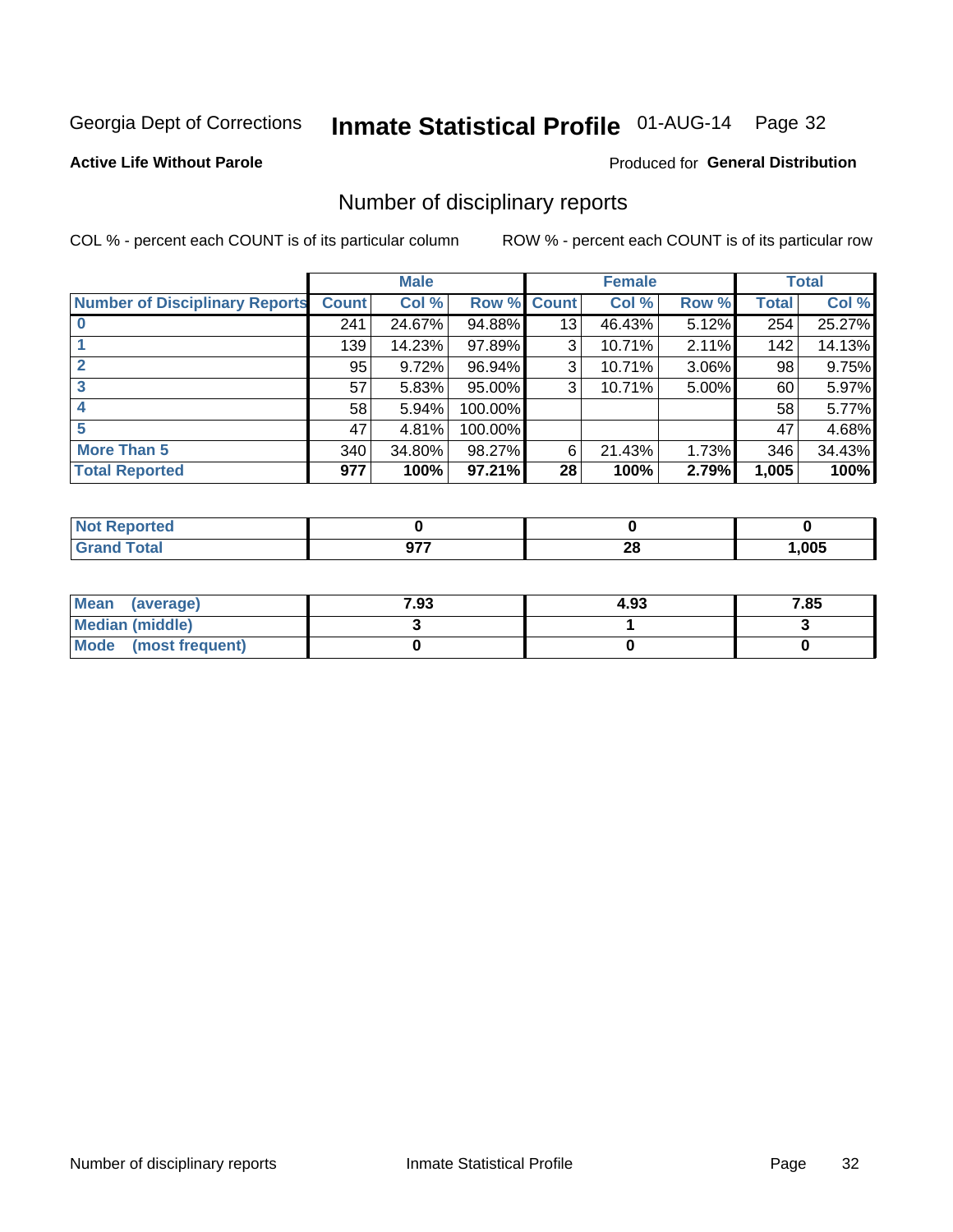# Inmate Statistical Profile 01-AUG-14 Page 33

#### **Active Life Without Parole**

#### **Produced for General Distribution**

### Number of transfers

COL % - percent each COUNT is of its particular column

|                            | <b>Male</b> |        | <b>Female</b> |                |        | <b>Total</b> |              |        |
|----------------------------|-------------|--------|---------------|----------------|--------|--------------|--------------|--------|
| <b>Number of Transfers</b> | Count l     | Col %  | Row %         | <b>Count</b>   | Col %  | Row %        | <b>Total</b> | Col %  |
|                            | 45          | 4.61%  | $90.00\%$     | 5              | 17.86% | 10.00%       | 50           | 4.98%  |
|                            | 12          | 1.23%  | 100.00%       |                |        |              | 12           | 1.19%  |
|                            | 221         | 22.62% | 93.64%        | 15             | 53.57% | 6.36%        | 236          | 23.48% |
| 3                          | 63          | 6.45%  | 100.00%       |                |        |              | 63           | 6.27%  |
|                            | 115         | 11.77% | 98.29%        | $\overline{2}$ | 7.14%  | 1.71%        | 117          | 11.64% |
| 5                          | 57          | 5.83%  | 98.28%        |                | 3.57%  | 1.72%        | 58           | 5.77%  |
| <b>More Than 5</b>         | 464         | 47.49% | 98.93%        | 5              | 17.86% | 1.07%        | 469          | 46.67% |
| <b>Total Reported</b>      | 977         | 100%   | 97.21%        | 28             | 100%   | 2.79%        | 1,005        | 100%   |

| prted<br>NOT      |     |         |      |
|-------------------|-----|---------|------|
| <sup>-</sup> otal | ~~~ | ഹ<br>40 | .005 |

| Mean (average)       | 7.60 | 2.93 | 7.47 |
|----------------------|------|------|------|
| Median (middle)      |      |      |      |
| Mode (most frequent) |      |      |      |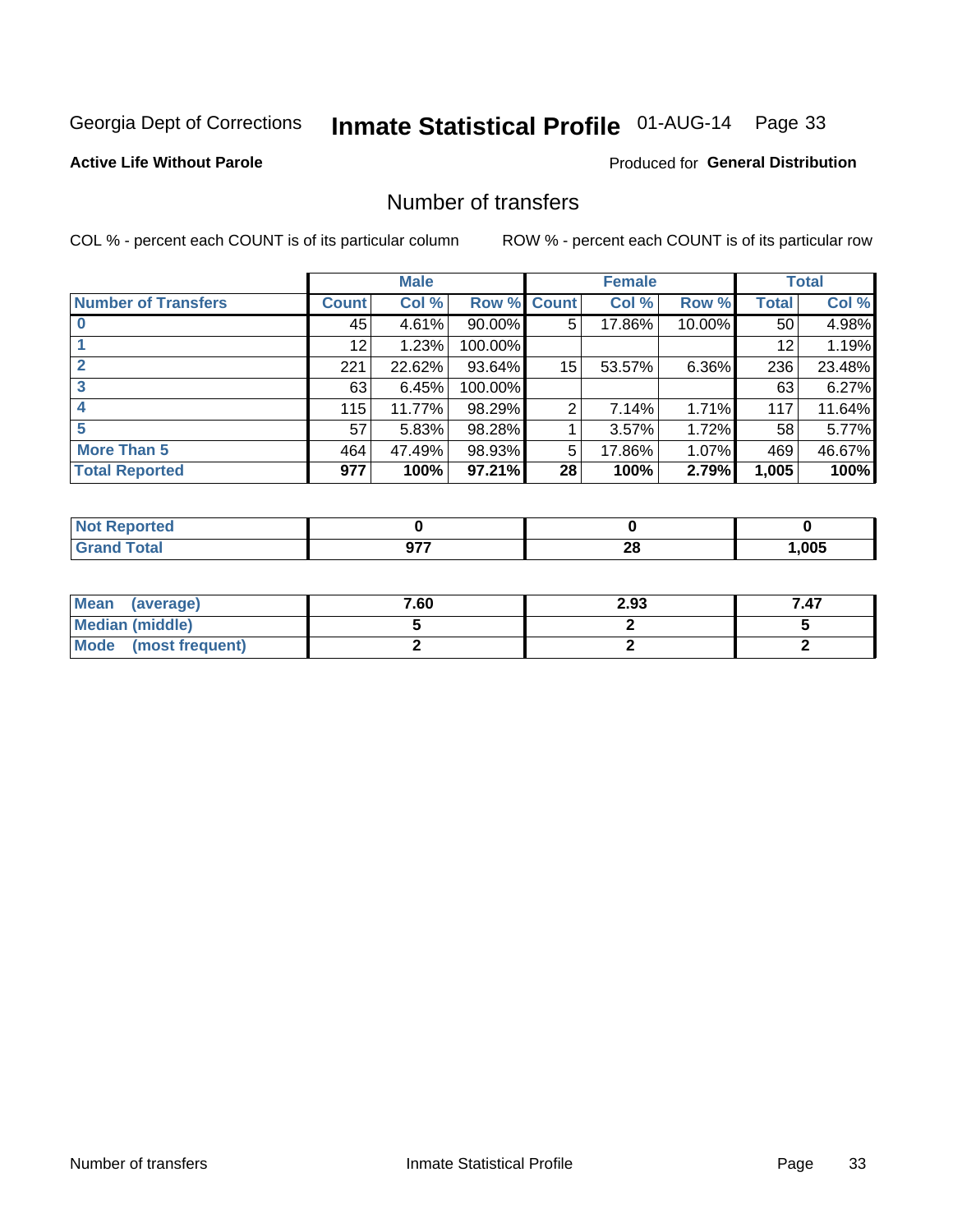# Inmate Statistical Profile 01-AUG-14 Page 34

**Active Life Without Parole** 

**Produced for General Distribution** 

### Number of escapes

COL % - percent each COUNT is of its particular column

|                          |              | <b>Male</b> |                    |    | <b>Female</b> |          |       | Total  |
|--------------------------|--------------|-------------|--------------------|----|---------------|----------|-------|--------|
| <b>Number of Escapes</b> | <b>Count</b> | Col%        | <b>Row % Count</b> |    | Col %         | Row %    | Total | Col %  |
|                          | 972          | $99.49\%$   | $97.20\%$          | 28 | 100.00%       | $2.80\%$ | 1,000 | 99.50% |
|                          |              | 0.31%       | 100.00%            |    |               |          |       | 0.30%  |
|                          |              | 0.20%       | 100.00%            |    |               |          |       | 0.20%  |
| <b>Total Reported</b>    | 977          | 100%        | $97.21\%$          | 28 | 100%          | 2.79%    | 1,005 | 100%   |

| : Reported<br><b>NOT</b> |              |          |      |
|--------------------------|--------------|----------|------|
| <b>Grand Total</b>       | ヘララ<br>J I I | ററ<br>ZO | ,005 |

| <b>Mean</b><br>(average) |  | .01 |
|--------------------------|--|-----|
| Median (middle)          |  |     |
| Mode (most frequent)     |  |     |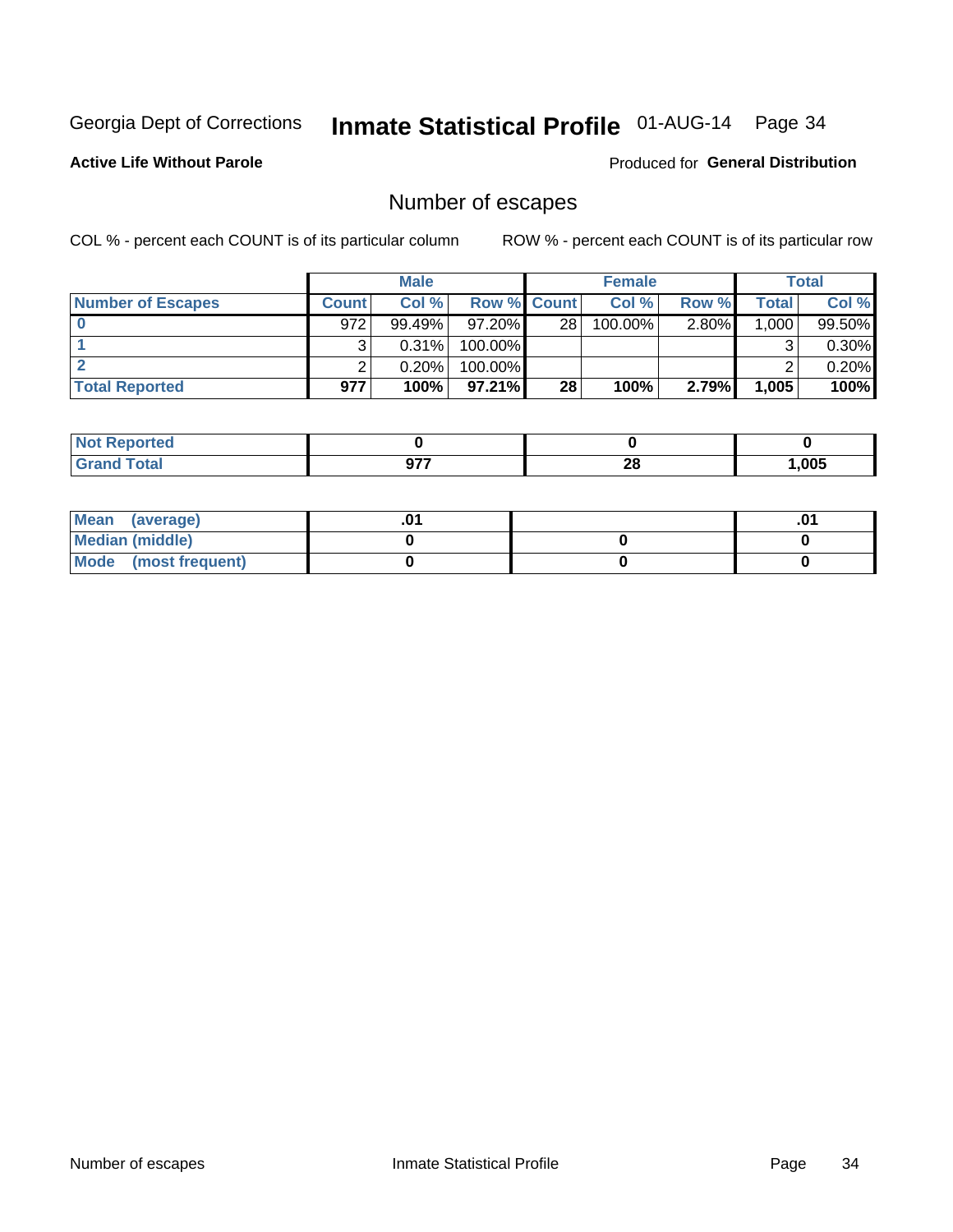# Inmate Statistical Profile 01-AUG-14 Page 35

#### **Active Life Without Parole**

#### Produced for General Distribution

### Time served in current (or last) institution

COL % - percent each COUNT is of its particular column

|                            |              | <b>Male</b> |         |                | <b>Female</b> |        |              | <b>Total</b> |
|----------------------------|--------------|-------------|---------|----------------|---------------|--------|--------------|--------------|
| <b>Time In Institution</b> | <b>Count</b> | Col %       | Row %   | <b>Count</b>   | Col %         | Row %  | <b>Total</b> | Col %        |
| 0 to 3 months              | 113          | 11.57%      | 97.41%  | 3              | 10.71%        | 2.59%  | 116          | 11.54%       |
| <b>3.01 to 6 months</b>    | 87           | 8.90%       | 98.86%  | 1              | 3.57%         | 1.14%  | 88           | 8.76%        |
| 6.01 to 9 months           | 56           | 5.73%       | 98.25%  | 1              | 3.57%         | 1.75%  | 57           | 5.67%        |
| 9.01 to 12 months          | 49           | 5.02%       | 94.23%  | 3              | 10.71%        | 5.77%  | 52           | 5.17%        |
| 12.01 to 18 months         | 138          | 14.12%      | 95.83%  | 6              | 21.43%        | 4.17%  | 144          | 14.33%       |
| <b>18.01 to 24 months</b>  | 94           | 9.62%       | 98.95%  | 1              | 3.57%         | 1.05%  | 95           | 9.45%        |
| 2.01 to 3 years            | 127          | 13.00%      | 98.45%  | $\overline{2}$ | 7.14%         | 1.55%  | 129          | 12.84%       |
| 3.01 to 4 years            | 89           | 9.11%       | 90.82%  | 9              | 32.14%        | 9.18%  | 98           | 9.75%        |
| 4.01 to 5 years            | 55           | 5.63%       | 100.00% |                |               |        | 55           | 5.47%        |
| 5.01 to 6 years            | 47           | 4.81%       | 100.00% |                |               |        | 47           | 4.68%        |
| 6.01 to 7 years            | 28           | 2.87%       | 100.00% |                |               |        | 28           | 2.79%        |
| 7.01 to 8 years            | 17           | 1.74%       | 100.00% |                |               |        | 17           | 1.69%        |
| $8.01$ to 9 years          | 24           | 2.46%       | 100.00% |                |               |        | 24           | 2.39%        |
| 9.01 to 10 years           | 12           | 1.23%       | 85.71%  | 2              | 7.14%         | 14.29% | 14           | 1.39%        |
| Over 10 years              | 41           | 4.20%       | 100.00% |                |               |        | 41           | 4.08%        |
| <b>Total Reported</b>      | 977          | 100%        | 97.21%  | 28             | 100%          | 2.79%  | 1,005        | 100%         |

| <b>Not Reported</b> |               |          |      |
|---------------------|---------------|----------|------|
| Tota <sup>l</sup>   | 677<br>$\sim$ | ^^<br>49 | ,005 |

| <b>Mean</b><br>(average) | 33 months | 29 months | 33 months |  |
|--------------------------|-----------|-----------|-----------|--|
| Median (middle)          | 20 months | 18 months | 20 months |  |
| Mode (most frequent)     | 14 months | 2 months  | ' months  |  |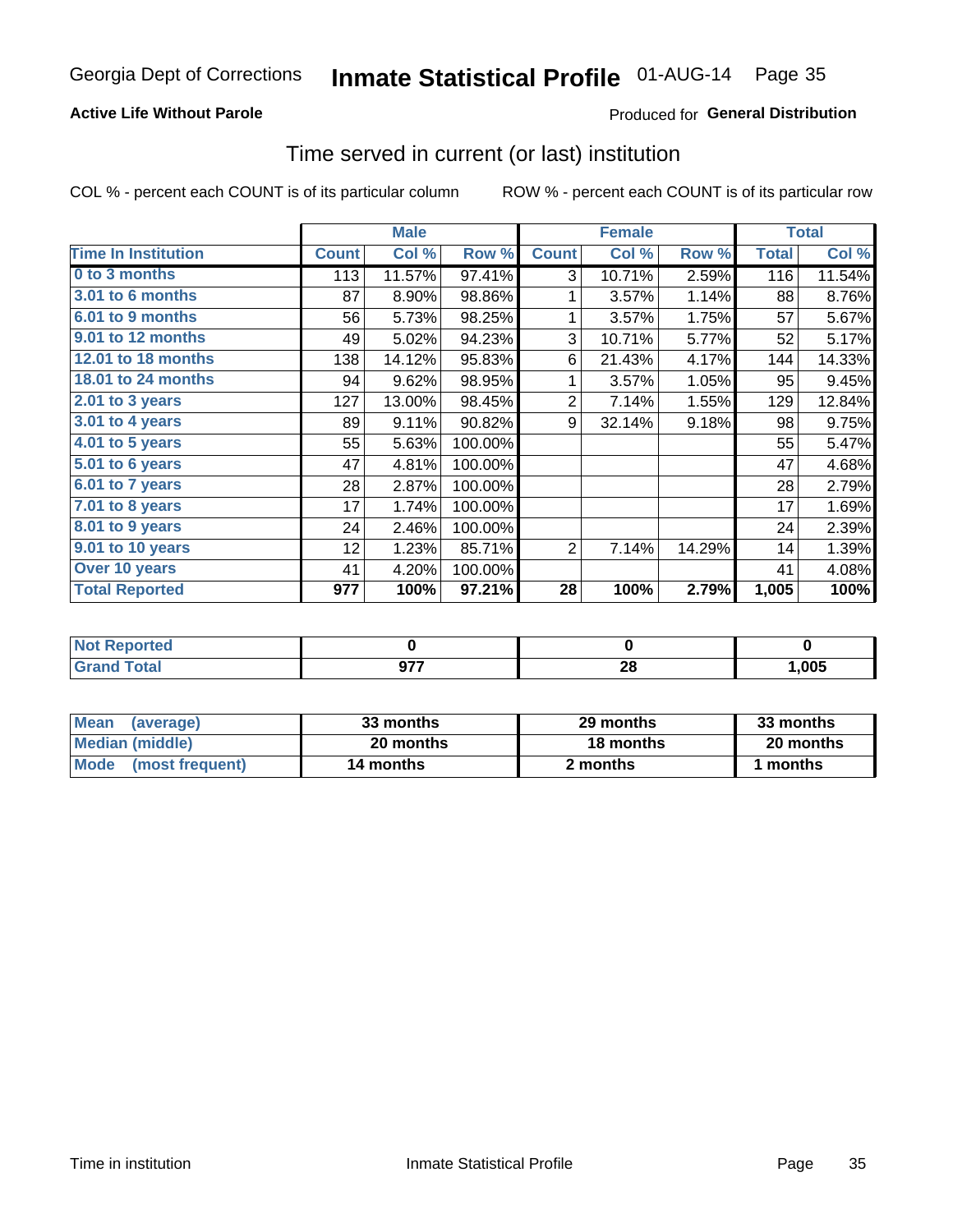# Inmate Statistical Profile 01-AUG-14 Page 36

#### **Active Life Without Parole**

#### **Produced for General Distribution**

### Highest grade level attained

COL % - percent each COUNT is of its particular column

|                              |                | <b>Male</b> |         |                 | <b>Female</b> |        |                | <b>Total</b> |
|------------------------------|----------------|-------------|---------|-----------------|---------------|--------|----------------|--------------|
| <b>Grade Level</b>           | <b>Count</b>   | Col %       | Row %   | <b>Count</b>    | Col %         | Row %  | <b>Total</b>   | Col %        |
| No school at all             | 1.             | 0.11%       | 100.00% |                 |               |        | 1              | 0.10%        |
| Grade 1                      | 2              | 0.21%       | 100.00% |                 |               |        | $\overline{2}$ | 0.21%        |
| <b>Grade 2</b>               | 1              | 0.11%       | 100.00% |                 |               |        | $\mathbf{1}$   | 0.10%        |
| Grade 3                      | $\overline{2}$ | 0.21%       | 100.00% |                 |               |        | $\overline{c}$ | 0.21%        |
| Grade 4                      | 5              | 0.54%       | 100.00% |                 |               |        | 5              | 0.52%        |
| Grade 5                      | 3              | 0.32%       | 100.00% |                 |               |        | 3              | 0.31%        |
| Grade 6                      | 5              | 0.54%       | 100.00% |                 |               |        | 5              | 0.52%        |
| Grade 7                      | 29             | 3.10%       | 100.00% |                 |               |        | 29             | 3.02%        |
| Grade 8                      | 53             | 5.67%       | 100.00% |                 |               |        | 53             | 5.52%        |
| Grade 9                      | 105            | 11.24%      | 97.22%  | 3               | 11.11%        | 2.78%  | 108            | 11.24%       |
| Grade 10                     | 159            | 17.02%      | 98.15%  | 3               | 11.11%        | 1.85%  | 162            | 16.86%       |
| Grade 11                     | 136            | 14.56%      | 97.84%  | 3               | 11.11%        | 2.16%  | 139            | 14.46%       |
| <b>Grade 12 or GED</b>       | 297            | 31.80%      | 96.74%  | 10              | 37.04%        | 3.26%  | 307            | 31.95%       |
| Some tech school             | 7              | 0.75%       | 87.50%  | 1               | 3.70%         | 12.50% | 8              | 0.83%        |
| <b>Completed tech school</b> | 10             | 1.07%       | 90.91%  | 1               | 3.70%         | 9.09%  | 11             | 1.14%        |
| College, 1 year              | 28             | 3.00%       | 96.55%  | 1               | 3.70%         | 3.45%  | 29             | 3.02%        |
| College, 2 year              | 46             | 4.93%       | 93.88%  | 3               | 11.11%        | 6.12%  | 49             | 5.10%        |
| College, 3 year              | 16             | 1.71%       | 100.00% |                 |               |        | 16             | 1.66%        |
| <b>Bachelor's degree</b>     | 19             | 2.03%       | 90.48%  | $\overline{2}$  | 7.41%         | 9.52%  | 21             | 2.19%        |
| <b>Master's degree</b>       | 6              | 0.64%       | 100.00% |                 |               |        | 6              | 0.62%        |
| Ph.D. degree                 | 1              | 0.11%       | 100.00% |                 |               |        | 1              | 0.10%        |
| Law degree                   | $\overline{2}$ | 0.21%       | 100.00% |                 |               |        | $\overline{2}$ | 0.21%        |
| <b>Medical degree</b>        | 1              | 0.11%       | 100.00% |                 |               |        | 1              | 0.10%        |
| <b>Total Reported</b>        | 934            | 100%        | 97.19%  | $\overline{27}$ | 100%          | 2.81%  | 961            | 100%         |

|                      | 17  |          | 44   |
|----------------------|-----|----------|------|
| $rac{1}{2}$<br>_____ | --- | ኅረ<br>Ζu | .005 |

| <b>Mean</b><br>(average)       | 10.99           | 12              | 11.02             |
|--------------------------------|-----------------|-----------------|-------------------|
| Median (middle)                | Grade 11        | Grade 12 or GED | Grade 11          |
| <b>Mode</b><br>(most frequent) | Grade 12 or GED | Grade 12 or GED | I Grade 12 or GED |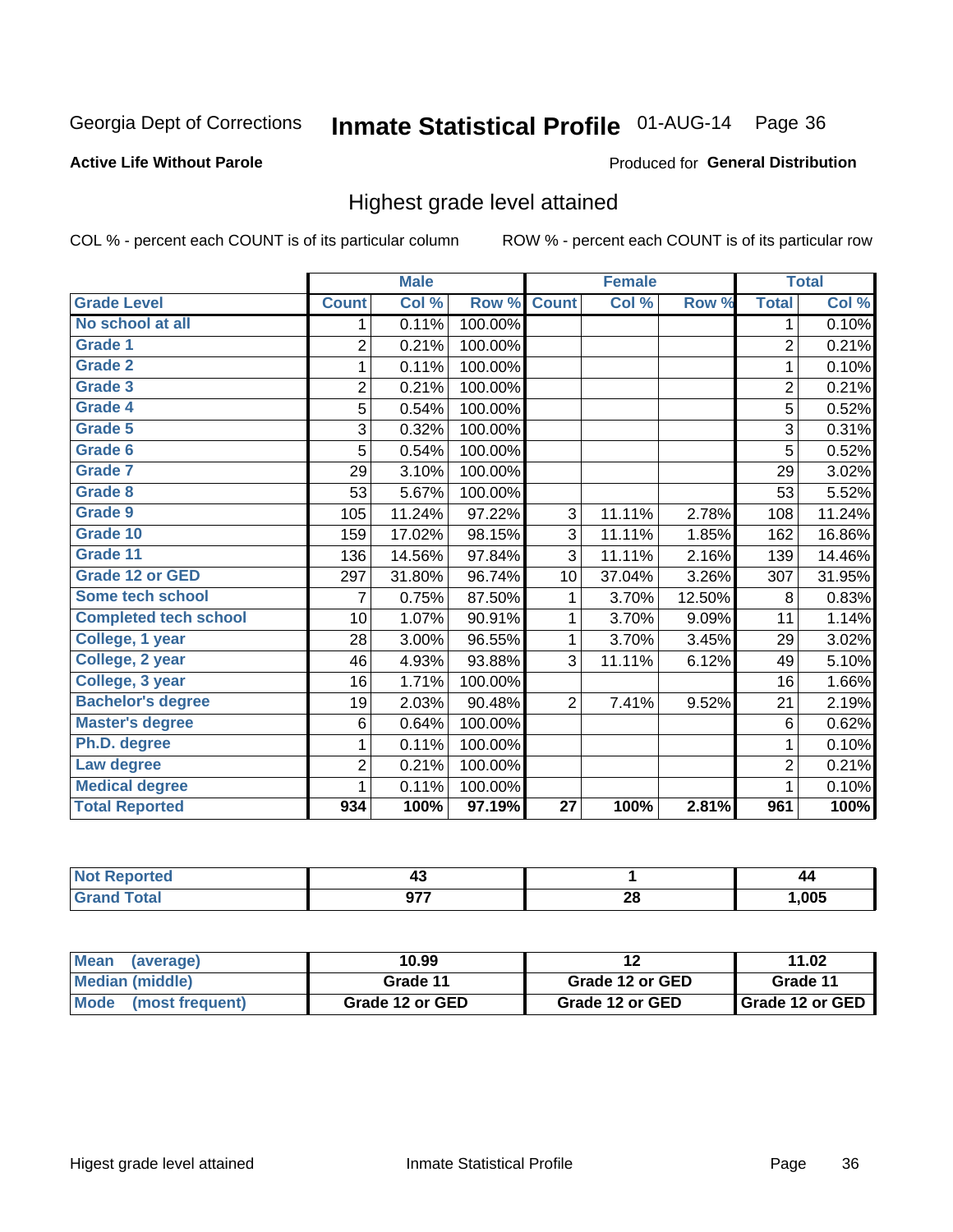# Inmate Statistical Profile 01-AUG-14 Page 37

### **Active Life Without Parole**

### **Produced for General Distribution**

## Culture fair IQ scores

COL % - percent each COUNT is of its particular column

|                       |              | <b>Male</b> |                    |                | <b>Female</b> |          |              | <b>Total</b> |
|-----------------------|--------------|-------------|--------------------|----------------|---------------|----------|--------------|--------------|
| <b>IQ Scores</b>      | <b>Count</b> | Col %       | <b>Row % Count</b> |                | Col %         | Row %    | <b>Total</b> | Col %        |
| $60 - 69$             | 13           | 3.02%       | 100.00%            |                |               |          | 13           | 2.90%        |
| $70 - 79$             | 33           | 7.67%       | 97.06%             |                | 5.56%         | 2.94%    | 34           | 7.59%        |
| $80 - 89$             | 56           | 13.02%      | 93.33%             | 4              | 22.22%        | $6.67\%$ | 60           | 13.39%       |
| $90 - 99$             | 129          | 30.00%      | 94.85%             | 7              | 38.89%        | 5.15%    | 136          | 30.36%       |
| $100 - 109$           | 114          | 26.51%      | 98.28%             | 2              | 11.11%        | 1.72%    | 116          | 25.89%       |
| $110 - 119$           | 72           | 16.74%      | 97.30%             | $\overline{2}$ | 11.11%        | 2.70%    | 74           | 16.52%       |
| $120 - 129$           | 13           | 3.02%       | 86.67%             | 2              | 11.11%        | 13.33%   | 15           | 3.35%        |
| <b>Total Reported</b> | 430          | 100%        | 95.98%             | 18             | 100%          | 4.02%    | 448          | 100%         |

| <b>Not Reported</b>         | 542 |    | 549   |
|-----------------------------|-----|----|-------|
| <b>Not Valid (under 60)</b> |     |    |       |
| <b>Grand Total</b>          | 977 | 28 | 1,005 |

| <b>Mean</b><br>(average) | 98 | 98 | 98 |
|--------------------------|----|----|----|
| <b>Median (middle)</b>   | 99 |    | 99 |
| Mode<br>(most frequent)  | 99 |    | 99 |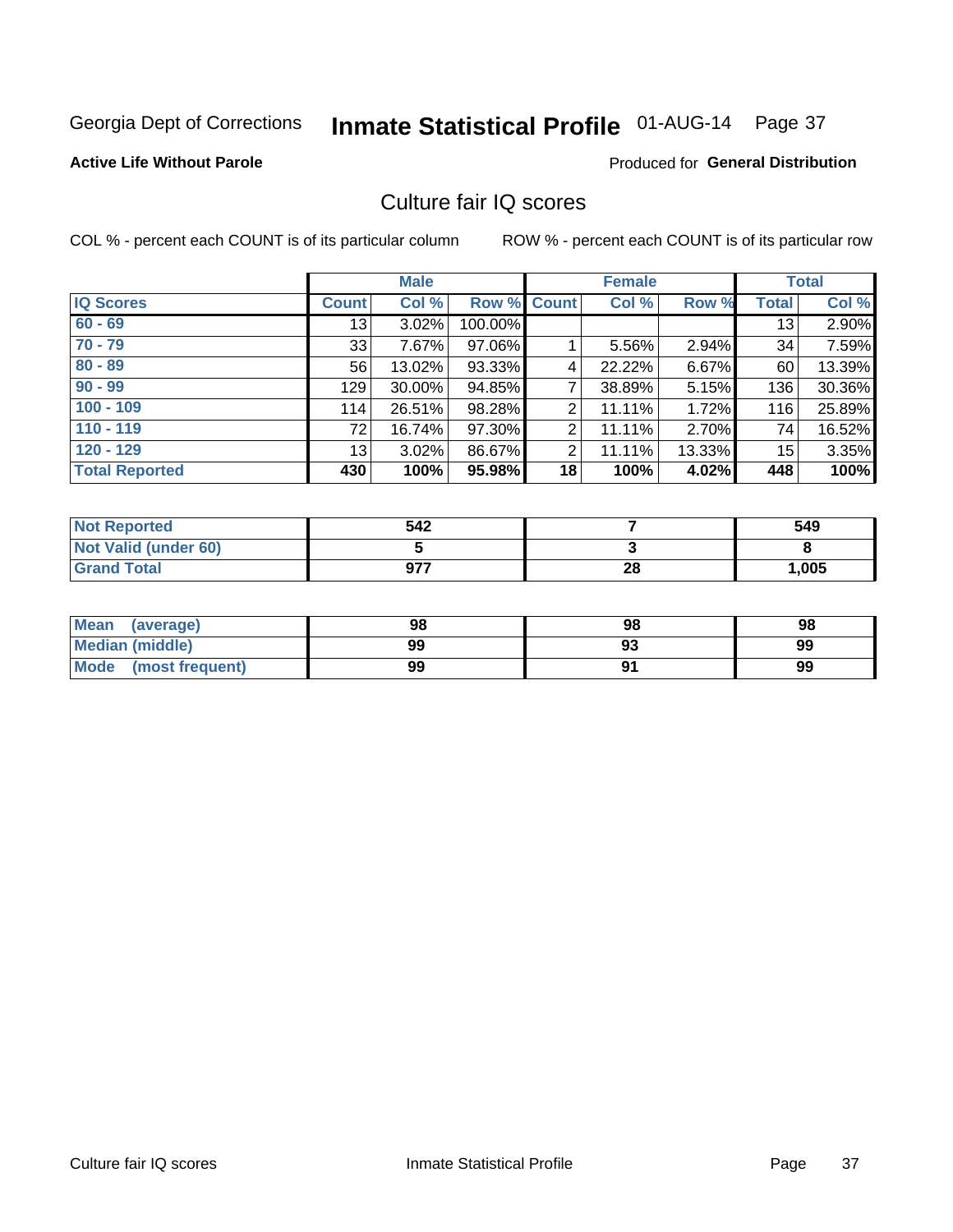# Inmate Statistical Profile 01-AUG-14 Page 38

### **Active Life Without Parole**

### **Produced for General Distribution**

## Wide Range Achievement Test (WRAT) reading score

COL % - percent each COUNT is of its particular column

| <b>WRAT Reading Score</b><br><b>Count</b><br>Col %<br>Row %<br>Col %<br>Row %<br><b>Total</b><br><b>Count</b><br>0.1 to 0.9<br>2.75%<br>100.00%<br>12<br>12 <sub>2</sub><br>1.0 to 1.9<br>0.69%<br>100.00%<br>3<br>3<br>2.0 to 2.9<br>2.06%<br>100.00%<br>9<br>9<br>3.0 to 3.9<br>26<br>3<br>14.29%<br>10.34%<br>5.95%<br>29<br>89.66%<br>4.0 to 4.9<br>32<br>7.32%<br>3<br>91.43%<br>8.57%<br>35<br>14.29%<br>5.0 to 5.9<br>36<br>37<br>97.30%<br>4.76%<br>2.70%<br>8.24%<br>1<br>6.0 to 6.9<br>10.98%<br>97.96%<br>2.04%<br>49<br>48<br>1<br>4.76%<br>7.0 to 7.9<br>2.52%<br>100.00%<br>11<br>11<br>8.0 to 8.9<br>35<br>8.01%<br>100.00%<br>35<br>9.0 to 9.9<br>21<br>21<br>4.81%<br>100.00%<br>10.0 to 10.9<br>22<br>5.03%<br>1<br>4.76%<br>4.35%<br>23<br>95.65%<br>11.0 to 11.9<br>58<br>13.27%<br>6.45%<br>62<br>93.55%<br>$\overline{4}$<br>19.05%<br>12.0 to 12.9<br>8<br>122<br>27.92%<br>93.85%<br>38.10%<br>6.15%<br>130 |    |   | <b>Male</b> |         | <b>Female</b> |   | <b>Total</b> |
|-------------------------------------------------------------------------------------------------------------------------------------------------------------------------------------------------------------------------------------------------------------------------------------------------------------------------------------------------------------------------------------------------------------------------------------------------------------------------------------------------------------------------------------------------------------------------------------------------------------------------------------------------------------------------------------------------------------------------------------------------------------------------------------------------------------------------------------------------------------------------------------------------------------------------------------|----|---|-------------|---------|---------------|---|--------------|
|                                                                                                                                                                                                                                                                                                                                                                                                                                                                                                                                                                                                                                                                                                                                                                                                                                                                                                                                     |    |   |             |         |               |   | Col %        |
|                                                                                                                                                                                                                                                                                                                                                                                                                                                                                                                                                                                                                                                                                                                                                                                                                                                                                                                                     |    |   |             |         |               |   | 2.62%        |
|                                                                                                                                                                                                                                                                                                                                                                                                                                                                                                                                                                                                                                                                                                                                                                                                                                                                                                                                     |    |   |             |         |               |   | 0.66%        |
|                                                                                                                                                                                                                                                                                                                                                                                                                                                                                                                                                                                                                                                                                                                                                                                                                                                                                                                                     |    |   |             |         |               |   | 1.97%        |
|                                                                                                                                                                                                                                                                                                                                                                                                                                                                                                                                                                                                                                                                                                                                                                                                                                                                                                                                     |    |   |             |         |               |   | 6.33%        |
|                                                                                                                                                                                                                                                                                                                                                                                                                                                                                                                                                                                                                                                                                                                                                                                                                                                                                                                                     |    |   |             |         |               |   | 7.64%        |
|                                                                                                                                                                                                                                                                                                                                                                                                                                                                                                                                                                                                                                                                                                                                                                                                                                                                                                                                     |    |   |             |         |               |   | 8.08%        |
|                                                                                                                                                                                                                                                                                                                                                                                                                                                                                                                                                                                                                                                                                                                                                                                                                                                                                                                                     |    |   |             |         |               |   | 10.70%       |
|                                                                                                                                                                                                                                                                                                                                                                                                                                                                                                                                                                                                                                                                                                                                                                                                                                                                                                                                     |    |   |             |         |               |   | 2.40%        |
|                                                                                                                                                                                                                                                                                                                                                                                                                                                                                                                                                                                                                                                                                                                                                                                                                                                                                                                                     |    |   |             |         |               |   | 7.64%        |
|                                                                                                                                                                                                                                                                                                                                                                                                                                                                                                                                                                                                                                                                                                                                                                                                                                                                                                                                     |    |   |             |         |               |   | 4.59%        |
|                                                                                                                                                                                                                                                                                                                                                                                                                                                                                                                                                                                                                                                                                                                                                                                                                                                                                                                                     |    |   |             |         |               |   | 5.02%        |
|                                                                                                                                                                                                                                                                                                                                                                                                                                                                                                                                                                                                                                                                                                                                                                                                                                                                                                                                     |    |   |             |         |               |   | 13.54%       |
|                                                                                                                                                                                                                                                                                                                                                                                                                                                                                                                                                                                                                                                                                                                                                                                                                                                                                                                                     |    |   |             |         |               |   | 28.38%       |
|                                                                                                                                                                                                                                                                                                                                                                                                                                                                                                                                                                                                                                                                                                                                                                                                                                                                                                                                     | 13 | 2 | 0.46%       | 100.00% |               | 2 | 0.44%        |
| <b>Total Reported</b><br>21<br>100.0%<br>458<br>437<br>100%<br>95.41%<br>4.59%                                                                                                                                                                                                                                                                                                                                                                                                                                                                                                                                                                                                                                                                                                                                                                                                                                                      |    |   |             |         |               |   | 100.0%       |

| <b>Not Reported</b> | 540        |          | 547  |
|---------------------|------------|----------|------|
| <b>Total</b>        | 877<br>v., | ኅር<br>ZO | ,005 |

| Mean (average)         | 0.77<br>O.11 | 9.24 | 8.79 |
|------------------------|--------------|------|------|
| <b>Median (middle)</b> | 9.6          | 11.2 | 9.6  |
| Mode (most frequent)   | 12.9         | 12.9 | 12.9 |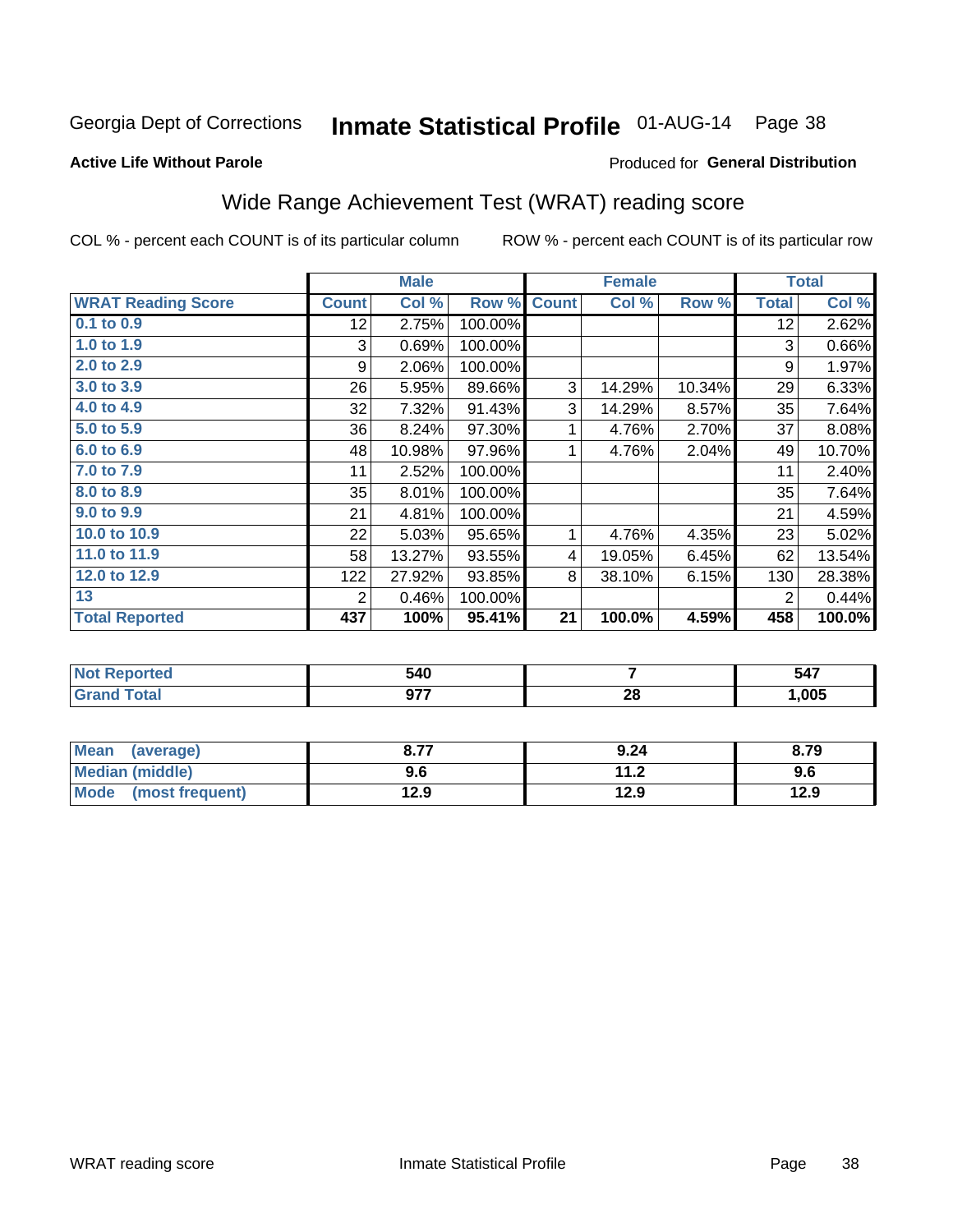## Inmate Statistical Profile 01-AUG-14 Page 39

**Active Life Without Parole** 

### Produced for General Distribution

## Wide Range Achievement Test (WRAT) math score

COL % - percent each COUNT is of its particular column

|                              |              | <b>Male</b> |         |                | <b>Female</b> |        |              | <b>Total</b> |
|------------------------------|--------------|-------------|---------|----------------|---------------|--------|--------------|--------------|
| <b>WRAT Mathematic Score</b> | <b>Count</b> | Col %       | Row %   | <b>Count</b>   | Col %         | Row %  | <b>Total</b> | Col %        |
| $0.1$ to $0.9$               |              | 0.23%       | 100.00% |                |               |        |              | 0.22%        |
| 1.0 to 1.9                   | 3            | 0.69%       | 100.00% |                |               |        | 3            | 0.66%        |
| 2.0 to 2.9                   | 6            | 1.37%       | 85.71%  |                | 4.76%         | 14.29% | 7            | 1.53%        |
| 3.0 to 3.9                   | 17           | 3.89%       | 89.47%  | 2              | 9.52%         | 10.53% | 19           | 4.15%        |
| 4.0 to 4.9                   | 56           | 12.81%      | 96.55%  | $\overline{2}$ | 9.52%         | 3.45%  | 58           | 12.66%       |
| 5.0 to 5.9                   | 58           | 13.27%      | 98.31%  |                | 4.76%         | 1.69%  | 59           | 12.88%       |
| 6.0 to 6.9                   | 97           | 22.20%      | 96.04%  | 4              | 19.05%        | 3.96%  | 101          | 22.05%       |
| 7.0 to 7.9                   | 32           | 7.32%       | 94.12%  | $\overline{2}$ | 9.52%         | 5.88%  | 34           | 7.42%        |
| 8.0 to 8.9                   | 51           | 11.67%      | 98.08%  |                | 4.76%         | 1.92%  | 52           | 11.35%       |
| 9.0 to 9.9                   | 26           | 5.95%       | 96.30%  |                | 4.76%         | 3.70%  | 27           | 5.90%        |
| 10.0 to 10.9                 |              | 0.23%       | 100.00% |                |               |        | 1            | 0.22%        |
| 11.0 to 11.9                 | 13           | 2.97%       | 100.00% |                |               |        | 13           | 2.84%        |
| 12.0 to 12.9                 | 76           | 17.39%      | 91.57%  | 7              | 33.33%        | 8.43%  | 83           | 18.12%       |
| <b>Total Reported</b>        | 437          | 100%        | 95.41%  | 21             | 100%          | 4.59%  | 458          | 100%         |

| 40د<br>- -           |           | 547<br>$\sim$ |
|----------------------|-----------|---------------|
| $\sim$ $\sim$ $\sim$ | - 0<br>ZO | .005          |

| <b>Mean</b><br>(average)       | 7.60 | 0.47 | 7.63 |
|--------------------------------|------|------|------|
| Median (middle)                | 6.9  |      | 6.9  |
| <b>Mode</b><br>(most frequent) | 12.9 | 12.9 | 12.9 |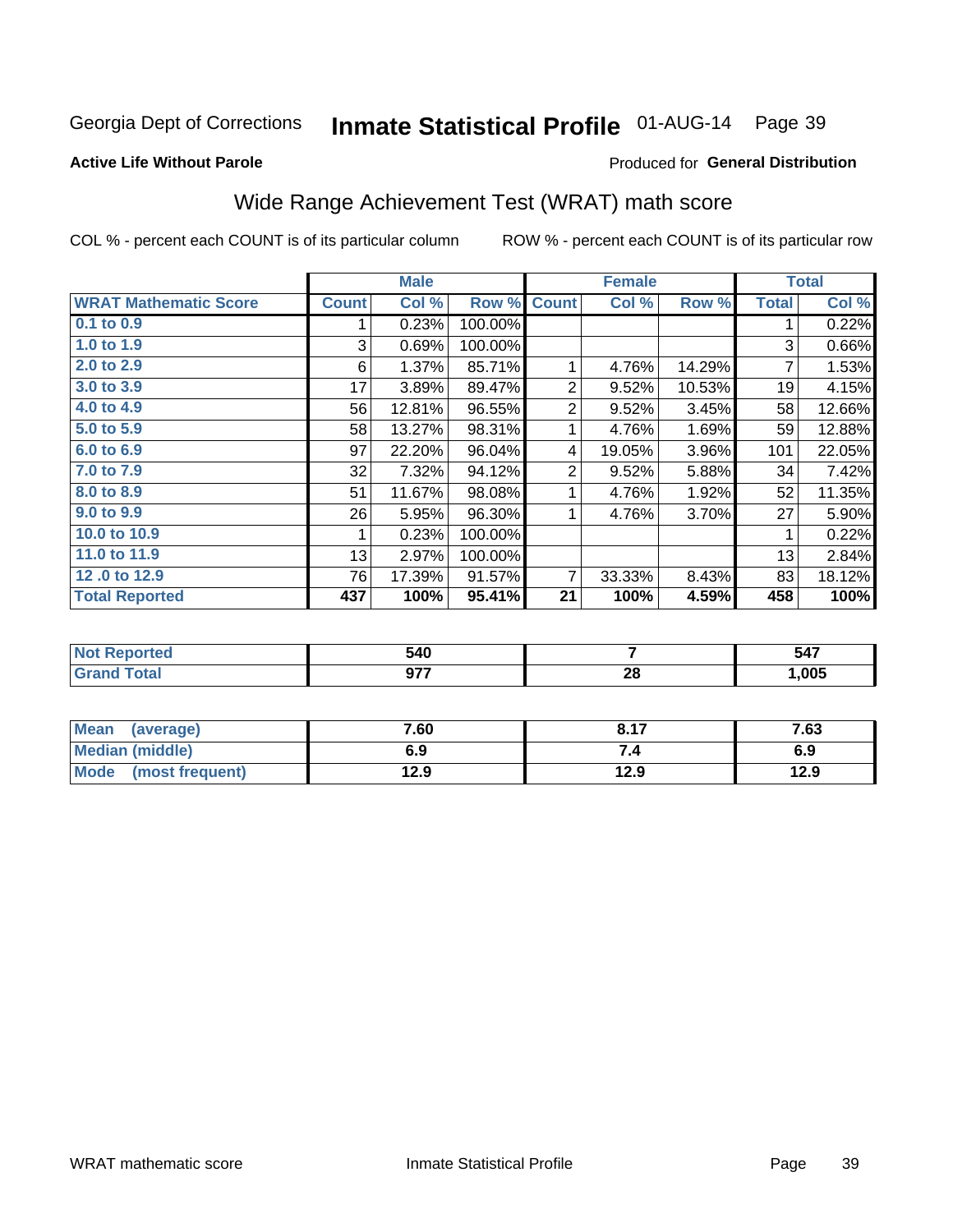#### **Inmate Statistical Profile 01-AUG-14** Page 40

#### **Active Life Without Parole**

### Produced for General Distribution

## Wide Range Achievement Test (WRAT) spelling score

COL % - percent each COUNT is of its particular column

|                            |                 | <b>Male</b> |         |                | <b>Female</b> |       |              | <b>Total</b> |
|----------------------------|-----------------|-------------|---------|----------------|---------------|-------|--------------|--------------|
| <b>WRAT Spelling Score</b> | <b>Count</b>    | Col %       | Row %   | <b>Count</b>   | Col %         | Row % | <b>Total</b> | Col %        |
| $0.1$ to $0.9$             | 10 <sup>1</sup> | 2.29%       | 100.00% |                |               |       | 10           | 2.18%        |
| 1.0 to 1.9                 |                 | 1.60%       | 100.00% |                |               |       | 7            | 1.53%        |
| 2.0 to 2.9                 | 13              | 2.97%       | 92.86%  | 1              | 4.76%         | 7.14% | 14           | 3.06%        |
| 3.0 to 3.9                 | 20              | 4.58%       | 90.91%  | 2              | 9.52%         | 9.09% | 22           | 4.80%        |
| 4.0 to 4.9                 | 23              | 5.26%       | 100.00% |                |               |       | 23           | 5.02%        |
| 5.0 to 5.9                 | 58              | 13.27%      | 100.00% |                |               |       | 58           | 12.66%       |
| 6.0 to 6.9                 | 38              | 8.70%       | 100.00% |                |               |       | 38           | 8.30%        |
| 7.0 to 7.9                 | 37              | 8.47%       | 90.24%  | 4              | 19.05%        | 9.76% | 41           | 8.95%        |
| 8.0 to 8.9                 | 43              | 9.84%       | 97.73%  | 1              | 4.76%         | 2.27% | 44           | 9.61%        |
| 9.0 to 9.9                 | 17              | 3.89%       | 100.00% |                |               |       | 17           | 3.71%        |
| 10.0 to 10.9               | 17              | 3.89%       | 100.00% |                |               |       | 17           | 3.71%        |
| 11.0 to 11.9               | $30$            | 6.86%       | 93.75%  | $\overline{2}$ | 9.52%         | 6.25% | 32           | 6.99%        |
| 12.0 to 12.9               | 123             | 28.15%      | 91.79%  | 11             | 52.38%        | 8.21% | 134          | 29.26%       |
| 13                         |                 | 0.23%       | 100.00% |                |               |       |              | 0.22%        |
| <b>Total Reported</b>      | 437             | 100%        | 95.41%  | 21             | 100%          | 4.59% | 458          | 100%         |
|                            |                 |             |         |                |               |       |              |              |

| <b>Not Reported</b> | 540 |    | 547  |
|---------------------|-----|----|------|
| Total<br>'Grand     | ሰ77 | 28 | ,005 |

| Mean<br>(average)              | 8.47       | 10.08         | 8.55 |
|--------------------------------|------------|---------------|------|
| <b>Median (middle)</b>         | י ה<br>ბ.ა | 1つ 7<br>I 4.I | ი.ა  |
| <b>Mode</b><br>(most frequent) | 12.9       | 12.9          | 12.9 |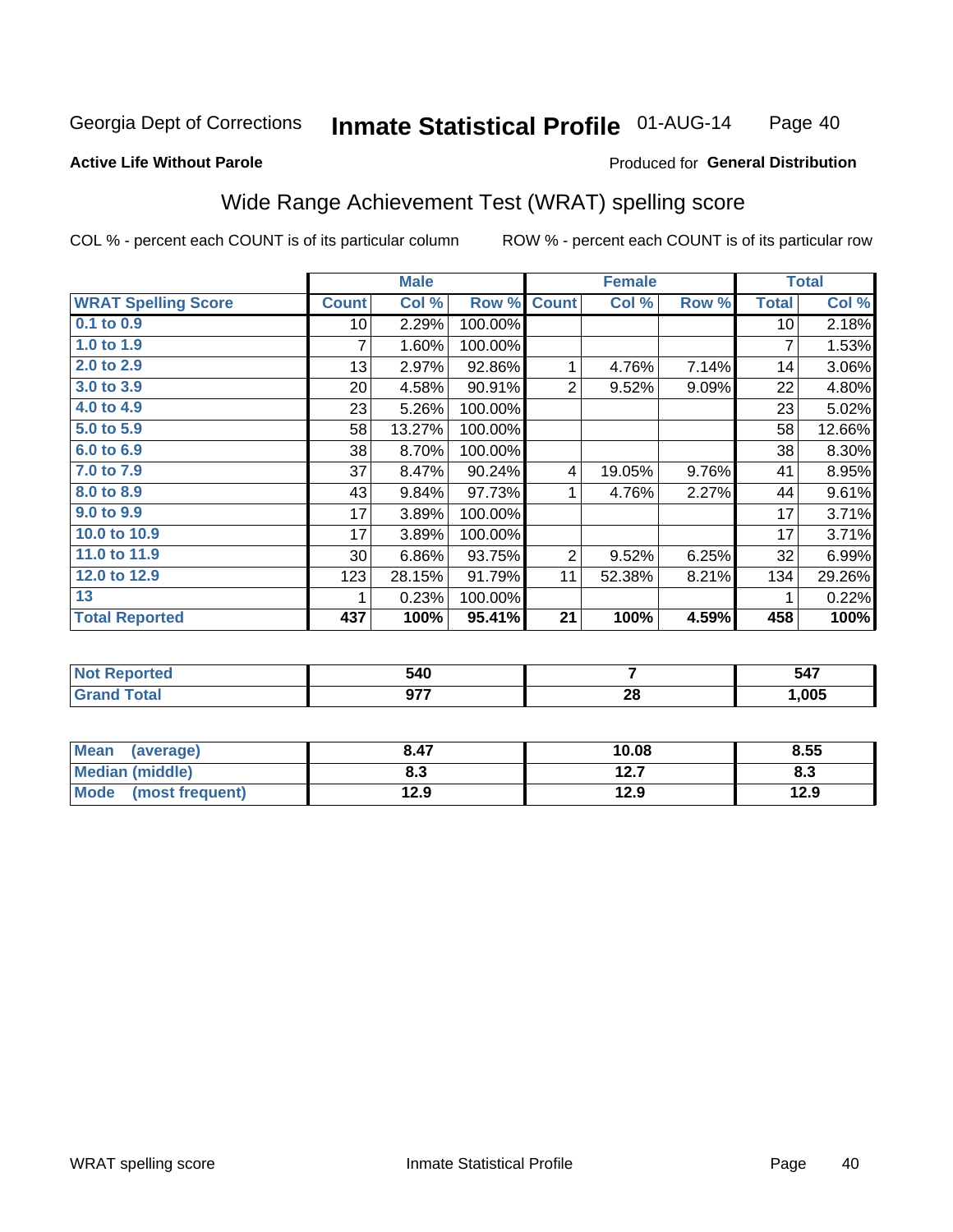### **Active Life Without Parole**

### Produced for General Distribution

### Scope of substance abuse - summary

COL % - percent each COUNT is of its particular column

|                        |              | <b>Male</b> |         |              | <b>Female</b> |          |              | <b>Total</b> |
|------------------------|--------------|-------------|---------|--------------|---------------|----------|--------------|--------------|
| <b>Substance Abuse</b> | <b>Count</b> | Col %       | Row %   | <b>Count</b> | Col %         | Row %    | <b>Total</b> | Col %        |
| <b>None</b>            | 598          | $61.21\%$   | 96.45%  | 22           | 78.57%        | $3.55\%$ | 620          | 61.69%       |
| <b>Drugs only</b>      | 213          | 21.80%      | 98.61%  |              | 10.71%        | 1.39%    | 216          | 21.49%       |
| <b>Alcohol only</b>    | 39           | $3.99\%$    | 100.00% |              |               |          | 39           | 3.88%        |
| Drugs and alcohol      | 127          | $13.00\%$   | 97.69%  |              | 10.71%        | $2.31\%$ | 130          | 12.94%       |
| <b>Total Reported</b>  | 977          | 100%        | 97.21%  | 28           | 100%          | 2.79%    | 1,005        | 100%         |

| <b>Not</b><br>Reported       |          |       |
|------------------------------|----------|-------|
| <b>Total</b><br><b>Grand</b> | 00<br>40 | 1,005 |

| nuem | <b>Mo</b> | None | <b>None</b> | None |
|------|-----------|------|-------------|------|
|------|-----------|------|-------------|------|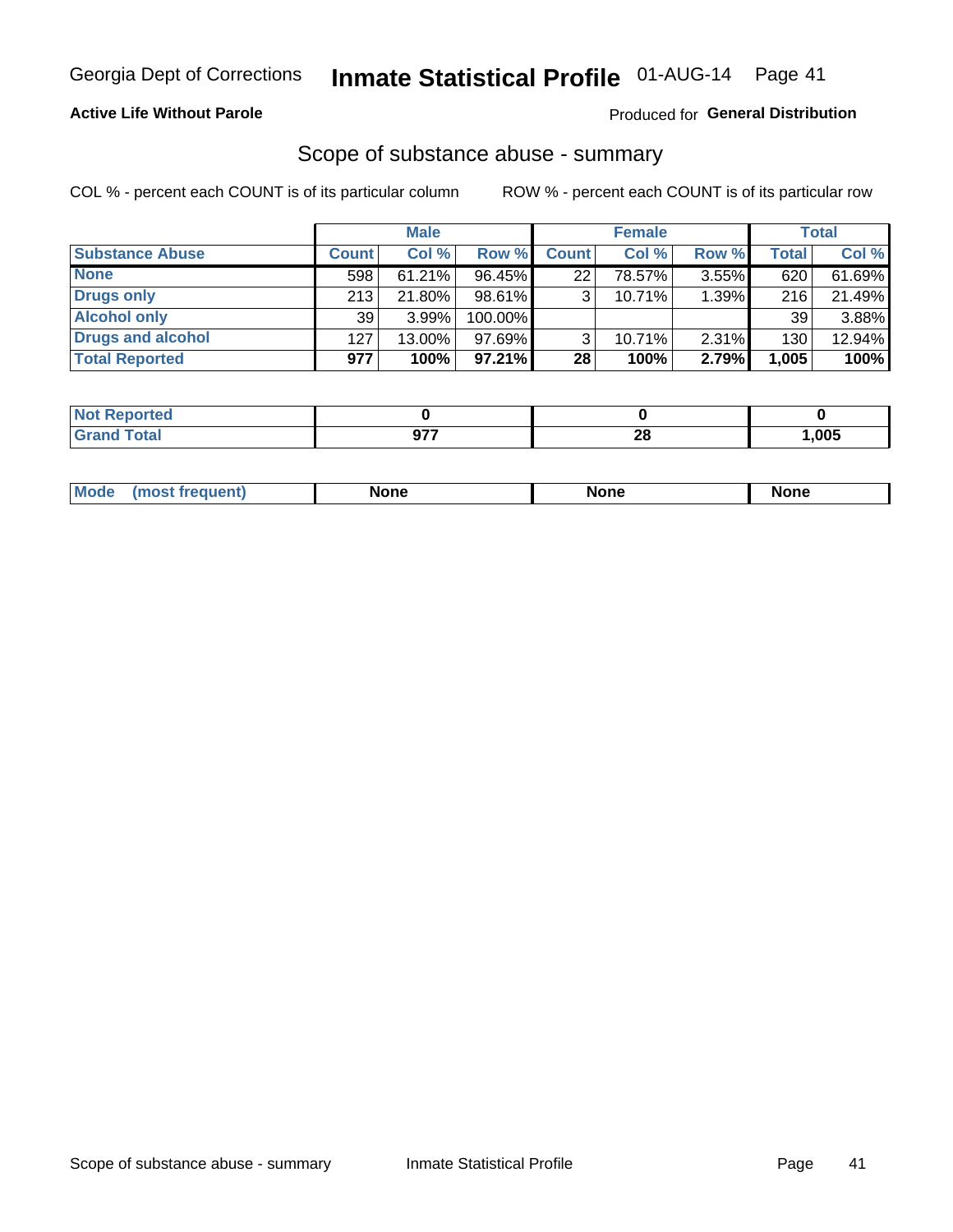### **Active Life Without Parole**

### **Produced for General Distribution**

### Scope of substance abuse - detail

COL % - percent each COUNT is of its particular column

|                                      |                 | <b>Male</b> |         |              | <b>Female</b> |        |              | <b>Total</b> |
|--------------------------------------|-----------------|-------------|---------|--------------|---------------|--------|--------------|--------------|
| <b>Substance Abuse</b>               | <b>Count</b>    | Col %       | Row %   | <b>Count</b> | Col %         | Row %  | <b>Total</b> | Col %        |
| No drug or alcohol problems          | 598             | 61.21%      | 96.45%  | 22           | 78.57%        | 3.55%  | 620          | 61.69%       |
| Drug addiction but no alcohol        | 3               | 0.31%       | 100.00% |              |               |        | 3            | 0.30%        |
| <b>Drug addiction and alcohol</b>    | 3               | 0.31%       | 100.00% |              |               |        | 3            | 0.30%        |
| <b>labuse</b>                        |                 |             |         |              |               |        |              |              |
| <b>Drug addiction and alcoholism</b> |                 | 0.10%       | 100.00% |              |               |        |              | 0.10%        |
| No drug problem but alcohol          | 34              | 3.48%       | 100.00% |              |               |        | 34           | 3.38%        |
| abuse                                |                 |             |         |              |               |        |              |              |
| No drug problem but alcoholism       | 5               | 0.51%       | 100.00% |              |               |        | 5            | 0.50%        |
| Drug experiment but no alcohol       | 120             | 12.28%      | 99.17%  |              | 3.57%         | 0.83%  | 121          | 12.04%       |
| <b>Drug experiment &amp; alcohol</b> | 15 <sub>2</sub> | 1.54%       | 100.00% |              |               |        | 15           | 1.49%        |
| abuse                                |                 |             |         |              |               |        |              |              |
| Drug experiment & alcoholism         | 12              | 1.23%       | 100.00% |              |               |        | 12           | 1.19%        |
| Drug abuse but no alcohol            | 90              | 9.21%       | 97.83%  | 2            | 7.14%         | 2.17%  | 92           | 9.15%        |
| Drug abuse and alcohol abuse         | 82              | 8.39%       | 98.80%  |              | 3.57%         | 1.20%  | 83           | 8.26%        |
| <b>Drug abuse and alcoholism</b>     | 14              | 1.43%       | 87.50%  | 2            | 7.14%         | 12.50% | 16           | 1.59%        |
| <b>Total Reported</b>                | 977             | 100%        | 97.21%  | 28           | 100%          | 2.79%  | 1,005        | 100%         |

| ported<br>w          |          |                     |       |
|----------------------|----------|---------------------|-------|
| $\sim$ $\sim$ $\sim$ | ヘララ<br>. | ററ<br>ZO.<br>$\sim$ | 1,005 |

| Mode (most frequent) | No drug or alcohol problems No drug or alcohol problems No drug or alcohol |          |
|----------------------|----------------------------------------------------------------------------|----------|
|                      |                                                                            | problems |
|                      |                                                                            |          |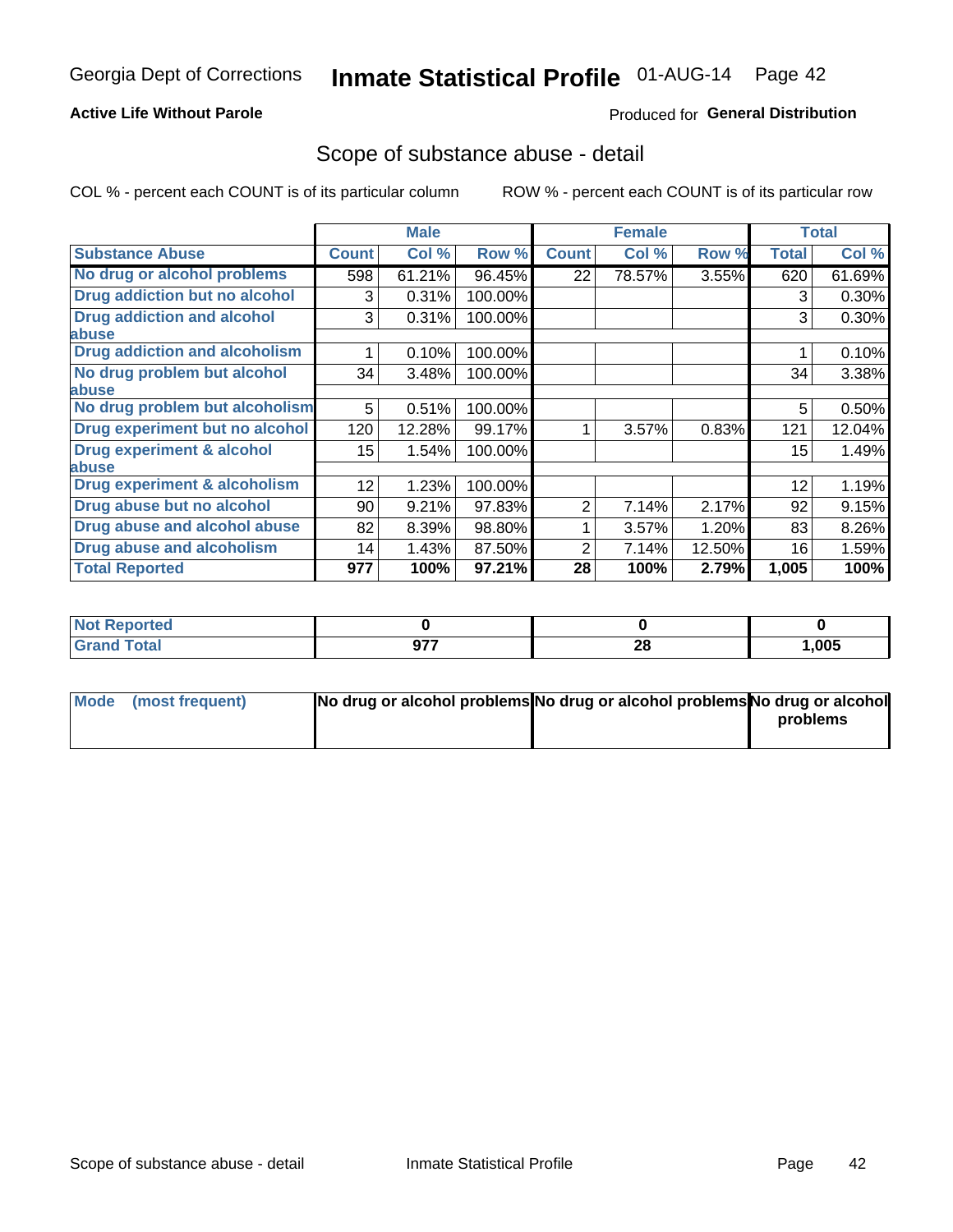# Inmate Statistical Profile 01-AUG-14 Page 43

### **Active Life Without Parole**

### **Produced for General Distribution**

## Current / last mental health treatment level

COL % - percent each COUNT is of its particular column

|                                    |                  | <b>Male</b> |         |              | <b>Female</b> |       |              | <b>Total</b> |
|------------------------------------|------------------|-------------|---------|--------------|---------------|-------|--------------|--------------|
| <b>Mental Health Treatment Lev</b> | <b>Count</b>     | Col %       | Row %   | <b>Count</b> | Col%          | Row % | <b>Total</b> | Col %        |
| 1 No problem at current time       | 193              | 44.68%      | 96.98%  | 6            | 25.00%        | 3.02% | 199          | 43.64%       |
| 2 Receiving outpatient             | 164              | 37.96%      | 90.61%  | 17           | 70.83%        | 9.39% | 181          | 39.69%       |
| <b>Treatment</b>                   |                  |             |         |              |               |       |              |              |
| 3 Inpatient, moderate              | 64               | 14.81%      | 98.46%  |              | 4.17%         | 1.54% | 65           | 14.25%       |
| <b>Treatment</b>                   |                  |             |         |              |               |       |              |              |
| 4 Inpatient, intensive             | 11               | 2.55%       | 100.00% |              |               |       | 11           | 2.41%        |
| <b>Treatment</b>                   |                  |             |         |              |               |       |              |              |
| <b>Total Evaluated</b>             | $\overline{4}32$ | 100%        | 94.74%  | 24           | 100%          | 5.26% | 456          | 100%         |

| Never had MH evaluation | 545 |    | 549  |
|-------------------------|-----|----|------|
| $T \cap f \cap$         | 877 | ∠∪ | ,005 |

| <b>Median (middle)</b> | <b>Receiving outpatient</b><br>treatment | <b>Receiving outpatient</b><br>treatment | <b>Receiving</b><br>outpatient<br>treatment |
|------------------------|------------------------------------------|------------------------------------------|---------------------------------------------|
| <b>Mode</b>            | No problem at current time               | <b>Receiving outpatient</b>              | No problem at                               |
| (most frequent)        |                                          | treatment                                | current time                                |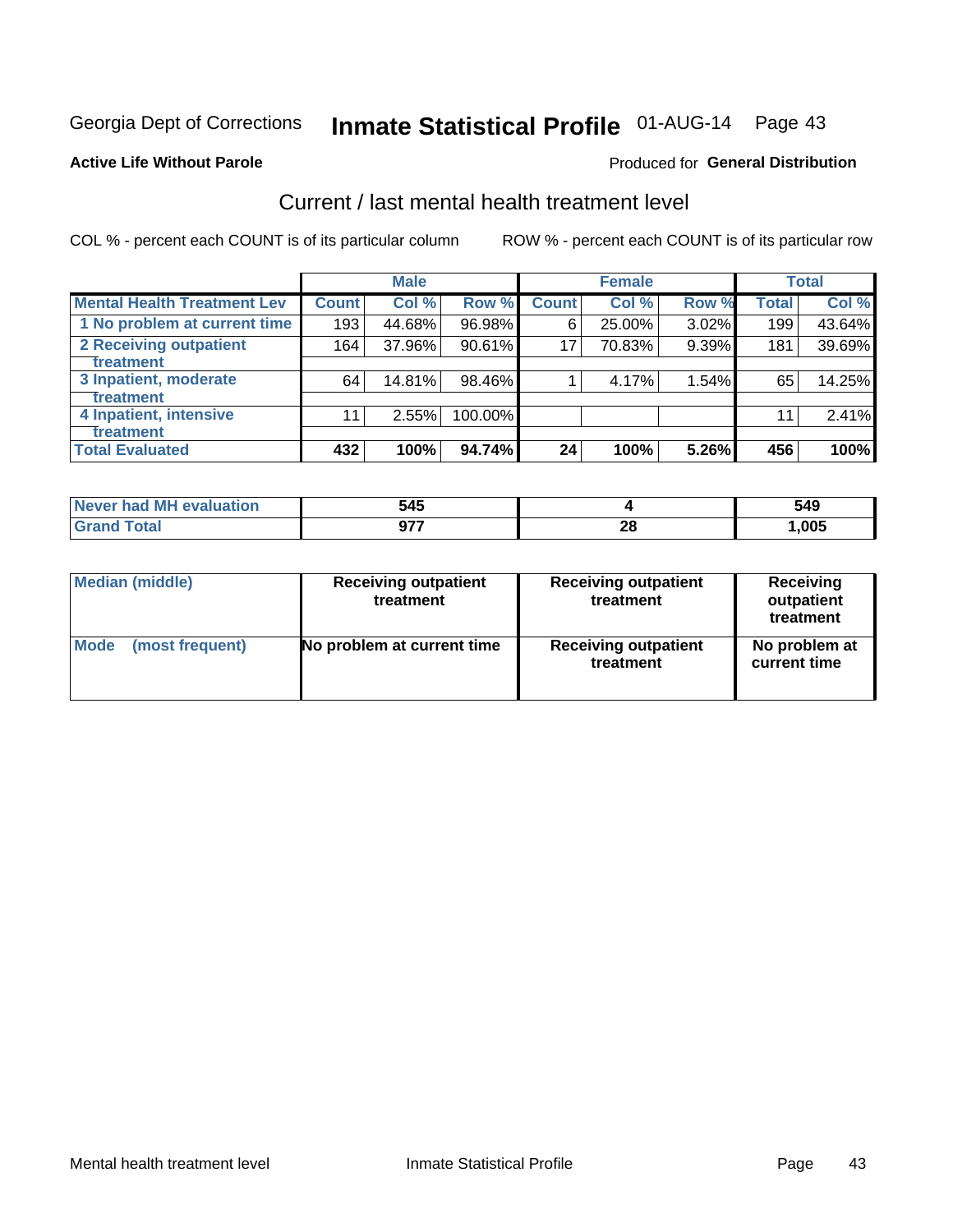#### Inmate Statistical Profile 01-AUG-14 Page 44

### **Active Life Without Parole**

### Produced for General Distribution

## PULHESDWIT medical scale - 'P' overall condition ('P'hysical)

COL % - percent each COUNT is of its particular column

|                                  |                | <b>Male</b> |                    |    | <b>Female</b> |       |              | <b>Total</b> |
|----------------------------------|----------------|-------------|--------------------|----|---------------|-------|--------------|--------------|
| 'P' Overall Condition            | Count l        | Col %       | <b>Row % Count</b> |    | Col %         | Row % | <b>Total</b> | Col %        |
| 1 No medical illness             | 657            | 73.16%      | 98.65%             | 9  | 32.14%        | 1.35% | 666          | 71.92%       |
| 2 Well-controlled chronic        | 217            | 24.16%      | 91.95%             | 19 | 67.86%        | 8.05% | 236          | 25.49%       |
| <b>illness</b>                   |                |             |                    |    |               |       |              |              |
| 3 Poorly-controlled chronic      | 21             | $2.34\%$    | 100.00%            |    |               |       | 21           | 2.27%        |
| <b>illness</b>                   |                |             |                    |    |               |       |              |              |
| 4 Significant problems requiring | 3 <sup>1</sup> | 0.33%       | 100.00%            |    |               |       | 3            | 0.32%        |
| special housing                  |                |             |                    |    |               |       |              |              |
| <b>Total Reported</b>            | 898            | 100%        | 96.98%             | 28 | 100%          | 3.02% | 926          | 100%         |

| $\mathcal{F}$ |                      | - -  |
|---------------|----------------------|------|
| $\sim$        | $\sim$<br>$\epsilon$ | .005 |

| <b>Mode</b> | (most frequent) | 1 No medical illness | 2 Well-controlled chronic<br>illness | 1 No medical<br>illness |
|-------------|-----------------|----------------------|--------------------------------------|-------------------------|
|-------------|-----------------|----------------------|--------------------------------------|-------------------------|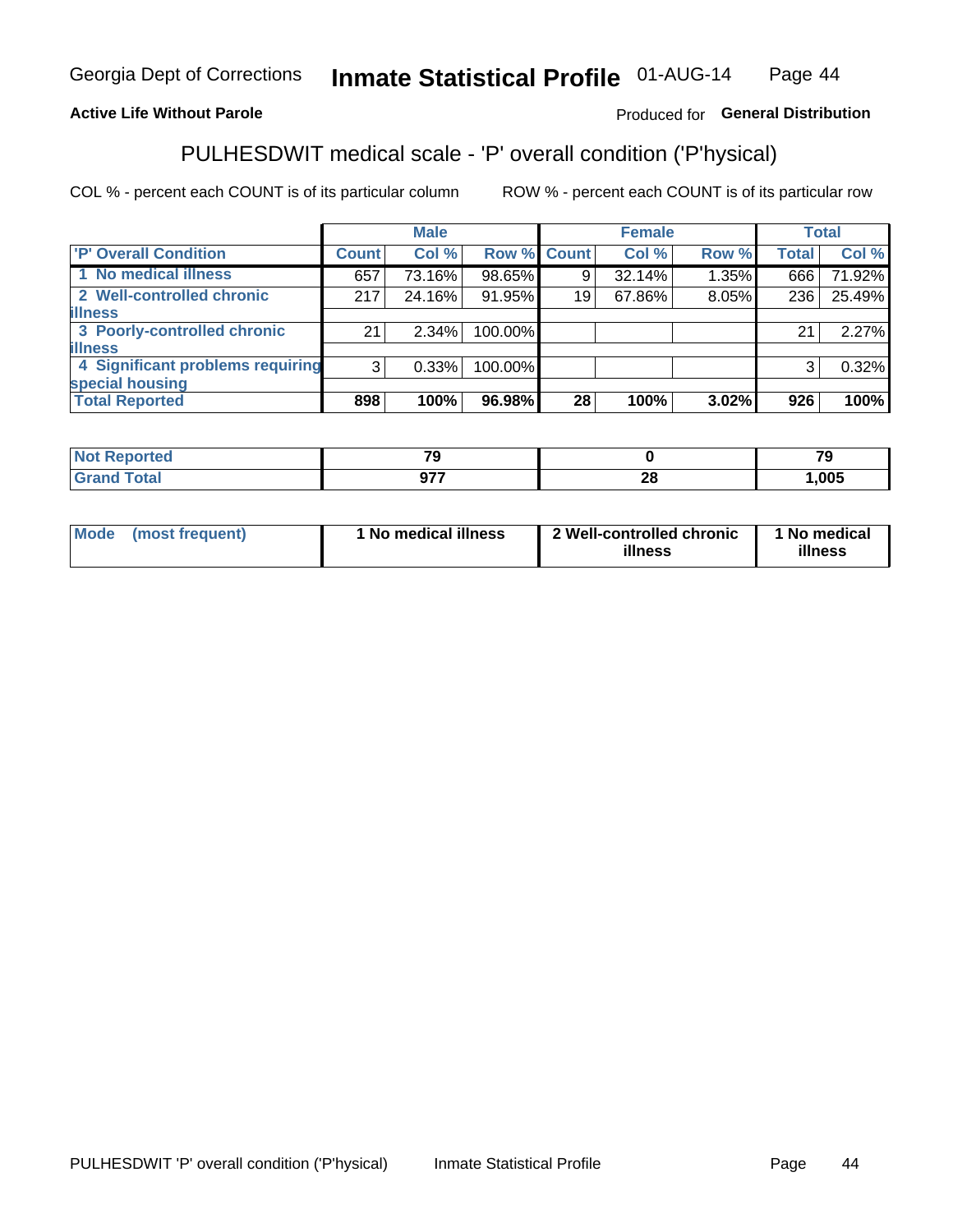### **Active Life Without Parole**

### Produced for General Distribution

# PULHESDWIT medical scale - 'U' upper body

COL % - percent each COUNT is of its particular column

|                              |              | <b>Male</b> |         |                | <b>Female</b> |       |              | <b>Total</b> |
|------------------------------|--------------|-------------|---------|----------------|---------------|-------|--------------|--------------|
| <b>'U' Upper Body</b>        | <b>Count</b> | Col %       | Row %   | <b>Count</b>   | Col %         | Row % | <b>Total</b> | Col %        |
| 1 Upper bones, joints,       | 846          | 94.53%      | 97.02%  | 26             | 92.86%        | 2.98% | 872          | 94.47%       |
| muscles all OK               |              |             |         |                |               |       |              |              |
| 2 One or both arms minimally | 41           | 4.58%       | 95.35%  | $\overline{2}$ | 7.14%         | 4.65% | 43           | 4.66%        |
| limited                      |              |             |         |                |               |       |              |              |
| 3 One or both arms           | 7            | 0.78%       | 100.00% |                |               |       |              | 0.76%        |
| <b>moderately limited</b>    |              |             |         |                |               |       |              |              |
| 4 One arm disabled,          |              | 0.11%       | 100.00% |                |               |       |              | 0.11%        |
| paralyzed, or amputated      |              |             |         |                |               |       |              |              |
| <b>Total Reported</b>        | 895          | 100%        | 96.97%  | 28             | 100%          | 3.03% | 923          | 100%         |

| τeα<br>NOI<br>$\cdots$ | OZ.    |          | o.<br><u>uz</u> |
|------------------------|--------|----------|-----------------|
| Fata                   | $\sim$ | ^^<br>ZU | ,005            |

| Mode | (most frequent) | 1 Upper bones, joints,<br>muscles all OK | 1 Upper bones, joints,<br>muscles all OK | 1 Upper bones,<br>ljoints, muscles all<br>OK |
|------|-----------------|------------------------------------------|------------------------------------------|----------------------------------------------|
|------|-----------------|------------------------------------------|------------------------------------------|----------------------------------------------|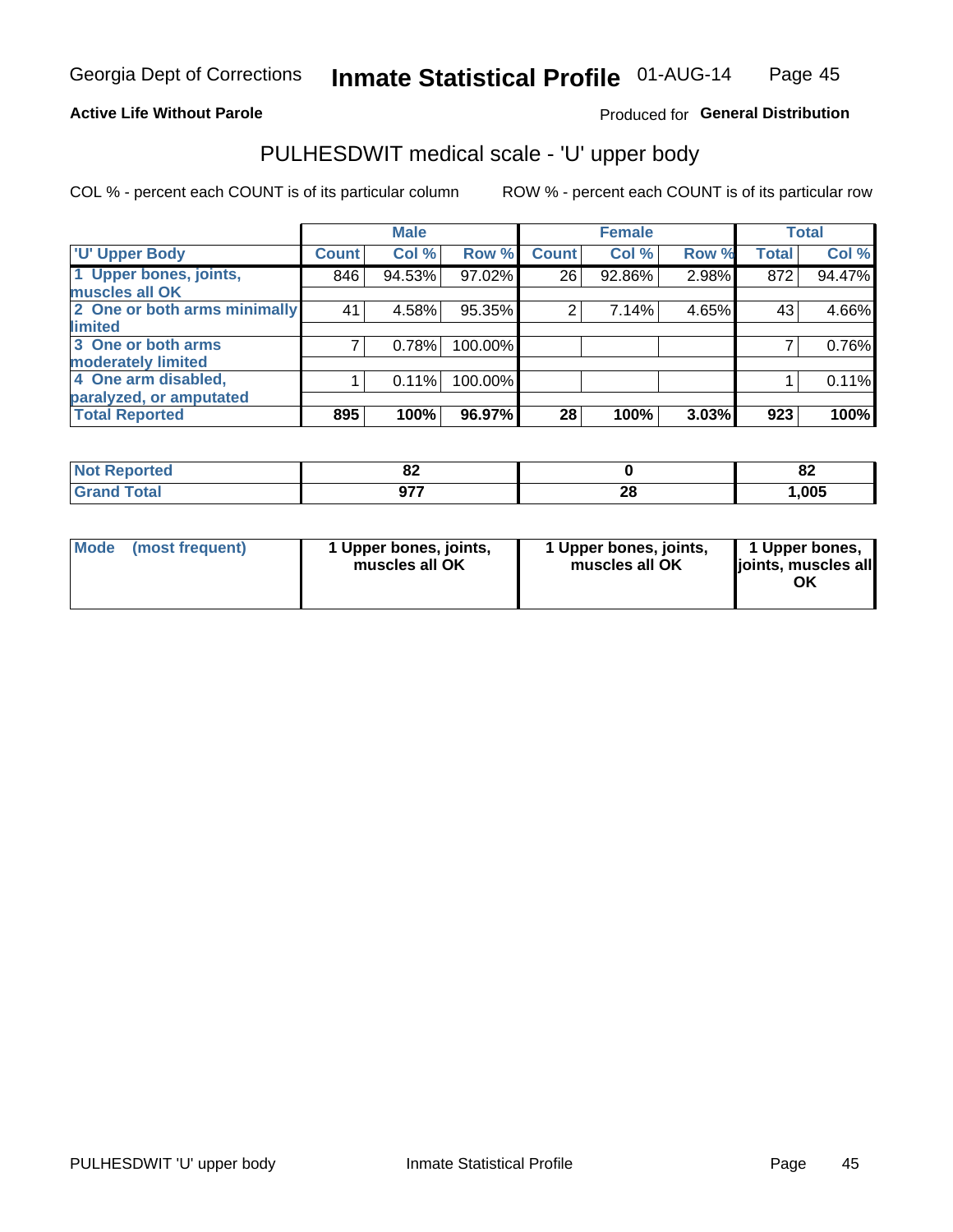### **Active Life Without Parole**

### Produced for General Distribution

## PULHESDWIT medical scale - 'L' lower body

COL % - percent each COUNT is of its particular column

|                                |              | <b>Male</b> |           |              | <b>Female</b> |       |              | <b>Total</b> |
|--------------------------------|--------------|-------------|-----------|--------------|---------------|-------|--------------|--------------|
| 'L' Lower Body                 | <b>Count</b> | Col %       | Row %     | <b>Count</b> | Col %         | Row % | <b>Total</b> | Col %        |
| 1 Lower bones, joints,         | 779          | 87.14%      | $96.77\%$ | 26           | 92.86%        | 3.23% | 805          | 87.31%       |
| muscles all OK                 |              |             |           |              |               |       |              |              |
| 2 One or both legs minimally   | 100          | 11.19%      | 98.04%    | 2            | 7.14%         | 1.96% | 102          | 11.06%       |
| limited                        |              |             |           |              |               |       |              |              |
| 3 One or both legs             | 14           | 1.57%       | 100.00%   |              |               |       | 14           | 1.52%        |
| moderately limited             |              |             |           |              |               |       |              |              |
| 4 One leg disabled, paralyzed, |              | 0.11%       | 100.00%   |              |               |       |              | 0.11%        |
| or amputated                   |              |             |           |              |               |       |              |              |
| <b>Total Reported</b>          | 894          | 100%        | 96.96%    | 28           | 100%          | 3.04% | 922          | 100%         |

| <b>orted</b><br>NOT<br>$\sim$ . The set of $\sim$ | uu     |          | e.<br>o. |
|---------------------------------------------------|--------|----------|----------|
| <b>Total</b><br>. .                               | $\sim$ | ^^<br>ZU | ,005     |

| Mode | (most frequent) | 1 Lower bones, joints,<br>muscles all OK | 1 Lower bones, joints,<br>muscles all OK | 1 Lower bones,<br>ljoints, muscles all<br>OK |
|------|-----------------|------------------------------------------|------------------------------------------|----------------------------------------------|
|------|-----------------|------------------------------------------|------------------------------------------|----------------------------------------------|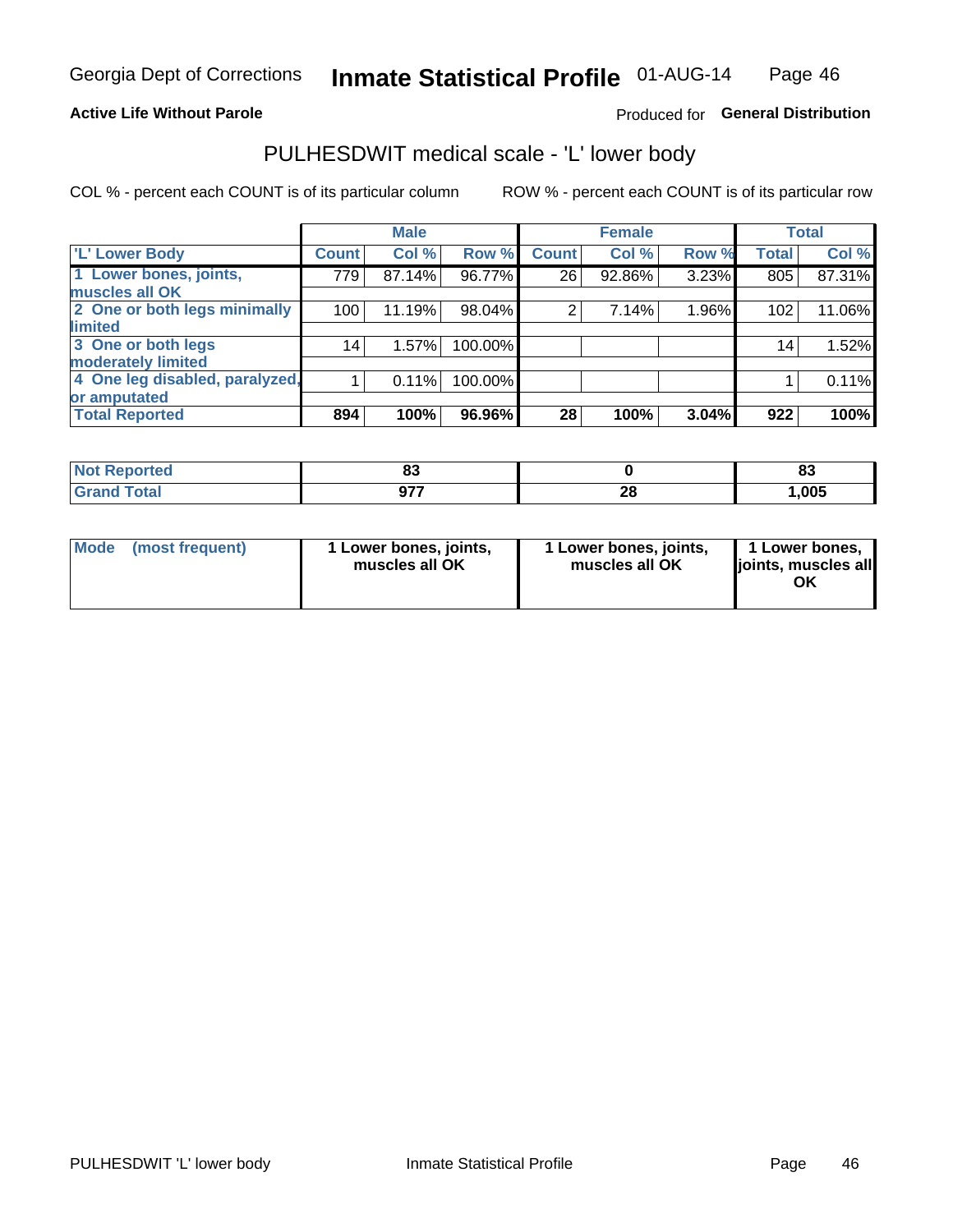### **Active Life Without Parole**

### Produced for General Distribution

## PULHESDWIT medical scale - 'H' hearing

COL % - percent each COUNT is of its particular column

|                                                               |              | <b>Male</b> |                    |                 | <b>Female</b> |       | <b>Total</b> |        |
|---------------------------------------------------------------|--------------|-------------|--------------------|-----------------|---------------|-------|--------------|--------|
| <b>H' Hearing</b>                                             | <b>Count</b> | Col %       | <b>Row % Count</b> |                 | Col %         | Row % | <b>Total</b> | Col %  |
| 1 Normal hearing both ears                                    | 879          | 98.54%      | 96.91%             | 28              | 100.00%       | 3.09% | 907          | 98.59% |
| 2 Some loss in one ear with<br>other OK, or mild loss in both | 11           | 1.23%       | 100.00%            |                 |               |       | 11           | 1.20%  |
| 3 Total loss in one ear with<br>mild loss in other            | 2            | 0.22%       | 100.00%            |                 |               |       |              | 0.22%  |
| <b>Total Reported</b>                                         | 892          | 100%        | 96.96% l           | 28 <sub>1</sub> | 100%          | 3.04% | 920          | 100.0% |

| rted   | --<br>u |           | $^{\circ}$<br>၀၁ |
|--------|---------|-----------|------------------|
| $\sim$ | ヘラフ     | ne.<br>ZС | 1,005            |

| Mode (most frequent) | 1 Normal hearing both ears 1 Normal hearing both ears 1 Normal hearing | both ears |
|----------------------|------------------------------------------------------------------------|-----------|
|                      |                                                                        |           |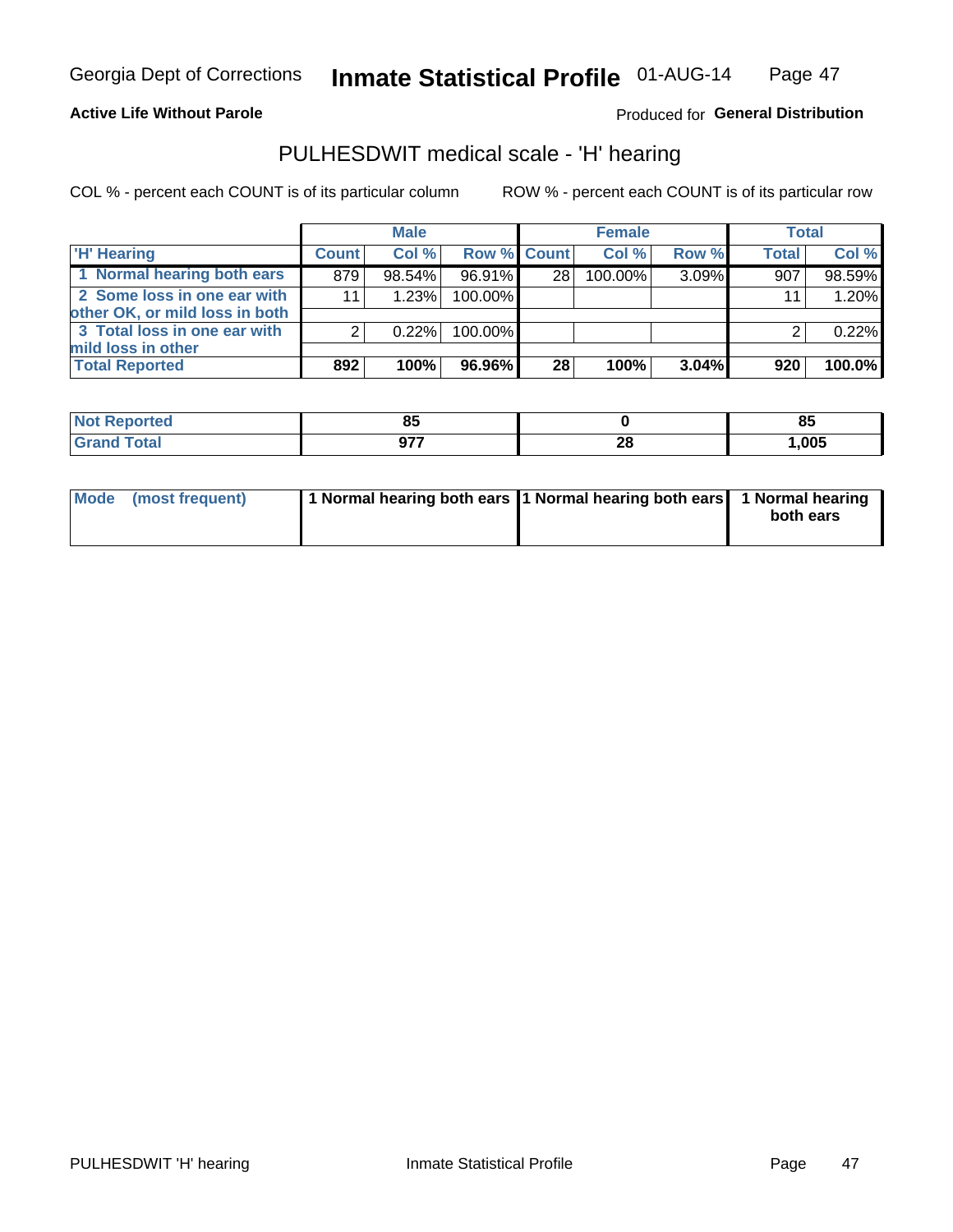### **Active Life Without Parole**

### Produced for General Distribution

## PULHESDWIT medical scale - 'E' vision

COL % - percent each COUNT is of its particular column

|                                |              | <b>Male</b> |             |    | <b>Female</b> |          |              | <b>Total</b> |
|--------------------------------|--------------|-------------|-------------|----|---------------|----------|--------------|--------------|
| <b>E' Vision</b>               | <b>Count</b> | Col %       | Row % Count |    | Col %         | Row %    | <b>Total</b> | Col %        |
| 1 Correctable to 20/40 in both | 628          | 74.14%      | 98.28%      | 11 | 39.29%        | 1.72%    | 639          | 73.03%       |
| eyes                           |              |             |             |    |               |          |              |              |
| 2 Correctable to 20/70 in one  | 192          | 22.67%      | 93.66%      | 13 | 46.43%        | $6.34\%$ | 205          | 23.43%       |
| eye, may be blind in other     |              |             |             |    |               |          |              |              |
| 3 Correctable to 20/200 in one | 23           | 2.72%       | 88.46%      | 3  | 10.71%        | 11.54%   | 26           | 2.97%        |
| eye, may be blind in other     |              |             |             |    |               |          |              |              |
| 4 One eye not correctable to   | 4            | 0.47%       | 80.00%      |    | 3.57%         | 20.00%   | 5            | 0.57%        |
| 20/200, other may be blind     |              |             |             |    |               |          |              |              |
| <b>Total Reported</b>          | 847          | 100%        | 96.80%      | 28 | 100%          | 3.20%    | 875          | 100%         |

| <b>Not Reported</b> | 130        |    | 130  |
|---------------------|------------|----|------|
| <b>Total</b>        | 077        | ኅር | ,005 |
| Grand               | <i>. .</i> | ZС |      |

| Mode (most frequent) | 1 Correctable to 20/40 in both 2 Correctable to 20/70 in one 1 Correctable to<br>eves | eye, may be blind in other 20/40 in both eyes |  |
|----------------------|---------------------------------------------------------------------------------------|-----------------------------------------------|--|
|                      |                                                                                       |                                               |  |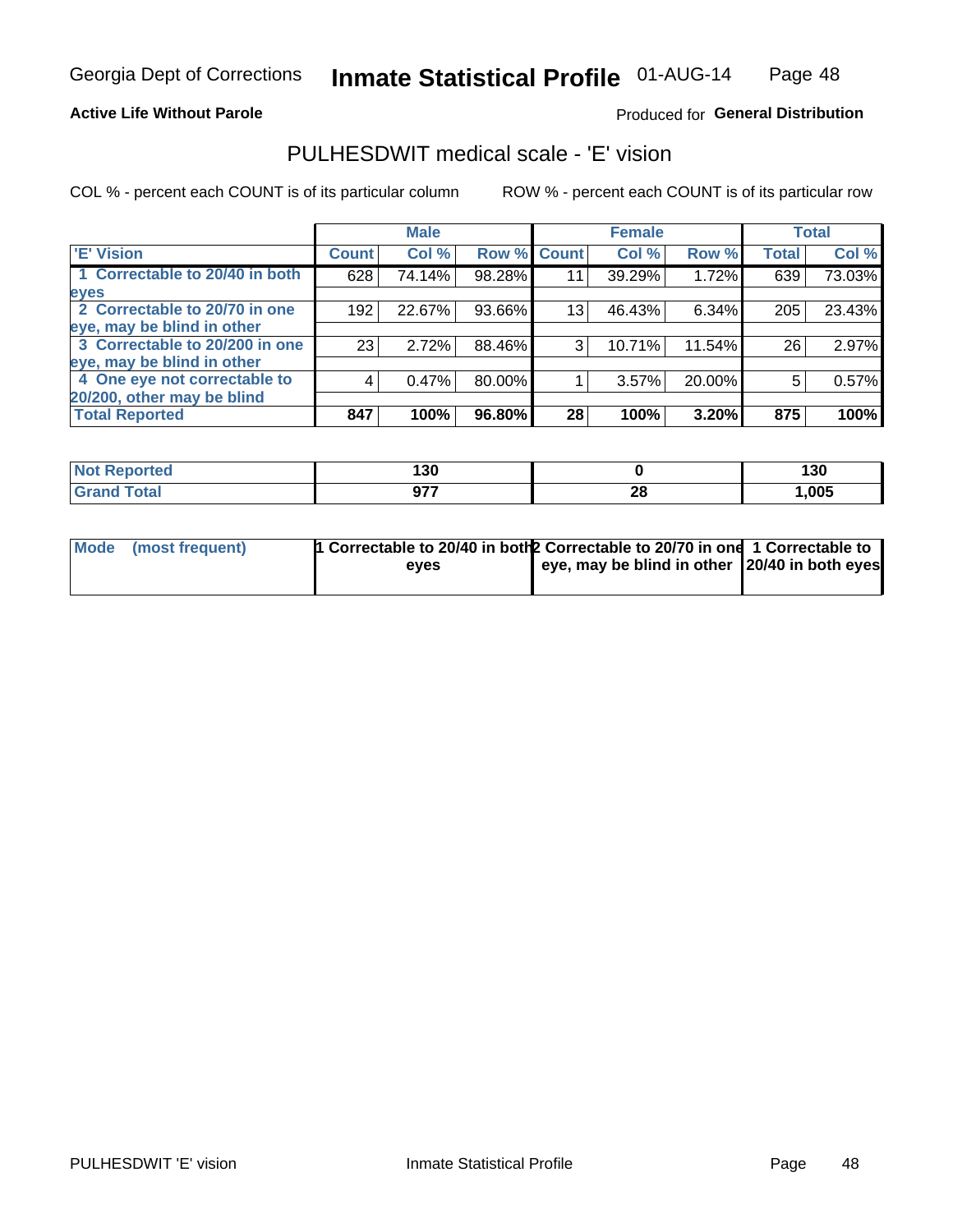### **Active Life Without Parole**

### Produced for General Distribution

## PULHESDWIT medical scale - 'S' pSychiatric

COL % - percent each COUNT is of its particular column

|                                        |              | <b>Male</b> |         |             | <b>Female</b> |       |              | <b>Total</b> |
|----------------------------------------|--------------|-------------|---------|-------------|---------------|-------|--------------|--------------|
| 'S' pSychiatric                        | <b>Count</b> | Col %       |         | Row % Count | Col %         | Row % | <b>Total</b> | Col %        |
| 1 No impairment or disorders           | 719          | 81.15%      | 98.90%  | 8           | 42.11%        | 1.10% | 727          | 80.33%       |
| 2 Stable, or in remission, or          | 117          | 13.21%      | 92.13%  | 10          | 52.63%        | 7.87% | 127          | 14.03%       |
| mild impairment or retardation         |              |             |         |             |               |       |              |              |
| 3 Requires moderate inpatient          | 42           | 4.74%       | 97.67%  |             | 5.26%         | 2.33% | 43           | 4.75%        |
| <b>treatment</b>                       |              |             |         |             |               |       |              |              |
| 4 Requires intensive inpatient         |              | 0.79%       | 100.00% |             |               |       |              | 0.77%        |
| <b>treatment</b>                       |              |             |         |             |               |       |              |              |
| <b>5 Requires Crisis Stabilization</b> |              | 0.11%       | 100.00% |             |               |       |              | 0.11%        |
| Unit (CSU) inpatient care              |              |             |         |             |               |       |              |              |
| <b>Total Reported</b>                  | 886          | 100%        | 97.90%  | 19          | 100%          | 2.10% | 905          | 100%         |

| <b>Not Reported</b> |      |    | 100   |
|---------------------|------|----|-------|
| <b>Total</b>        | ሰ77  | ററ | 1,005 |
| Grand               | י ופ | 20 |       |

| Mode (most frequent) | <b>1 No impairment or disorders 2 Stable, or in remission, 1 No impairment or</b> |                       |           |
|----------------------|-----------------------------------------------------------------------------------|-----------------------|-----------|
|                      |                                                                                   | or mild impairment or | disorders |
|                      |                                                                                   | retardation           |           |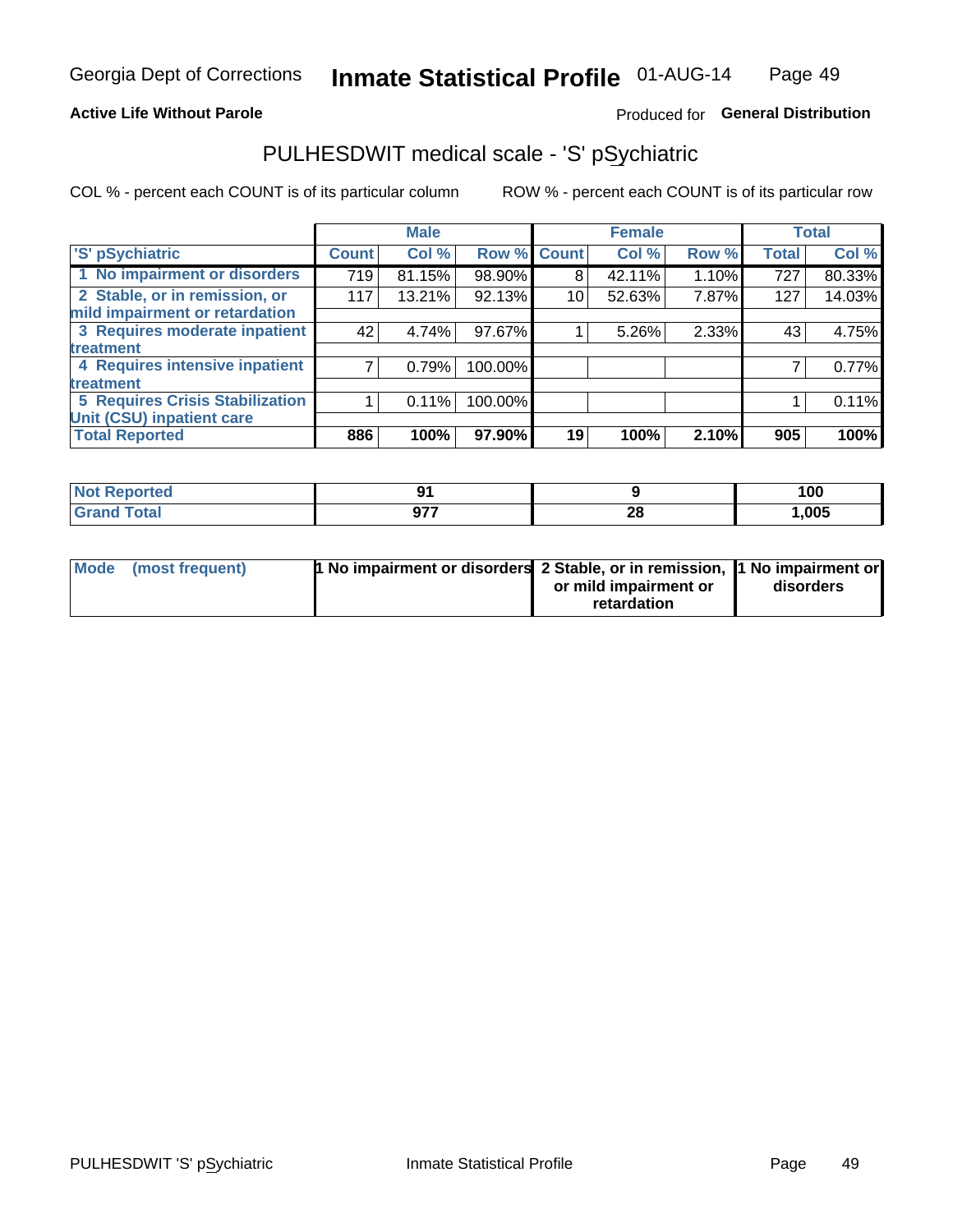### **Active Life Without Parole**

Produced for General Distribution

## PULHESDWIT medical scale - 'D' dental

COL % - percent each COUNT is of its particular column

|                                 |              | <b>Male</b> |             |    | <b>Female</b> |       |              | Total  |
|---------------------------------|--------------|-------------|-------------|----|---------------|-------|--------------|--------|
| 'D' Dental                      | <b>Count</b> | Col %       | Row % Count |    | Col %         | Row % | <b>Total</b> | Col %  |
| 1 Minimal routine dental health | 618          | 74.19%      | 97.48%      | 16 | 80.00%        | 2.52% | 634          | 74.33% |
| <b>needs</b>                    |              |             |             |    |               |       |              |        |
| 2 Moderate cavities and/or gum  | 188          | 22.57%      | 97.92%      |    | 20.00%        | 2.08% | 192          | 22.51% |
| disease                         |              |             |             |    |               |       |              |        |
| 3 Extensive gum disease         | 27           | $3.24\%$    | 100.00%     |    |               |       | 27           | 3.17%  |
| and/or widespread decay         |              |             |             |    |               |       |              |        |
| <b>Total Reported</b>           | 833          | 100%        | 97.66%      | 20 | 100%          | 2.34% | 853          | 100.0% |

| prtea<br>NOT B<br>. | 44ء          |          | ▯◡▵  |
|---------------------|--------------|----------|------|
| <b>cotal</b>        | ヘフフ<br>J I I | ጎሮ<br>ZO | ,005 |

| <b>Mode</b><br><b>Minimal routine dental</b><br>(most frequent)<br>health needs | Minimal routine dental<br>health needs | 1 Minimal routine<br>dental health<br>needs |
|---------------------------------------------------------------------------------|----------------------------------------|---------------------------------------------|
|---------------------------------------------------------------------------------|----------------------------------------|---------------------------------------------|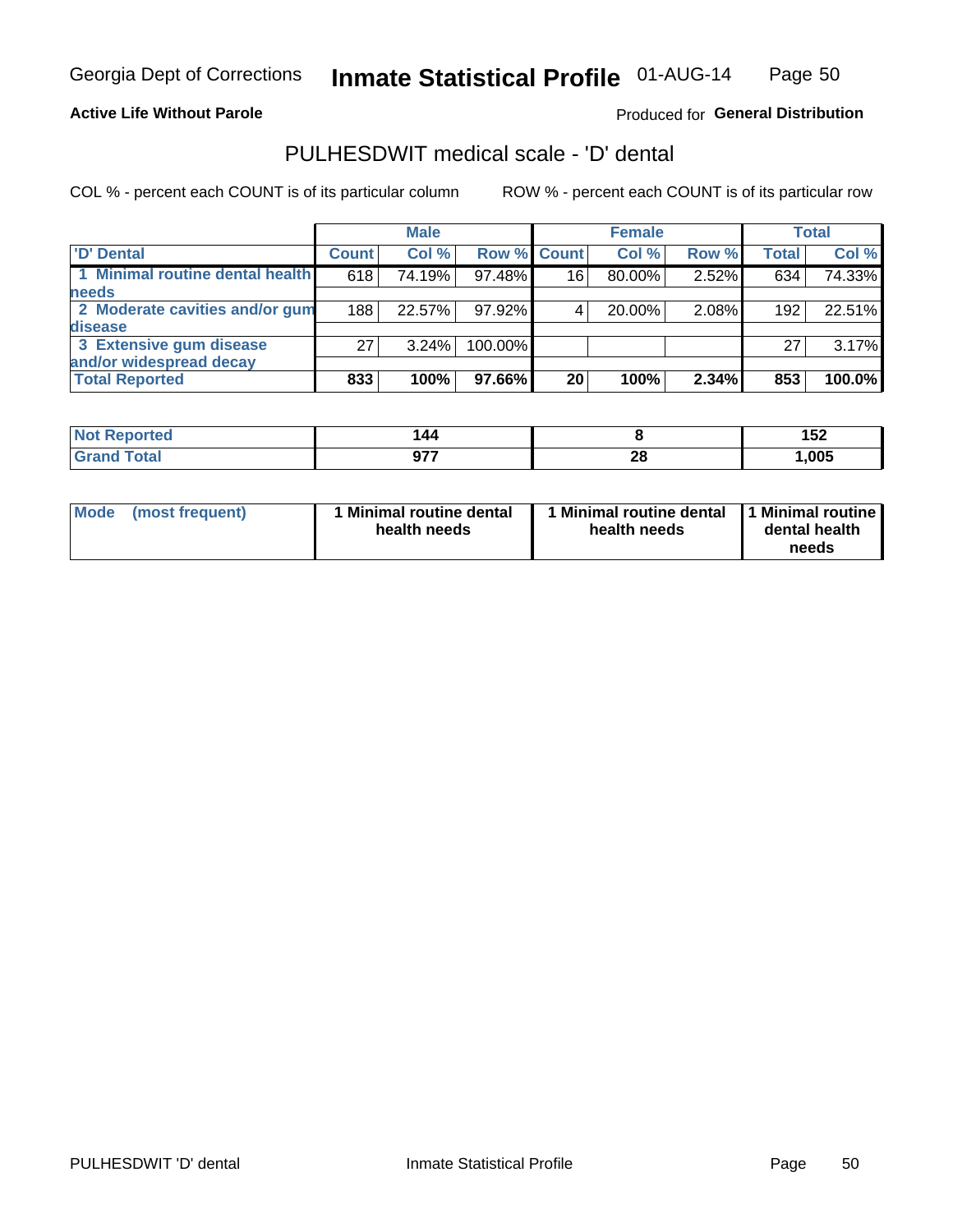### **Active Life Without Parole**

### Produced for General Distribution

## PULHESDWIT medical scale - 'W' work ability

COL % - percent each COUNT is of its particular column

|                                 |              | <b>Male</b> |         |             | <b>Female</b> |       |              | <b>Total</b> |
|---------------------------------|--------------|-------------|---------|-------------|---------------|-------|--------------|--------------|
| <b>W' work ability</b>          | <b>Count</b> | Col %       |         | Row % Count | Col %         | Row % | <b>Total</b> | Col %        |
| 1 Unrestricted work or activity | 733          | 81.90%      | 97.73%  | 17          | 60.71%        | 2.27% | 750          | 81.26%       |
| 2 Minor restrictions on type of | 124          | 13.85%      | 91.85%  | 11          | 39.29%        | 8.15% | 135          | 14.63%       |
| <b>work</b>                     |              |             |         |             |               |       |              |              |
| 3 Moderate restrictions on type | 26           | 2.91%       | 100.00% |             |               |       | 26           | 2.82%        |
| lof work                        |              |             |         |             |               |       |              |              |
| 4 Major restrictions on type of | 8            | 0.89%       | 100.00% |             |               |       | 8            | 0.87%        |
| <b>work</b>                     |              |             |         |             |               |       |              |              |
| 5 Cannot work under any         | 4            | 0.45%       | 100.00% |             |               |       | 4            | 0.43%        |
| <b>circumstances</b>            |              |             |         |             |               |       |              |              |
| <b>Total Reported</b>           | 895          | 100%        | 96.97%  | 28          | 100%          | 3.03% | 923          | 100.0%       |

| <b>Not Reported</b>           | $\sim$<br>ΩŁ |         | o.<br>$\mathbf{C}$ |
|-------------------------------|--------------|---------|--------------------|
| <b>Total</b><br>Cron<br>Grand | ヘフフ<br>, ,   | ጣ<br>49 | 1,005              |

| Mode | (most frequent) | 1 Unrestricted work or<br>activity | 1 Unrestricted work or<br>activity | 1 Unrestricted<br>work or activity |
|------|-----------------|------------------------------------|------------------------------------|------------------------------------|
|------|-----------------|------------------------------------|------------------------------------|------------------------------------|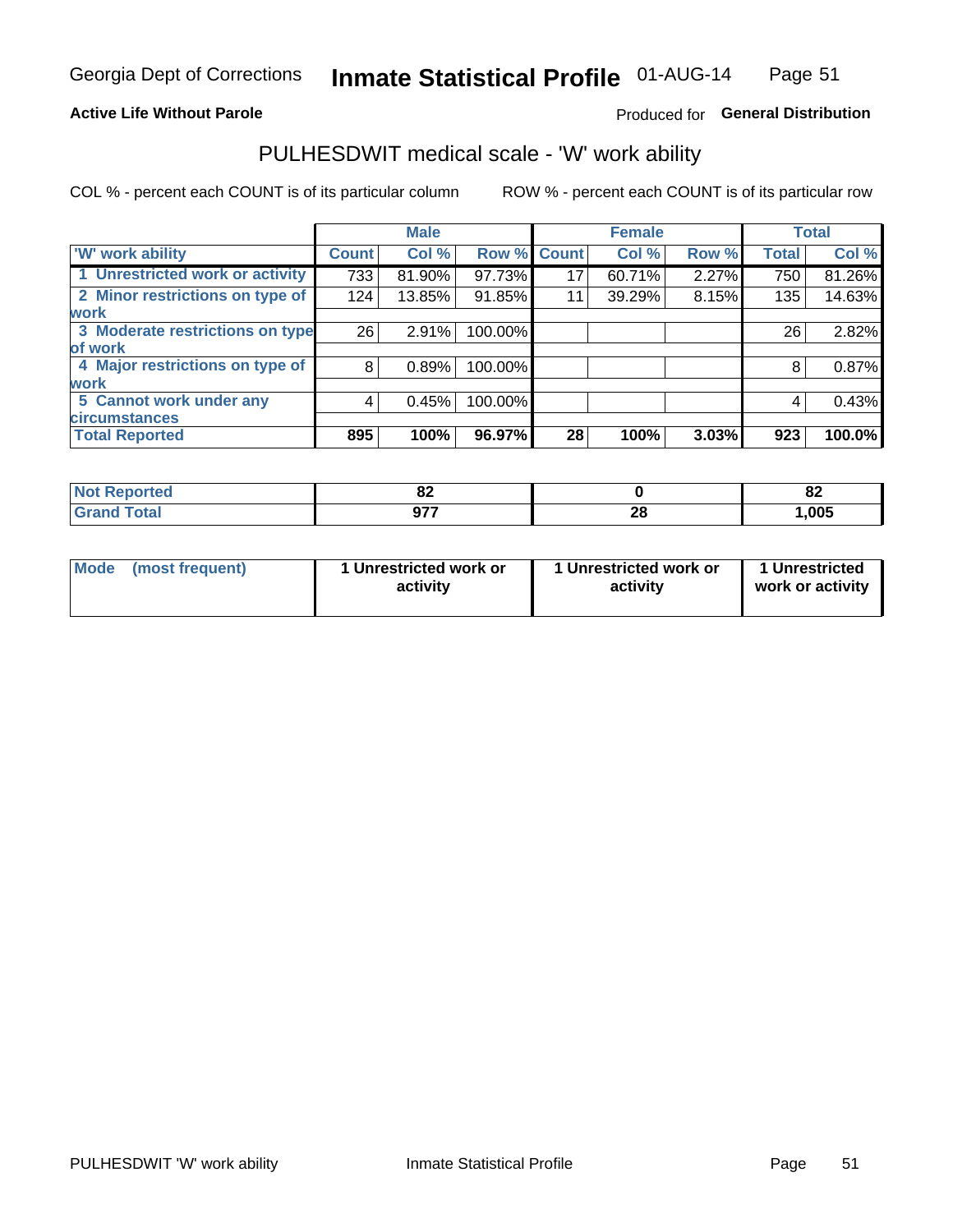### **Active Life Without Parole**

### Produced for General Distribution

## PULHESDWIT medical scale - 'I' impairment

|                                                             |              | <b>Male</b> |             |    | <b>Female</b> |       |              | <b>Total</b> |
|-------------------------------------------------------------|--------------|-------------|-------------|----|---------------|-------|--------------|--------------|
| <b>T' Impairment</b>                                        | <b>Count</b> | Col %       | Row % Count |    | Col %         | Row % | <b>Total</b> | Col %        |
| 1 No impairments or<br><b>disabilities</b>                  | 884          | 98.88%      | 96.93%      | 28 | 100.00%       | 3.07% | 912          | 98.92%       |
| 2 Wheelchair-bound but                                      | 5            | 0.56%       | 100.00%     |    |               |       | 5            | 0.54%        |
| otherwise OK<br><b>3 Needs low-level Assisted</b>           | 2            | 0.22%       | 100.00%     |    |               |       | 2            | 0.22%        |
| Living (level I)<br>4 Needs moderate Assisted               |              | 0.11%       | 100.00%     |    |               |       |              | 0.11%        |
| <b>Living (level II)</b><br><b>5 Needs maximal Assisted</b> | 2            | 0.22%       | 100.00%     |    |               |       | 2            | 0.22%        |
| <b>Living (level III)</b><br><b>Total Reported</b>          | 894          | 100%        | 96.96%      | 28 | 100%          | 3.04% | 922          | 100.0%       |

| Reported     | ~~<br>υu   |          | n.<br>ია |
|--------------|------------|----------|----------|
| <b>Total</b> | ヘララ<br>v., | ^^<br>ZO | 1,005    |

| Mode | (most frequent) | 1 No impairments or<br>disabilities | 1 No impairments or<br>disabilities | 1 No impairments<br>or disabilities |
|------|-----------------|-------------------------------------|-------------------------------------|-------------------------------------|
|------|-----------------|-------------------------------------|-------------------------------------|-------------------------------------|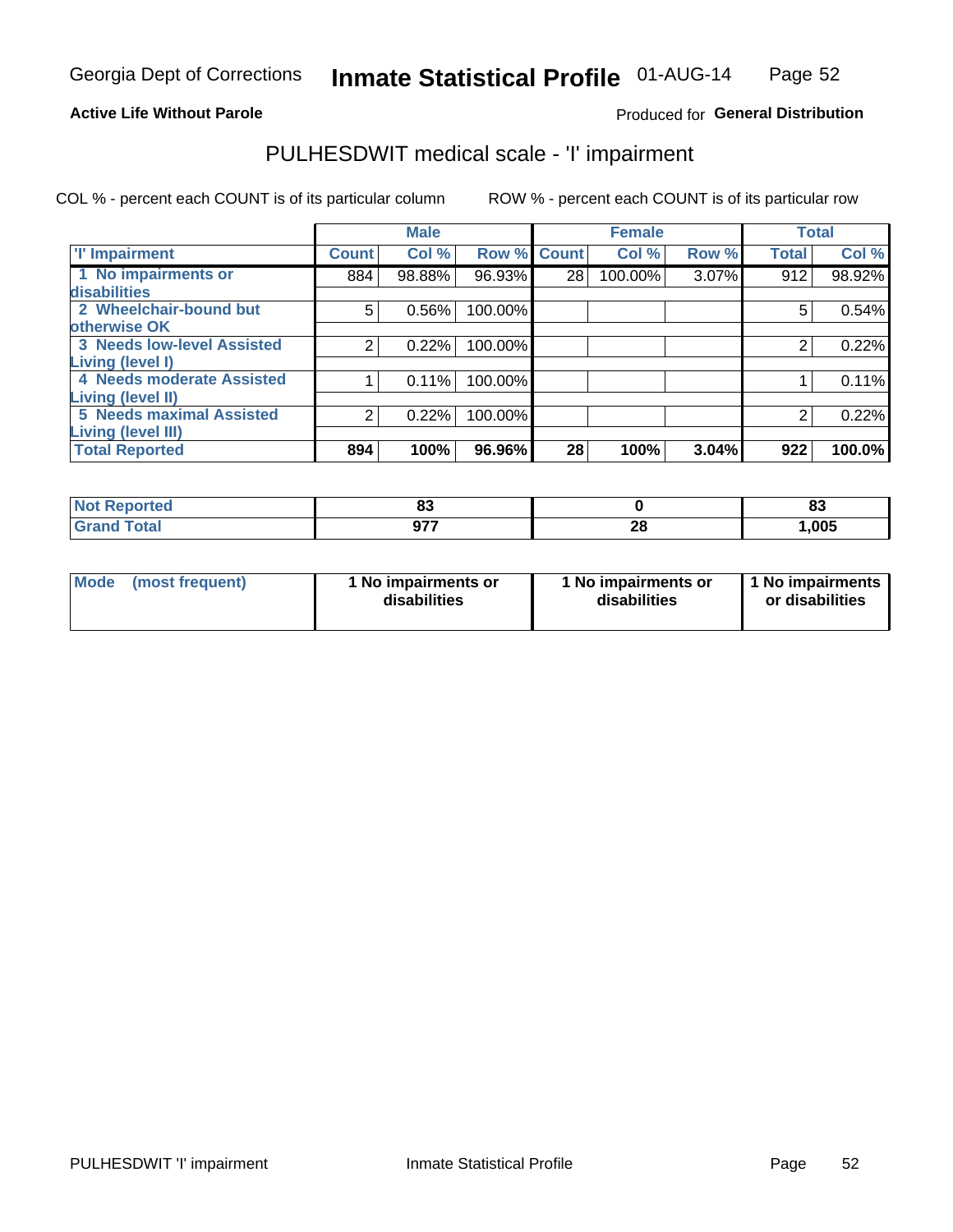### **Active Life Without Parole**

### Produced fo General Distribution

## PULHESDWIT medical scale - 'T' transportability

COL % - percent each COUNT is of its particular column

|                             |              | <b>Male</b> |             |                 | <b>Female</b> |       |              | <b>Total</b> |
|-----------------------------|--------------|-------------|-------------|-----------------|---------------|-------|--------------|--------------|
| <b>TT Transportability</b>  | <b>Count</b> | Col %       | Row % Count |                 | Col %         | Row % | <b>Total</b> | Col %        |
| 1 Can be transported in any | 892          | 99.22%      | 96.96%      | 28              | 100.00%       | 3.04% | 920          | 99.24%       |
| ordinary approved vehicle   |              |             |             |                 |               |       |              |              |
| 2 Wheelchair-bound, not     |              | $0.11\%$    | 100.00%     |                 |               |       |              | 0.11%        |
| needing special vehicle     |              |             |             |                 |               |       |              |              |
| 5 Requires ambulance        | ี            | 0.67%       | 100.00%     |                 |               |       |              | 0.65%        |
| transport                   |              |             |             |                 |               |       |              |              |
| <b>Total Reported</b>       | 899          | 100%        | 96.98%      | 28 <sub>1</sub> | 100%          | 3.02% | 927          | 100%         |

| <b>eported</b> | 70  |          | 70<br>, c |
|----------------|-----|----------|-----------|
|                | ሰ77 | ററ<br>ZO | 1,005     |

| Mode (most frequent) | 1 Can be transported in any 1 Can be transported in any | ordinary approved vehicle   ordinary approved vehicle   transported in any | 1 Can be<br>  ordinary approved<br>vehicle |
|----------------------|---------------------------------------------------------|----------------------------------------------------------------------------|--------------------------------------------|
|----------------------|---------------------------------------------------------|----------------------------------------------------------------------------|--------------------------------------------|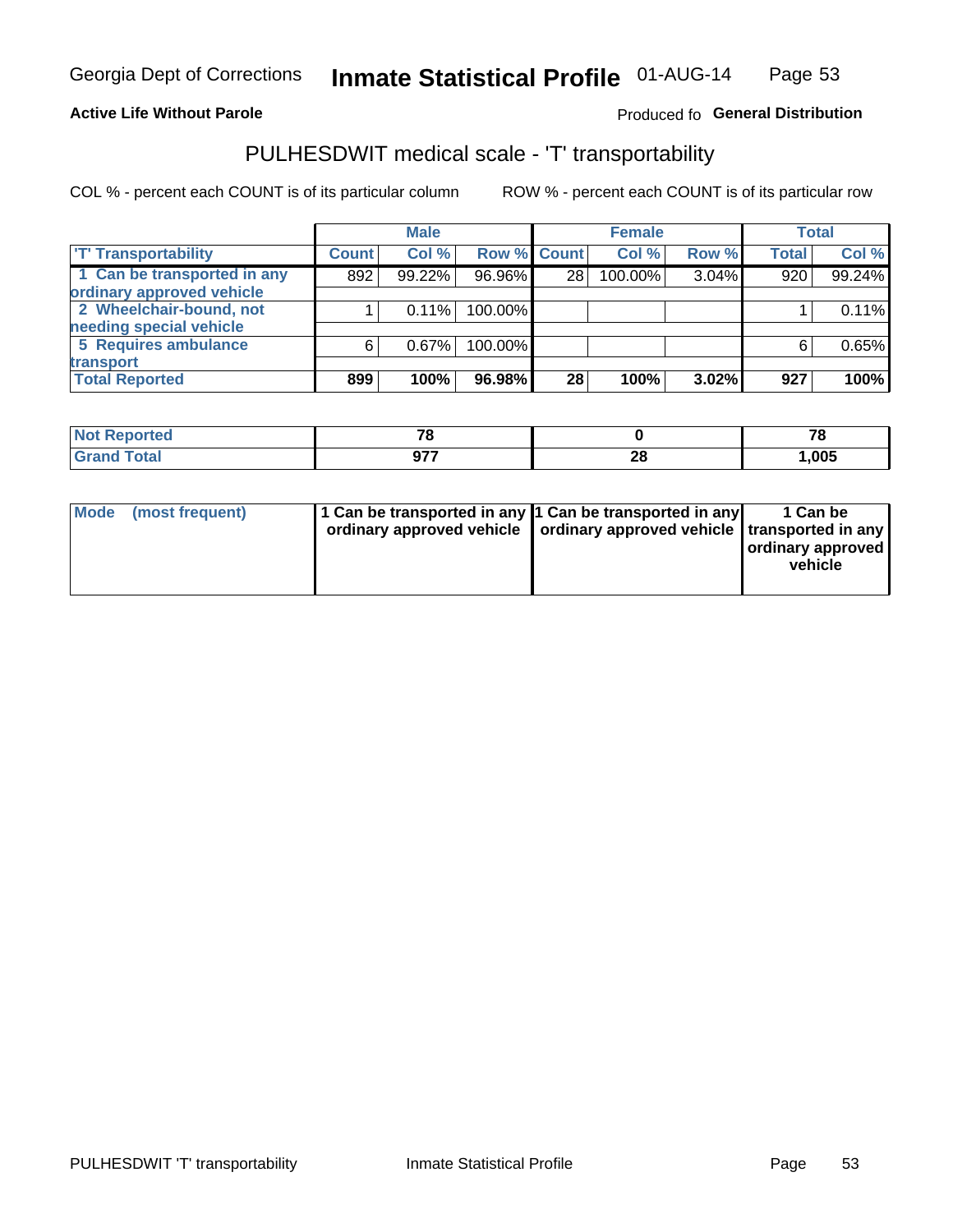### **Active Life Without Parole**

### Produced for General Distribution

## Criminality in family, self-reported

COL % - percent each COUNT is of its particular column

|                              |              | <b>Male</b> |           |                 | <b>Female</b> |          |                  | Total  |
|------------------------------|--------------|-------------|-----------|-----------------|---------------|----------|------------------|--------|
| <b>Criminality In Family</b> | <b>Count</b> | Col%        | Row %     | <b>Count</b>    | Col %         | Row %    | Total            | Col %  |
| Yes, criminality in family   | 1681         | 28.72%      | $97.11\%$ | 5               | 50.00%        | $2.89\%$ | 173 <sup>1</sup> | 29.08% |
| No criminality in family     | 417          | 71.28%      | 98.82%    | 5               | 50.00%        | $1.18\%$ | 422              | 70.92% |
| <b>Total Reported</b>        | 585          | 100%        | 98.32%    | 10 <sup>1</sup> | 100%          | $1.68\%$ | 595              | 100%   |

| <b>Not</b>           | າດາ |           | 84 C  |
|----------------------|-----|-----------|-------|
| Reported             | งฮ∠ |           | 4 I V |
| <b>ota</b><br>l Gran | 077 | ne.<br>ZO | ,005  |

|  | Mode (most frequent) | No criminality in family | Yes, criminality in family | No criminality in<br>family |
|--|----------------------|--------------------------|----------------------------|-----------------------------|
|--|----------------------|--------------------------|----------------------------|-----------------------------|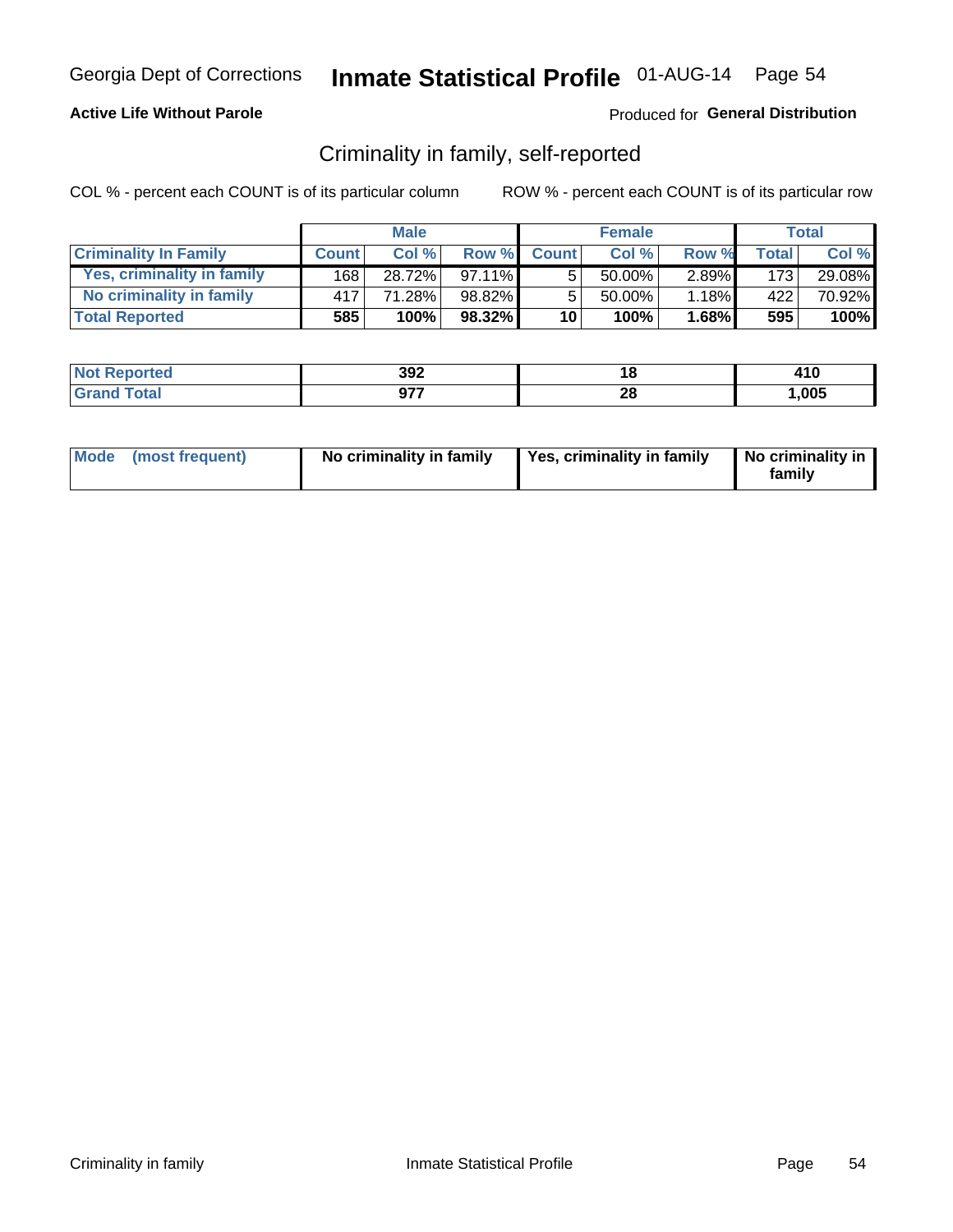### **Active Life Without Parole**

### Produced for General Distribution

## Alcoholism in family, self-reported

COL % - percent each COUNT is of its particular column

|                             |              | <b>Male</b> |        |                 | <b>Female</b> |          |       | Total  |
|-----------------------------|--------------|-------------|--------|-----------------|---------------|----------|-------|--------|
| <b>Alcoholism In Family</b> | <b>Count</b> | Col%        | Row %  | <b>Count</b>    | Col%          | Row %    | Total | Col %  |
| Yes, alcoholism in family   | 108          | 18.46%      | 97.30% | $\mathbf{r}$    | $30.00\%$     | $2.70\%$ | 111   | 18.66% |
| No alcoholism in family     | 477          | 81.54%      | 98.55% |                 | 70.00%        | $1.45\%$ | 484   | 81.34% |
| <b>Total Reported</b>       | 585          | 100%        | 98.32% | 10 <sub>1</sub> | 100%          | $1.68\%$ | 595   | 100%   |

| <b>Not Reported</b>  | 392                  | ιu | - 1 V |
|----------------------|----------------------|----|-------|
| <b>ota</b><br>l Gran | 077<br>$\sim$ $\sim$ | ΔU | ,005  |

|  | Mode (most frequent) | No alcoholism in family | No alcoholism in family | No alcoholism in<br>family |
|--|----------------------|-------------------------|-------------------------|----------------------------|
|--|----------------------|-------------------------|-------------------------|----------------------------|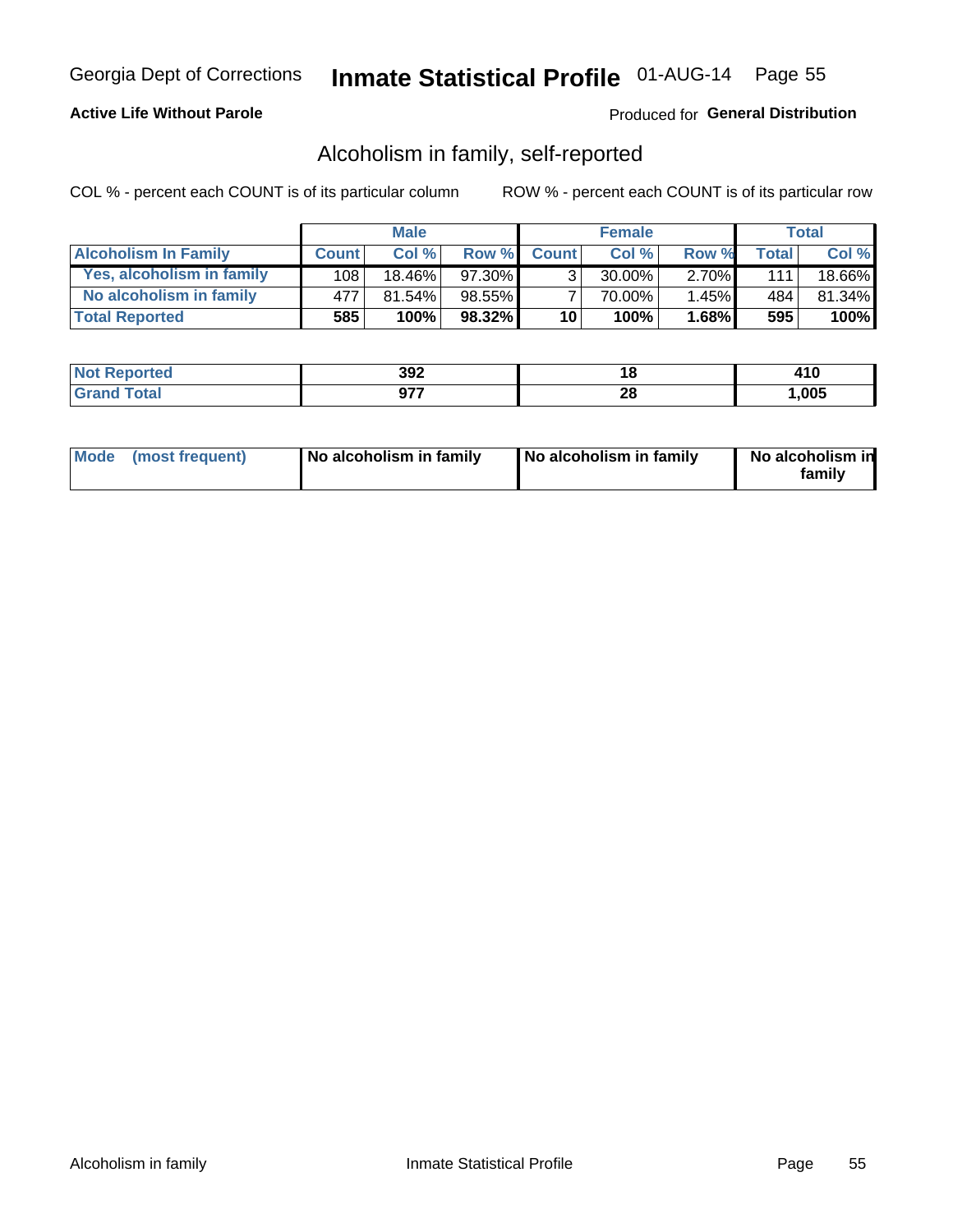### **Active Life Without Parole**

Produced for General Distribution

## Drug abuse in family, self-reported

COL % - percent each COUNT is of its particular column

|                           |              | <b>Male</b> |           |                 | <b>Female</b> |          |       | Total   |
|---------------------------|--------------|-------------|-----------|-----------------|---------------|----------|-------|---------|
| Drug Abuse In Family      | <b>Count</b> | Col%        | Row %     | <b>Count</b>    | Col%          | Row %    | Total | Col %   |
| Yes, drug abuse in family | 62           | $10.60\%$   | 95.38%    | 3 <sub>1</sub>  | $30.00\%$     | $4.62\%$ | 65    | 10.92%  |
| No drug abuse in family   | 523          | 89.40%      | $98.68\%$ |                 | 70.00%        | $1.32\%$ | 530   | 89.08%  |
| <b>Total Reported</b>     | 585          | 100%        | $98.32\%$ | 10 <sub>1</sub> | 100%          | $1.68\%$ | 595   | $100\%$ |

| <b>Not Reported</b> | วดว<br>งฮ∠         |           | 410  |
|---------------------|--------------------|-----------|------|
| <b>Total</b>        | 077<br><i>JI</i> . | - 0<br>ZO | ,005 |

|  | Mode (most frequent) | No drug abuse in family | No drug abuse in family | No drug abuse in<br>family |
|--|----------------------|-------------------------|-------------------------|----------------------------|
|--|----------------------|-------------------------|-------------------------|----------------------------|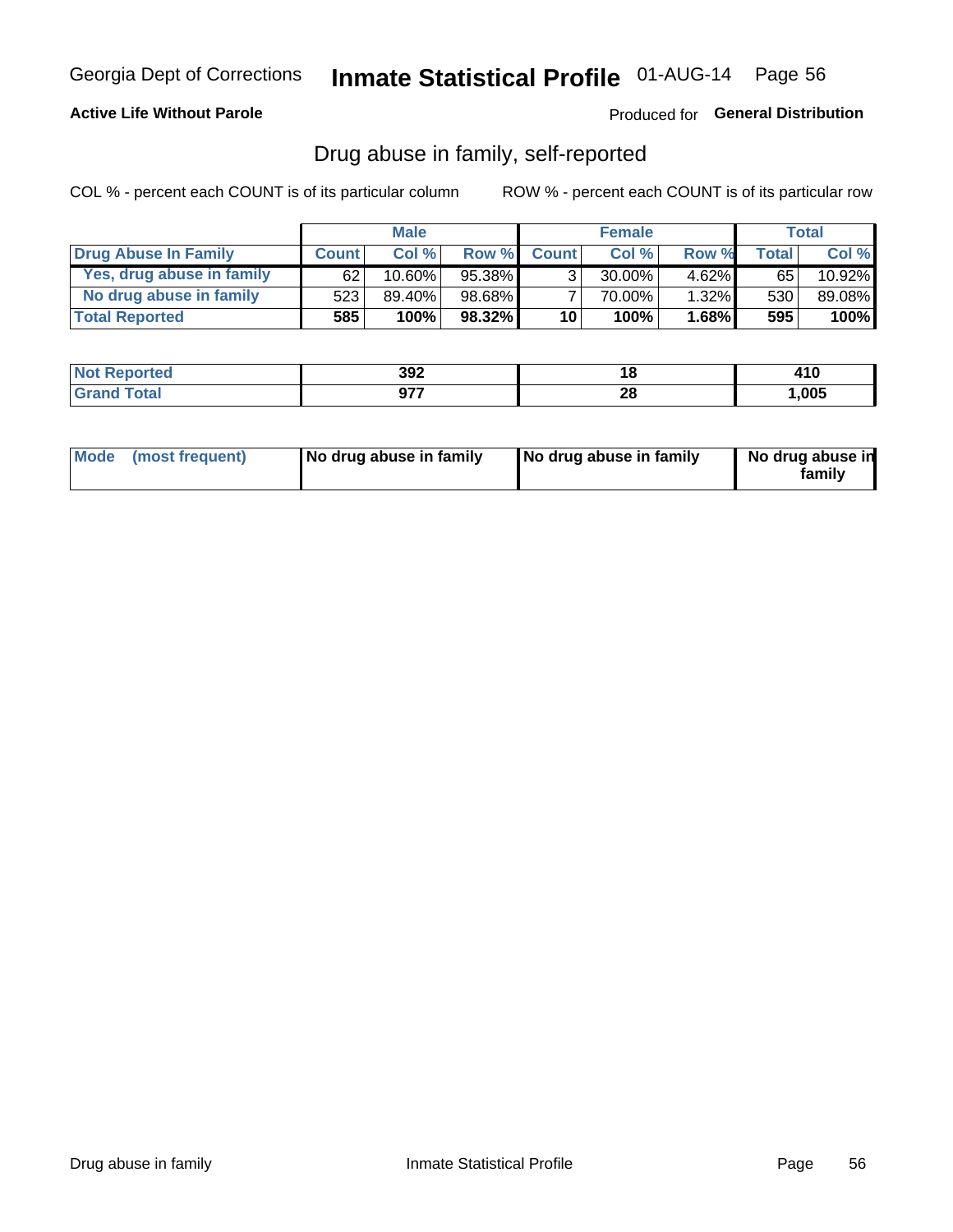### **Active Life Without Parole**

### Produced for General Distribution

## Subjected to frequent beatings, self-reported

COL % - percent each COUNT is of its particular column

|                                   |              | <b>Male</b> |           |              | <b>Female</b> |          |       | Total  |
|-----------------------------------|--------------|-------------|-----------|--------------|---------------|----------|-------|--------|
| <b>Frequent beatings</b>          | <b>Count</b> | Col %       | Row %     | <b>Count</b> | Col %         | Row %    | Total | Col %  |
| <b>Yes, subjected to frequent</b> | 33           | 5.64%       | 97.06%    |              | 10.00%        | $2.94\%$ | 34    | 5.71%  |
| <b>beatings</b>                   |              |             |           |              |               |          |       |        |
| Not subjected to frequent         | 552          | 94.36%      | 98.40%    | 9            | 90.00%        | 1.60%    | 561   | 94.29% |
| <b>beatings</b>                   |              |             |           |              |               |          |       |        |
| <b>Total Reported</b>             | 585          | 100%        | $98.32\%$ | 10           | 100%          | 1.68%    | 595   | 100%   |

| <b>Not Reported</b> | 392 | i O      | 410  |
|---------------------|-----|----------|------|
| <b>Total</b>        | 077 | റവ<br>∠o | ,005 |

| Mode (most frequent) | Not subjected to frequent<br>beatings | Not subjected to frequent<br>beatings | Not subjected to<br><b>frequent beatings</b> |
|----------------------|---------------------------------------|---------------------------------------|----------------------------------------------|
|                      |                                       |                                       |                                              |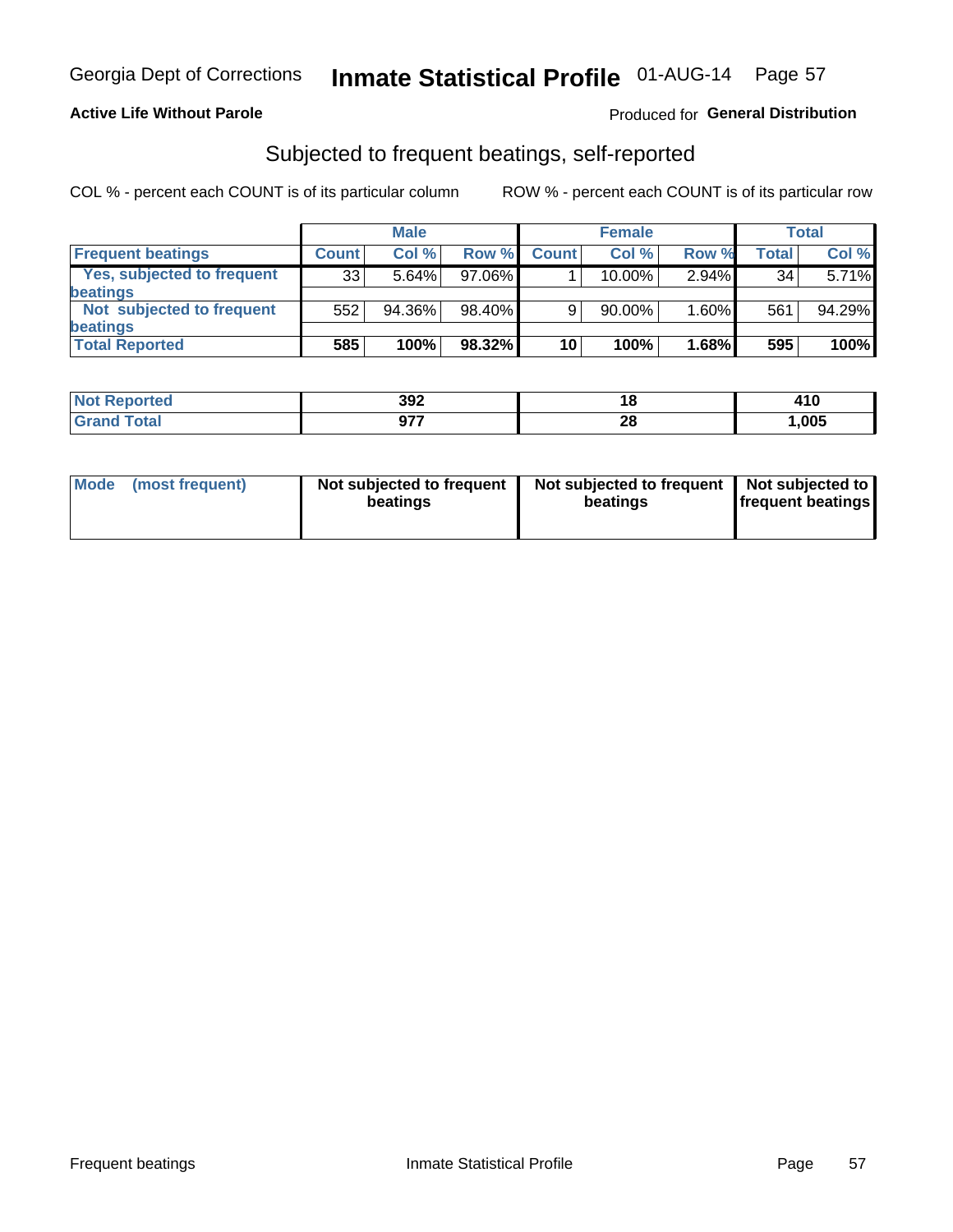### **Active Life Without Parole**

### Produced for General Distribution

## Father absent during inmate's childhood

COL % - percent each COUNT is of its particular column

|                           |              | <b>Male</b> |           |                 | <b>Female</b> |          |       | Total  |
|---------------------------|--------------|-------------|-----------|-----------------|---------------|----------|-------|--------|
| <b>Father Absent</b>      | <b>Count</b> | Col%        | Row %     | <b>Count</b>    | Col %         | Row %    | Total | Col %  |
| Yes, father was absent    | 293          | 50.09%      | 98.99%    | ર               | $30.00\%$     | $1.01\%$ | 296   | 49.75% |
| No, father was not absent | 292          | 49.91%      | $97.66\%$ |                 | 70.00%        | $2.34\%$ | 299   | 50.25% |
| <b>Total Reported</b>     | 585          | 100%        | $98.32\%$ | 10 <sup>1</sup> | 100%          | $1.68\%$ | 595   | 100%   |

| <b>Not Reported</b>          | 300<br>งฮ∠ | u                  | 410   |
|------------------------------|------------|--------------------|-------|
| <b>Total</b><br><b>Grand</b> | 677        | ግብ<br>ZС<br>$\sim$ | 1,005 |

|  | Mode (most frequent) | Yes, father was absent | <b>No. father was not absent</b> | No, father was not<br>absent |
|--|----------------------|------------------------|----------------------------------|------------------------------|
|--|----------------------|------------------------|----------------------------------|------------------------------|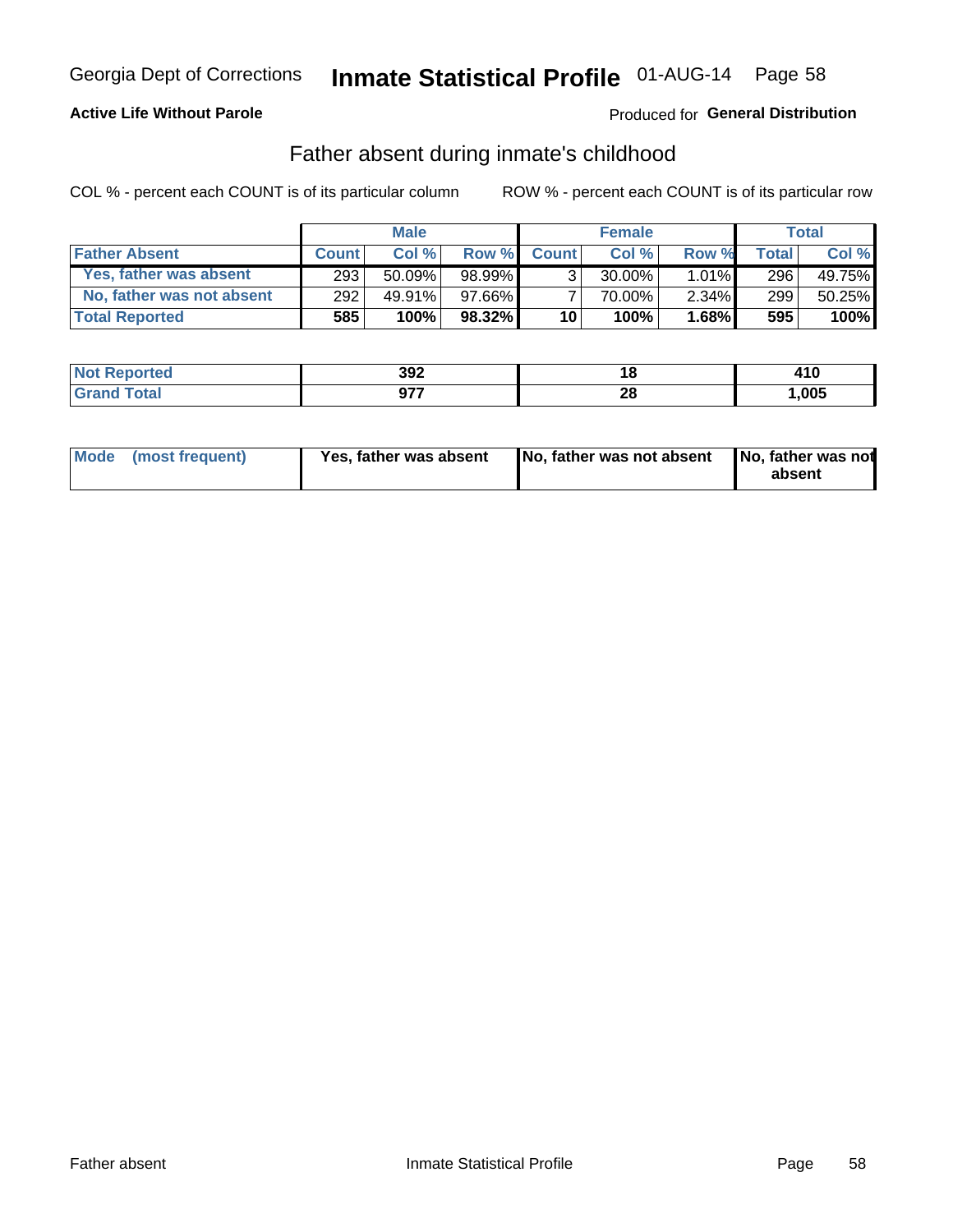### **Active Life Without Parole**

### Produced for General Distribution

## Mother absent during inmate's childhood

COL % - percent each COUNT is of its particular column

|                           |              | <b>Male</b> |           |              | <b>Female</b> |          |                 | <b>Total</b> |
|---------------------------|--------------|-------------|-----------|--------------|---------------|----------|-----------------|--------------|
| <b>Mother Absent</b>      | <b>Count</b> | Col%        | Row %     | <b>Count</b> | Col%          | Row %    | <b>Total</b> I  | Col %        |
| Yes, mother was absent    | 781          | 13.33%      | $97.50\%$ | ◠            | $20.00\%$     | $2.50\%$ | 80 <sub>1</sub> | 13.45%       |
| No, mother was not absent | 507          | 86.67%      | 98.45%    | 8            | $80.00\%$ ,   | $1.55\%$ | 515             | 86.55%       |
| <b>Total Reported</b>     | 585          | 100%        | $98.32\%$ | 10           | 100%          | $1.68\%$ | 595             | 100%         |

| <b>Not</b>           | າດາ |           | 84 C  |
|----------------------|-----|-----------|-------|
| Reported             | งฮ∠ |           | 4 I V |
| <b>ota</b><br>l Gran | 077 | ne.<br>ZO | ,005  |

| Mode (most frequent) | No, mother was not absent   No, mother was not absent   No, mother was | not absent |
|----------------------|------------------------------------------------------------------------|------------|
|                      |                                                                        |            |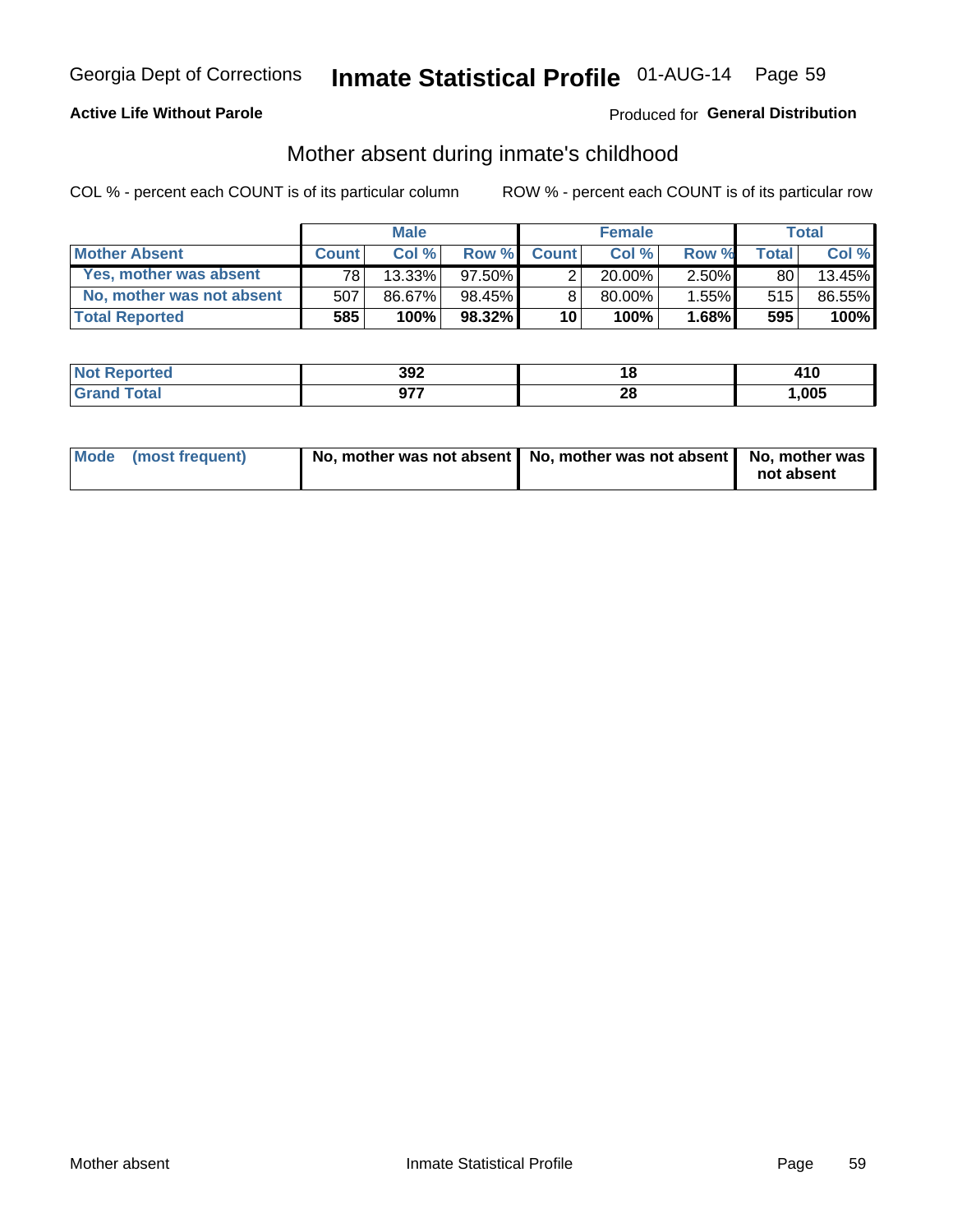### **Active Life Without Parole**

### Produced for General Distribution

## Inmate diagnosed as manipulative

COL % - percent each COUNT is of its particular column

|                          |              | <b>Male</b> |           |                 | <b>Female</b> |          |              | Total  |
|--------------------------|--------------|-------------|-----------|-----------------|---------------|----------|--------------|--------|
| <b>Manipulative</b>      | <b>Count</b> | Col %       | Row %     | <b>Count</b>    | Col %         | Row %    | <b>Total</b> | Col %  |
| <b>Yes, manipulative</b> | 138          | 23.88%      | 99.28%    |                 | $10.00\%$ ,   | 0.72%    | 139          | 23.64% |
| No, not manipulative     | 440          | 76.12%      | 98.00%    | 9               | 90.00%        | $2.00\%$ | 449          | 76.36% |
| <b>Total Reported</b>    | 578          | 100%        | $98.30\%$ | 10 <sup>1</sup> | 100%          | 1.70%    | 588          | 100%   |

| <b>Not Reported</b> | 399 | ı a           | 11 7  |
|---------------------|-----|---------------|-------|
| iotal<br>' Granc    | 677 | ົ<br>Zu<br>__ | 1,005 |

|  | Mode (most frequent) | No, not manipulative | No, not manipulative | No. not<br><b>I</b> manipulative |
|--|----------------------|----------------------|----------------------|----------------------------------|
|--|----------------------|----------------------|----------------------|----------------------------------|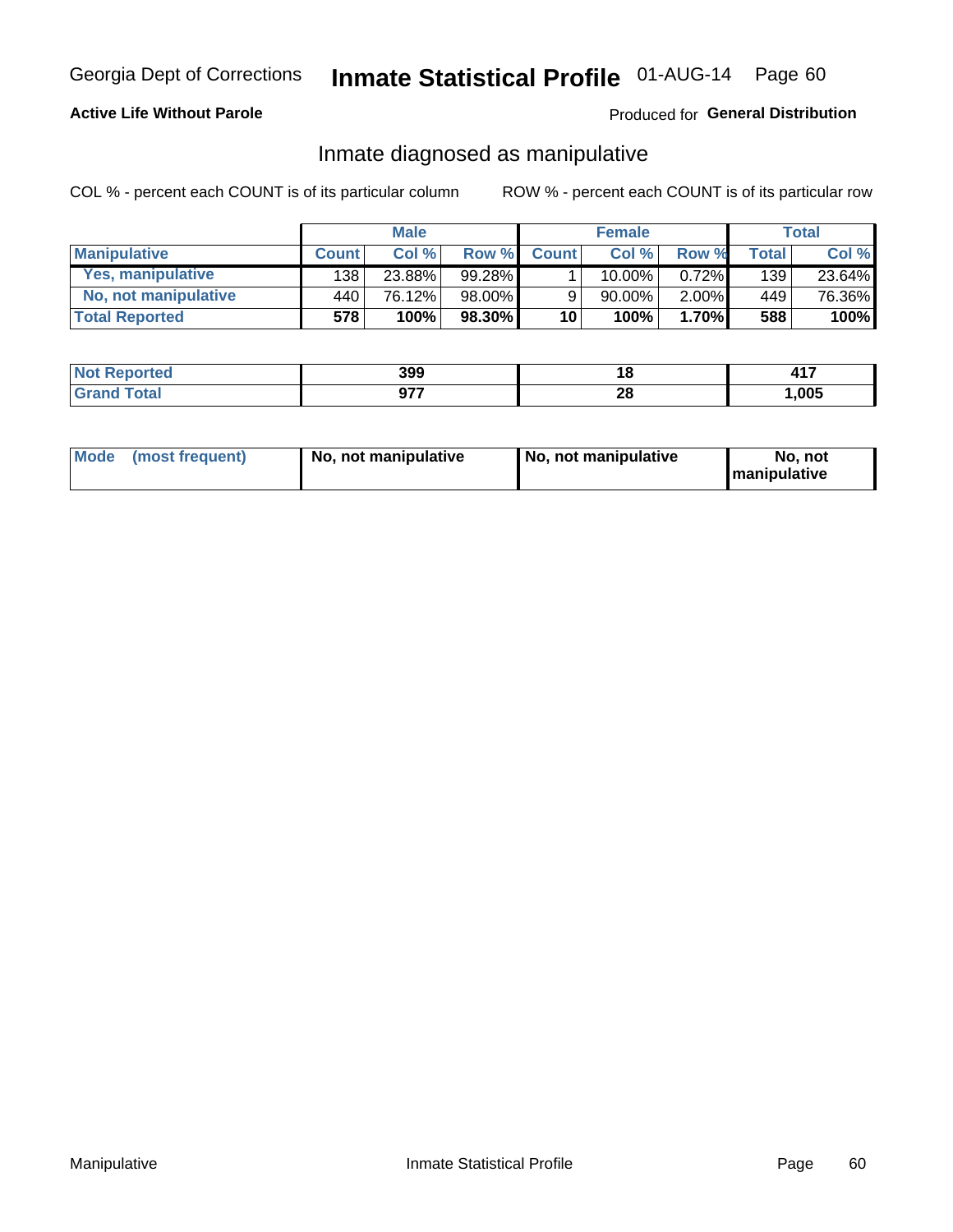# Inmate Statistical Profile 01-AUG-14 Page 61

### **Active Life Without Parole**

Produced for General Distribution

## Inmate diagnosed as assaultive

COL % - percent each COUNT is of its particular column

|                       |              | <b>Male</b> |        |              | <b>Female</b> |          |       | Total  |
|-----------------------|--------------|-------------|--------|--------------|---------------|----------|-------|--------|
| <b>Assaultive</b>     | <b>Count</b> | Col%        | Row %  | <b>Count</b> | Col%          | Row %    | Total | Col %  |
| Yes, assaultive       | 445          | 76.99%      | 98.02% | 9            | $90.00\%$ ,   | $.98\%$  | 454   | 77.21% |
| No, not assaultive    | 133          | 23.01%      | 99.25% |              | $10.00\%$ .   | $0.75\%$ | 134   | 22.79% |
| <b>Total Reported</b> | 578          | 100%        | 98.30% | 10           | 100%          | $1.70\%$ | 588   | 100%   |

| <b>Reported</b><br><b>NO</b> | 399           |          | 147<br><b>TII</b> |
|------------------------------|---------------|----------|-------------------|
| <b>ota</b>                   | 077<br>$\sim$ | ግብ<br>ZO | ,005              |

| Mode (most frequent)<br>Yes, assaultive | Yes, assaultive | <b>Yes, assaultive</b> |
|-----------------------------------------|-----------------|------------------------|
|-----------------------------------------|-----------------|------------------------|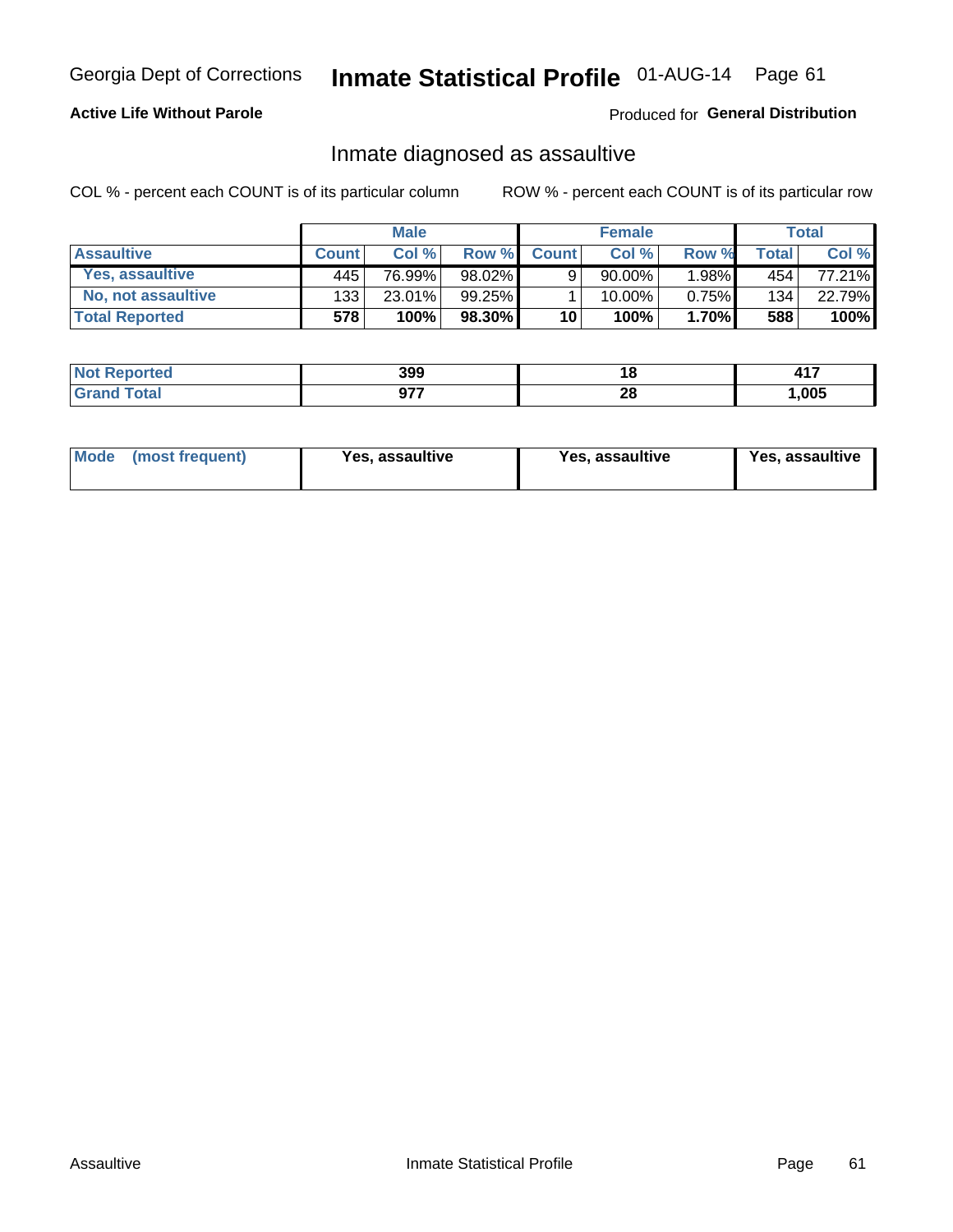# Inmate Statistical Profile 01-AUG-14 Page 62

### **Active Life Without Parole**

### **Produced for General Distribution**

## Number of prior Georgia incarcerations

COL % - percent each COUNT is of its particular column

|                                       |                 | <b>Male</b> |             |    | <b>Female</b> |       |       | <b>Total</b> |
|---------------------------------------|-----------------|-------------|-------------|----|---------------|-------|-------|--------------|
| <b>Num of Prior GA Incarcerations</b> | <b>Count</b>    | Col %       | Row % Count |    | Col %         | Row % | Total | Col %        |
|                                       | 489             | 50.05%      | 95.88%      | 21 | 75.00%        | 4.12% | 510   | 50.75%       |
|                                       | 191             | 19.55%      | 98.96%      | 2  | 7.14%         | 1.04% | 193   | 19.20%       |
|                                       | 115             | 11.77%      | 98.29%      | 2  | 7.14%         | 1.71% | 117   | 11.64%       |
| 3                                     | 84              | 8.60%       | $97.67\%$   | 2  | 7.14%         | 2.33% | 86    | 8.56%        |
|                                       | 50              | 5.12%       | 100.00%     |    |               |       | 50    | 4.98%        |
| 5                                     | 28              | 2.87%       | 100.00%     |    |               |       | 28    | 2.79%        |
| <b>More Than 5</b>                    | 20 <sub>1</sub> | 2.05%       | $95.24\%$   |    | 3.57%         | 4.76% | 21    | 2.09%        |
| <b>Total Reported</b>                 | 977             | 100%        | $97.21\%$   | 28 | 100%          | 2.79% | 1,005 | 100.0%       |

| <b>Reported</b><br><b>NOT</b> |                 |            |      |
|-------------------------------|-----------------|------------|------|
| <b>Total</b>                  | $\sim$ – –<br>◡ | n.<br>24 L | ,005 |

| Mean (average)       | .00 | 1.15 |
|----------------------|-----|------|
| Median (middle)      |     |      |
| Mode (most frequent) |     |      |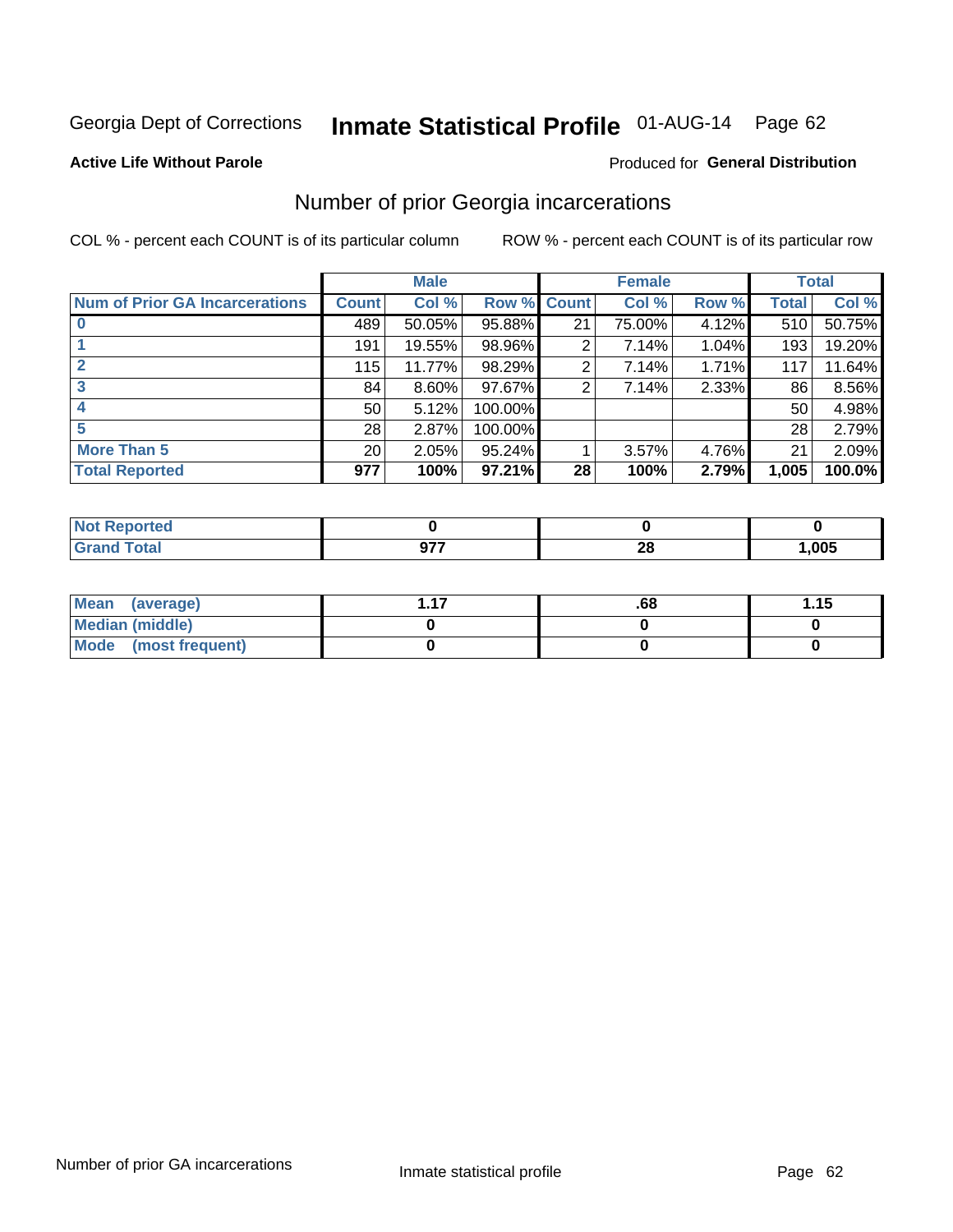# Inmate Statistical Profile 01-AUG-14 Page 63

**Active Life Without Parole** 

Produced for General Distribution

### Prison sentence in years

COL % - percent each COUNT is of its particular column

ROW % - percent each COUNT is of its particular row

|                                 |         | <b>Male</b> |           |                    | <b>Female</b> |       |              | Total     |
|---------------------------------|---------|-------------|-----------|--------------------|---------------|-------|--------------|-----------|
| <b>Prison Sentence In Years</b> | Count l | Col %       |           | <b>Row % Count</b> | Col %         | Row % | <b>Total</b> | Col %     |
| <b>Life Without Parole</b>      | 972     | 99.49%      | $97.20\%$ | 28                 | $100.00\%$    | 2.80% | 1,000        | $99.50\%$ |
| <b>Death</b>                    |         | 0.51%       | 100.00%   |                    |               |       |              | $0.50\%$  |
| <b>Total Reported</b>           | 977     | 100%        | $97.21\%$ | 28                 | 100%          | 2.79% | 1,005        | 100%      |

| ported       |          |          |       |
|--------------|----------|----------|-------|
| <b>Total</b> | 077<br>. | ററ<br>20 | 1,005 |

### **Determinate (numeric) sentences only**

| ' Mea<br><b>Service</b> A<br>ЯМА. |  |  |  |
|-----------------------------------|--|--|--|
|                                   |  |  |  |

All sentences (including determinate), with life, life without parole, and death sentences figured at 45 years

| l Mea<br>חר<br> | ᠇៶<br>$\sim$ | $\sim$ | ╌ |
|-----------------|--------------|--------|---|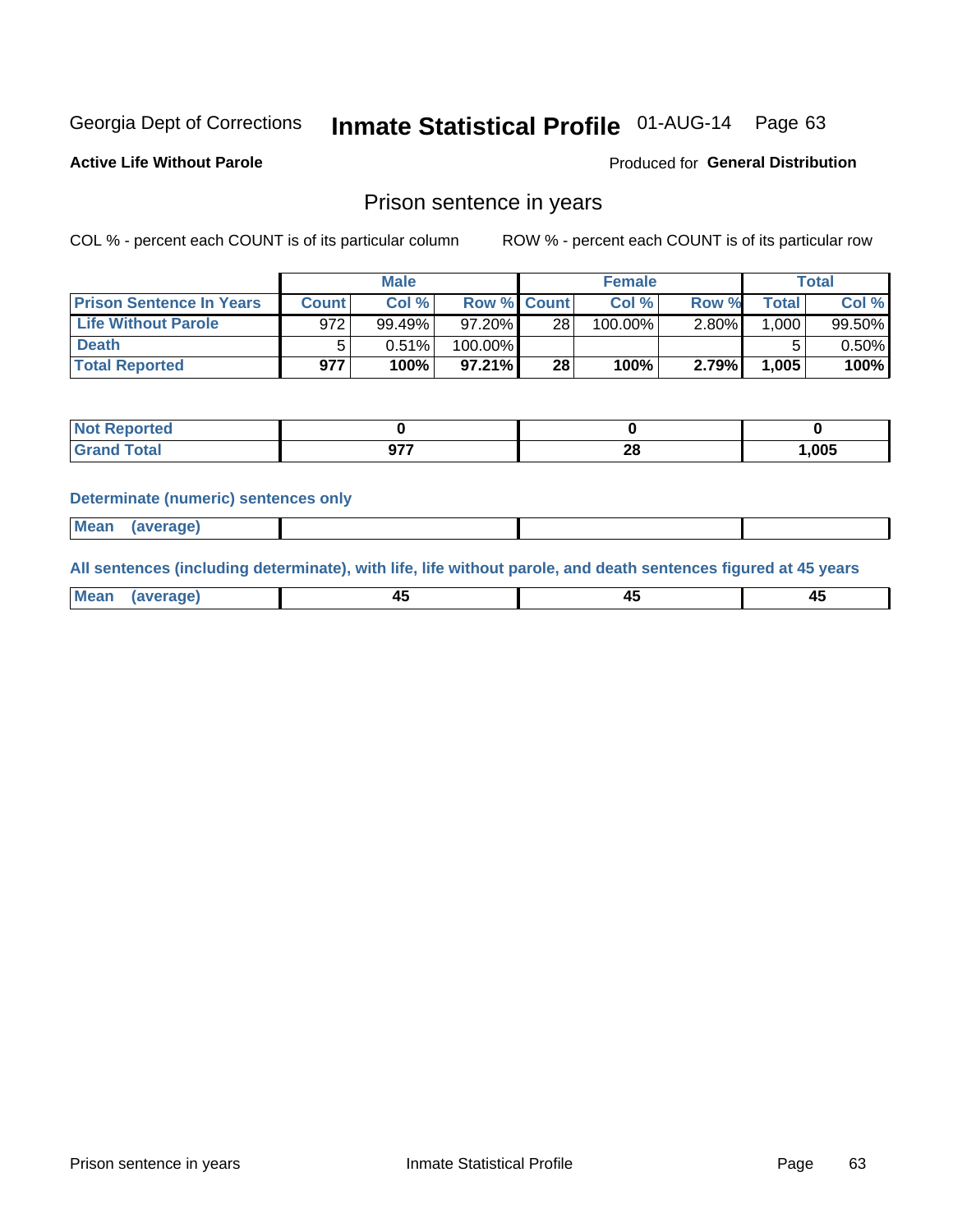### **Active Life Without Parole**

### Produced for General Distribution

## Primary offense, broken out into felonies vs misdemeanors

COL % - percent each COUNT is of its particular column

|                                  |              | <b>Male</b> |                    |                 | <b>Female</b> |       |              | Total   |
|----------------------------------|--------------|-------------|--------------------|-----------------|---------------|-------|--------------|---------|
| <b>Felonies and Misdemeanors</b> | <b>Count</b> | Col%        | <b>Row % Count</b> |                 | Col%          | Row % | <b>Total</b> | Col %   |
| <b>Felonies</b>                  | 977          | 100.00%     | $97.21\%$          | 28 <sub>1</sub> | 100.00%       | 2.79% | 1,005        | 100.00% |
| <b>Total Reported</b>            | 977          | 100%        | $97.21\%$          | 28              | 100%          | 2.79% | 1,005        | 100%    |

| <b>Not Reported</b>   |                      |                |             |
|-----------------------|----------------------|----------------|-------------|
| Total<br>Grano<br>uuu | $\sim$ $\sim$ $\sim$ | ^77<br>ъ.<br>◡ | <b>005,</b> |

| $Mc$<br>equent)<br>нез<br>$\sim$<br>. | onies<br>. | <b>onies</b><br>. |
|---------------------------------------|------------|-------------------|
|---------------------------------------|------------|-------------------|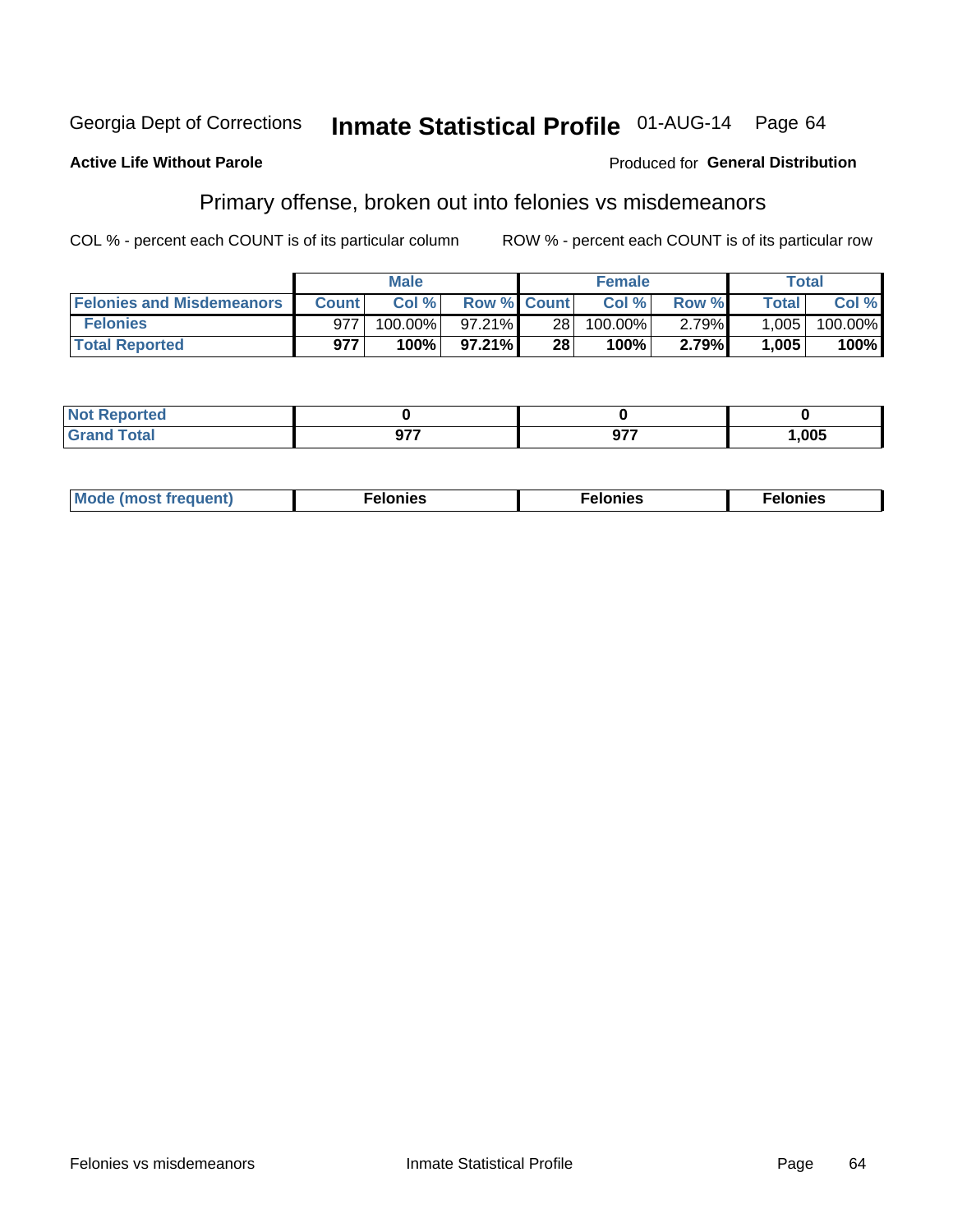## Inmate Statistical Profile 01-AUG-14 Page 65

### **Active Life Without Parole**

### Produced for General Distribution

## Primary offense, broken out into six broad crime categories

COL % - percent each COUNT is of its particular column

|                         |              | <b>Male</b> |             |    | <b>Female</b> |       |                 | <b>Total</b> |
|-------------------------|--------------|-------------|-------------|----|---------------|-------|-----------------|--------------|
| <b>Crime Categories</b> | <b>Count</b> | Col %       | Row % Count |    | Col %         | Row % | <b>Total</b>    | Col %        |
| <b>Violent</b>          | 825          | 84.44%      | 96.72%      | 28 | 100.00%       | 3.28% | 853             | 84.88%       |
| <b>Sex Crime</b>        | 134          | 13.72%      | 100.00%     |    | .00%          |       | 134             | 13.33%       |
| 3<br><b>Property</b>    | 3            | $.31\%$     | 100.00%     |    | .00%          |       |                 | $.30\%$      |
| <b>Drug</b><br>4        | 13           | 1.33%       | 100.00%     |    | .00%          |       | 13 <sub>1</sub> | 1.29%        |
| <b>Other</b><br>6       | 2            | .20%        | 100.00%     |    | $.00\%$       |       |                 | .20%         |
| <b>Total Reported</b>   | 977          | 100%        | 97.21%      | 28 | 100%          | 2.79% | 1,005           | 100%         |

| <b>Not Reported</b> |     |          |      |
|---------------------|-----|----------|------|
| Total               | 077 | ^^<br>ZU | ,005 |

| M | . | 40 O |
|---|---|------|
|   |   |      |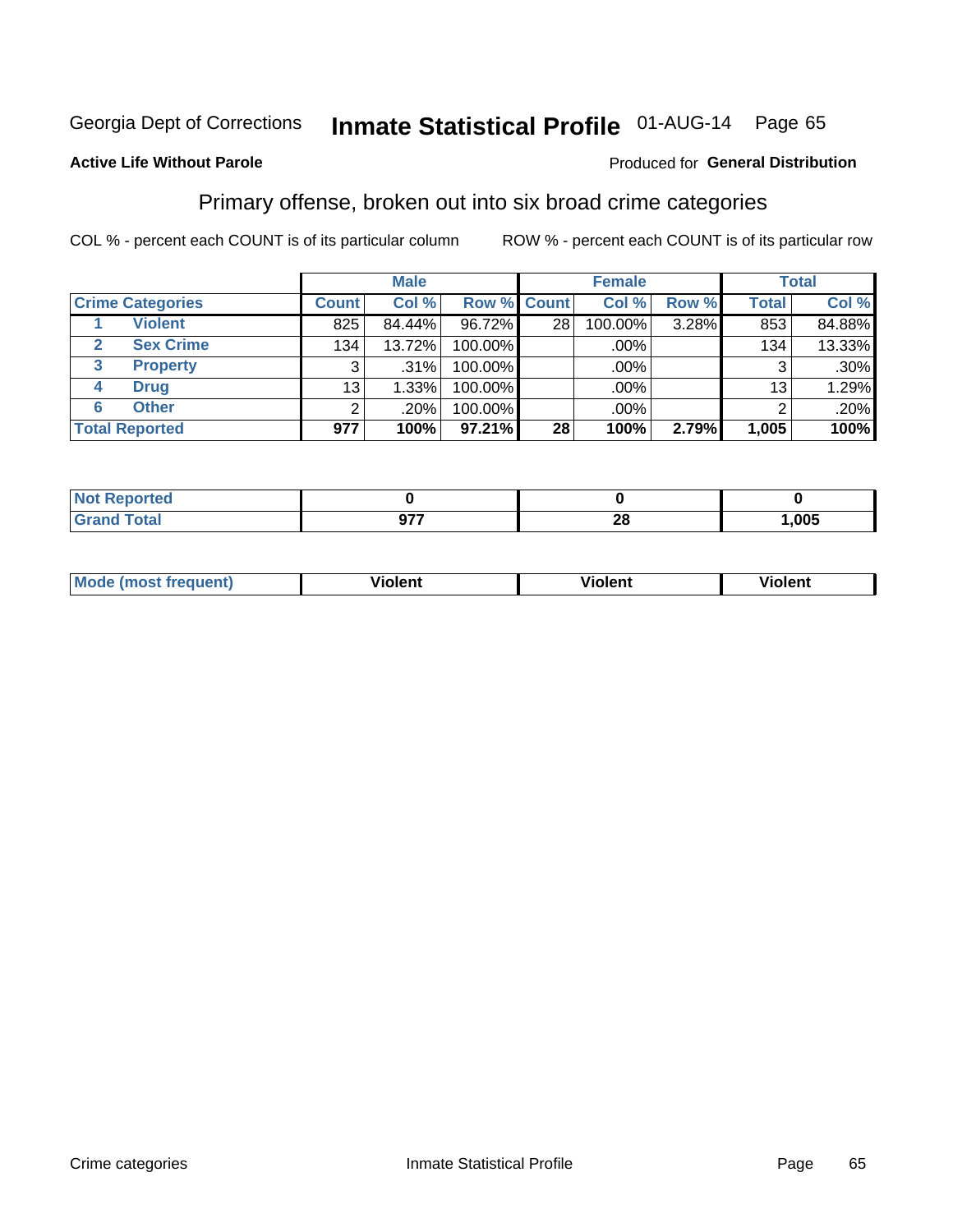# Inmate Statistical Profile 01-AUG-14 Page 66

### **Active Life Without Parole**

### Produced for General Distribution

## Primary offense, detailed offense code

COL % - percent each COUNT is of its particular column

|                      |                                            |                  | <b>Male</b> |         |                 | <b>Female</b> |         |              | <b>Total</b> |
|----------------------|--------------------------------------------|------------------|-------------|---------|-----------------|---------------|---------|--------------|--------------|
|                      | <b>Primary Offense</b>                     | <b>Count</b>     | Col %       | Row %   | <b>Count</b>    | Col %         | Row %   | <b>Total</b> | Col %        |
| F                    | <b>Aggrav Child Molestation</b>            | 18               | 1.84%       | 100.00% |                 |               |         | 18           | 1.79%        |
| F                    | <b>Aggrav Sexual Battery</b>               | 4                | .41%        | 100.00% |                 |               |         | 4            | .40%         |
| F                    | <b>Aggrav Sodomy</b>                       | 12               | 1.23%       | 100.00% |                 |               |         | 12           | 1.19%        |
| F                    | <b>Armed Robbery</b>                       | 146              | 14.94%      | 98.65%  | $\overline{2}$  | 7.14%         | 1.35%   | 148          | 14.73%       |
| F                    | <b>Att/Consprcy Commt</b><br>C/S/Of        | 1                | .10%        | 100.00% |                 |               |         | 1            | .10%         |
| F                    | <b>Burg Bef 7/1/12</b>                     | 3                | .31%        | 100.00% |                 |               |         | 3            | .30%         |
| F                    | <b>Child Molestation</b>                   | 4                | .41%        | 100.00% |                 |               |         | 4            | .40%         |
| F                    | <b>Cruelty To Children</b>                 | 1                | .10%        | 100.00% |                 |               |         | 1            | .10%         |
| F                    | <b>Feticide</b>                            |                  |             |         | 1               | 3.57%         | 100.00% | 1            | .10%         |
| F                    | <b>Hijacking Motor Vehicle</b>             | 1                | .10%        | 100.00% |                 |               |         | 1            | .10%         |
| F                    | <b>Kidnapping</b>                          | 64               | 6.55%       | 100.00% |                 |               |         | 64           | 6.37%        |
| F                    | <b>Murder</b>                              | 613              | 62.74%      | 96.08%  | 25              | 89.29%        | 3.92%   | 638          | 63.48%       |
| F                    | <b>Poss Firearm Convct</b><br><b>Felon</b> | 1                | .10%        | 100.00% |                 |               |         | 1            | .10%         |
| F                    | <b>Poss Of Certain</b><br><b>Weapons</b>   | 1                | .10%        | 100.00% |                 |               |         | 1            | .10%         |
| F                    | <b>Poss Of Cocaine</b>                     | 3                | .31%        | 100.00% |                 |               |         | 3            | $.30\%$      |
| F                    | <b>Poss W Int Dist Cocaine</b>             | 1                | .10%        | 100.00% |                 |               |         | 1            | .10%         |
| F                    | <b>Rape</b>                                | 96               | 9.83%       | 100.00% |                 |               |         | 96           | 9.55%        |
| F                    | <b>S/D Cocaine</b>                         | 5                | .51%        | 100.00% |                 |               |         | 5            | .50%         |
| F                    | <b>Traf Cocaine 401+ Gm</b>                | 1                | .10%        | 100.00% |                 |               |         | 1            | .10%         |
| F                    | <b>Traf Cocaine Less 200</b><br>Gm         | 1                | .10%        | 100.00% |                 |               |         | 1            | .10%         |
| F                    | <b>Traf Methamph 28-199</b><br>Gm          | 1                | .10%        | 100.00% |                 |               |         | 1            | .10%         |
| <b>Total Rported</b> |                                            | $\overline{977}$ | 100%        | 97.21%  | $\overline{28}$ | 100%          | 2.79%   | 1,005        | 100%         |

| rted  |           |         |       |
|-------|-----------|---------|-------|
| 'otal | 077<br>₩. | ഹ<br>ZO | 1,005 |

| <b>Mode (most frequent)</b> | 1101 Murder | 1101 Murder | 1101 Murder |
|-----------------------------|-------------|-------------|-------------|
|                             |             |             |             |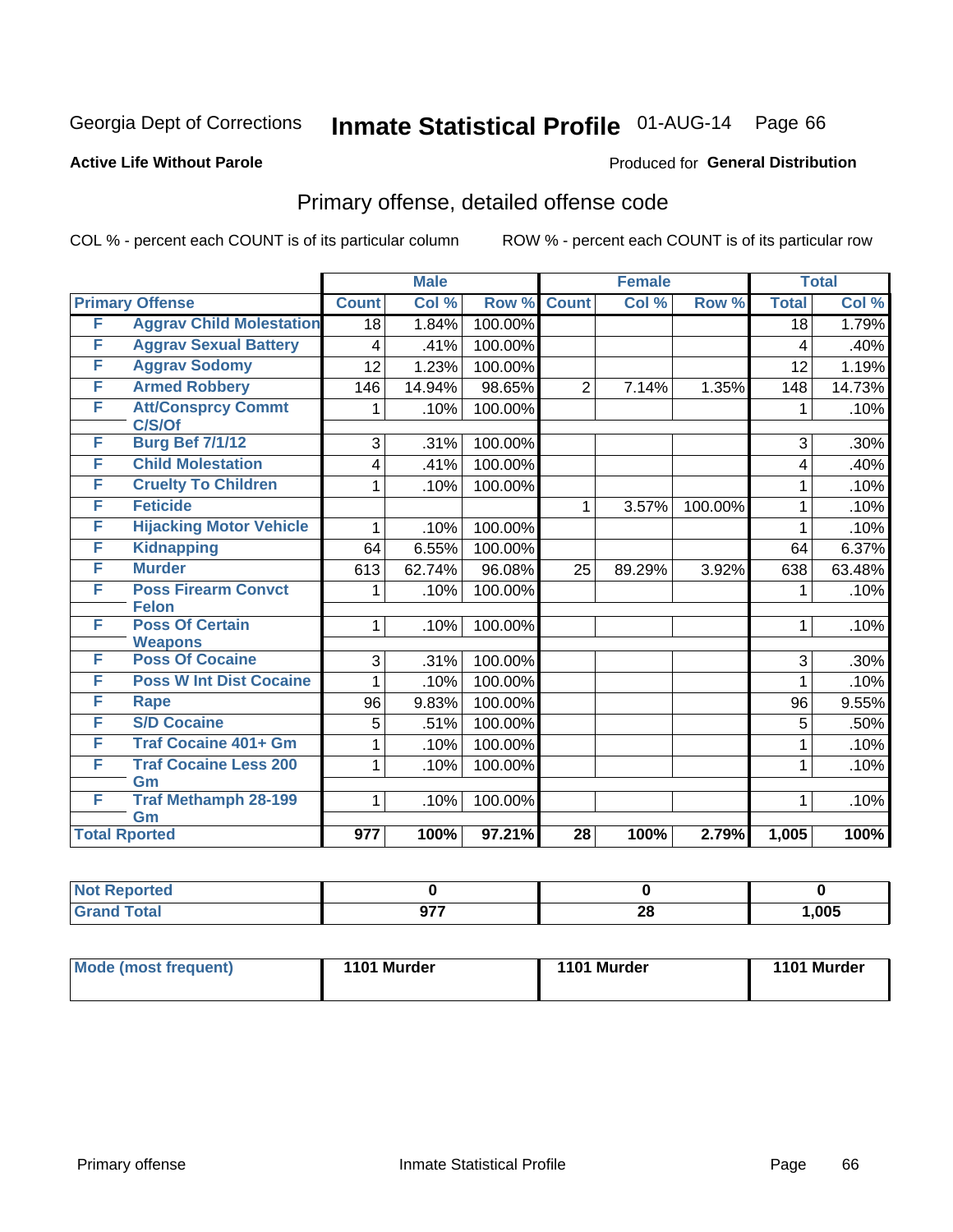### **Active Life Without Parole**

### Produced for **General Distribution**

## County of conviction of primary offense

|                                |                         | <b>Male</b> |         |              | <b>Female</b> |           |                | <b>Total</b> |
|--------------------------------|-------------------------|-------------|---------|--------------|---------------|-----------|----------------|--------------|
| <b>County of Conviction</b>    | <b>Count</b>            | Col %       | Row %   | <b>Count</b> | Col %         | Row %     | <b>Total</b>   | Col %        |
| <b>Appling County</b><br>001   | 3                       | .31%        | 100.00% |              |               |           | 3              | .30%         |
| <b>Atkinson County</b><br>002  | $\overline{2}$          | .20%        | 100.00% |              |               |           | $\overline{2}$ | .20%         |
| <b>Bacon County</b><br>003     | $\overline{c}$          | .20%        | 100.00% |              |               |           | $\overline{2}$ | .20%         |
| <b>Baldwin County</b><br>005   | 6                       | .61%        | 100.00% |              |               |           | 6              | .60%         |
| <b>Banks County</b><br>006     | $\mathbf{1}$            | .10%        | 100.00% |              |               |           | $\mathbf{1}$   | .10%         |
| <b>Barrow County</b><br>007    | $\overline{7}$          | .72%        | 100.00% |              |               |           | $\overline{7}$ | .70%         |
| <b>Bartow County</b><br>008    | 5                       | .51%        | 100.00% |              |               |           | 5              | .50%         |
| <b>Ben Hill County</b><br>009  | 4                       | .41%        | 100.00% |              |               |           | 4              | .40%         |
| <b>Berrien County</b><br>010   | $\overline{2}$          | .20%        | 100.00% |              |               |           | $\overline{2}$ | .20%         |
| <b>Bibb County</b><br>011      | 30                      | 3.07%       | 96.77%  | 1            | 3.57%         | 3.23%     | 31             | 3.08%        |
| <b>Bleckley County</b><br>012  | 1                       | .10%        | 100.00% |              |               |           | 1              | .10%         |
| <b>Brantley County</b><br>013  | $\overline{2}$          | .20%        | 100.00% |              |               |           | $\overline{2}$ | .20%         |
| <b>Brooks County</b><br>014    | $\overline{c}$          | .20%        | 100.00% |              |               |           | $\overline{2}$ | .20%         |
| <b>Bulloch County</b><br>016   | 5                       | .51%        | 83.33%  | 1            | 3.57%         | 16.67%    | 6              | .60%         |
| <b>Burke County</b><br>017     | 8                       | .82%        | 100.00% |              |               |           | 8              | .80%         |
| <b>Butts County</b><br>018     | 5                       | .51%        | 100.00% |              |               |           | 5              | .50%         |
| <b>Camden County</b><br>020    | 7                       | .72%        | 100.00% |              |               |           | $\overline{7}$ | .70%         |
| <b>Candler County</b><br>021   | $\mathbf{1}$            | .10%        | 100.00% |              |               |           | 1              | .10%         |
| <b>Carroll County</b><br>022   | 4                       | .41%        | 100.00% |              |               |           | 4              | .40%         |
| <b>Catoosa County</b><br>023   | 4                       | .41%        | 100.00% |              |               |           | 4              | .40%         |
| <b>Charlton County</b><br>024  | 1                       | .10%        | 100.00% |              |               |           | 1              | .10%         |
| <b>Chatham County</b><br>025   | 33                      | 3.38%       | 100.00% |              |               |           | 33             | 3.28%        |
| <b>Chattooga County</b><br>027 | $\overline{2}$          | .20%        | 100.00% |              |               |           | $\overline{2}$ | .20%         |
| <b>Cherokee County</b><br>028  | $\overline{2}$          | .20%        | 100.00% |              |               |           | $\overline{2}$ | .20%         |
| <b>Clarke County</b><br>029    | 17                      | 1.74%       | 100.00% |              |               |           | 17             | 1.69%        |
| <b>Clay County</b><br>030      | $\mathbf{1}$            | .10%        | 100.00% |              |               |           | 1              | .10%         |
| <b>Clayton County</b><br>031   | 50                      | 5.12%       | 94.34%  | 3            | 10.71%        | 5.66%     | 53             | 5.27%        |
| <b>Clinch County</b><br>032    | 1                       | .10%        | 100.00% |              |               |           | 1              | .10%         |
| <b>Cobb County</b><br>033      | 44                      | 4.50%       | 97.78%  | 1            | 3.57%         | 2.22%     | 45             | 4.48%        |
| <b>Coffee County</b><br>034    | 5                       | .51%        | 100.00% |              |               |           | 5              | .50%         |
| <b>Colquitt County</b><br>035  | 4                       | .41%        | 100.00% |              |               |           | 4              | .40%         |
| <b>Columbia County</b><br>036  | 7                       | .72%        | 70.00%  | 3            | 10.71%        | $30.00\%$ | 10             | 1.00%        |
| <b>Cook County</b><br>037      | $\overline{\mathbf{4}}$ | .41%        | 100.00% |              |               |           | $\overline{4}$ | .40%         |
| <b>Coweta County</b><br>038    | 7                       | .72%        | 100.00% |              |               |           | $\overline{7}$ | .70%         |
| <b>Crisp County</b><br>040     | 3                       | .31%        | 100.00% |              |               |           | 3              | .30%         |
| <b>Dade County</b><br>041      | 1                       | .10%        | 100.00% |              |               |           | $\mathbf{1}$   | .10%         |
| <b>Dawson County</b><br>042    | 1                       | .10%        | 100.00% |              |               |           | 1              | .10%         |
| <b>Decatur County</b><br>043   | $\overline{2}$          | .20%        | 100.00% |              |               |           | $\overline{2}$ | .20%         |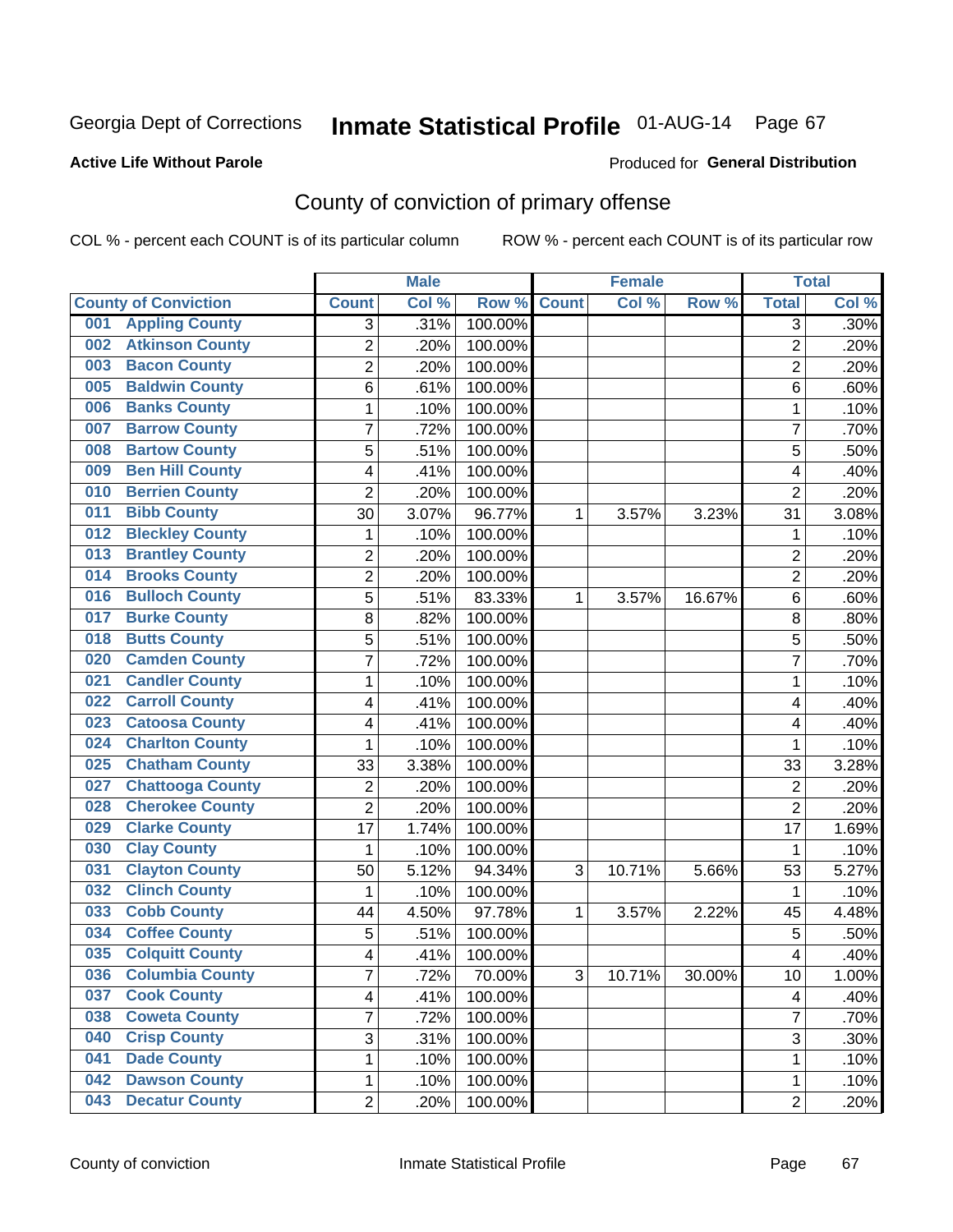### **Active Life Without Parole**

### Produced for **General Distribution**

## County of conviction of primary offense

|     |                             |                         | <b>Male</b> |         |                | <b>Female</b> |        |                 | <b>Total</b> |
|-----|-----------------------------|-------------------------|-------------|---------|----------------|---------------|--------|-----------------|--------------|
|     | <b>County of Conviction</b> | <b>Count</b>            | Col %       | Row %   | <b>Count</b>   | Col %         | Row %  | <b>Total</b>    | Col %        |
| 044 | <b>Dekalb County</b>        | 81                      | 8.29%       | 98.78%  | 1              | 3.57%         | 1.22%  | $\overline{82}$ | 8.16%        |
| 045 | <b>Dodge County</b>         | $\mathbf{1}$            | .10%        | 100.00% |                |               |        | 1               | .10%         |
| 046 | <b>Dooly County</b>         | $\overline{2}$          | .20%        | 100.00% |                |               |        | $\overline{2}$  | .20%         |
| 047 | <b>Dougherty County</b>     | 27                      | 2.76%       | 96.43%  | 1              | 3.57%         | 3.57%  | 28              | 2.79%        |
| 048 | <b>Douglas County</b>       | 27                      | 2.76%       | 96.43%  | $\mathbf{1}$   | 3.57%         | 3.57%  | 28              | 2.79%        |
| 049 | <b>Early County</b>         | 1                       | .10%        | 100.00% |                |               |        | 1               | .10%         |
| 051 | <b>Effingham County</b>     | 4                       | .41%        | 100.00% |                |               |        | 4               | .40%         |
| 052 | <b>Elbert County</b>        | 3                       | .31%        | 100.00% |                |               |        | 3               | .30%         |
| 053 | <b>Emanuel County</b>       | $\overline{7}$          | .72%        | 100.00% |                |               |        | 7               | .70%         |
| 056 | <b>Fayette County</b>       | 5                       | .51%        | 100.00% |                |               |        | 5               | .50%         |
| 057 | <b>Floyd County</b>         | 13                      | 1.33%       | 92.86%  | 1              | 3.57%         | 7.14%  | 14              | 1.39%        |
| 058 | <b>Forsyth County</b>       | 4                       | .41%        | 100.00% |                |               |        | 4               | .40%         |
| 059 | <b>Franklin County</b>      | 3                       | .31%        | 75.00%  | 1              | 3.57%         | 25.00% | 4               | .40%         |
| 060 | <b>Fulton County</b>        | 126                     | 12.90%      | 99.21%  | 1              | 3.57%         | .79%   | 127             | 12.64%       |
| 061 | <b>Gilmer County</b>        | $\overline{2}$          | .20%        | 100.00% |                |               |        | $\overline{2}$  | .20%         |
| 063 | <b>Glynn County</b>         | 15                      | 1.54%       | 93.75%  | 1              | 3.57%         | 6.25%  | 16              | 1.59%        |
| 064 | <b>Gordon County</b>        | 4                       | .41%        | 100.00% |                |               |        | 4               | .40%         |
| 066 | <b>Greene County</b>        | $\mathbf{1}$            | .10%        | 100.00% |                |               |        | $\mathbf{1}$    | .10%         |
| 067 | <b>Gwinnett County</b>      | 19                      | 1.94%       | 95.00%  | 1              | 3.57%         | 5.00%  | 20              | 1.99%        |
| 068 | <b>Habersham County</b>     | 5                       | .51%        | 100.00% |                |               |        | 5               | .50%         |
| 069 | <b>Hall County</b>          | 19                      | 1.94%       | 90.48%  | $\overline{2}$ | 7.14%         | 9.52%  | 21              | 2.09%        |
| 070 | <b>Hancock County</b>       | $\mathbf{1}$            | .10%        | 100.00% |                |               |        | $\mathbf{1}$    | .10%         |
| 071 | <b>Haralson County</b>      | 3                       | .31%        | 100.00% |                |               |        | 3               | .30%         |
| 072 | <b>Harris County</b>        | $\overline{c}$          | .20%        | 100.00% |                |               |        | $\overline{2}$  | .20%         |
| 073 | <b>Hart County</b>          | 3                       | .31%        | 100.00% |                |               |        | 3               | .30%         |
| 075 | <b>Henry County</b>         | 11                      | 1.13%       | 100.00% |                |               |        | 11              | 1.09%        |
| 076 | <b>Houston County</b>       | 17                      | 1.74%       | 100.00% |                |               |        | 17              | 1.69%        |
| 077 | <b>Irwin County</b>         | 1                       | .10%        | 100.00% |                |               |        | 1               | .10%         |
| 078 | <b>Jackson County</b>       | 12                      | 1.23%       | 100.00% |                |               |        | 12              | 1.19%        |
| 079 | <b>Jasper County</b>        | 1                       | .10%        | 100.00% |                |               |        | $\mathbf{1}$    | .10%         |
| 080 | <b>Jeff Davis County</b>    | $\overline{c}$          | .20%        | 100.00% |                |               |        | $\overline{2}$  | .20%         |
| 081 | <b>Jefferson County</b>     | 4                       | .41%        | 100.00% |                |               |        | 4               | $.40\%$      |
| 082 | <b>Jenkins County</b>       | 1                       | .10%        | 100.00% |                |               |        | $\mathbf{1}$    | .10%         |
| 083 | <b>Johnson County</b>       | 1                       | .10%        | 100.00% |                |               |        | $\mathbf{1}$    | .10%         |
| 084 | <b>Jones County</b>         | $\overline{\mathbf{c}}$ | .20%        | 66.67%  | 1              | 3.57%         | 33.33% | $\overline{3}$  | .30%         |
| 086 | <b>Lanier County</b>        | 1                       | .10%        | 100.00% |                |               |        | 1               | .10%         |
| 087 | <b>Laurens County</b>       | 3                       | .31%        | 100.00% |                |               |        | 3               | .30%         |
| 088 | <b>Lee County</b>           | $\overline{2}$          | .20%        | 100.00% |                |               |        | $\overline{2}$  | .20%         |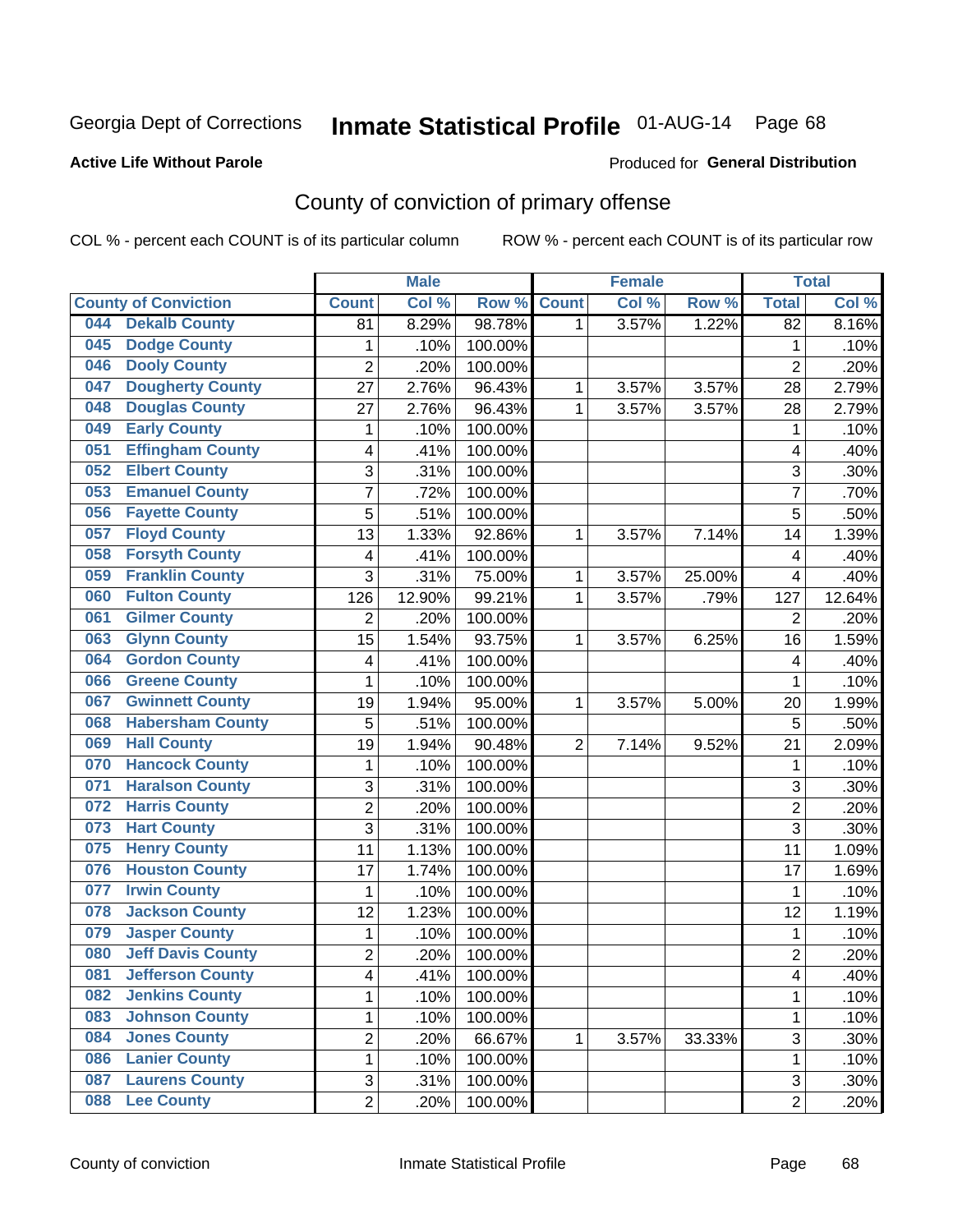### **Active Life Without Parole**

### Produced for **General Distribution**

## County of conviction of primary offense

|                                          |                           | <b>Male</b> |         |                | <b>Female</b> |        |                | <b>Total</b> |
|------------------------------------------|---------------------------|-------------|---------|----------------|---------------|--------|----------------|--------------|
| <b>County of Conviction</b>              | <b>Count</b>              | Col%        | Row %   | <b>Count</b>   | Col %         | Row %  | <b>Total</b>   | Col %        |
| <b>Liberty County</b><br>089             | 6                         | .61%        | 85.71%  | 1              | 3.57%         | 14.29% | 7              | .70%         |
| <b>Long County</b><br>091                | 6                         | .61%        | 100.00% |                |               |        | 6              | .60%         |
| <b>Lowndes County</b><br>092             | 8                         | .82%        | 100.00% |                |               |        | 8              | .80%         |
| <b>Madison County</b><br>095             | 1                         | .10%        | 100.00% |                |               |        | 1              | .10%         |
| <b>Marion County</b><br>096              | 1                         | .10%        | 100.00% |                |               |        | 1              | .10%         |
| <b>Mcduffie County</b><br>097            | $\overline{2}$            | .20%        | 100.00% |                |               |        | $\overline{2}$ | .20%         |
| <b>Mcintosh County</b><br>098            | 1                         | .10%        | 100.00% |                |               |        | 1              | .10%         |
| <b>Miller County</b><br>100              | 1                         | .10%        | 100.00% |                |               |        | 1              | .10%         |
| <b>Monroe County</b><br>102              | 6                         | .61%        | 100.00% |                |               |        | 6              | .60%         |
| <b>Morgan County</b><br>104              | $\mathbf{1}$              | .10%        | 100.00% |                |               |        | $\mathbf{1}$   | .10%         |
| <b>Murray County</b><br>105              | 1                         | .10%        | 100.00% |                |               |        | 1              | .10%         |
| <b>Muscogee County</b><br>106            | 34                        | 3.48%       | 100.00% |                |               |        | 34             | 3.38%        |
| <b>Newton County</b><br>107              | 6                         | .61%        | 75.00%  | $\overline{2}$ | 7.14%         | 25.00% | 8              | .80%         |
| <b>Oglethorpe County</b><br>109          | $\overline{2}$            | .20%        | 100.00% |                |               |        | $\overline{2}$ | .20%         |
| <b>Paulding County</b><br>110            | $\overline{2}$            | .20%        | 100.00% |                |               |        | $\overline{2}$ | .20%         |
| <b>Pickens County</b><br>112             | $\mathbf{1}$              | .10%        | 100.00% |                |               |        | $\mathbf{1}$   | .10%         |
| <b>Pierce County</b><br>$\overline{113}$ | $\mathbf{1}$              | .10%        | 100.00% |                |               |        | 1              | .10%         |
| <b>Pike County</b><br>114                | 4                         | .41%        | 66.67%  | $\overline{2}$ | 7.14%         | 33.33% | 6              | .60%         |
| <b>Polk County</b><br>$\overline{115}$   | $\overline{c}$            | .20%        | 100.00% |                |               |        | $\overline{2}$ | .20%         |
| <b>Pulaski County</b><br>116             | $\mathbf 1$               | .10%        | 100.00% |                |               |        | 1              | .10%         |
| <b>Putnam County</b><br>117              | 7                         | .72%        | 100.00% |                |               |        | 7              | .70%         |
| <b>Rabun County</b><br>119               | $\mathbf{1}$              | .10%        | 100.00% |                |               |        | $\mathbf{1}$   | .10%         |
| <b>Randolph County</b><br>120            | 3                         | .31%        | 100.00% |                |               |        | 3              | .30%         |
| <b>Richmond County</b><br>121            | 47                        | 4.81%       | 97.92%  | 1              | 3.57%         | 2.08%  | 48             | 4.78%        |
| <b>Rockdale County</b><br>122            | 10                        | 1.02%       | 100.00% |                |               |        | 10             | 1.00%        |
| 125<br><b>Seminole County</b>            | $\mathbf{1}$              | .10%        | 100.00% |                |               |        | 1              | .10%         |
| <b>Spalding County</b><br>126            | 12                        | 1.23%       | 100.00% |                |               |        | 12             | 1.19%        |
| <b>Stephens County</b><br>127            | $\ensuremath{\mathsf{3}}$ | .31%        | 100.00% |                |               |        | $\sqrt{3}$     | .30%         |
| <b>Sumter County</b><br>129              | $\mathbf{1}$              | .10%        | 100.00% |                |               |        | $\mathbf{1}$   | .10%         |
| <b>Taliaferro County</b><br>131          | 1                         | .10%        | 100.00% |                |               |        | $\mathbf{1}$   | .10%         |
| <b>Terrell County</b><br>135             | $\mathbf{1}$              | .10%        | 100.00% |                |               |        | 1              | .10%         |
| <b>Thomas County</b><br>136              | 5                         | .51%        | 100.00% |                |               |        | 5              | .50%         |
| <b>Tift County</b><br>137                | $\overline{7}$            | .72%        | 100.00% |                |               |        | $\overline{7}$ | .70%         |
| <b>Toombs County</b><br>138              | $\overline{7}$            | .72%        | 100.00% |                |               |        | $\overline{7}$ | .70%         |
| <b>Towns County</b><br>139               | 1                         | .10%        | 100.00% |                |               |        | 1              | .10%         |
| <b>Treutlen County</b><br>140            | 3                         | .31%        | 100.00% |                |               |        | 3              | .30%         |
| <b>Troup County</b><br>141               | $\overline{c}$            | .20%        | 66.67%  | 1              | 3.57%         | 33.33% | 3              | .30%         |
| <b>Turner County</b><br>$\overline{142}$ | $\mathbf 1$               | .10%        | 100.00% |                |               |        | $\mathbf 1$    | .10%         |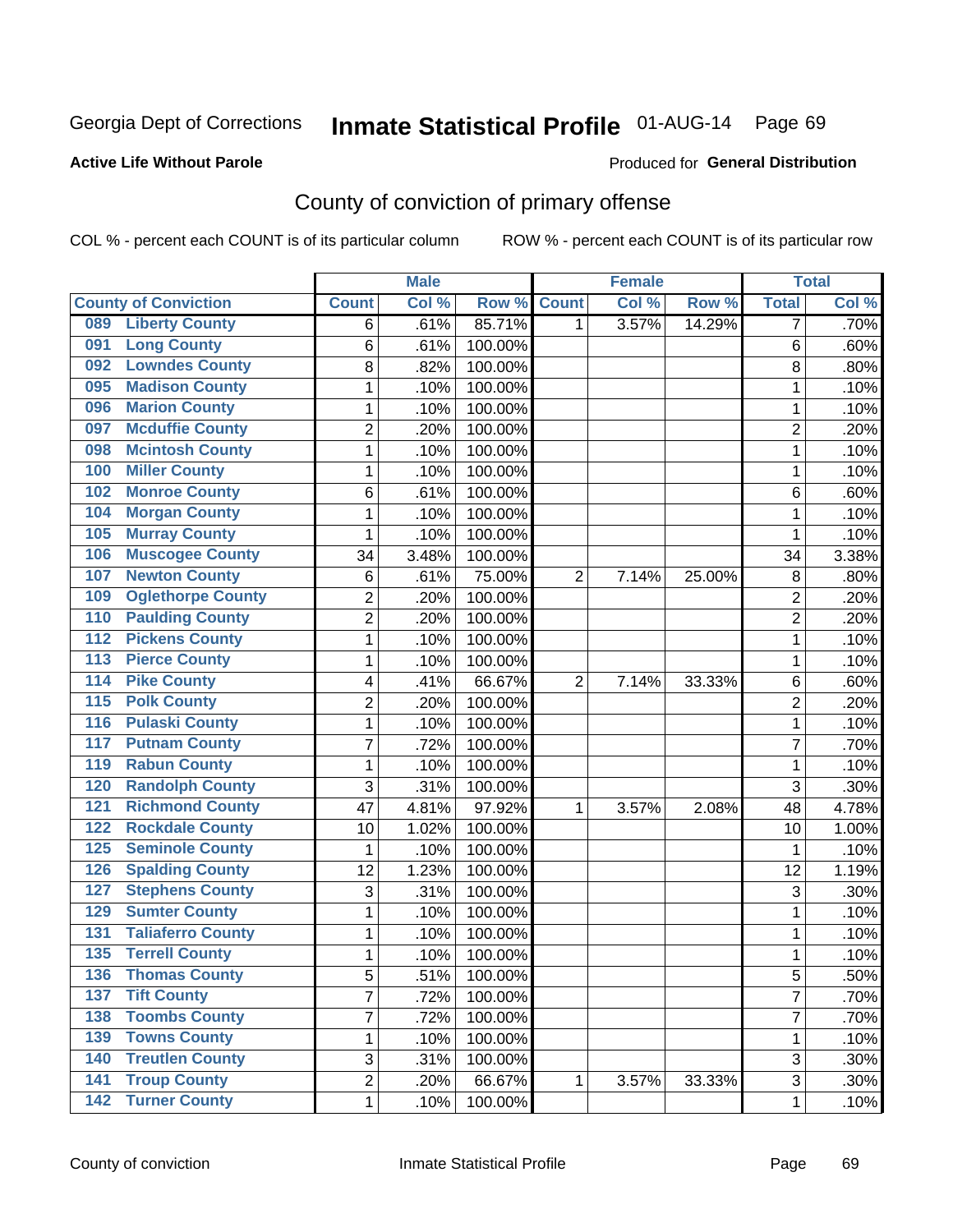### **Active Life Without Parole**

### Produced for **General Distribution**

## County of conviction of primary offense

|                                 |              | <b>Male</b> |             |    | <b>Female</b> |        |              | <b>Total</b> |
|---------------------------------|--------------|-------------|-------------|----|---------------|--------|--------------|--------------|
| <b>County of Conviction</b>     | <b>Count</b> | Col %       | Row % Count |    | Col %         | Row %  | <b>Total</b> | Col %        |
| <b>Twiggs County</b><br>143     |              | .10%        | 100.00%     |    |               |        |              | .10%         |
| <b>Upson County</b><br>145      | 4            | .41%        | 100.00%     |    |               |        | 4            | .40%         |
| <b>Walker County</b><br>146     | 5            | .51%        | 83.33%      |    | 3.57%         | 16.67% | 6            | .60%         |
| <b>Walton County</b><br>147     | 9            | .92%        | 100.00%     |    |               |        | 9            | $.90\%$      |
| <b>Ware County</b><br>148       | 12           | 1.23%       | 100.00%     |    |               |        | 12           | 1.19%        |
| <b>Washington County</b><br>150 | 3            | .31%        | 100.00%     |    |               |        | 3            | .30%         |
| <b>Wayne County</b><br>151      | 7            | .72%        | 100.00%     |    |               |        |              | .70%         |
| <b>Whitfield County</b><br>155  | 10           | 1.02%       | 100.00%     |    |               |        | 10           | 1.00%        |
| <b>Wilkes County</b><br>157     |              | .10%        | 100.00%     |    |               |        |              | .10%         |
| <b>Worth County</b><br>159      | 3            | .31%        | 100.00%     |    |               |        | 3            | .30%         |
| <b>Total Rported</b>            | 977          | 100%        | 97.21%      | 28 | 100%          | 2.79%  | 1,005        | 100%         |

| ted:              |     |    |       |
|-------------------|-----|----|-------|
| <b>otal</b><br>-- | ヘラフ | 40 | 1,005 |

| <b>Mode (most frequent)</b><br><b>Fulton County</b> | <b>Columbia County</b> | <b>Fulton County</b> |
|-----------------------------------------------------|------------------------|----------------------|
|-----------------------------------------------------|------------------------|----------------------|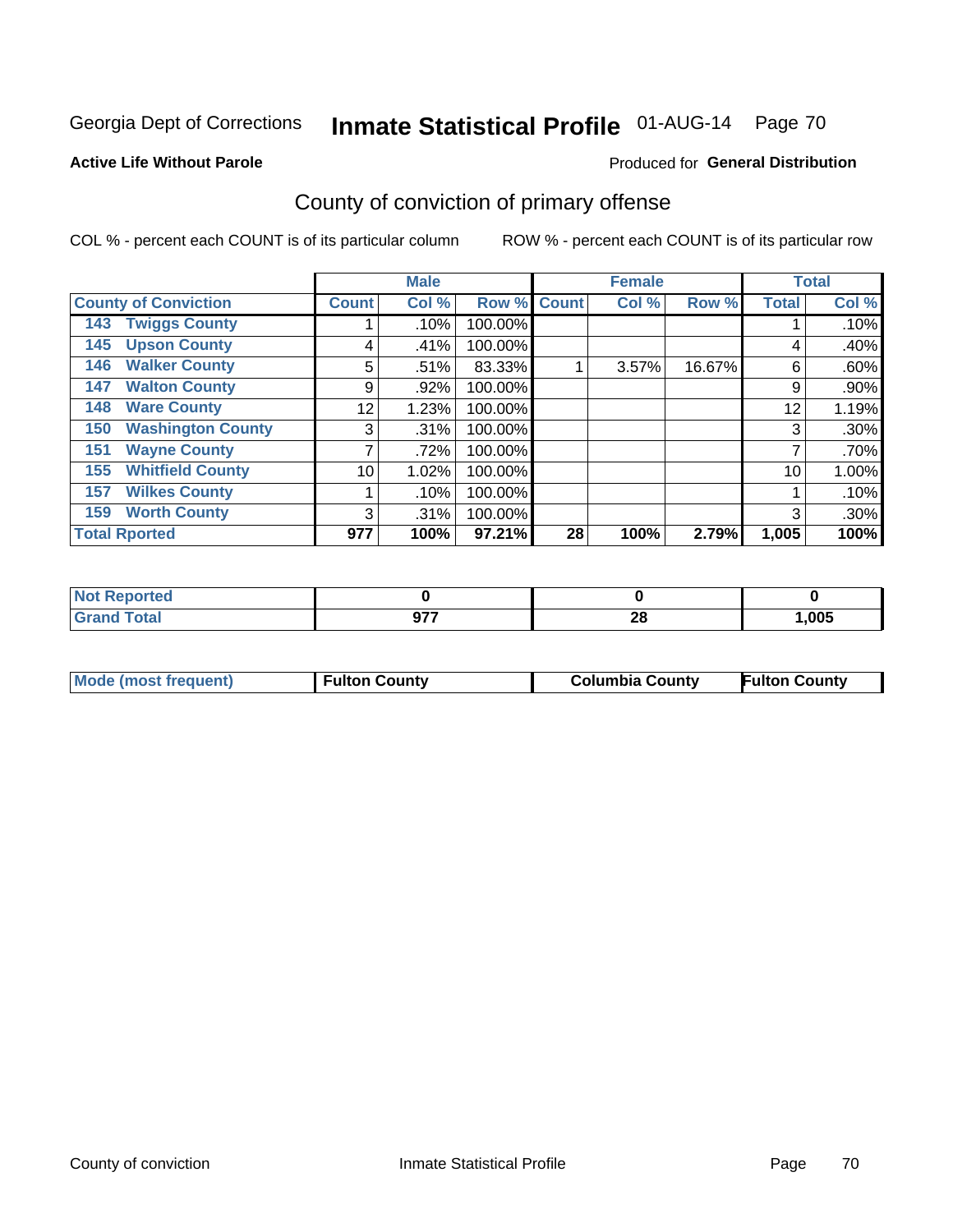### **Active Life Without Parole**

### Produced for **General Distribution**

## Circuit of conviction of primary offense

|                         |                                 |                | <b>Male</b> |         |                         | <b>Female</b> |        |                  | <b>Total</b> |
|-------------------------|---------------------------------|----------------|-------------|---------|-------------------------|---------------|--------|------------------|--------------|
|                         | <b>Circuit of Conviction</b>    | <b>Count</b>   | Col %       | Row %   | <b>Count</b>            | Col%          | Row %  | <b>Total</b>     | Col %        |
| 1                       | <b>Alapaha Circuit</b>          | 10             | 1.02%       | 100.00% |                         |               |        | 10               | 1.00%        |
| $\overline{2}$          | <b>Alcovy Circuit</b>           | 15             | 1.54%       | 88.24%  | $\overline{2}$          | 7.14%         | 11.76% | 17               | 1.69%        |
| $\overline{\mathbf{3}}$ | <b>Atlanta Circuit</b>          | 126            | 12.90%      | 99.21%  | $\mathbf{1}$            | 3.57%         | .79%   | 127              | 12.64%       |
| 4                       | <b>Atlantic Circuit</b>         | 13             | 1.33%       | 92.86%  | 1                       | 3.57%         | 7.14%  | 14               | 1.39%        |
| $\overline{5}$          | <b>Augusta Circuit</b>          | 62             | 6.35%       | 93.94%  | $\overline{\mathbf{4}}$ | 14.29%        | 6.06%  | 66               | 6.57%        |
| $\overline{6}$          | <b>Blue Ridge Circuit</b>       | $\overline{c}$ | .20%        | 100.00% |                         |               |        | $\overline{2}$   | .20%         |
| 7                       | <b>Brunswick Circuit</b>        | 34             | 3.48%       | 97.14%  | 1                       | 3.57%         | 2.86%  | 35               | 3.48%        |
| $\overline{\mathbf{8}}$ | <b>Chattahoochee Circuit</b>    | 37             | 3.79%       | 100.00% |                         |               |        | 37               | 3.68%        |
| $\overline{9}$          | <b>Cherokee Circuit</b>         | 9              | .92%        | 100.00% |                         |               |        | 9                | .90%         |
| 10                      | <b>Clayton Circuit</b>          | 50             | 5.12%       | 94.34%  | 3                       | 10.71%        | 5.66%  | 53               | 5.27%        |
| $\overline{11}$         | <b>Cobb Circuit</b>             | 44             | 4.50%       | 97.78%  | $\mathbf{1}$            | 3.57%         | 2.22%  | 45               | 4.48%        |
| $\overline{12}$         | <b>Conasauga Circuit</b>        | 11             | 1.13%       | 100.00% |                         |               |        | 11               | 1.09%        |
| $\overline{13}$         | <b>Cordele Circuit</b>          | 9              | .92%        | 100.00% |                         |               |        | $\boldsymbol{9}$ | .90%         |
| $\overline{14}$         | <b>Coweta Circuit</b>           | 13             | 1.33%       | 92.86%  | $\mathbf{1}$            | 3.57%         | 7.14%  | 14               | 1.39%        |
| $\overline{15}$         | <b>Dougherty Circuit</b>        | 27             | 2.76%       | 96.43%  | 1                       | 3.57%         | 3.57%  | 28               | 2.79%        |
| 16                      | <b>Dublin Circuit</b>           | 8              | .82%        | 100.00% |                         |               |        | 8                | .80%         |
| $\overline{17}$         | <b>Eastern Circuit</b>          | 33             | 3.38%       | 100.00% |                         |               |        | 33               | 3.28%        |
| 18                      | <b>Flint Circuit</b>            | 11             | 1.13%       | 100.00% |                         |               |        | 11               | 1.09%        |
| 19                      | <b>Griffin Circuit</b>          | 25             | 2.56%       | 92.59%  | $\overline{2}$          | 7.14%         | 7.41%  | 27               | 2.69%        |
| $\overline{20}$         | <b>Gwinnett Circuit</b>         | 19             | 1.94%       | 95.00%  | 1                       | 3.57%         | 5.00%  | 20               | 1.99%        |
| $\overline{21}$         | <b>Houston Circuit</b>          | 17             | 1.74%       | 100.00% |                         |               |        | 17               | 1.69%        |
| $\overline{22}$         | <b>Lookout Mountain Circuit</b> | 12             | 1.23%       | 92.31%  | 1                       | 3.57%         | 7.69%  | 13               | 1.29%        |
| $\overline{23}$         | <b>Macon Circuit</b>            | 30             | 3.07%       | 96.77%  | 1                       | 3.57%         | 3.23%  | 31               | 3.08%        |
| $\overline{24}$         | <b>Middle Circuit</b>           | 22             | 2.25%       | 100.00% |                         |               |        | 22               | 2.19%        |
| $\overline{25}$         | <b>Mountain Circuit</b>         | 9              | .92%        | 100.00% |                         |               |        | 9                | .90%         |
| 26                      | <b>Northeastern Circuit</b>     | 20             | 2.05%       | 90.91%  | 2                       | 7.14%         | 9.09%  | 22               | 2.19%        |
| $\overline{27}$         | <b>Northern Circuit</b>         | 12             | 1.23%       | 92.31%  | 1                       | 3.57%         | 7.69%  | 13               | 1.29%        |
| 28                      | <b>Ocmulgee Circuit</b>         | 19             | 1.94%       | 95.00%  | 1                       | 3.57%         | 5.00%  | 20               | 1.99%        |
| 29                      | <b>Oconee Circuit</b>           | 3              | .31%        | 100.00% |                         |               |        | 3                | .30%         |
| 30                      | <b>Ogeechee Circuit</b>         | 10             | 1.02%       | 90.91%  | $\mathbf{1}$            | 3.57%         | 9.09%  | 11               | 1.09%        |
| $\overline{31}$         | <b>Pataula Circuit</b>          | 8              | .82%        | 100.00% |                         |               |        | 8                | .80%         |
| 32                      | <b>Piedmont Circuit</b>         | 20             | 2.05%       | 100.00% |                         |               |        | 20               | 1.99%        |
| 33                      | <b>Rome Circuit</b>             | 13             | 1.33%       | 92.86%  | $\mathbf{1}$            | 3.57%         | 7.14%  | 14               | 1.39%        |
| 34                      | <b>South Georgia Circuit</b>    | $\overline{2}$ | .20%        | 100.00% |                         |               |        | $\overline{2}$   | .20%         |
| 35                      | <b>Southern Circuit</b>         | 19             | 1.94%       | 100.00% |                         |               |        | 19               | 1.89%        |
| 36                      | <b>Southwestern Circuit</b>     | 3              | .31%        | 100.00% |                         |               |        | 3                | .30%         |
| 37                      | <b>Stone Mountain Circuit</b>   | 81             | 8.29%       | 98.78%  | 1                       | 3.57%         | 1.22%  | 82               | 8.16%        |
| 38                      | <b>Tallapoosa Circuit</b>       | 5              | .51%        | 100.00% |                         |               |        | 5                | .50%         |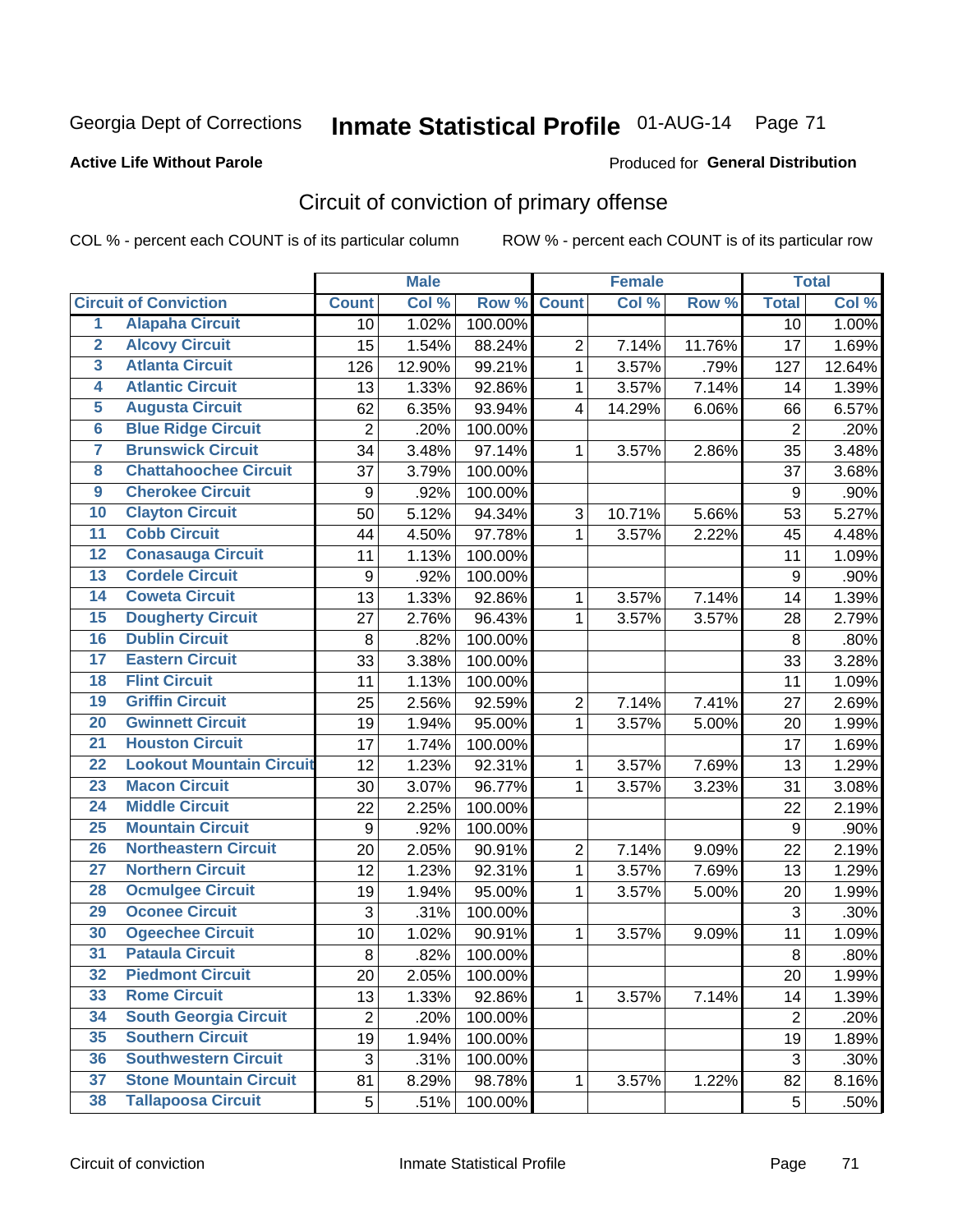### **Active Life Without Parole**

### Produced for **General Distribution**

## Circuit of conviction of primary offense

|    |                              |              | <b>Male</b> |         |              | <b>Female</b> |       |              | <b>Total</b> |
|----|------------------------------|--------------|-------------|---------|--------------|---------------|-------|--------------|--------------|
|    | <b>Circuit of Conviction</b> | <b>Count</b> | Col %       | Row %   | <b>Count</b> | Col %         | Row % | <b>Total</b> | Col %        |
| 39 | <b>Tifton Circuit</b>        | 12           | 1.23%       | 100.00% |              |               |       | 12           | 1.19%        |
| 40 | <b>Toombs Circuit</b>        | 4            | .41%        | 100.00% |              |               |       | 4            | .40%         |
| 41 | <b>Waycross Circuit</b>      | 23           | 2.35%       | 100.00% |              |               |       | 23           | 2.29%        |
| 42 | <b>Western Circuit</b>       | 17           | 1.74%       | 100.00% |              |               |       | 17           | 1.69%        |
| 43 | <b>Rockdale Circuit</b>      | 10           | 1.02%       | 100.00% |              |               |       | 10           | 1.00%        |
| 44 | <b>Douglas Circuit</b>       | 27           | 2.76%       | 96.43%  |              | 3.57%         | 3.57% | 28           | 2.79%        |
| 45 | <b>Appalachian Circuit</b>   | 3            | .31%        | 100.00% |              |               |       | 3            | .30%         |
| 46 | <b>Enotah Circuit</b>        |              | .10%        | 100.00% |              |               |       |              | .10%         |
| 47 | <b>Bell-Forsyth Circuit</b>  | 4            | $.41\%$     | 100.00% |              |               |       | 4            | .40%         |
| 48 | <b>Towaliga Circuit</b>      | 11           | 1.13%       | 100.00% |              |               |       | 11           | 1.09%        |
| 49 | <b>Paulding Circuit</b>      | 2            | .20%        | 100.00% |              |               |       | 2            | .20%         |
|    | <b>Total Rported</b>         | 977          | 100%        | 97.21%  | 28           | 100%          | 2.79% | 1,005        | 100%         |

| orted       |            |          |       |
|-------------|------------|----------|-------|
| <b>otal</b> | 077<br>J11 | ററ<br>zo | 1,005 |

| М<br>. In n tr<br>.<br>.<br>wanta<br>ााद्व<br>31.<br>$\sim$ $\sim$ $\sim$ |
|---------------------------------------------------------------------------|
|---------------------------------------------------------------------------|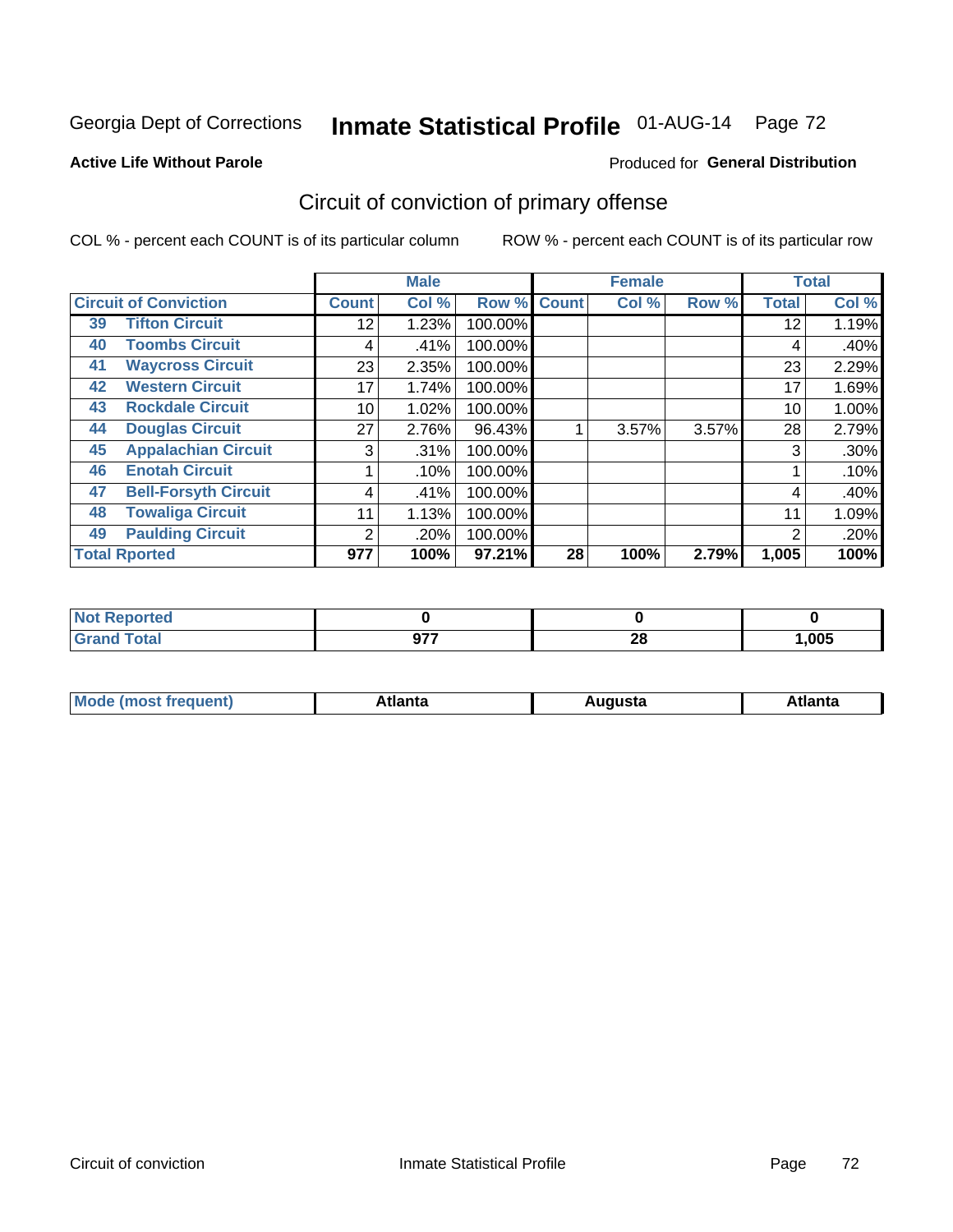### **Active Life Without Parole**

#### Produced for **General Distribution**

## Years served (jail + prison) in this incarceration

| <b>Years Served</b><br>Less than one year<br>1 to 1.99 years<br>2 to 2.99 years<br>3 to 3.99 years<br>4 to 4.99 years | <b>Count</b><br>28<br>61<br>77<br>93 | Col %<br>2.87%<br>6.24%<br>7.88% | Row %<br>100.00%<br>92.42%<br>93.90% | <b>Count</b><br>5 | Col %  | Row %  | <b>Total</b><br>$\overline{28}$ | Col %<br>2.79% |
|-----------------------------------------------------------------------------------------------------------------------|--------------------------------------|----------------------------------|--------------------------------------|-------------------|--------|--------|---------------------------------|----------------|
|                                                                                                                       |                                      |                                  |                                      |                   |        |        |                                 |                |
|                                                                                                                       |                                      |                                  |                                      |                   |        |        |                                 |                |
|                                                                                                                       |                                      |                                  |                                      |                   | 17.86% | 7.58%  | 66                              | 6.57%          |
|                                                                                                                       |                                      |                                  |                                      | $\overline{5}$    | 17.86% | 6.10%  | 82                              | 8.16%          |
|                                                                                                                       |                                      | 9.52%                            | 97.89%                               | $\overline{2}$    | 7.14%  | 2.11%  | 95                              | 9.45%          |
|                                                                                                                       | 53                                   | 5.42%                            | 94.64%                               | 3                 | 10.71% | 5.36%  | 56                              | 5.57%          |
| 5 to 5.99 years                                                                                                       | 50                                   | 5.12%                            | 96.15%                               | $\overline{2}$    | 7.14%  | 3.85%  | 52                              | 5.17%          |
| 6 to 6.99 years                                                                                                       | 49                                   | 5.02%                            | 100.00%                              |                   |        |        | 49                              | 4.88%          |
| 7 to 7.99 years                                                                                                       | 41                                   | 4.20%                            | 95.35%                               | $\overline{c}$    | 7.14%  | 4.65%  | 43                              | 4.28%          |
| 8 to 8.99 years                                                                                                       | 27                                   | 2.76%                            | 93.10%                               | $\overline{2}$    | 7.14%  | 6.90%  | 29                              | 2.89%          |
| 9 to 9.99 years                                                                                                       | 36                                   | 3.68%                            | 100.00%                              |                   |        |        | 36                              | 3.58%          |
| 10 to 10.99 years                                                                                                     | 37                                   | 3.79%                            | 100.00%                              |                   |        |        | 37                              | 3.68%          |
| 11 to 11.99 years                                                                                                     | 36                                   | 3.68%                            | 90.00%                               | 4                 | 14.29% | 10.00% | 40                              | 3.98%          |
| 12 to 12.99 years                                                                                                     | 43                                   | 4.40%                            | 97.73%                               | $\mathbf{1}$      | 3.57%  | 2.27%  | 44                              | 4.38%          |
| 13 to 13.99 years                                                                                                     | 43                                   | 4.40%                            | 100.00%                              |                   |        |        | 43                              | 4.28%          |
| 14 to 14.99 years                                                                                                     | 46                                   | 4.71%                            | 100.00%                              |                   |        |        | 46                              | 4.58%          |
| 15 to 15.99 years                                                                                                     | 29                                   | 2.97%                            | 96.67%                               | 1                 | 3.57%  | 3.33%  | 30                              | 2.99%          |
| 16 to 16.99 years                                                                                                     | 47                                   | 4.81%                            | 100.00%                              |                   |        |        | 47                              | 4.68%          |
| 17 to 17.99 years                                                                                                     | 48                                   | 4.91%                            | 97.96%                               | 1                 | 3.57%  | 2.04%  | 49                              | 4.88%          |
| 18 to 18.99 years                                                                                                     | 37                                   | 3.79%                            | 100.00%                              |                   |        |        | 37                              | 3.68%          |
| 19 to 19.99 years                                                                                                     | 28                                   | 2.87%                            | 100.00%                              |                   |        |        | 28                              | 2.79%          |
| 20 to 20.99 years                                                                                                     | 23                                   | 2.35%                            | 100.00%                              |                   |        |        | 23                              | 2.29%          |
| 21 to 21.99 years                                                                                                     | 12                                   | 1.23%                            | 100.00%                              |                   |        |        | 12                              | 1.19%          |
| 22 to 22.99 years                                                                                                     | 5                                    | 0.51%                            | 100.00%                              |                   |        |        | 5                               | 0.50%          |
| 23 to 23.99 years                                                                                                     | 4                                    | 0.41%                            | 100.00%                              |                   |        |        | 4                               | 0.40%          |
| 24 to 24.99 years                                                                                                     | 1                                    | 0.10%                            | 100.00%                              |                   |        |        | 1                               | 0.10%          |
| 25 to 25.99 years                                                                                                     | 6                                    | 0.61%                            | 100.00%                              |                   |        |        | 6                               | 0.60%          |
| 26 to 26.99 years                                                                                                     | 3                                    | 0.31%                            | 100.00%                              |                   |        |        | 3                               | 0.30%          |
| 27 to 27.99 years                                                                                                     | 3                                    | 0.31%                            | 100.00%                              |                   |        |        | 3                               | 0.30%          |
| Thirty + years                                                                                                        | 11                                   | 1.13%                            | 100.00%                              |                   |        |        | 11                              | 1.09%          |
| <b>Total Reported</b>                                                                                                 | $\overline{977}$                     | 100%                             | 97.21%                               | $\overline{28}$   | 100%   | 2.79%  | 1,005                           | 100.0%         |

| <b>Not Reported</b>            |                 |                 |                 |
|--------------------------------|-----------------|-----------------|-----------------|
| <b>Grand Total</b>             | 977             | 28              | 1,005           |
|                                |                 |                 |                 |
| <b>Mean</b><br>(average)       | 10.11           | 6.21            | 10              |
| <b>Median (middle)</b>         | 9.13            | 4.19            | 9.07            |
| <b>Mode</b><br>(most frequent) | 2 to 2.99 years | 4 to 4.99 years | 1 to 1.99 years |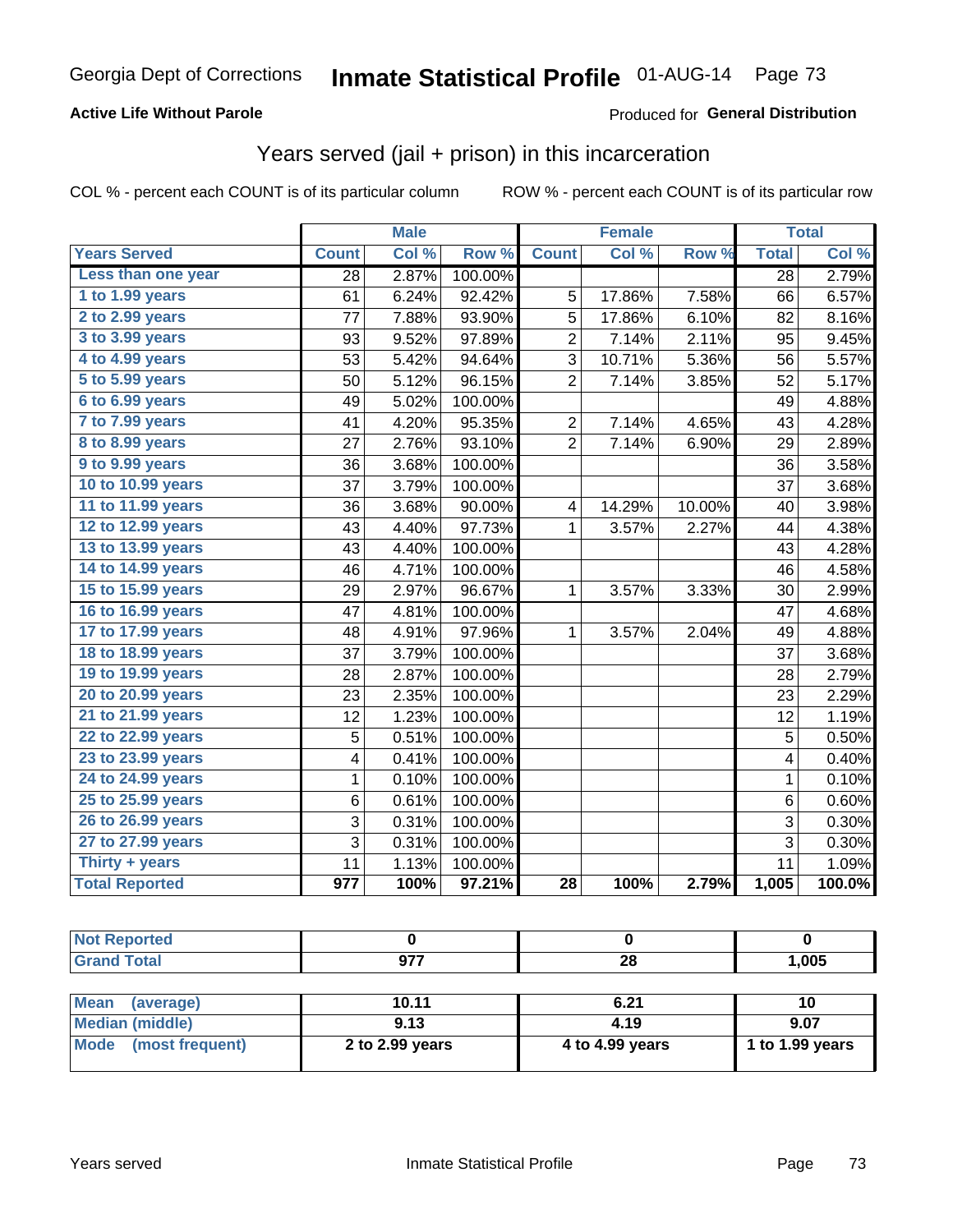#### **Active Life Without Parole**

Produced for **General Distribution**

## Results of most recent HIV tests

|                         | <b>Male</b>  |           |           | <b>Female</b> |        |          | Total |        |
|-------------------------|--------------|-----------|-----------|---------------|--------|----------|-------|--------|
| <b>HIV Test Results</b> | <b>Count</b> | Col%      | Row %     | <b>Count</b>  | Col %  | Row %I   | Total | Col %  |
| <b>Positive</b>         |              | 0.73%     | 87.50%    |               | 3.57%  | 12.50%   |       | 0.81%  |
| <b>Negative</b>         | 958          | $99.27\%$ | $97.26\%$ | 27            | 96.43% | $2.74\%$ | 985   | 99.19% |
| <b>Total Reported</b>   | 965          | 100%      | 97.18% I  | 28            | 100%   | 2.82%    | 993   | 100%   |

| <b>Not Reported</b> |                            |    | . .  |
|---------------------|----------------------------|----|------|
| <b>Total</b>        | ヘフフ<br>,,<br>$\sim$ $\sim$ | 28 | ,005 |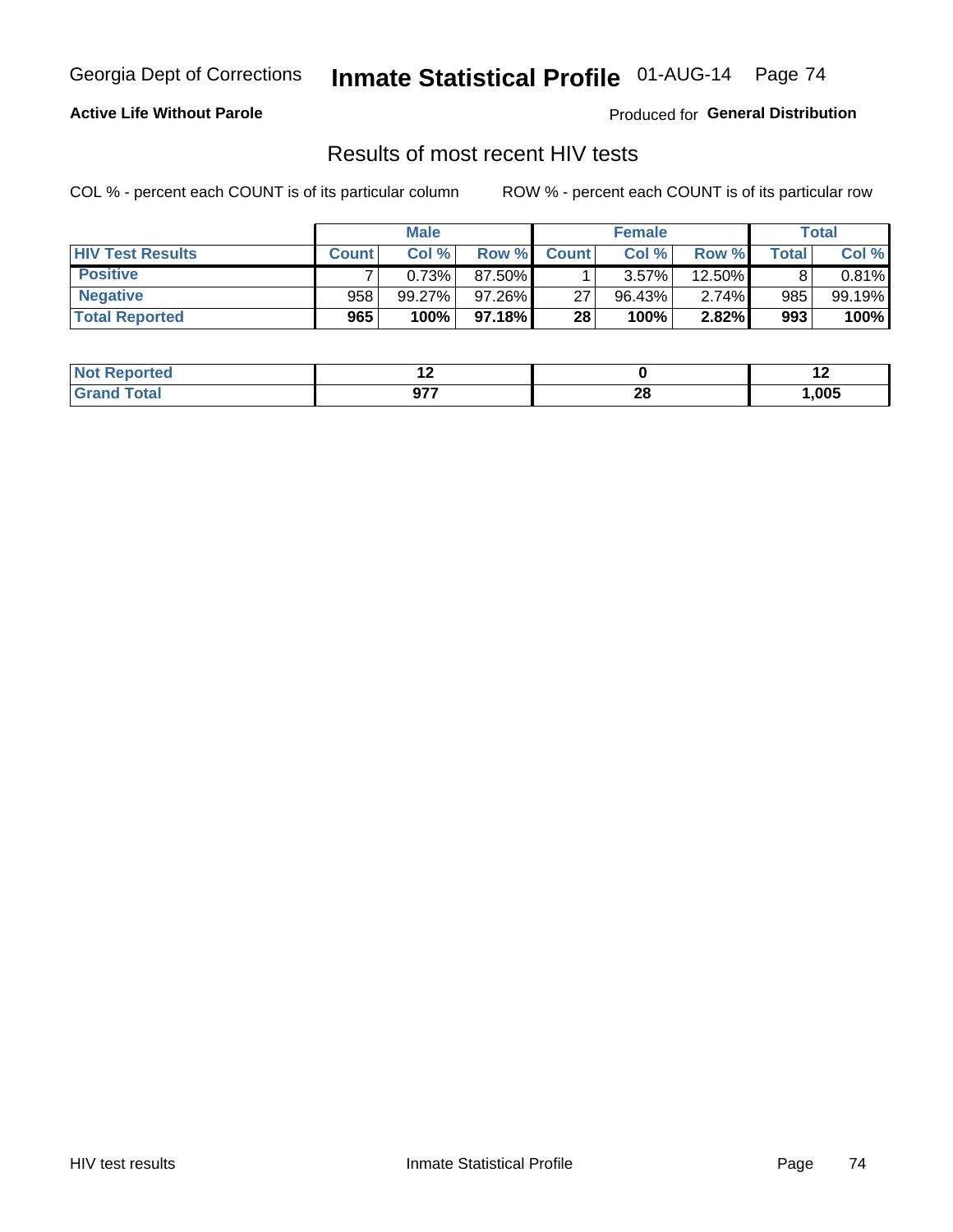### **Active Life Without Parole**

Produced for **General Distribution**

## Results of most recent tuberculosis test

|                                  | <b>Male</b>  |        |           | <b>Female</b> |        |       | Total            |        |
|----------------------------------|--------------|--------|-----------|---------------|--------|-------|------------------|--------|
| <b>Tuberculosis Test Results</b> | <b>Count</b> | Col%   | Row %I    | <b>Count</b>  | Col%   | Row % | Total            | Col %  |
| <b>Positive on current test</b>  | 237          | 24.53% | 98.75%    |               | 10.71% | 1.25% | 240              | 24.14% |
| <b>Negative</b>                  | 729          | 75.47% | $96.68\%$ | 25            | 89.29% | 3.32% | 754 <sub>1</sub> | 75.86% |
| <b>Total Reported</b>            | 966          | 100%   | $97.18\%$ | 28            | 100%   | 2.82% | 994              | 100%   |

| <b>Not Reported</b> |                     |         | . .   |
|---------------------|---------------------|---------|-------|
| <b>Total</b>        | 677<br>v.<br>$\sim$ | റ<br>zo | 1,005 |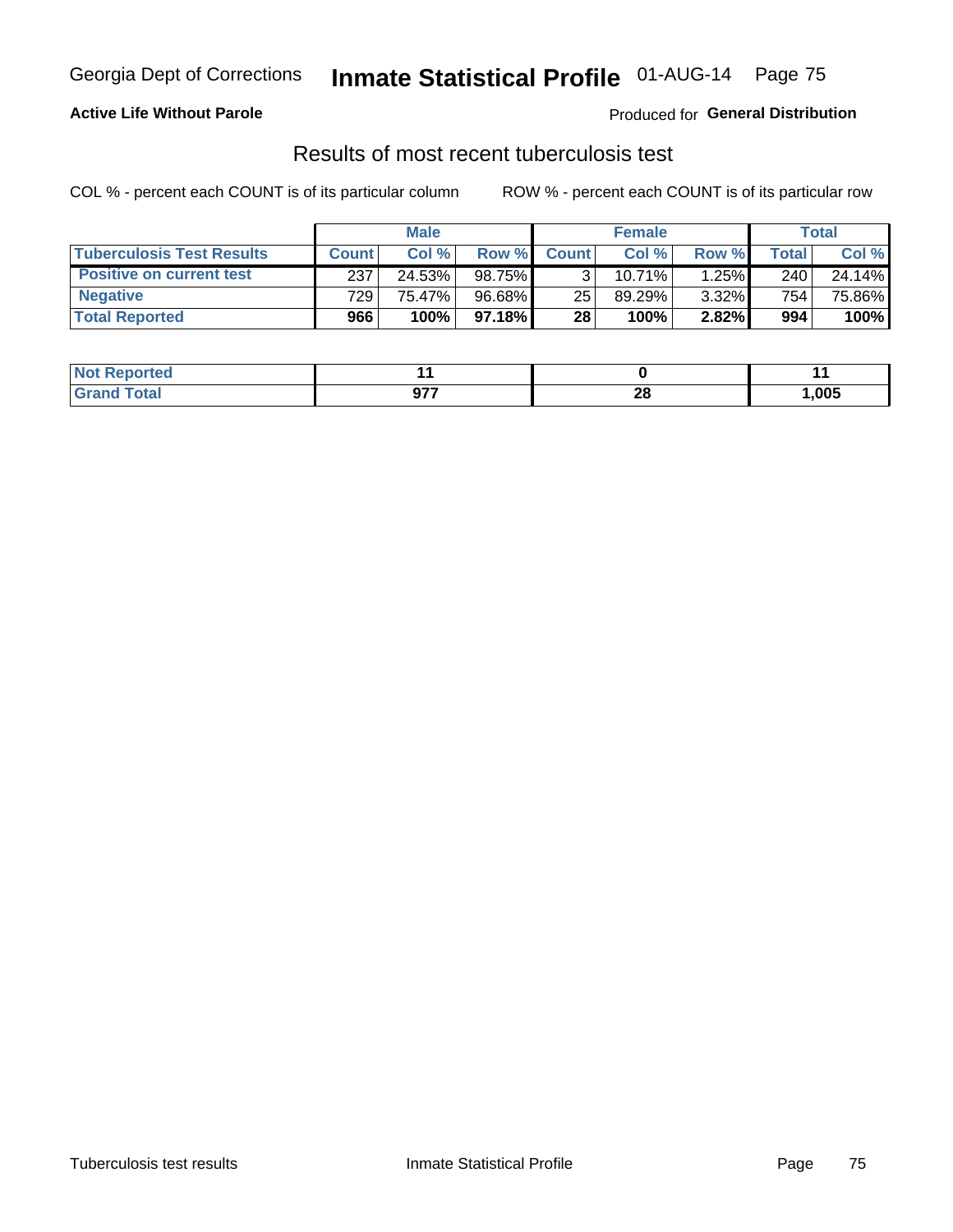### **Active Life Without Parole**

Produced for **General Distribution**

## Results of most recent syphilis test

|                                 | <b>Male</b>  |           |           | <b>Female</b> |           |          | Total |        |
|---------------------------------|--------------|-----------|-----------|---------------|-----------|----------|-------|--------|
| <b>Syphilis Test Results</b>    | <b>Count</b> | Col%      | Row %I    | <b>Count</b>  | Col%      | Row %    | Total | Col %  |
| <b>Positive on current test</b> | 16'          | $2.54\%$  | $94.12\%$ |               | 9.09%     | 5.88%    | 17    | 2.65%  |
| <b>Negative</b>                 | 615          | $97.46\%$ | 98.40%    | 10            | $90.91\%$ | $1.60\%$ | 625   | 97.35% |
| <b>Total Reported</b>           | 631          | 100%      | 98.29%    | 11            | 100%      | $1.71\%$ | 642   | 100%   |

| <b>Not Reported</b> | 346                         |    | 363  |
|---------------------|-----------------------------|----|------|
| <b>Total</b>        | 677<br>J1.<br>$\sim$ $\sim$ | 28 | ,005 |